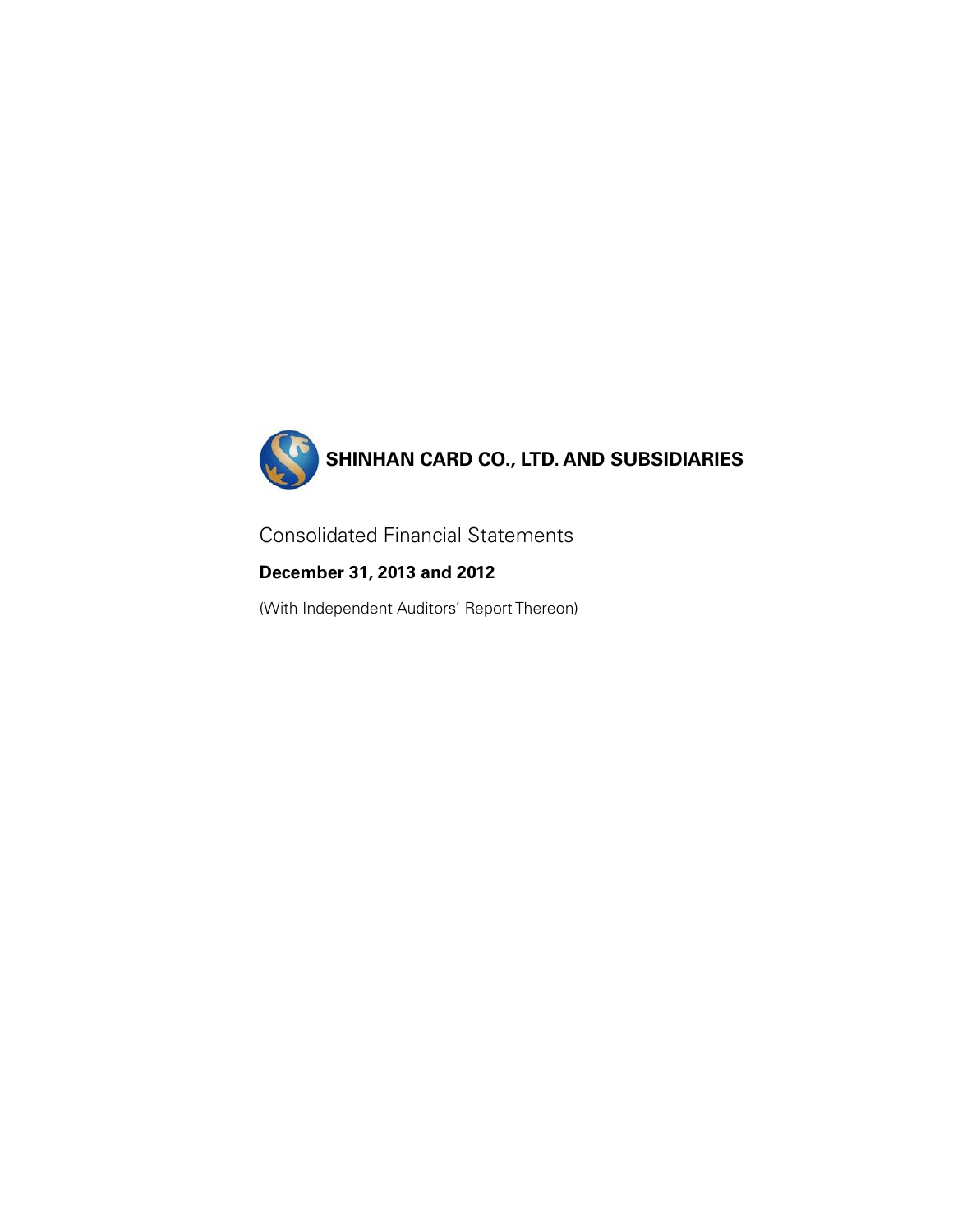# **Contents**

|                                                      | Page |
|------------------------------------------------------|------|
| Independent Auditors' Report                         |      |
| <b>Consolidated Statements of Financial Position</b> | 3    |
| Consolidated Statements of Comprehensive Income      | 4    |
| Consolidated Statements of Changes in Equity         | 5    |
| <b>Consolidated Statements of Cash Flows</b>         | 6    |
| Notes to Consolidated Financial Statements           | 8    |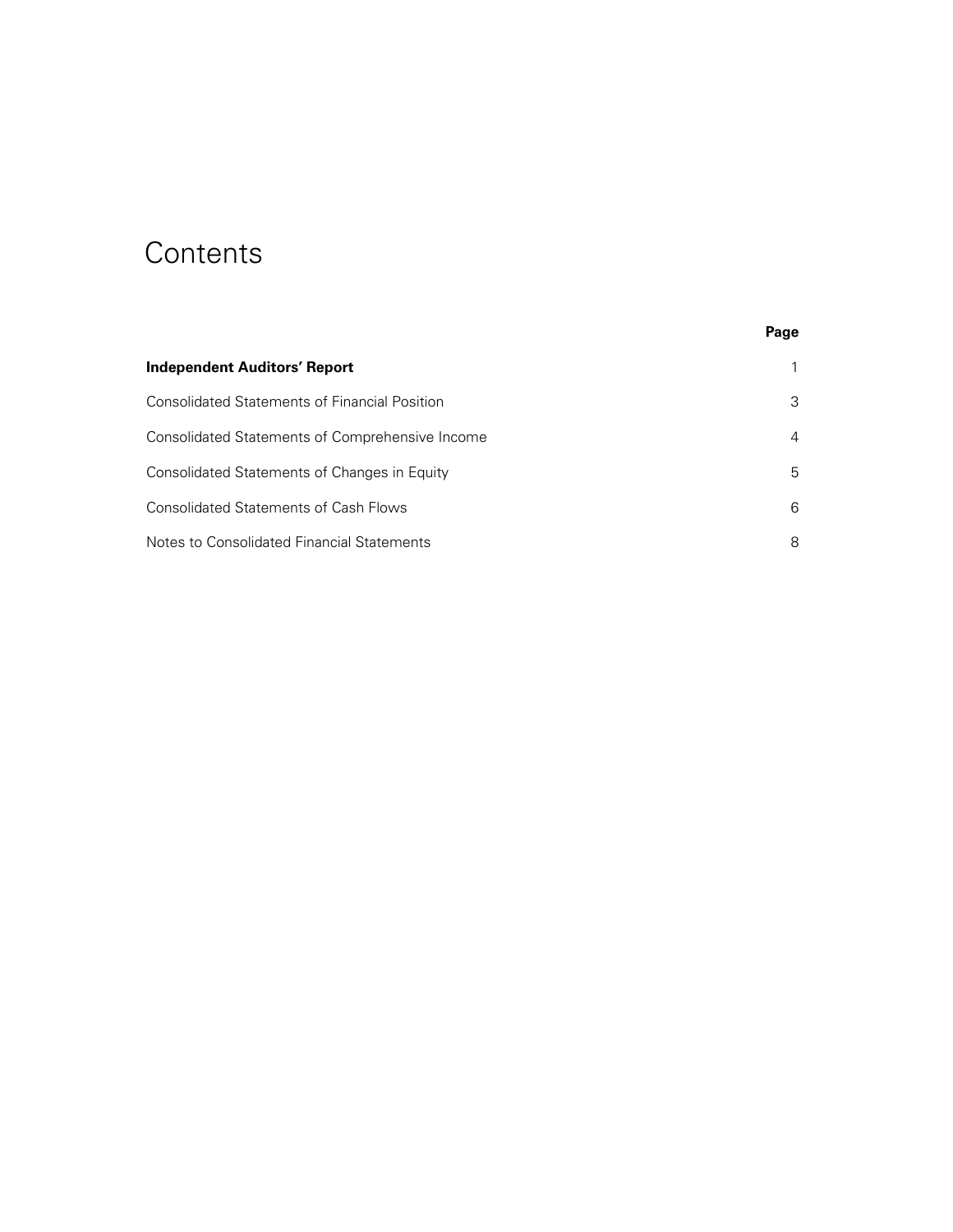

#### KPMG Samjong Accounting Corp.

| P.O.Box      | <b>Gangnam Finance Center</b> | Tel 82-2-2112-0100 |
|--------------|-------------------------------|--------------------|
| Kangnam 1989 | 10th Fl., 152 Teheran-ro      | Fax 82-2-2112-0101 |
|              | Gangnam-gu, Seoul 135-984     | www.kr.kpmg.com    |

#### **Independent Auditors' Report**

Based on a report originally issued in Korean

The Board of Directors and Stockholder Shinhan Card Co., Ltd:

We have audited the accompanying consolidated statements of financial position of Shinhan Card Co., Ltd. and its subsidiaries (collectively the "Group") as of December 31, 2013, 2012, and January 1, 2012 and the related consolidated statements of comprehensive income, changes in equity and cash flows for the years ended December 31, 2013 and 2012. Management is responsible for the preparation and fair presentation of these consolidated financial statements in accordance with Korean International Financial Reporting Standards. Our responsibility is to express an opinion on these consolidated financial statements based on our audits.

We conducted our audits in accordance with auditing standards generally accepted in the Republic of Korea. Those standards require that we plan and perform the audit to obtain reasonable assurance about whether the consolidated financial statements are free of material misstatement. An audit includes examining, on a test basis, evidence supporting the amounts and disclosures in the consolidated financial statements. An audit also includes assessing the accounting principles used and significant estimates made by management, as well as evaluating the overall financial statement presentation. We believe that the audit evidence we have obtained is sufficient and appropriate to provide a basis for our opinion.

In our opinion, the consolidated financial statements referred to above present fairly, in all material respects, the financial position of the Group as of December 31, 2013, 2012, and January 1, 2012, and its financial performance and its cash flows for the years ended December 31, 2013 and 2012 in accordance with Korean International Financial Reporting Standards.

Without qualifying our opinion, we draw attention to the following:

As discussed in note 2 to the consolidated financial statements, the Group adopted the amendment to K-IFRS No. 1019, 'Employee Benefits' and recognized remeasurements in other comprehensive income. The Group applied this change in accounting policies retrospectively, and accordingly restated the comparative information of the consolidated financial statements for the year ended December 31, 2012, and the consolidated statement of financial position as of January 1, 2012.

The procedures and practices utilized in the Republic of Korea to audit such consolidated financial statements may differ from those generally accepted and applied in other countries. Accordingly, this report is for use by those knowledgeable about Korean auditing standards and their application in practice.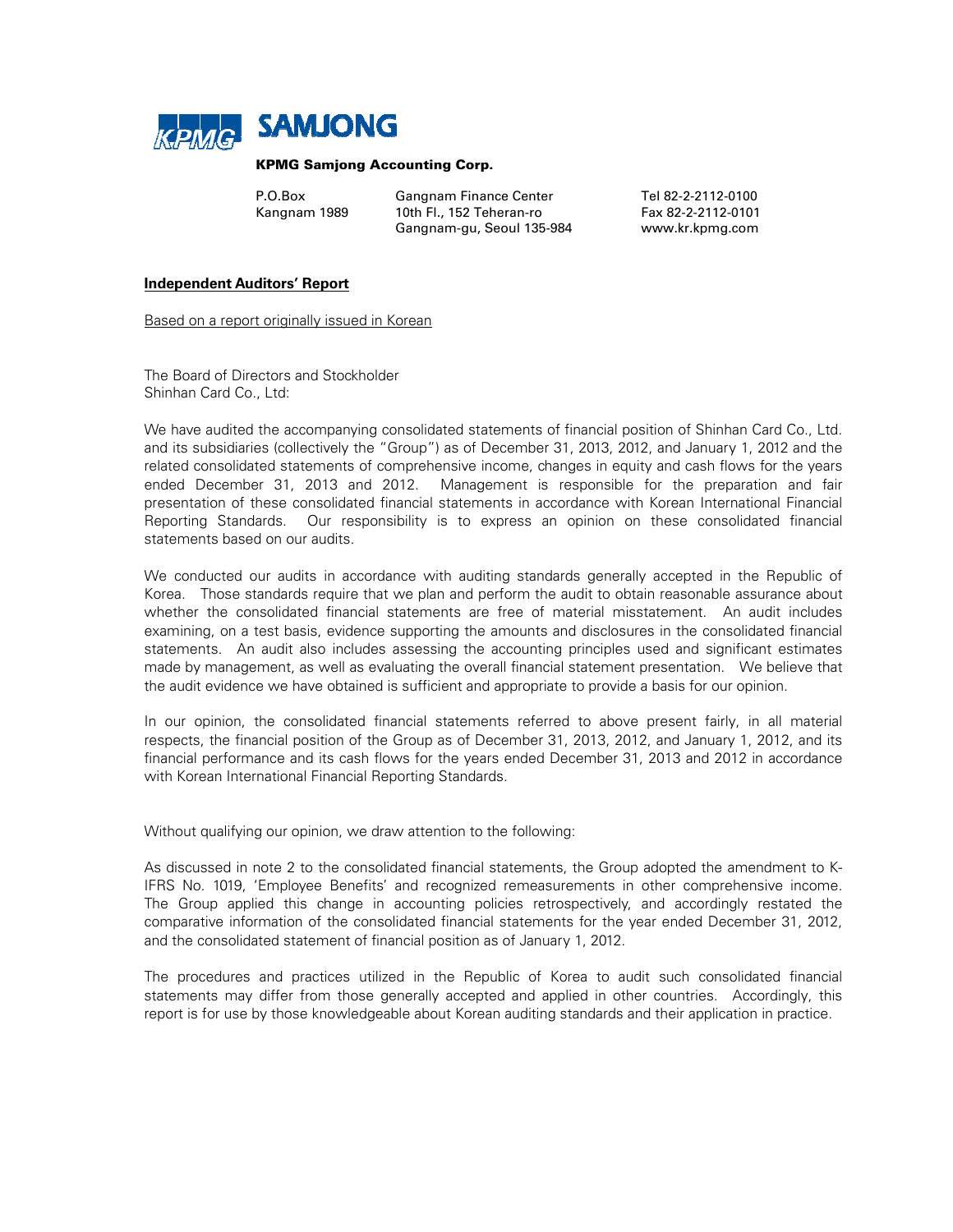Kpitly Samjong Accounting Corp.

KPMG Samjong Accounting Corp. Seoul, Korea March 7, 2014

This report is effective as of March 7, 2014, the audit report date. Certain subsequent events or circumstances, which may occur between the audit report date and the time of reading this report, could have a material impact on the accompanying consolidated financial statements and notes thereto. Accordingly, the readers of the audit report should understand that the above audit report has not been updated to reflect the impact of such subsequent events or circumstances, if any.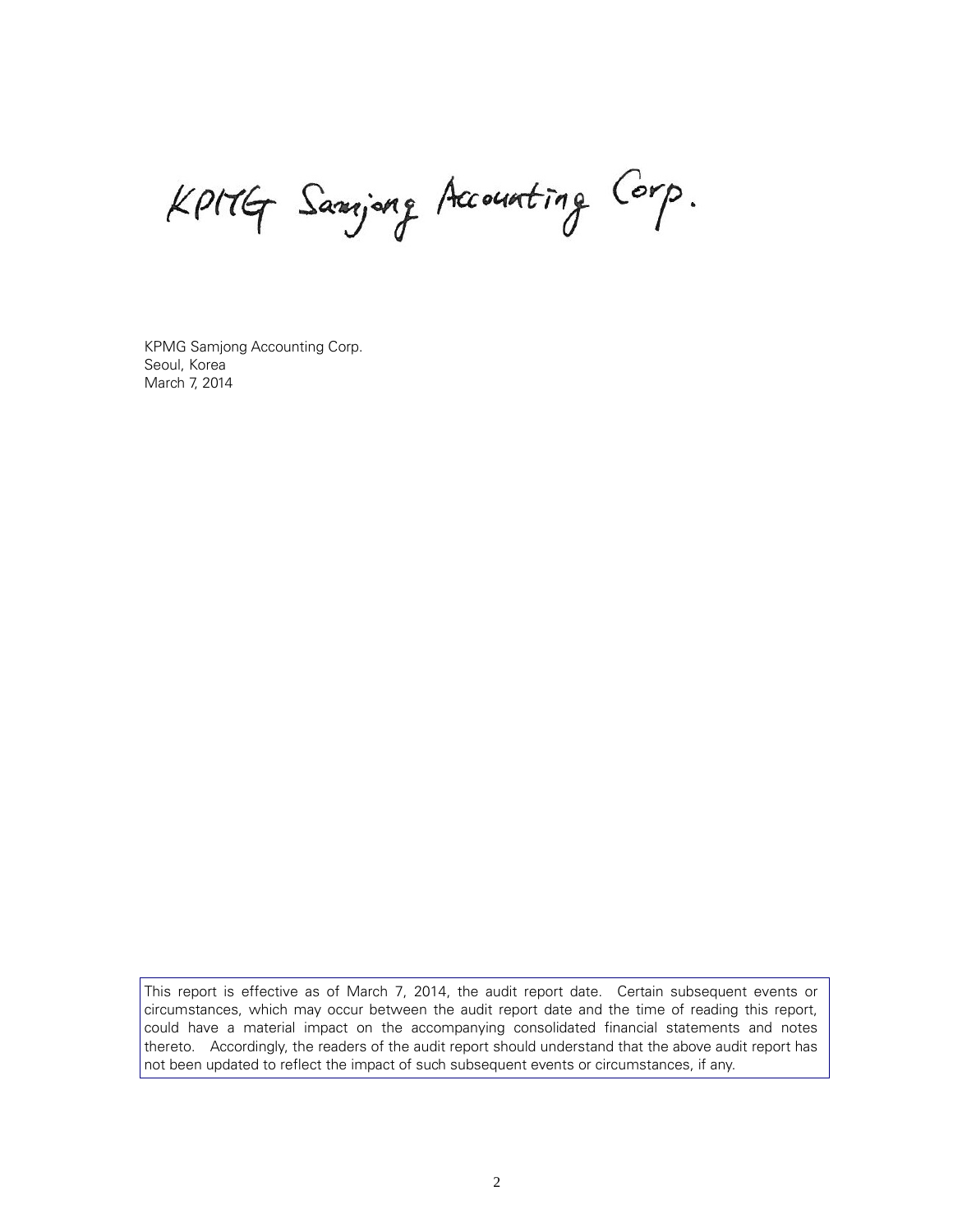# SHINHAN CARD CO., LTD. AND SUBSIDIARIES Consolidated Statements of Financial Position **As of December 31, 2013, 2012 and January 1, 2012**

*(In millions of won, except share data)*

| (In millions of won, except share data)                                                                                                   |             |              | December 31, | January 1, |
|-------------------------------------------------------------------------------------------------------------------------------------------|-------------|--------------|--------------|------------|
|                                                                                                                                           |             | December 31, | 2012         | 2012       |
|                                                                                                                                           | <b>Note</b> | 2013         | (Restated)   | (Restated) |
| <b>Assets</b>                                                                                                                             |             |              |              |            |
| Cash and due from banks                                                                                                                   | 10,38 W     | 830,391      | 480,833      | 758,431    |
| Trading financial assets                                                                                                                  | 11          | 30,009       | 100,023      | 150,056    |
| Derivative assets                                                                                                                         | 12          | 2,377        | 2,983        | 126,130    |
| Loans and receivables, net                                                                                                                | 13          | 19,303,111   | 20,156,564   | 19,480,828 |
| Available-for-sale financial assets                                                                                                       | 14          | 608,840      | 486,540      | 457,702    |
| Property and equipment                                                                                                                    | 15          | 122,071      | 122,683      | 102,990    |
| Intangible assets                                                                                                                         | 16          | 72,564       | 82,013       | 61,318     |
| Deferred tax assets                                                                                                                       | 37          | 116,738      | 166,543      | 255,538    |
| Other assets                                                                                                                              | 18          | 563,133      | 681,736      | 963,892    |
| <b>Total assets</b>                                                                                                                       | W           | 21,649,234   | 22,279,918   | 22,356,885 |
| <b>Liabilities</b>                                                                                                                        |             |              |              |            |
| Derivative liabilities                                                                                                                    | 12 W        | 105,675      | 105,398      | 12,772     |
| <b>Borrowings</b>                                                                                                                         | 19          | 1,782,800    | 1,912,800    | 2,459,800  |
| Debentures, net                                                                                                                           | 20          | 10,250,448   | 10,923,431   | 11,432,060 |
| Liability for defined benefit obligations                                                                                                 | 21          | 2,480        | 15,182       | 37,385     |
| Current tax liabilities                                                                                                                   | 37          | 92,667       | 95,588       | 146,509    |
| Provisions                                                                                                                                | 22          | 371,287      | 375,200      | 395,919    |
| Other liabilities                                                                                                                         | 23,24       | 2,935,093    | 3,119,142    | 2,642,178  |
| <b>Total liabilities</b>                                                                                                                  |             | 15,540,450   | 16,546,741   | 17,126,623 |
| <b>Equity</b>                                                                                                                             |             |              |              |            |
| Common stock of \\5,000 par value<br>Authorized - 2,000,000,000 shares<br>Issued and outstanding - 125,369,403<br>shares in 2013 and 2012 | 25          | 626,847      | 626,847      | 626,847    |
| Capital surplus                                                                                                                           | 25          | 860,592      | 860,592      | 860,592    |
| Capital adjustments                                                                                                                       | 25          | (175)        | 583          | 322        |
| Accumulated other comprehensive income                                                                                                    | 25          | 409,228      | 290,884      | 229,992    |
| Retained earnings                                                                                                                         | 25,26       | 4,212,292    | 3,954,271    | 3,512,509  |
| <b>Total equity</b>                                                                                                                       |             | 6,108,784    | 5,733,177    | 5,230,262  |
| <b>Total liabilities and equity</b>                                                                                                       | W           | 21,649,234   | 22,279,918   | 22,356,885 |

*See accompanying notes to consolidated financial statements.*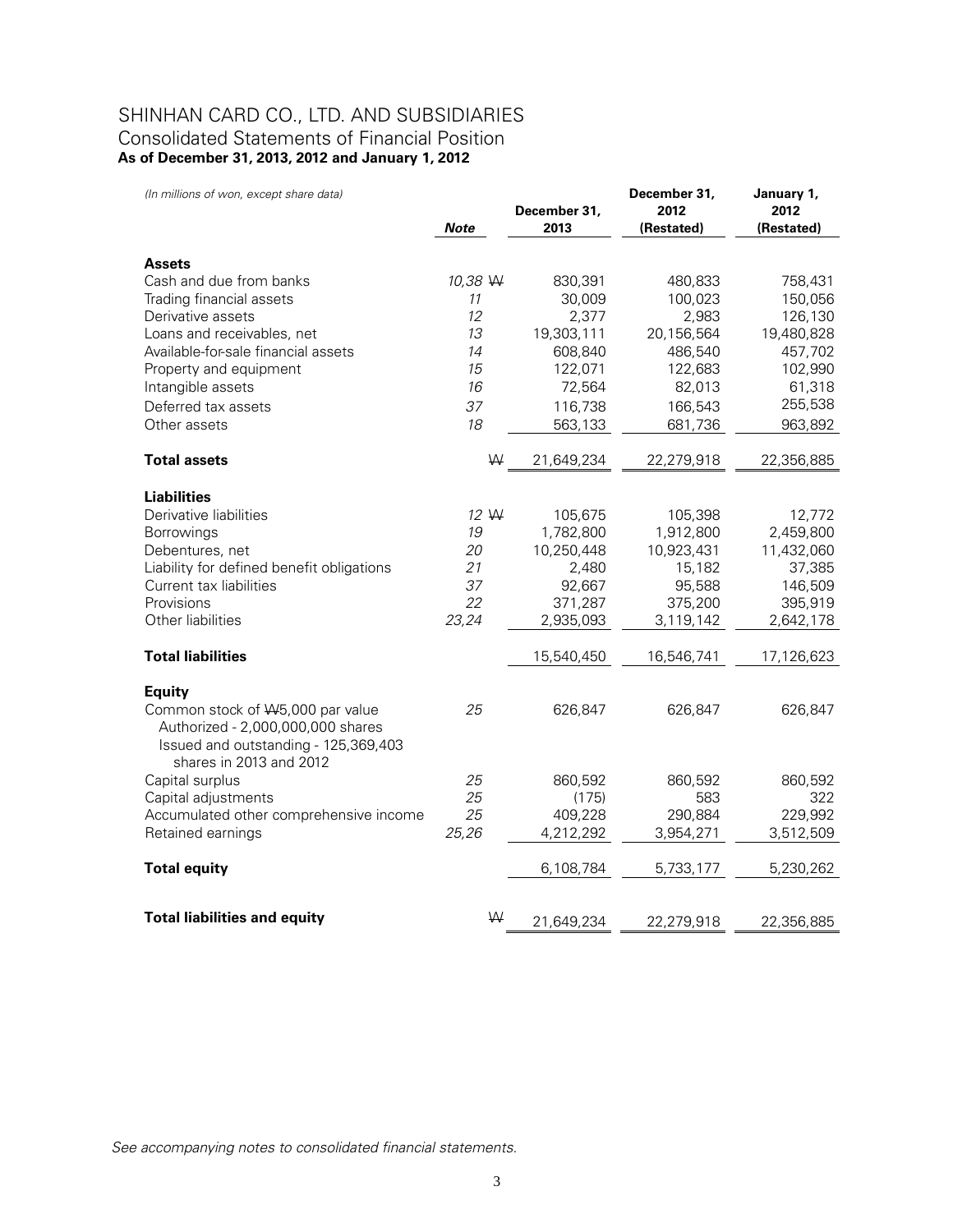# SHINHAN CARD CO., LTD. AND SUBSIDIARIES Consolidated Statements of Comprehensive Income **For the years ended December 31, 2013 and 2012**

| <b>Note</b><br>(In millions of won, except earnings per share)                      | 2013        | 2012<br>(Restated) |
|-------------------------------------------------------------------------------------|-------------|--------------------|
|                                                                                     |             |                    |
| W<br>Interest income                                                                | 1,945,509   | 2,032,209          |
| Interest expense                                                                    | (550,084)   | (622, 016)         |
| Net interest income<br>30                                                           | 1,395,425   | 1,410,193          |
|                                                                                     |             |                    |
| Fee and commission income                                                           | 2,246,641   | 2,171,286          |
| Fee and commission expense                                                          | (2,079,875) | (1,925,382)        |
| 31<br>Net fee and commission income                                                 | 166,766     | 245,904            |
| 32<br>Dividend income                                                               | 34,129      | 37,335             |
| Net trading income<br>11                                                            | 445         | 854                |
| Net loss on derivatives<br>12                                                       | (37,579)    | (154, 821)         |
| Net income on foreign currency transactions                                         | 54,458      | 168,072            |
| Net gain on sale of available-for-sale financial                                    |             |                    |
| 14<br>Assets                                                                        | 128,744     | 112,646            |
| 33<br>Net impairment loss on financial assets                                       | (348, 689)  | (293, 133)         |
| 34<br>General administrative expenses                                               | (710, 949)  | (623, 402)         |
| 35<br>Other operating income, net                                                   | 174,630     | 52,483             |
| <b>Operating income</b>                                                             | 857,380     | 956,131            |
| 36                                                                                  | (6, 578)    | 316                |
| Non-operating income (loss), net<br>Gain on sale of investments in associates<br>17 |             | 24                 |
| Profit before income tax                                                            | 850,802     | 956,471            |
|                                                                                     |             |                    |
| 37<br>Income tax expense                                                            | (192, 728)  | (214, 700)         |
| Profit for the year                                                                 | 658,074     | 741,771            |
| Other comprehensive income:                                                         |             |                    |
| Items that will not be reclassified subsequently to<br>profit or loss:              |             |                    |
| Remeasurement of the net defined benefit obligations                                | 3,255       | 7,993              |
| Items that are or may be reclassified subsequently to                               |             |                    |
| profit or loss:                                                                     |             |                    |
| Net change in unrealized fair value of available-for-sale                           |             |                    |
| financial assets                                                                    | 107,097     | 38,316             |
| Net gain on cash flow hedges                                                        | 7,992       | 14,583             |
| Other comprehensive income for<br>the year, net of tax                              | 118,344     | 60,892             |
|                                                                                     |             |                    |
| Total comprehensive income for the year<br>W                                        | 776,418     | 802,663            |
| <b>Earnings per share</b><br>28<br>W                                                | 5,249       | 5,917              |

*See accompanying notes to consolidated financial statements.*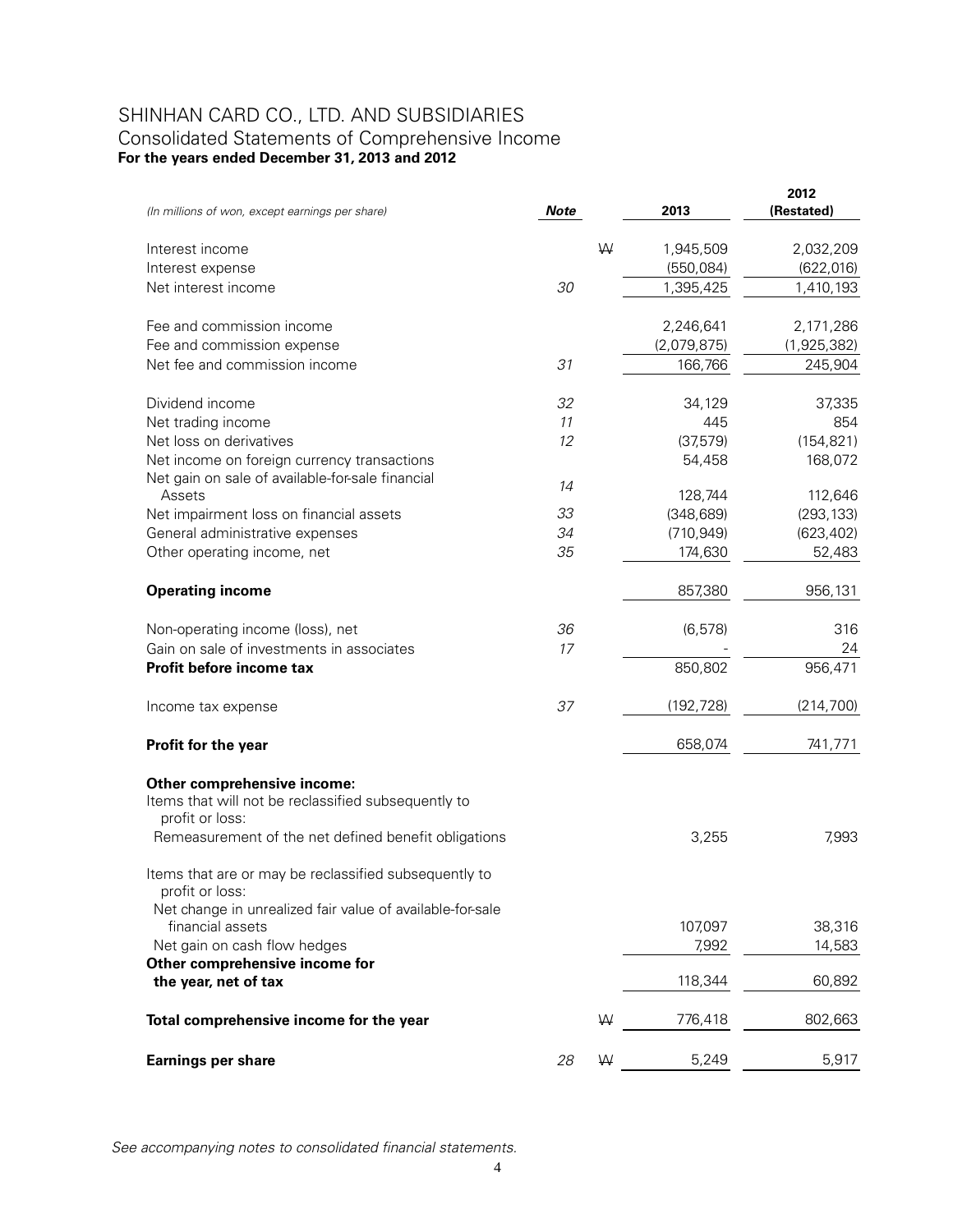# SHINHAN CARD CO., LTD. AND SUBSIDIARIES Consolidated Statements of Change in Equity **For the years ended December 31, 2013 and 2012**

|                                                                        |   | 2012 (Restated) |         |             |                    |                 |               |  |
|------------------------------------------------------------------------|---|-----------------|---------|-------------|--------------------|-----------------|---------------|--|
|                                                                        |   |                 |         |             | <b>Accumulated</b> |                 |               |  |
|                                                                        |   |                 |         |             | other              |                 | <b>Total</b>  |  |
|                                                                        |   | Common          | Capital | Capital     | comprehensive      | <b>Retained</b> | stockholder's |  |
| (In millions of won)                                                   |   | stock           | surplus | adjustments | income             | earnings        | equity        |  |
| <b>Balance at January 1, 2012</b>                                      | W | 626,847         | 860,592 | 322         | 257,080            | 3,485,421       | 5,230,262     |  |
| Changes in accounting policy                                           |   |                 |         |             | (27,088)           | 27,088          |               |  |
| <b>Restated Balance</b>                                                |   | 626,847         | 860,592 | 322         | 229,992            | 3,512,509       | 5,230,262     |  |
| <b>Dividends</b>                                                       |   |                 |         |             |                    | (300,009)       | (300,009)     |  |
| <b>Retained earnings after</b>                                         |   |                 |         |             |                    |                 |               |  |
| appropriation                                                          |   |                 |         |             |                    | 3,212,500       | 3,212,500     |  |
| Profit for the year                                                    |   |                 |         |             |                    | 741,771         | 741,771       |  |
| Remeasurement of the net                                               |   |                 |         |             |                    |                 |               |  |
| defined benefit obligations                                            |   |                 |         |             | 7,993              |                 | 7,993         |  |
| Net change in unrealized fair value<br>of available-for-sale financial |   |                 |         |             |                    |                 |               |  |
| assets                                                                 |   |                 |         |             | 38,316             |                 | 38,316        |  |
| Net gain on cash flow hedges                                           |   |                 |         |             | 14,583             |                 | 14,583        |  |
| Share-based payment transactions                                       |   |                 |         | 261         |                    |                 | 261           |  |
| <b>Balance at December 31, 2012</b>                                    | W | 626,847         | 860,592 | 583         | 290,884            | 3,954,271       | 5,733,177     |  |

|                                                                        |   |         |         |             | 2013                                         |                 |                               |
|------------------------------------------------------------------------|---|---------|---------|-------------|----------------------------------------------|-----------------|-------------------------------|
|                                                                        |   | Common  | Capital | Capital     | <b>Accumulated</b><br>other<br>comprehensive | <b>Retained</b> | <b>Total</b><br>stockholder's |
| (In millions of won)                                                   |   | stock   | surplus | adjustments | income                                       | earnings        | equity                        |
| <b>Balance at January 1, 2013</b>                                      | W | 626,847 | 860,592 | 583         | 309,979                                      | 3,935,176       | 5,733,177                     |
| Changes in accounting policy                                           |   |         |         |             | (19,095)                                     | 19,095          |                               |
| <b>Restated Balance</b>                                                |   | 626,847 | 860,592 | 583         | 290,884                                      | 3,954,271       | 5,733,177                     |
| Dividends                                                              |   |         |         |             |                                              | (400, 053)      | (400, 053)                    |
| <b>Retained earnings after</b><br>appropriation                        |   |         |         |             |                                              | 3,554,218       | 3,554,218                     |
| Profit for the year                                                    |   |         |         |             |                                              | 658,074         | 658,074                       |
| Remeasurement of the net<br>defined benefit obligations                |   |         |         |             | 3,255                                        |                 | 3,255                         |
| Net change in unrealized fair value<br>of available-for-sale financial |   |         |         |             |                                              |                 |                               |
| assets                                                                 |   |         |         |             | 107,097                                      |                 | 107,097                       |
| Net gain on cash flow hedges                                           |   |         |         |             | 7,992                                        |                 | 7,992                         |
| Share-based payment transactions                                       |   |         |         | (758)       |                                              |                 | (758)                         |
| <b>Balance at December 31, 2013</b>                                    | W | 626,847 | 860,592 | (175)       | 409,228                                      | 4,212,292       | 6,108,784                     |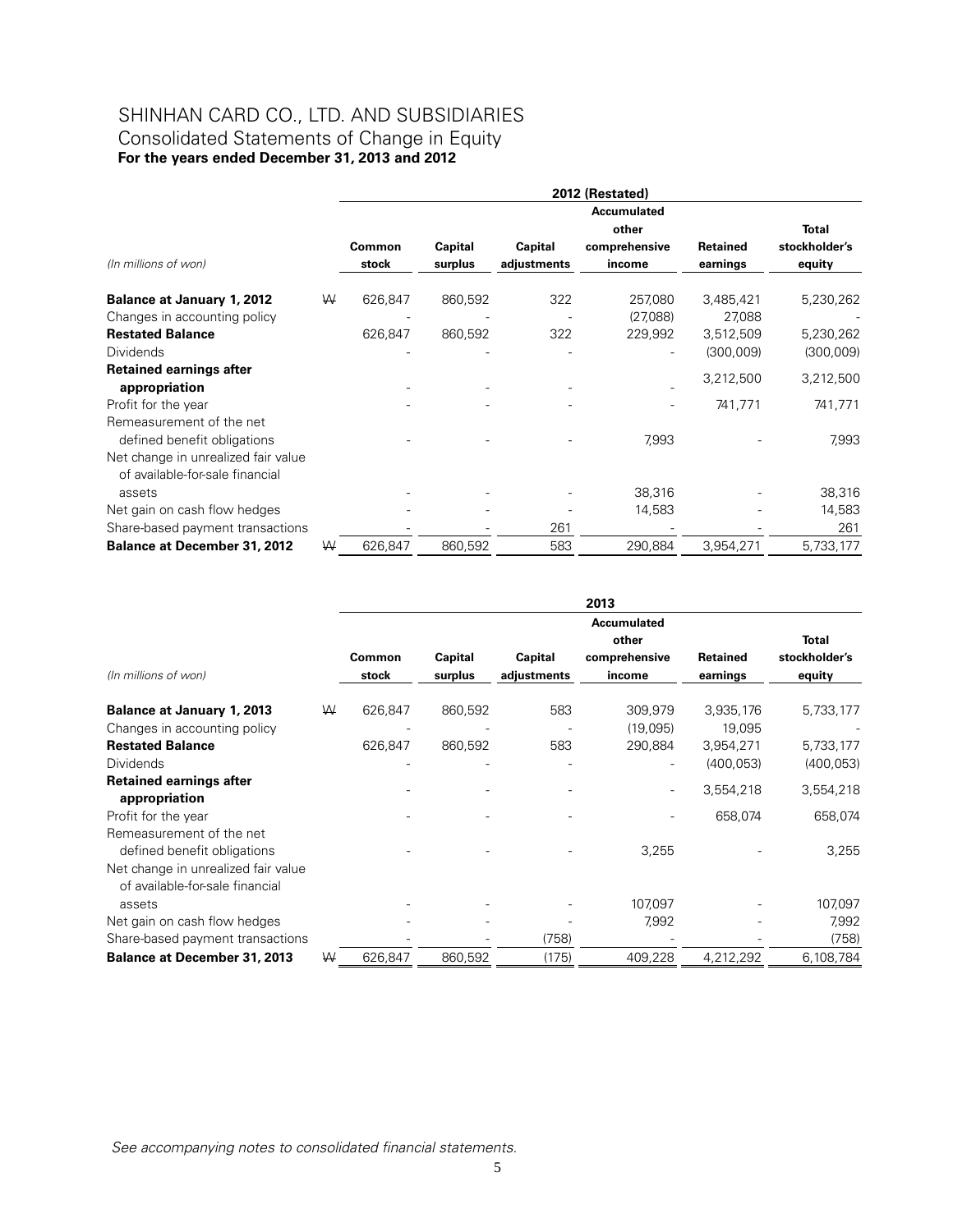# SHINHAN CARD CO., LTD. AND SUBSIDIARIES Consolidated Statements of Cash Flows **For the years ended December 31, 2013 and 2012**

| (In millions of won)                                               |   | 2013          | 2012<br>(Restated) |
|--------------------------------------------------------------------|---|---------------|--------------------|
|                                                                    |   |               |                    |
| <b>Cash flows from operating activities</b>                        |   |               |                    |
| Income before income tax                                           | W | 850,802       | 956,471            |
| Adjustment for:                                                    |   |               |                    |
| Interest income                                                    |   | (1,945,509)   | (2,032,209)        |
| Interest expense                                                   |   | 550,084       | 622,016            |
| Dividend income                                                    |   | (34, 129)     | (37, 335)          |
| Fee and commission income                                          |   | (226, 685)    | (175, 398)         |
| Fee and commission expense                                         |   | 185,281       | 196,265            |
| Net gain on valuation of trading financial assets                  |   | (9)           | (23)               |
| Net loss on valuation and transaction of derivatives               |   | 37,580        | 154,821            |
| Net foreign currency transaction gain                              |   | (37,306)      | (148, 231)         |
| Net gain on sales of available-for-sale financial assets           |   | (128, 744)    | (112, 646)         |
| Bad debt expenses                                                  |   | 361,532       | 311,346            |
| Reversal of allowance for unused loan commitments                  |   | (9,903)       | (16, 814)          |
| Reversal of impairment loss on available-for-sale financial assets |   | (12, 843)     | (18, 213)          |
| General administrative expenses                                    |   | 78,046        | 68,475             |
| Other, net                                                         |   | 1,120         | 1,229              |
| Gains on sale of investments in associates                         |   |               | (24)               |
|                                                                    |   | (1, 181, 485) | (1, 186, 741)      |
| Changes in assets and liabilities:                                 |   |               |                    |
| Trading financial assets                                           |   | 70,023        | 50,056             |
| Loans and receivables, net                                         |   | 571,353       | (904, 664)         |
| Other assets                                                       |   | 103,256       | 320,307            |
| Liability for defined benefit obligations                          |   | (27, 372)     | (31, 692)          |
| Provisions                                                         |   | (77,008)      | (45, 901)          |
| Other liabilities                                                  |   | 20,751        | 552,710            |
|                                                                    |   | 661,003       | (59, 184)          |
| Payment of income tax                                              |   | (183, 385)    | (193, 596)         |
| Receipt of interest                                                |   | 1,771,431     | 1,791,164          |
| Payment of interest                                                |   | (512, 594)    | (554, 555)         |
| Receipt of dividend                                                |   | 34,129        | 37,335             |
| Net cash provided by operating activities                          |   | 1,439,901     | 790,894            |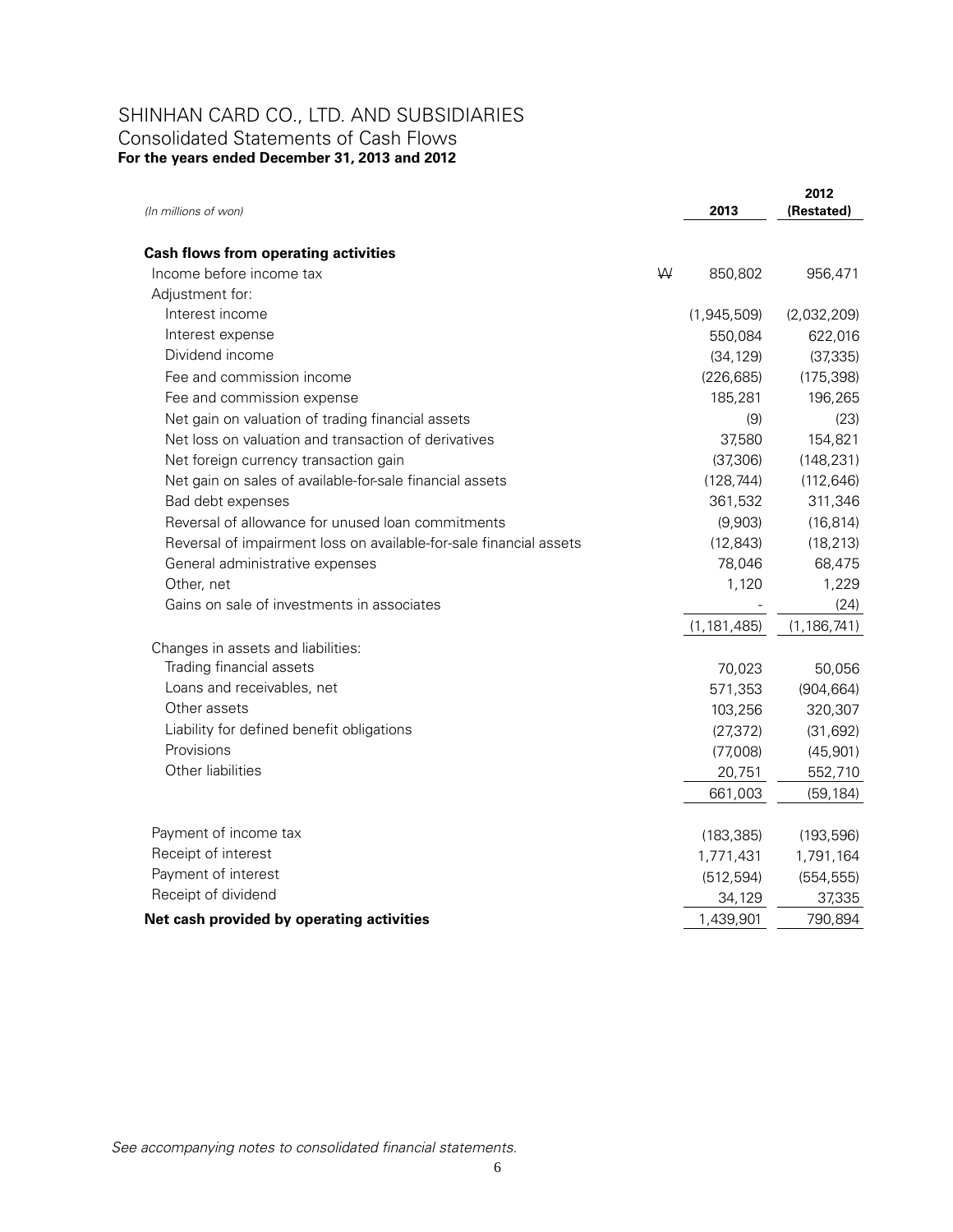# SHINHAN CARD CO., LTD. AND SUBSIDIARIES Consolidated Statements of Cash Flows (continued)

**For the years ended December 31, 2013 and 2012**

| (In millions of won)                                          | <b>Note</b> |   | 2013          | 2012<br>(Restated) |
|---------------------------------------------------------------|-------------|---|---------------|--------------------|
|                                                               |             |   |               |                    |
| <b>Cash flows from investing activities</b>                   |             |   |               |                    |
| Increase in restricted due from banks                         |             | W | (168, 036)    | (16, 696)          |
| Proceeds from disposal of available-for-sale financial assets |             |   | 159,992       | 152,569            |
| Proceeds from disposal of property and equipment              |             |   | 76            |                    |
| Acquisition of property and equipment                         |             |   | (34, 969)     | (45, 550)          |
| Proceeds from disposal of intangible assets                   |             |   |               | 250                |
| Acquisition of intangible assets                              |             |   | (12, 342)     | (40, 027)          |
| Proceeds from disposal of investments in associates           |             |   |               | 24                 |
| Decrease in guarantee deposits                                |             |   | 10,980        | 54,475             |
| Increase in guarantee deposits                                |             |   | (9,086)       | (51, 470)          |
| Net cash provided by (used in) investing activities           |             |   | (53, 385)     | 53,575             |
| <b>Cash flows from financing activities</b>                   |             |   |               |                    |
| Proceeds from call money                                      |             |   | 50,000        |                    |
| Proceeds from borrowings                                      |             |   | 100,000       | 720,000            |
| Repayment of borrowings                                       |             |   | (280,000)     | (1, 267, 000)      |
| Proceeds from debentures                                      |             |   | 2,615,681     | 2,670,836          |
| Repayment of debentures                                       |             |   | (3, 264, 468) | (3,042,782)        |
| Cash inflows from cash flow hedges                            |             |   |               | 89,120             |
| Cash outflows from cash flow hedges                           |             |   | (26, 154)     | (8,928)            |
| Dividends paid                                                |             |   | (400, 053)    | (300,009)          |
| Net cash used in financing activities                         |             |   | (1, 204, 994) | (1, 138, 763)      |
| Net increase (decrease) in cash and cash equivalents          |             |   | 181,522       | (294, 294)         |
| Cash and cash equivalents at beginning of year                |             |   | 433,028       | 727,322            |
|                                                               |             |   |               |                    |
| Cash and cash equivalents at end of year                      | 38          | W | 614,550       | 433,028            |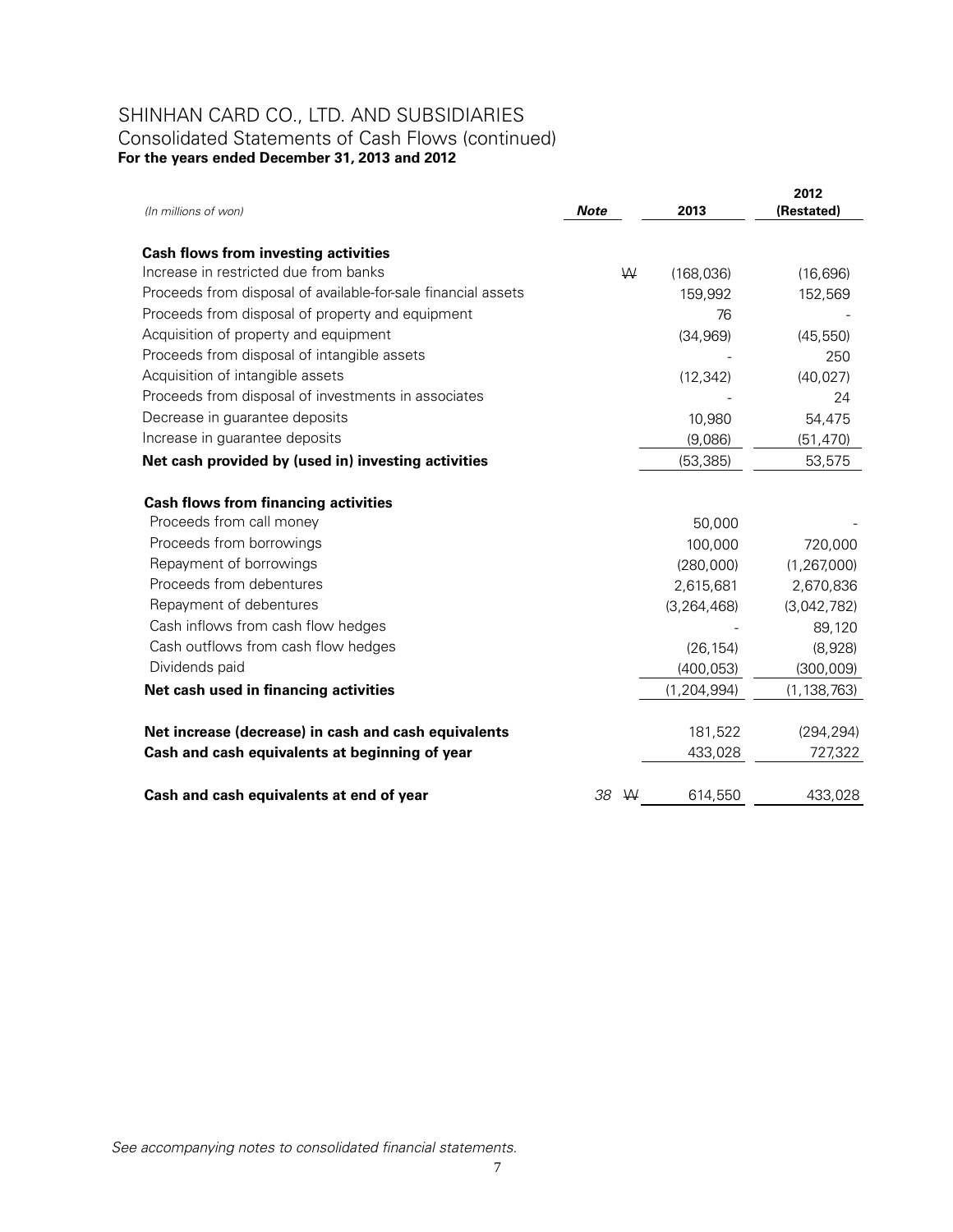Notes to Consolidated Financial Statements **For the years ended December 31, 2013 and 2012**  (In millions of won)

#### **1. Reporting entity**

General information of Shinhan Card Co., Ltd. (the "Company") and its subsidiaries (together referred to as the "Group" and individually as "Group entities") is as follows.

# **(a) Parent company**

The Controlling Company was incorporated on December 17, 1985. The address of the Company's registered office is 1Ga Chungmu-Ro, Jung-Gu, Seoul. The Company provides credit card services, factoring, installment financing and lease financing under the Credit Specialized Financial Business Act.

As of December 31, 2013, the Company has 32 branch offices (Including the head office), approximately 1.51 million merchants in its network and 13.39 million personal credit cardholders. The Company's outstanding common shares amount to W626,847 million and the Company is a wholly owned subsidiary of Shinhan Financial Group Co., Ltd. ("Shinhan Financial Group")

# **(b) Subsidiaries**

As of December 31, 2013 and 2012 consolidated subsidiaries are summarized below.

|                                 |                      |                                                  |                           | 2013         |                                 | 2012                           |                                 |
|---------------------------------|----------------------|--------------------------------------------------|---------------------------|--------------|---------------------------------|--------------------------------|---------------------------------|
| <b>Subsidiaries Location</b>    |                      | <b>Fiscal year- Operating Controlling</b><br>end | activities                | interest     | Non-<br>controlling<br>interest | <b>Controlling</b><br>interest | Non-<br>controlling<br>interest |
| Shinhan Card<br>2010-1          | Republic of<br>Korea | December                                         | <b>ABS</b>                | 0.5%         | 99.5%                           | 0.5%                           | 99.5%                           |
| Shinhan Card<br>2011-1          | $\mathbf{u}$         | $\mathbf{u}$                                     | $\mathbf{H}$              | $\mathbf{u}$ | $\mathbf{u}$                    | $\mathbf{u}$                   | $\mathbf{u}$                    |
| Shinhan Card<br>2011-2          | $\mathbf{u}$         | $\mathbf{H}$                                     | $\mathbf{u}$              | $\mathbf{u}$ | $\mathbf{u}$                    | $\mathbf{u}$                   | $\mathbf{u}$                    |
| Shinhan Card<br>2011-3          | $\mathbf{u}$         | $\mathbf{u}$                                     | $\mathsf{II}$             | $\mathbf H$  | $\mathbf{H}$                    | $\mathbf{u}$                   | $\mathbf{u}$                    |
| Shinhan Card<br>2012-1          | $\mathbf{u}$         | $\mathbf{u}$                                     | $\mathbf{H}$              | $\mathbf{u}$ | $\mathbf{u}$                    | $\mathbf{u}$                   | $\mathbf{u}$                    |
| Shinhan Card<br>2013-1          | $\mathbf{u}$         | $\mathbf{u}$                                     | $\mathbf{H}$              | $\mathbf{u}$ | $\mathbf{H}$                    |                                |                                 |
| Specified<br>money in<br>trusts | $\mathbf{u}$         | $\mathbf{u}$                                     | Trust asset<br>management | 100.0%       |                                 | 100.0%                         |                                 |

The above subsidiaries are structured entities since voting rights or similar rights are not major factors when determining control.

Although the Controlling Company's ownership percentage of shares for structured entities, except specified money in trusts, is less than the majority, structured entities are operated according to necessity for the Controlling Company's specific business and the Controlling Company holds a majority of the benefits in the structured entities' operations. For this reason, the Controlling Company is considered to have power to control the structured entities. The Group can transfer additional credit card assets if it is difficult to repay securitized debentures connected to the entities' underlying assets, except specified money in trust.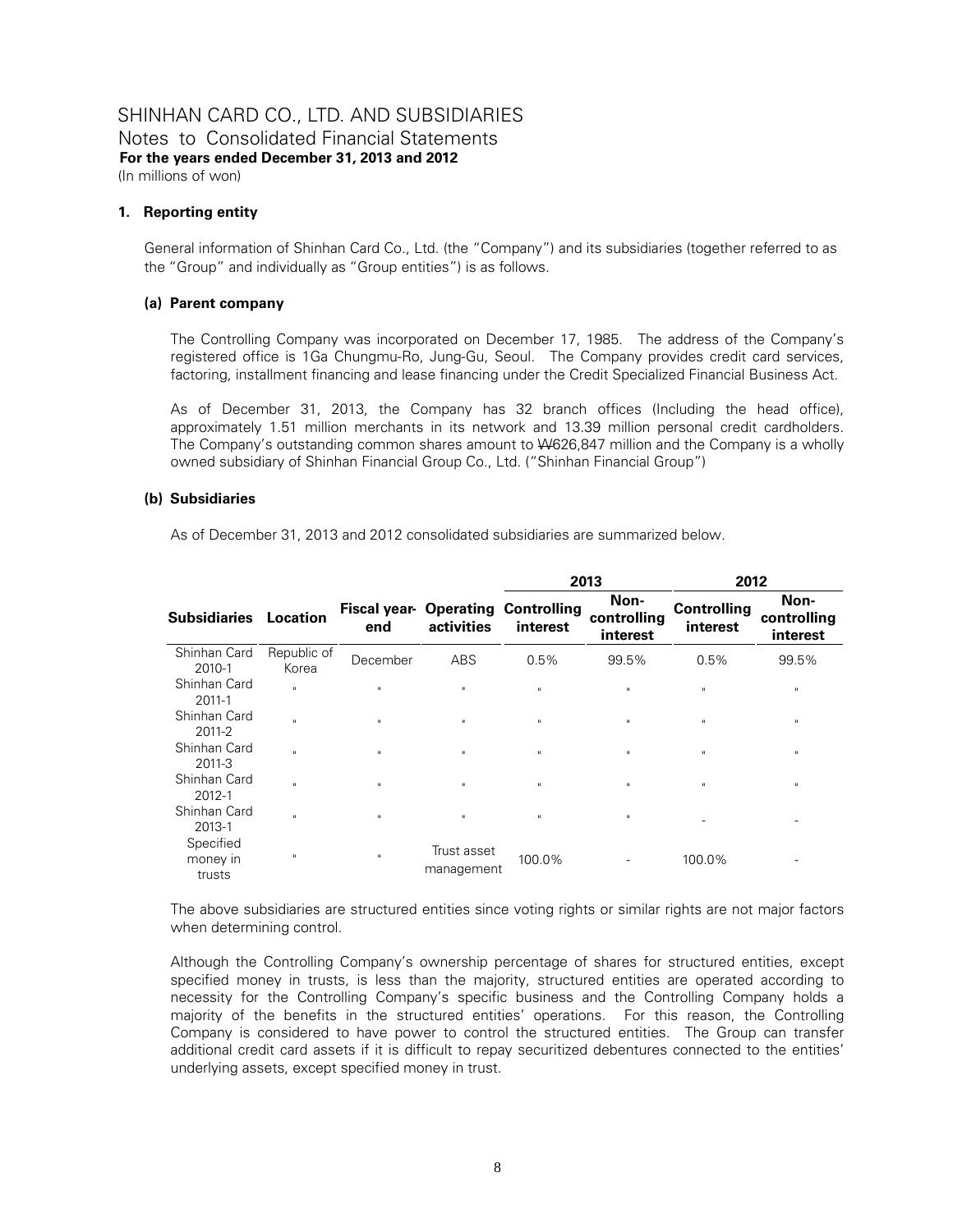Notes to Consolidated Financial Statements **For the years ended December 31, 2013 and 2012**  (In millions of won)

# **1. Reporting entity, continued**

# **(c) Change in subsidiaries**

(i) Newly acquired subsidiaries for the year ended December 31, 2013.

| <b>Subsidiaries</b> | Reason         |  |  |
|---------------------|----------------|--|--|
| Shinhan Card 2013-1 | New Investment |  |  |

(ii) There are no subsidiaries that were excluded from consolidation for the year ended December 31, 2013.

# **(d) Non-controlling interests**

As non-controlling interests for consolidated structured entities do not have the right to participate in residual income, they are measured at initial acquisition cost. Non-controlling interests of consolidated structured entities as of December 31, 2013 and 2012 are W40 million, respectively. Non-controlling interests for consolidated structured entities are presented in the Group's condensed consolidated statement of financial position as liabilities.

# **(e) Condensed financial position for the Group's subsidiaries as of December 31, 2013 and 2012 are as follows:**

| 2013                      |                        |                      |                   |                      |                                         |  |  |
|---------------------------|------------------------|----------------------|-------------------|----------------------|-----------------------------------------|--|--|
| <b>Subsidiaries</b>       | <b>Total</b><br>assets | Total<br>liabilities | Total<br>equities | Net income<br>(loss) | Total<br>comprehensive<br>income (loss) |  |  |
| Shinhan Card 2010-1       | 413.211                | 417.845              | (4,634)           | 2,860                | 2,595                                   |  |  |
| Shinhan Card 2011-1       | 629.618                | 637,855              | (8, 237)          | (742)                | 2,384                                   |  |  |
| Shinhan Card 2011-2       | 473.522                | 478.936              | (5.414)           | 1.837                | 3,272                                   |  |  |
| Shinhan Card 2011-3       | 541.858                | 545.939              | (4.081)           | (711)                | (1, 454)                                |  |  |
| Shinhan Card 2012-1       | 797.326                | 804.892              | (7,566)           | (1,727)              | (1,905)                                 |  |  |
| Shinhan Card 2013-1       | 578.256                | 579.838              | (1,582)           | (4.262)              | (1,582)                                 |  |  |
| Specified money in trusts | 513,084                |                      | 513,084           | 84                   |                                         |  |  |

| 2012                      |                 |                             |                   |                      |                                         |  |  |
|---------------------------|-----------------|-----------------------------|-------------------|----------------------|-----------------------------------------|--|--|
| <b>Subsidiaries</b>       | Total<br>assets | Total<br><b>liabilities</b> | Total<br>equities | Net income<br>(loss) | <b>Total</b><br>comprehensive<br>income |  |  |
| Shinhan Card 2010-1       | 580.668         | 587.897                     | (7.229)           | (1.938)              | 1,872                                   |  |  |
| Shinhan Card 2011-1       | 577.927         | 588.548                     | (10,621)          | (1.260)              | 5,202                                   |  |  |
| Shinhan Card 2011-2       | 589,363         | 598.049                     | (8,686)           | (1.825)              | 3,717                                   |  |  |
| Shinhan Card 2011-3       | 557.758         | 560.384                     | (2,626)           | (1.927)              | 1,699                                   |  |  |
| Shinhan Card 2012-1       | 773,691         | 779.352                     | (5,661)           | (6,651)              | 990                                     |  |  |
| Specified money in trusts | 302.447         | -                           | 302.447           | 447                  |                                         |  |  |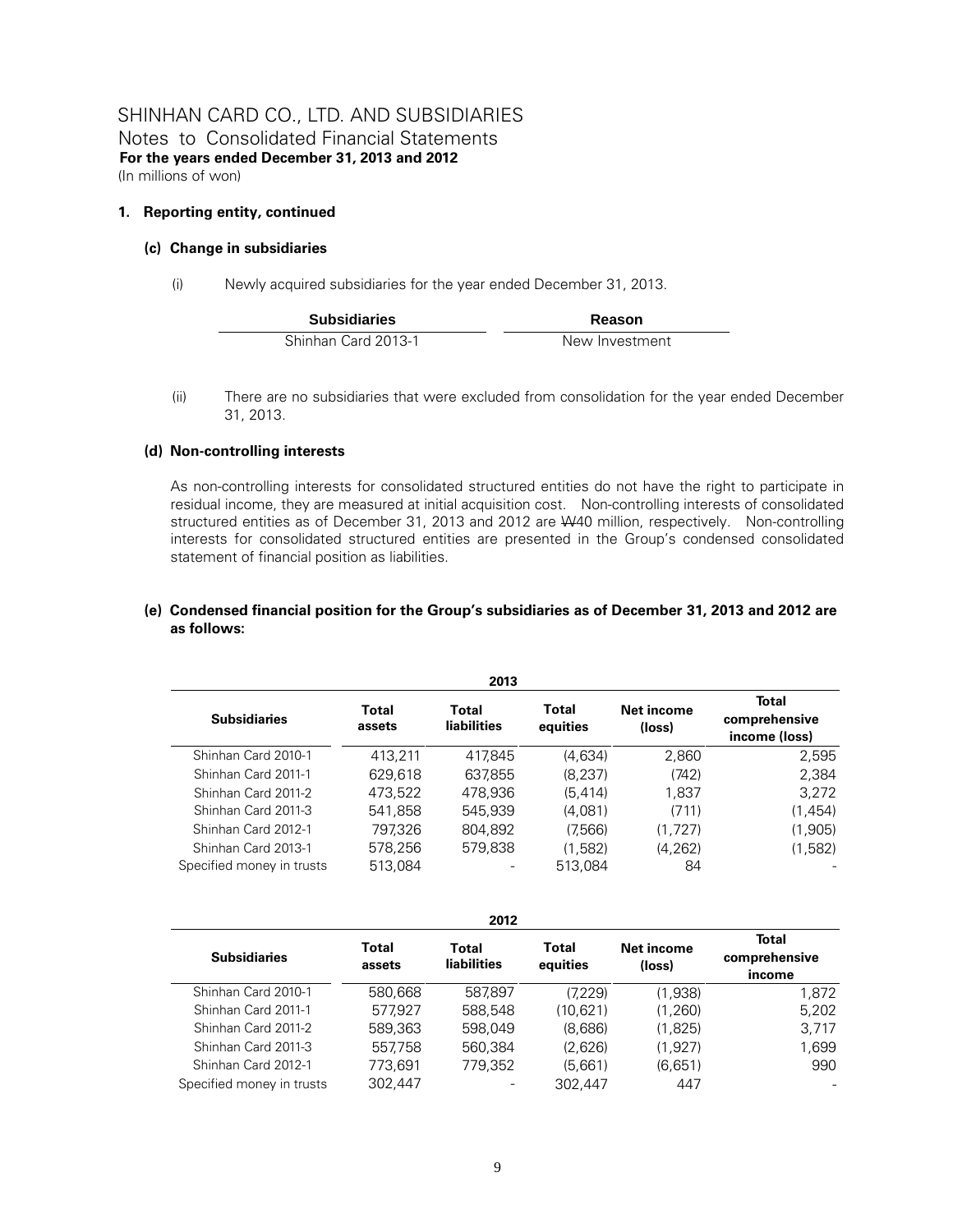Notes to Consolidated Financial Statements **For the years ended December 31, 2013 and 2012**  (In millions of won)

# 2. Basis of **preparation**

The consolidated financial statements have been prepared in accordance with Korean International Financial Reporting Standards ("K-IFRS"), as prescribed under article 13 of the *Act on External Audits of Corporations in the Republic of Korea*.

The consolidated financial statements were authorized for issue by the Board of Directors on February 10, 2014, which will be submitted for approval to the shareholder's meeting to be held on March 31, 2014.

# **(a) Basis of measurement**

The consolidated financial statements have been prepared on the historical cost basis except for the following material items in the statement of financial position:

- derivative financial instruments are measured at fair value;
- trading financial assets are measured at fair value;
- available-for-sale financial assets are measured at fair value;
- liabilities for cash-settled share-based payment arrangements are measured at fair value; and
- liabilities for defined benefit plans are recognized at the net of the total present value of defined benefit obligations less the fair value of plan assets.

# **(b) Functional and presentation currency**

These consolidated financial statements are presented in Korean won, which are the Company's functional currency and the currency of the primary economic environment in which the Group operates.

#### **(c) Use of estimates and judgements**

In conformity with K-IFRS, The preparation of the consolidated financial statements requires management to make judgments, estimates and assumptions that affect the application of accounting policies and the reported amounts of assets, liabilities, income and expenses. Actual results may differ from these estimates at the end of reporting period.

Estimates and underlying assumptions are reviewed on an ongoing basis. Revisions to accounting estimates are recognized in the period in which the estimate is revised and in any future periods affected.

Information about critical judgements in applying accounting policies that have a significant effect on the amounts recognized in the consolidated financial statements and information about assumptions and estimation uncertainties that have a significant risk of resulting in a material adjustment within the next financial year are described in note 5.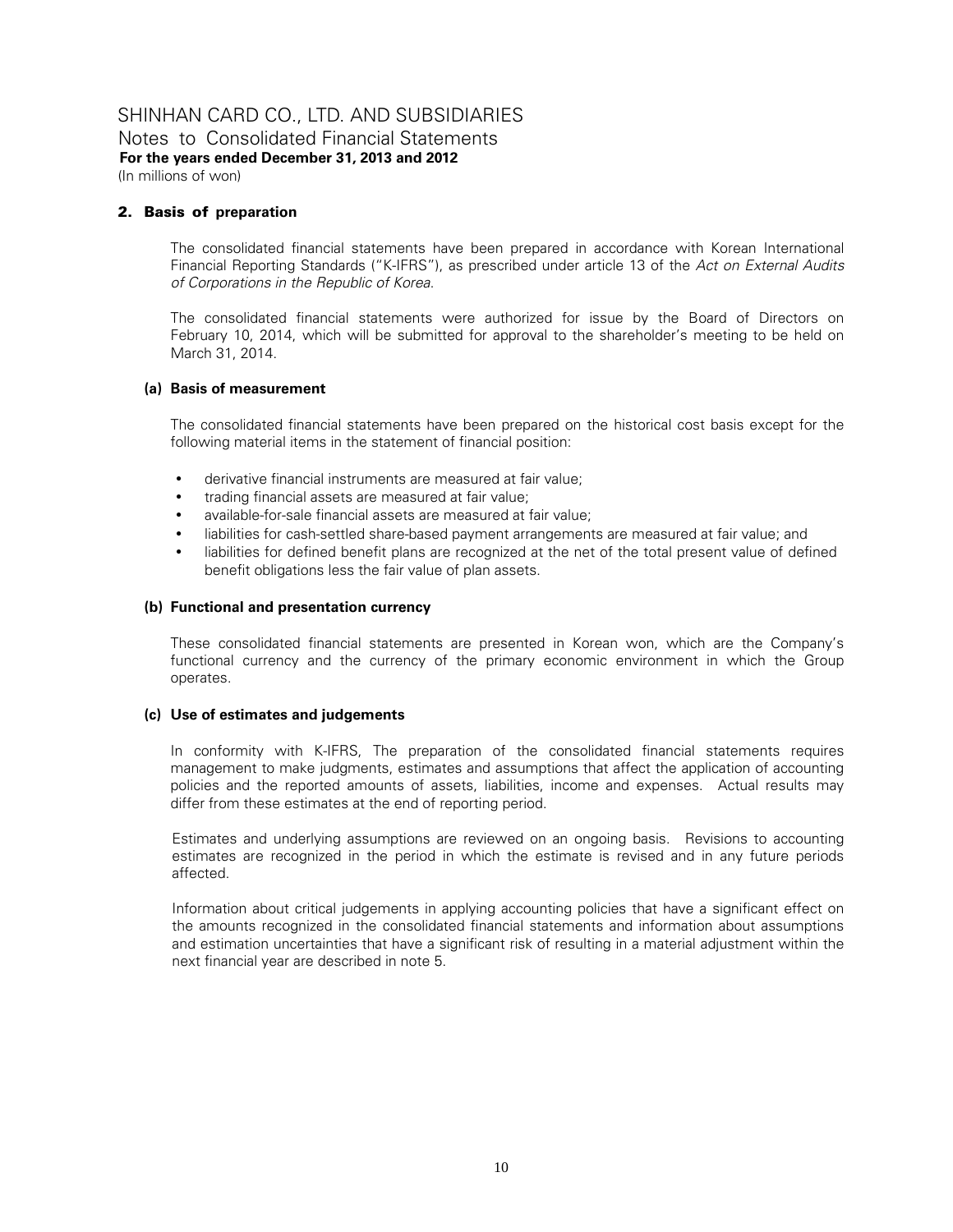Notes to Consolidated Financial Statements **For the years ended December 31, 2013 and 2012**  (In millions of won)

# **2. Basis of preparation, continued**

# **(d) Changes in accounting policies**

The accounting policies of the Group have been applied consistently to all periods presented in these consolidated financial statements except for the application of the standards that applied to the first from January 1, 2013, which is described below.

# (i) K-IFRS No. 1001, *Presentation of Financial Statements*

The Group has applied the amendments to K-IFRS No. 1001, *Presentation of Financial Statements,* since January 1, 2013. The standard requires presenting items in other comprehensive income on the basis of whether they are potentially reclassifiable to profit or loss subsequently (reclassification adjustments). The amendments did not have any impact on the Group's consolidated financial position, financial performance and cash flows.

# (ii) K-IFRS No.1110, *Consolidated Financial Statements*

The Group adopted K-IFRS No.1110, *Consolidated Financial Statements,* since January 1, 2013. As a result, the Group has changed its accounting policy with respect to determining whether it has control over and consequently whether it consolidates its investees. The standard introduces a new control model that is applicable to all investees; among other things, it requires the consolidation of an investee if the Group controls the investee on the basis of de facto circumstances. The adoption of the standard did not have any impact on the Group's consolidated financial statements.

#### (iii) K-IFRS No.1111, *Joint Arrangements*

The Group adopted K-IFRS No.1111, *Joint Arrangements,* since January 1, 2013. The standard classifies joint arrangements into two types - joint operations and joint ventures. A joint operation is a joint arrangement whereby the parties that have joint control of the arrangement (i.e. joint operators) have rights to the assets, and obligations for the liabilities, relating to the arrangement. A joint venture is a joint arrangement whereby the parties that have joint control of the arrangement (i.e. joint venturers) have rights to the net assets of the arrangement. The standard requires a joint operator to recognize and measure the assets and liabilities (and recognize the related revenues and expenses) in relation to its interest in the arrangement in accordance with relevant IFRSs applicable to the particular assets, liabilities, revenues and expenses. The standard requires a joint venturer to recognize an investment and to account for that investment using the equity method. The adoption of the standard did not have any impact on the Group's consolidated financial statements.

#### (iv) K-IFRS No.1112, *Disclosure of Interests in Other Entities*

The Group adopted K-IFRS No.1112, *Disclosure of Interests in Other Entities,* since January 1, 2013. The standard brings together into a single standard all the disclosure requirements about an entity's interests in subsidiaries, joint arrangements, associates and unconsolidated structured entities. The Group is currently assessing the disclosure requirements for interests in subsidiaries, interests in joint arrangements and associates and unconsolidated structured entities in comparison with the existing disclosures. The standard requires the disclosure of information about the nature, risks and financial effects of these interests. The impact of the standard to the Group's consolidated financial statements is disclosed in note 42.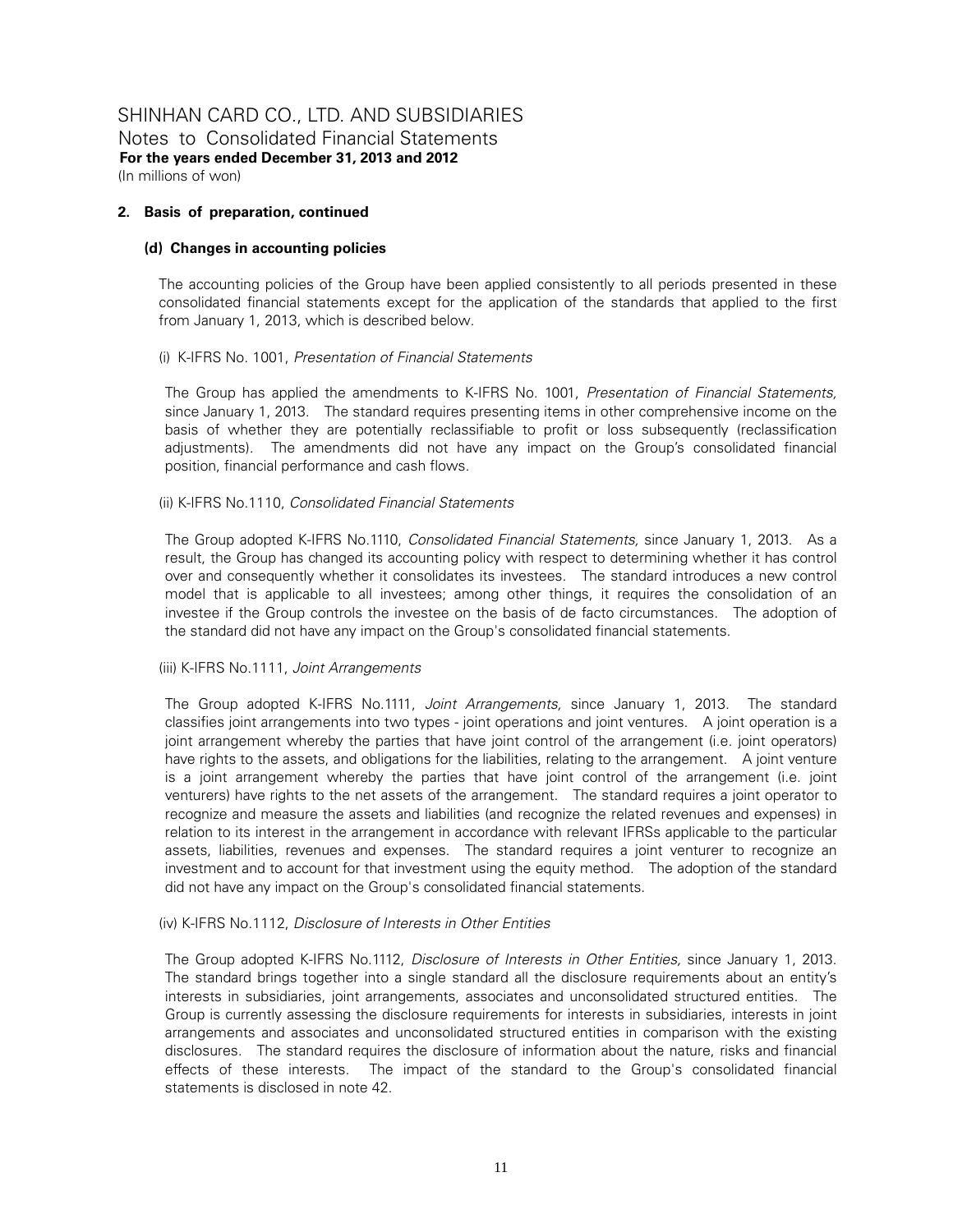#### **2. Basis of preparation, continued**

# **(d) Changes in accounting policies, continued**

#### (v) K-IFRS No. 1019, *Employee Benefits*

The Group has applied the amendments to K-IFRS No. 1019, *Employee Benefits,* since January 1, 2013. The standard requires recognition of actuarial gains and losses immediately in other comprehensive income and to calculate expected return on plan assets based on the rate used to discount the defined benefit obligation. The Group retrospectively applied the amendment to K-IFRS No. 1019, for which the impact is follows:

|                           | <b>December 31, 2012</b>     |                   |                | <b>January 1, 2012</b>       |                   |                |
|---------------------------|------------------------------|-------------------|----------------|------------------------------|-------------------|----------------|
|                           | As<br>previously<br>reported | <b>Adjustment</b> | As<br>restated | As<br>previously<br>reported | <b>Adjustment</b> | As<br>restated |
| <b>Financial Position</b> |                              |                   |                |                              |                   |                |
| Accumulated other         |                              |                   |                |                              |                   |                |
| comprehensive income $W$  | 309.979                      | (19.095)          | 290.884        | 257,080                      | (27.088)          | 229.992        |
| Retained earnings         | 3,935,176                    | 19,095            | 3.954.271      | 3,485,421                    | 27.088            | 3,512,509      |

|                                                       |   | 2012                   |                  |                      |  |
|-------------------------------------------------------|---|------------------------|------------------|----------------------|--|
|                                                       |   | As previously reported | Adjustment       | As restated          |  |
| <b>Comprehensive Income</b><br>General administrative |   |                        |                  |                      |  |
| expenses                                              | ₩ | (612, 857)             | (10, 545)        | (623, 402)           |  |
| Income tax expense<br>Net income                      |   | (217, 252)<br>749.764  | 2,552<br>(7,993) | (214,700)<br>741.771 |  |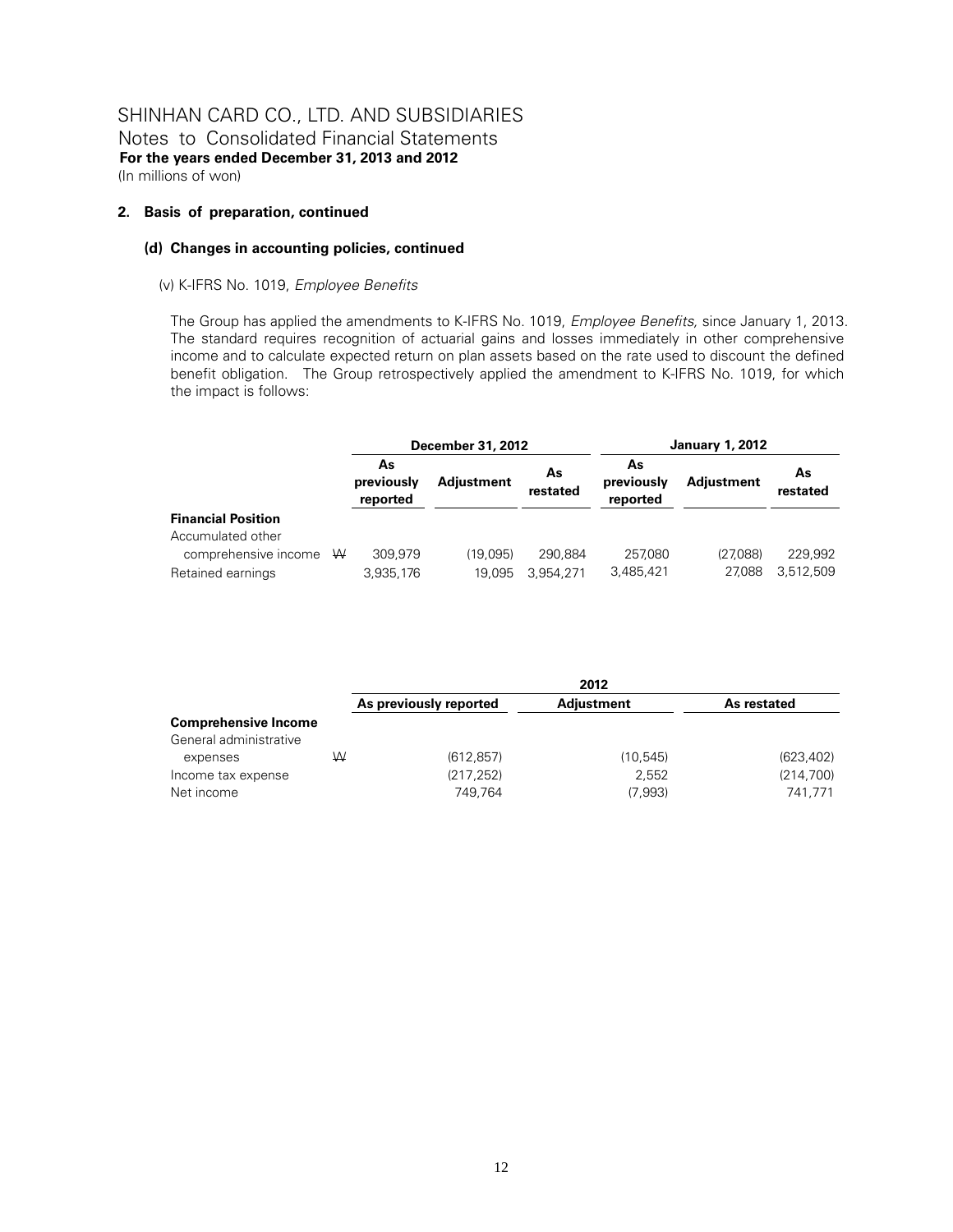Notes to Consolidated Financial Statements **For the years ended December 31, 2013 and 2012**  (In millions of won)

#### **2. Basis of preparation, continued**

#### **(d) Changes in accounting policies, continued**

(vi) K-IFRS No. 1113, *Fair Value Measurement*

K-IFRS No. 1113, *Fair Value Measurement* defines fair value and a single framework for fair value, and requires disclosures about fair value measurements. The standard defines fair value as the price that would be received to sell an asset or paid to transfer a liability in an orderly transaction between market participants at the measurement date. The standard replaces other standards including K-IFRS No. 1107 *Financial Instruments: Disclosures* that required disclosures related to fair value measurement and requires additional disclosures, as the Group provides required disclosures in Note 6.

According to the traditional rule of K-IFRS No. 1113, the Group prospectively applied the new guidelines for measuring fair value and does not disclose comparative information associated with the new disclosure requirements.

(vii) K-IFRS No. 1107, *Financial Instruments: Disclosures* 

The Group has applied the amendments to K-IFRS No. 1107, *Financial Instruments: Disclosures*, since January 1, 2013. The amendments to K-IFRS No. 1107 are mainly focusing on presentation of the offset between financial assets and financial liabilities. The Group is required to disclose each of the following amounts. The gross and net amounts of financial assets and financial liabilities, and the amounts subject to an enforceable master netting arrangement or similar agreement that do not meet the offsetting criteria in the statement of financial position separately showing amounts offset and not offset in the statement of financial position. The Group retrospectively applied the amendment to K-IFRS No. 1107, for which the impact is disclosed in note 8.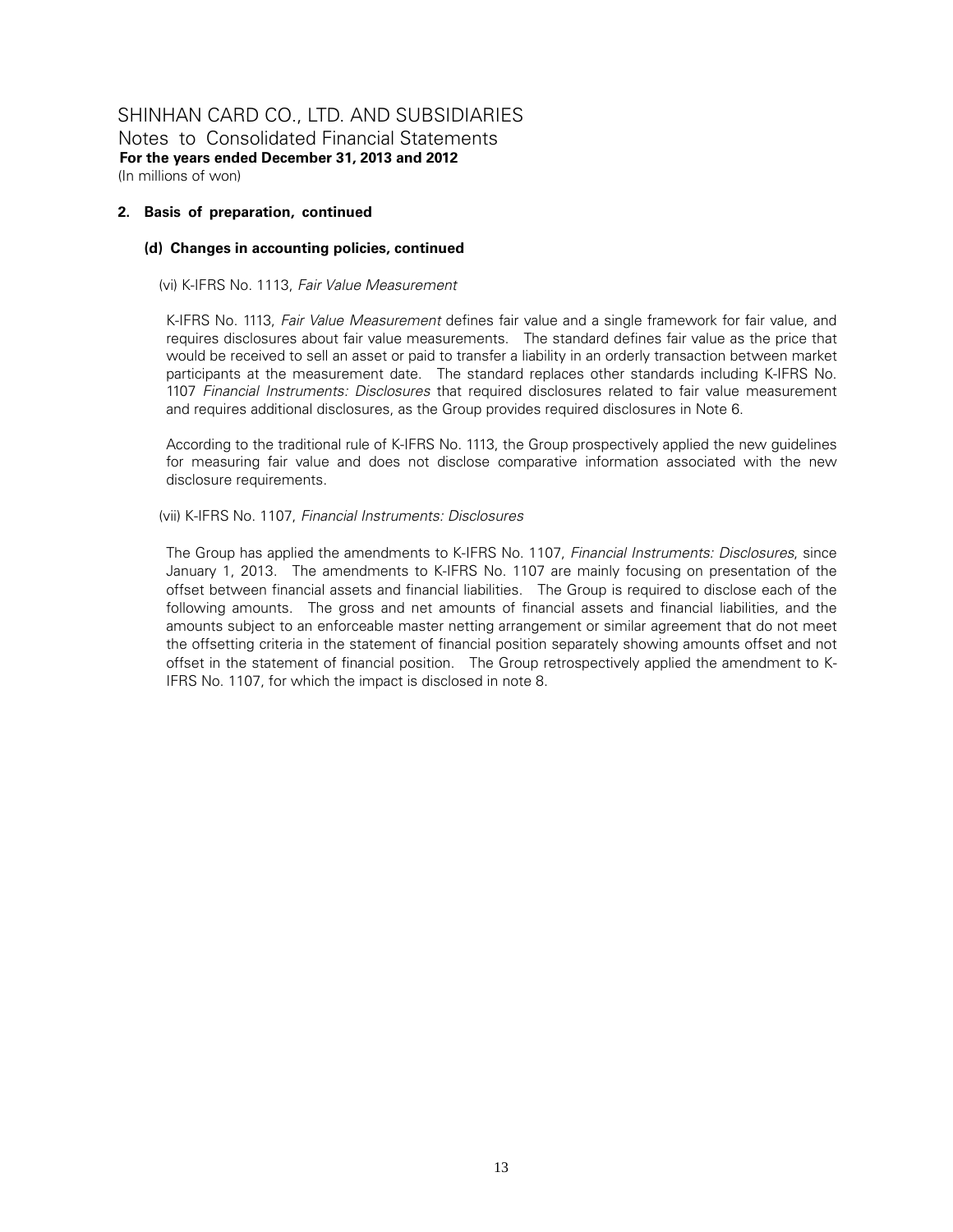Notes to Consolidated Financial Statements **For the years ended December 31, 2013 and 2012**  (In millions of won)

# **3. Significant accounting policies**

The significant accounting policies applied by the Group in preparation of its consolidated financial statements are included below. The accounting policies set out below have been applied consistently to all periods presented in these consolidated financial statements except for the changes in accounting policies as explained in note 2.

# **(a) Operating segment**

An operating segment is a component of the Group that engages in business activities from which it may earn revenues and incur expenses, including revenues and expenses that relate to transactions with any of the Group's other components. All operating segments' operating results are reviewed regularly by the Group's CEO to make decisions about resources to be allocated to the segment and assess its performance, and for which discrete financial information is available. The Group has a single reportable segment. Accordingly, information about segment assets, liabilities and profit or loss is not disclosed.

# **(b) Basis of consolidation**

(i) Subsidiaries

Subsidiaries are investees controlled by the Group. The Group controls an investee when it is exposed to, or has rights to, variable returns from its involvement with the investee and has the ability to affect those returns through its power over the investee. The financial statements of subsidiaries are included in the consolidated financial statements from the date that control commences until the date that control ceases.

If a member of the Group uses accounting policies other than those adopted in the consolidated financial statements for like transactions and events in similar circumstances, appropriate adjustments are made to its financial statements in preparing the consolidated financial statements.

#### (ii) Structured entity

The Group has established a number of structured entity by way of the transfer of credit card assets and others. Structured entity is consolidated if, based on an evaluation of the substance of its relationship with the Group and the Structured entity's risks and rewards, the Group concludes that it controls the Structured entity.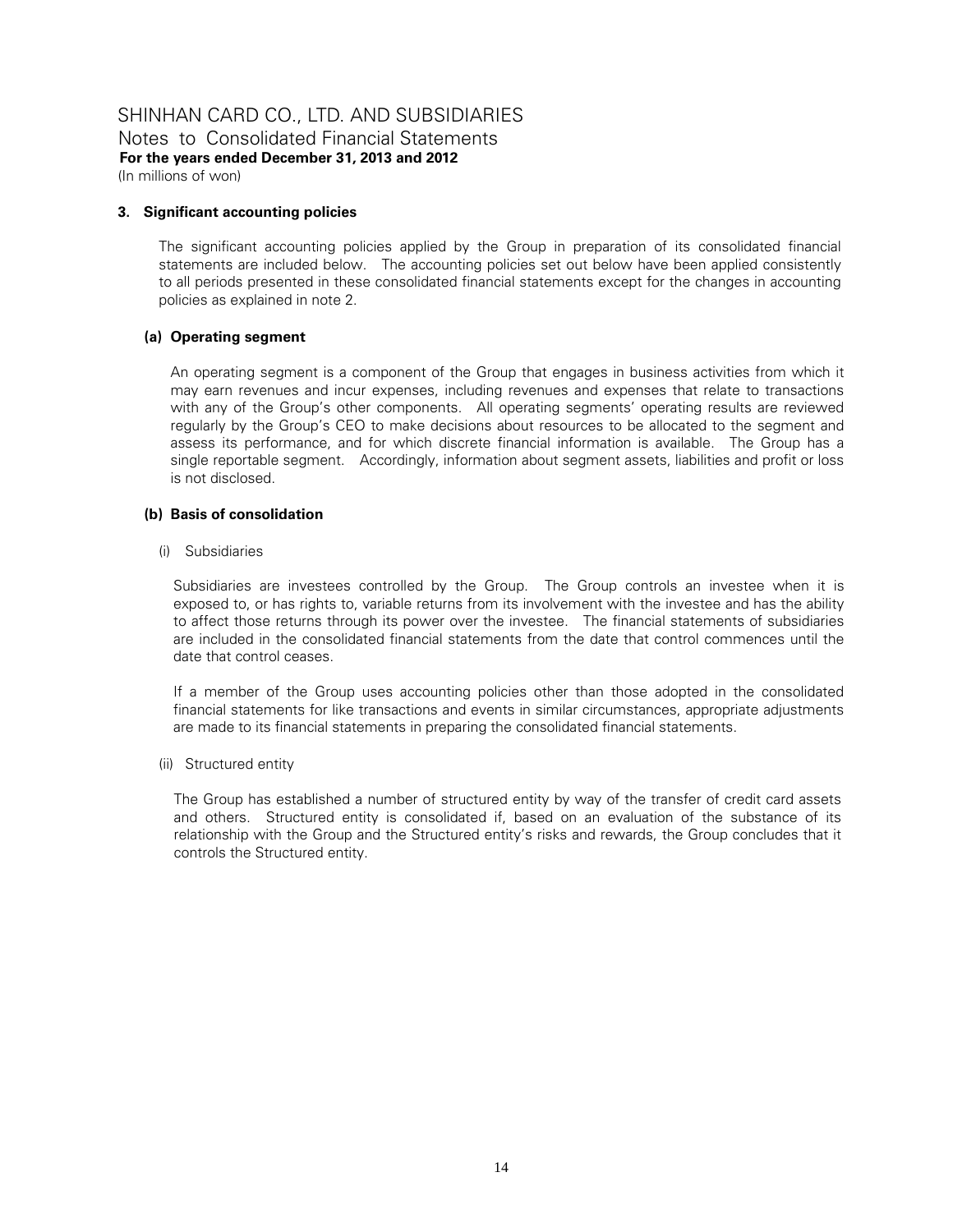Notes to Consolidated Financial Statements **For the years ended December 31, 2013 and 2012**  (In millions of won)

#### **3. Significant accounting policies, continued**

# **(b) Basis of consolidation, continued**

(iii) Investments in associates and jointly controlled entities

Associates are those entities in which the Group has significant influence, but not control or joint control, over the financial and operating policies. A joint venture is an arrangement in which the Group has joint control, whereby the Group has rights to the net assets of the arrangement, rather than rights to its assets and obligations for its liabilities.

The investment in an associate and a joint venture is initially recognized at cost, and the carrying amount is increased or decreased to recognize the Group's share of the profit or loss and changes in equity of the associate and the joint venture after the date of acquisition.

# (iv) Elimination of intra-group transactions

Intra-group balances and transactions, and any unrealized income and expenses arising from intragroup transactions, are eliminated in preparing the consolidated financial statements. Intra-group losses are recognized as expense if intra-group losses indicate an impairment that requires recognition in the consolidated financial statements.

# **(c) Cash and cash equivalents**

Cash and cash equivalents comprise balances with cash in hand, deposits held at call with banks and other short-term highly liquid investments with insignificant risk of changes in their fair value. Equity investments are excluded from cash equivalents unless they are, in substance, cash equivalents, for example in the case of preferred shares acquired within a short period of their maturity and with a specified redemption date.

#### **(d) Non-derivative financial assets**

Non-derivative financial assets are classified into financial assets at fair value through profit or loss, held-to-maturity investments, loans and receivables and available-for-sale financial assets. Financial assets are recognized in the consolidated financial statements when the Group becomes a party to the contractual provisions of the instrument.

At initial recognition, the Group measures a Non-derivative financial asset at its fair value plus, in the case of a financial asset not at fair value through profit or loss, transaction costs that are directly attributable to the acquisition of the financial asset.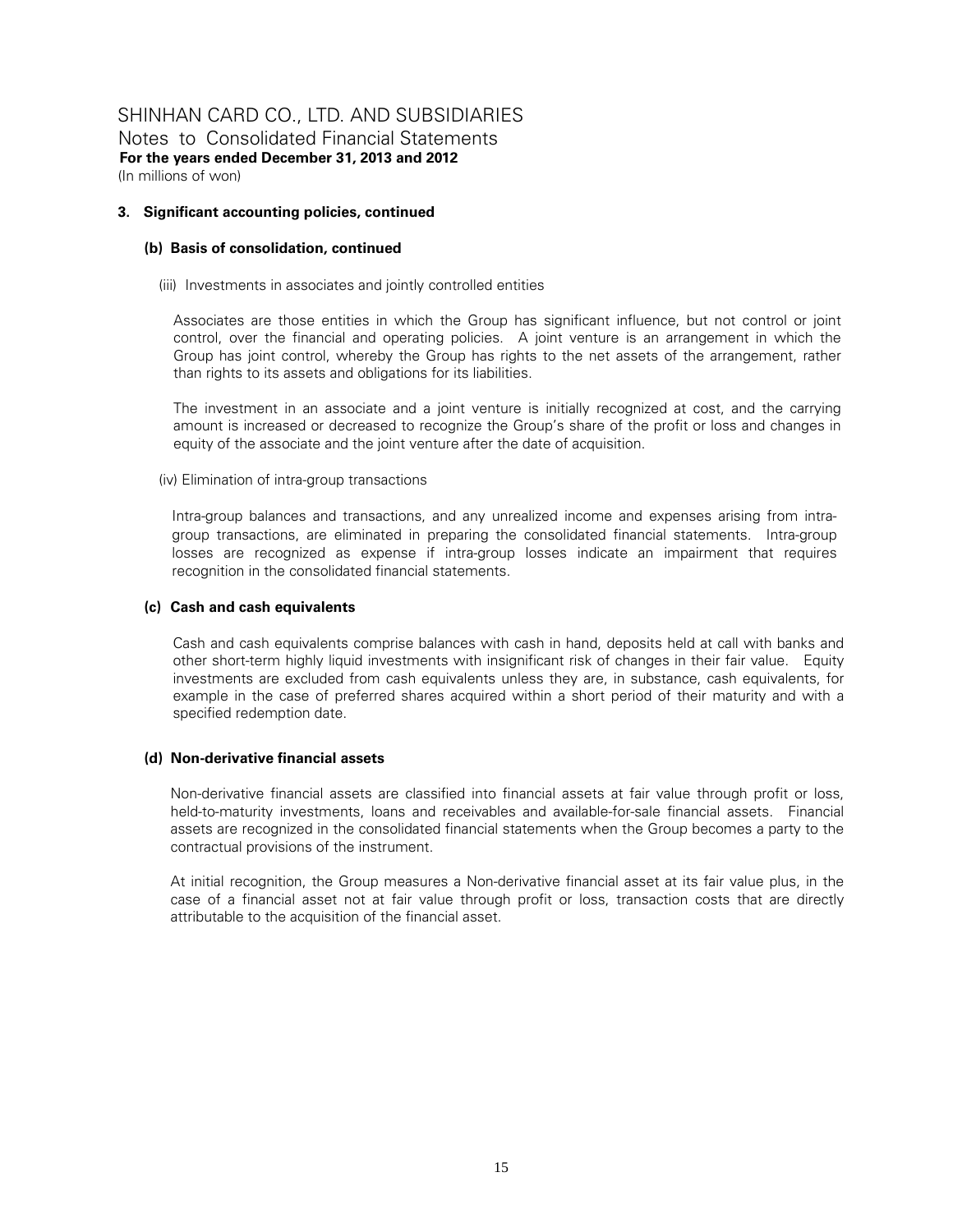Notes to Consolidated Financial Statements **For the years ended December 31, 2013 and 2012**  (In millions of won)

#### **3. Significant accounting policies, continued**

# **(d) Non-derivative financial assets, continued**

#### *Financial assets at fair value through profit or loss*

A financial asset is classified at fair value through profit or loss if it is classified as held for trading or is designated as such upon initial recognition. Financial assets at fair value through profit or loss are measured at fair value, and changes therein are recognized in profit or loss. Attributable transaction costs are recognized in profit or loss as incurred.

#### *Held-to-maturity investments*

Held-to-maturity investments are non-derivative assets with fixed or determinable payments and fixed maturity that the Group has the positive intent and ability to hold to maturity. Subsequent to initial recognition, they are measured at amortized cost using the effective interest method.

# *Loans and receivables*

Loans and receivables are non-derivative financial assets with fixed or determinable payments that are not quoted in an active market. Subsequent to initial recognition, they are measured at amortized cost using the effective interest method.

# *Available-for-sale financial assets*

Available-for-sale financial assets are non-derivative financial assets that are designated as available-forsale or are not classified in any of the previous categories. Subsequent to initial recognition, they are measured at fair value. However, investments in equity instruments that do not have a quoted market price in an active market and whose fair value cannot be reliably measured are measured at cost.

#### *Derecognition of financial assets*

The Group derecognizes a financial asset when the contractual rights to the cash flows from the financial asset expire, or when it transfers the financial asset in a transaction in which substantially all the risks and rewards of ownership of the financial asset are transferred or in which the Group neither transfers nor retains substantially all the risks and rewards of ownership and it does not retain control of the financial asset.

In transactions in which the Group neither retains nor transfers substantially all the risks and rewards of ownership of a financial asset and it retains control over the asset, the Group continues to recognize the asset and the relevant liability to the extent of its continuing involvement in the financial asset.

When the Group transfers a right on cash flow of a financial asset, but, retains substantially all of the risk and rewards of ownership relating the transferred asset, the transferred assets are continuously recognized, and the proceeds from the transfer are recognized as a liability.

#### *Offsetting*

Financial assets and liabilities are offset only when the Group has a legally enforceable right to offset the recognized amounts and intends either to settle on a net basis or to realize the asset and settle the liability simultaneously.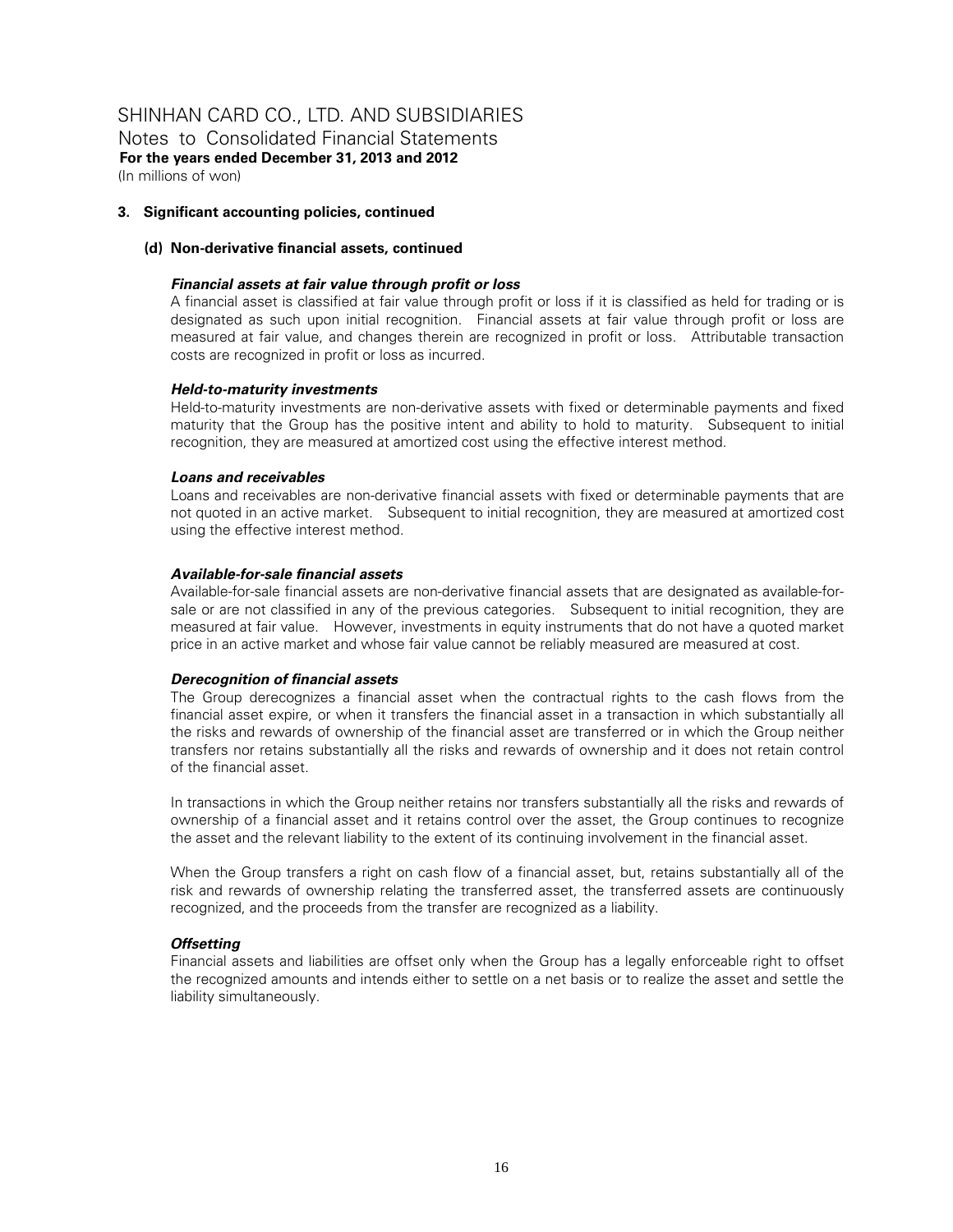Notes to Consolidated Financial Statements **For the years ended December 31, 2013 and 2012**  (In millions of won)

#### **3. Significant accounting policies, continued**

# **(e) Derivative financial assets**

Derivatives are recognized initially at fair value on trade date. Subsequent to initial recognition, derivatives are measured at fair value, and changes therein are accounted for as described below.

# **i) Hedge accounting**

The Group holds derivative financial instruments such as interest rate swaps and currency swaps to hedge its foreign currency and interest rate risk exposures. The Group designates certain derivatives as hedging instruments for the purpose of hedging the exposure to changes in fair value of recognized assets or liabilities or unrecognized firm commitments (fair value hedge) and the exposure to variability in cash flows that is attributable to a risk associated with changes in foreign exchange rates of highly probable forecast transactions or firm commitments (cash flow hedge).

On initial designation of the hedge, the Group formally documents the relationship between the hedging instrument(s) and hedged item(s), including the risk management objectives and strategy in undertaking the hedge transaction, together with the methods that will be used to assess the effectiveness of the hedging relationship.

# *Fair value hedge*

Changes in the fair value of derivatives that are designated and qualify as fair value hedges are recognized in profit or loss together with changes in the fair value of the hedged items that are attributable to the hedged risk in the same line item in the consolidated statement of comprehensive income as the hedged item.

If the hedging derivative expires or is sold, terminated or exercised, or the hedge no longer meets the criteria for fair value hedge accounting, or the hedge designation is revoked, hedge accounting is discontinued, prospectively. Any adjustment to the hedged item is amortized to profit or loss from the discontinuance.

#### *Cash flow hedges*

When a derivative is designated as the hedging instrument in a hedge of the variability in cash flows attributable to a particular risk associated with a recognized asset or liability or a highly probable forecast transaction that could affect profit or loss, the effective portion of changes in the fair value of the derivative is recognized in other comprehensive income.

The amount recognized in other comprehensive income is removed and included in profit or loss in the same period as the hedged cash flows affect profit or loss under the same line item in the statement of comprehensive income as the hedged item. Any ineffective portion of changes in the fair value of the derivative is recognized immediately in profit or loss.

If the hedging instrument no longer meets the criteria for hedge accounting, expires or is sold, terminated, exercised, or the designation is revoked, then hedge accounting is discontinued, prospectively. The cumulative gain or loss previously recognized in other comprehensive income remains there until the forecast transaction affects profit or loss. If the forecast transaction is no longer expected to occur, then the balance in other comprehensive income is recognized immediately in profit or loss.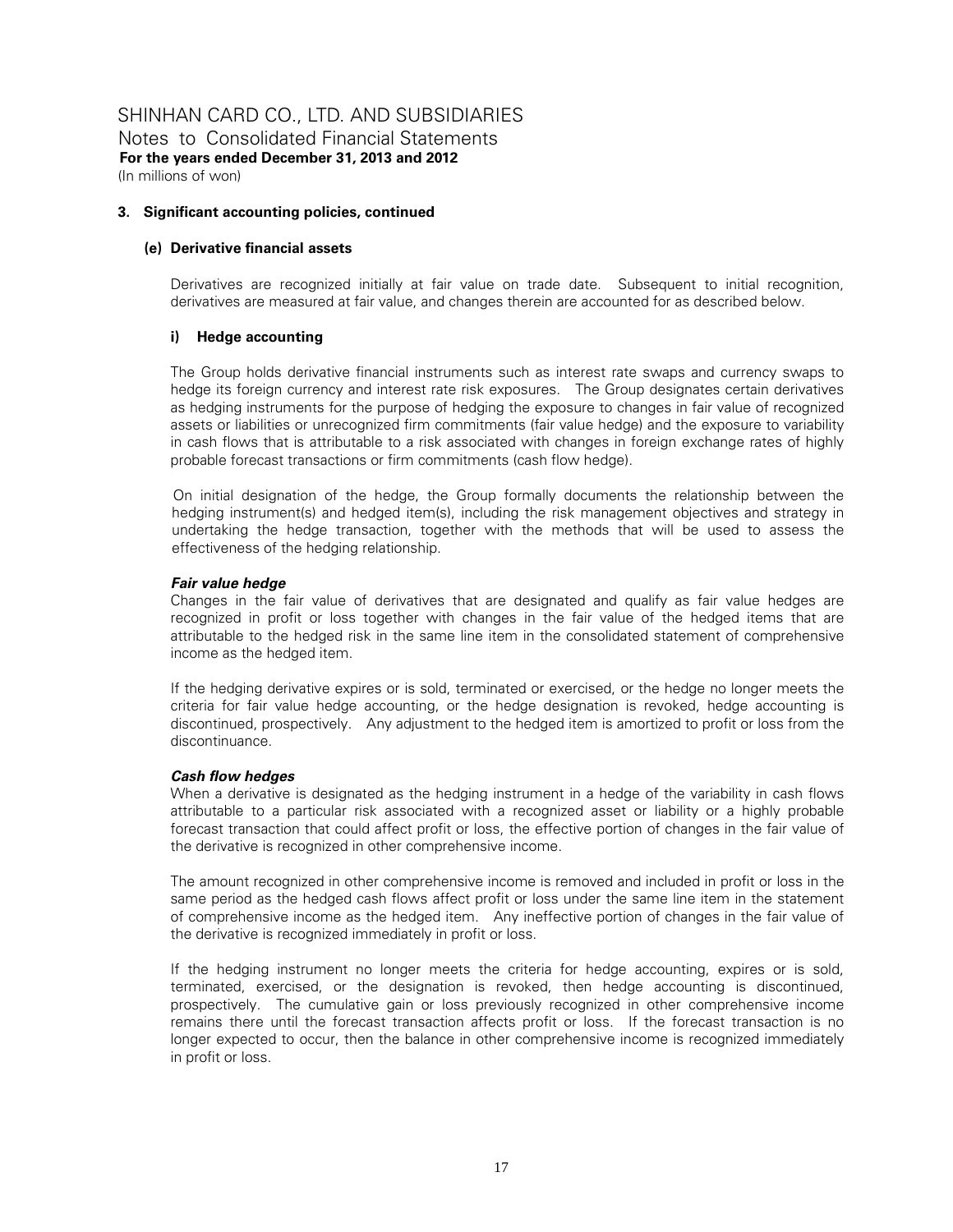Notes to Consolidated Financial Statements **For the years ended December 31, 2013 and 2012**  (In millions of won)

#### **3. Significant accounting policies, continued**

# **(e) Derivative financial assets, continued**

#### **ii)** *Embedded derivatives*

Embedded derivatives are separated from the host contract and accounted for as a stand-alone derivatives if the economic characteristics and risks of the host contract and the embedded derivative are not closely related, a separate instrument with the same terms as the embedded derivative would meet the definition of a derivative, and the hybrid instrument is not measured at fair value with changes in fair value recognized in profit or loss. Changes in the fair value of separable embedded derivatives are recognized in profit or loss.

# **iii)** *Other derivatives*

Except for effective hedge derivatives as measurement of hedge, all derivatives have to be estimated in fair value. Valuation profit and loss from difference between fair values are recognized as profit or loss of this term.

# **(f) Fair value of financial instruments**

Fair value is the amount for which an asset could be exchanged, or a liability settled, could be exchanged, between knowledgeable, willing parties in an arm's length transaction.

For financial instruments traded in active markets, the fair value of financial instruments is measured at quoted prices. A financial instrument is regarded as quoted in an active market if quoted prices are readily and regularly available, and those prices represent actual and regularly occurring market transactions on an arm's length basis.

If the market for a financial instrument is not active, the Group establishes fair value by using a valuation technique. Valuation techniques include using recent arm's length transactions between knowledgeable, willing parties, if available, reference to the current fair value of other instruments that are substantially the same. Fair value is estimated on the basis of the results of a valuation technique that makes maximum use of market inputs, and relies as little as possible on entity-specific inputs. Periodically, the Group calibrates the valuation technique and tests it for validity using prices from any observable current market transactions in the same instrument or based on any available and observable market data.

The fair value of a financial instrument on initial recognition is normally the transaction price  $-$  i.e. the fair value of the consideration given or received. However, if part of the consideration given or received is for something other than the financial instrument, the fair value of the financial instrument is estimated, using a valuation technique. Any additional amount lent is an expense or a reduction of income unless it qualifies for recognition as some other type of asset.

The fair value of interest-free installment purchases (which is offered for marketing purpose to expand credit sales) is measured by using the discount rate considering the credit rating of the Group and the credit risk of customers. As the source of the yield and the purpose of customers using interest-free installment purchases are different from those of installment purchases with interest, the discount rate is calculated in that way.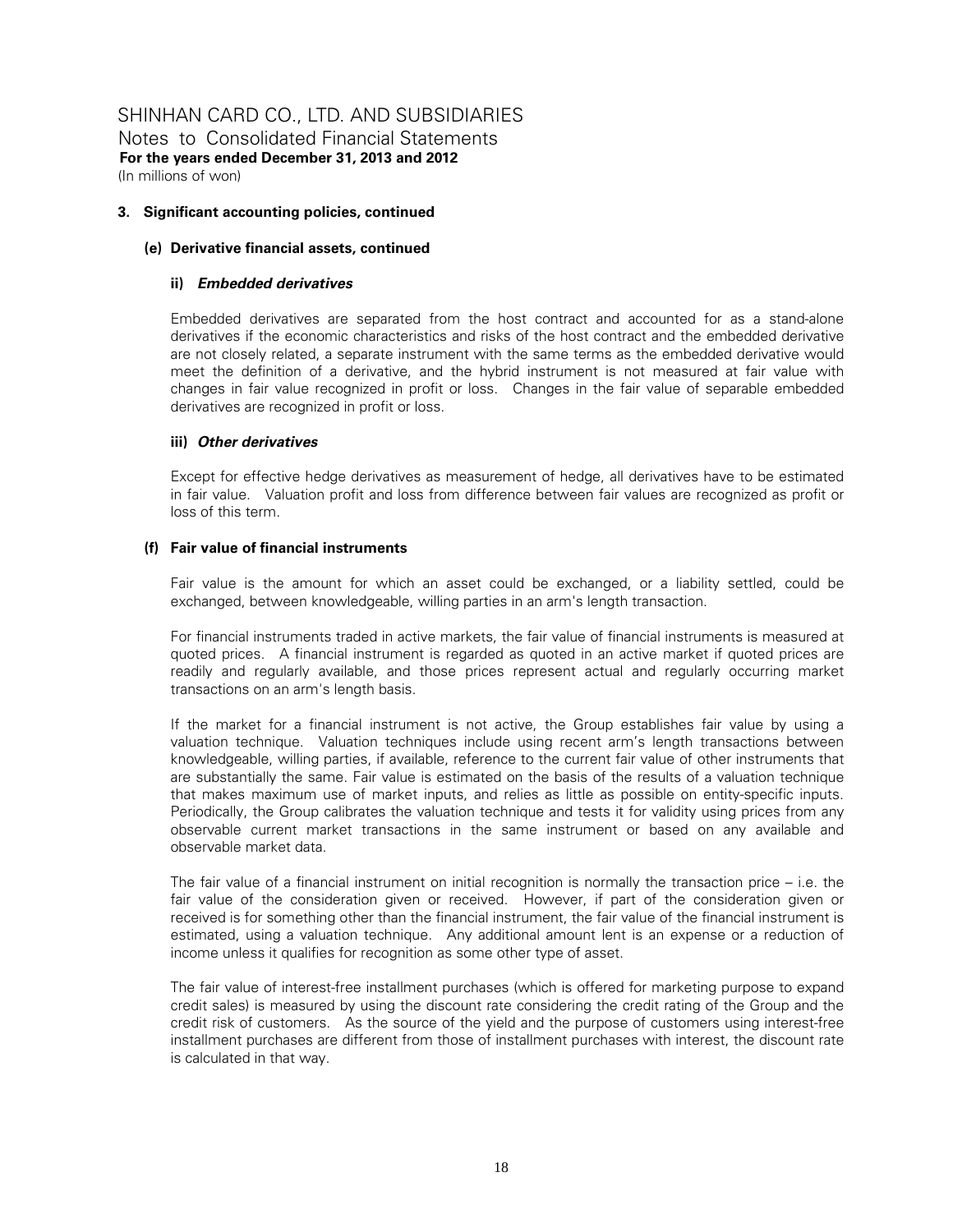Notes to Consolidated Financial Statements **For the years ended December 31, 2013 and 2012**  (In millions of won)

# **3. Significant accounting policies, continued**

# **(g) Impairment of financial assets**

The Group assesses at the end of each reporting period whether there is any objective evidence that a financial asset or group of financial assets, except for financial assets at fair value through profit or loss, is impaired. A financial asset is impaired if objective evidence indicates that loss events have occurred after the initial recognition of the asset, and that they had a negative effect on the estimated future cash flows of that asset that can be estimated reliably. However, a financial asset is not impaired by the expected future loss event.

Objective evidence that financial assets are impaired includes the following loss events:

- Significant financial difficulty of the borrower or issuer
- Default or delinquency in interest or principal payments
- Restructuring of a loan or a concession granted by the Group, which the Group would not otherwise consider
- Indications that a borrower or issuer will enter bankruptcy or other financial reorganization
- The disappearance of an active market for a security
- Observable data that there is a measurable decrease in the estimated future cash flows from a group of financial assets, since the initial recognition of those assets, although individual cash flows cannot be discriminated

In addition to the types of events above, objective evidence of impairment for an equity instrument classified as available-for-sale financial assets includes a significant or prolonged decline in the fair value of an equity instrument below its cost. If there are the objective evidences of impairment, the impairment losses measured by the following financial asset categories are recognized in profit or loss.

The Group first assesses whether objective evidence of impairment exists individually for loans and receivables that are individually significant, and individually or collectively for financial assets that are not individually significant. If the Group determines that no objective evidence of impairment exists for an individually assessed financial asset, whether significant or not, it includes the asset in a group of financial assets with similar credit risk characteristics and collectively assesses them for impairment.

# *Loans and receivables*

The impairment loss of loans and receivables measured at amortized cost which is measured as the difference between the asset's carrying amount and the present value of estimated future cash flows. Impairment losses are recognized in profit or loss and reflected in an allowance account against loans and receivables. When a subsequent event causes the amount of impairment loss to decrease, and the decrease can be related objectively to an event occurring after the impairment was recognized, the decrease in impairment loss is reversed through profit or loss of the period.

#### (i) Individually assessed loan impairment

In assessing individual impairment, it is based on the best estimation of the Group's executive about the present value of estimated future cash flows of secured financial assets. The present value is calculated by including cash flows from collateral after deducting costs to acquire and sell the collateral, regardless of probability of realization of such collateral.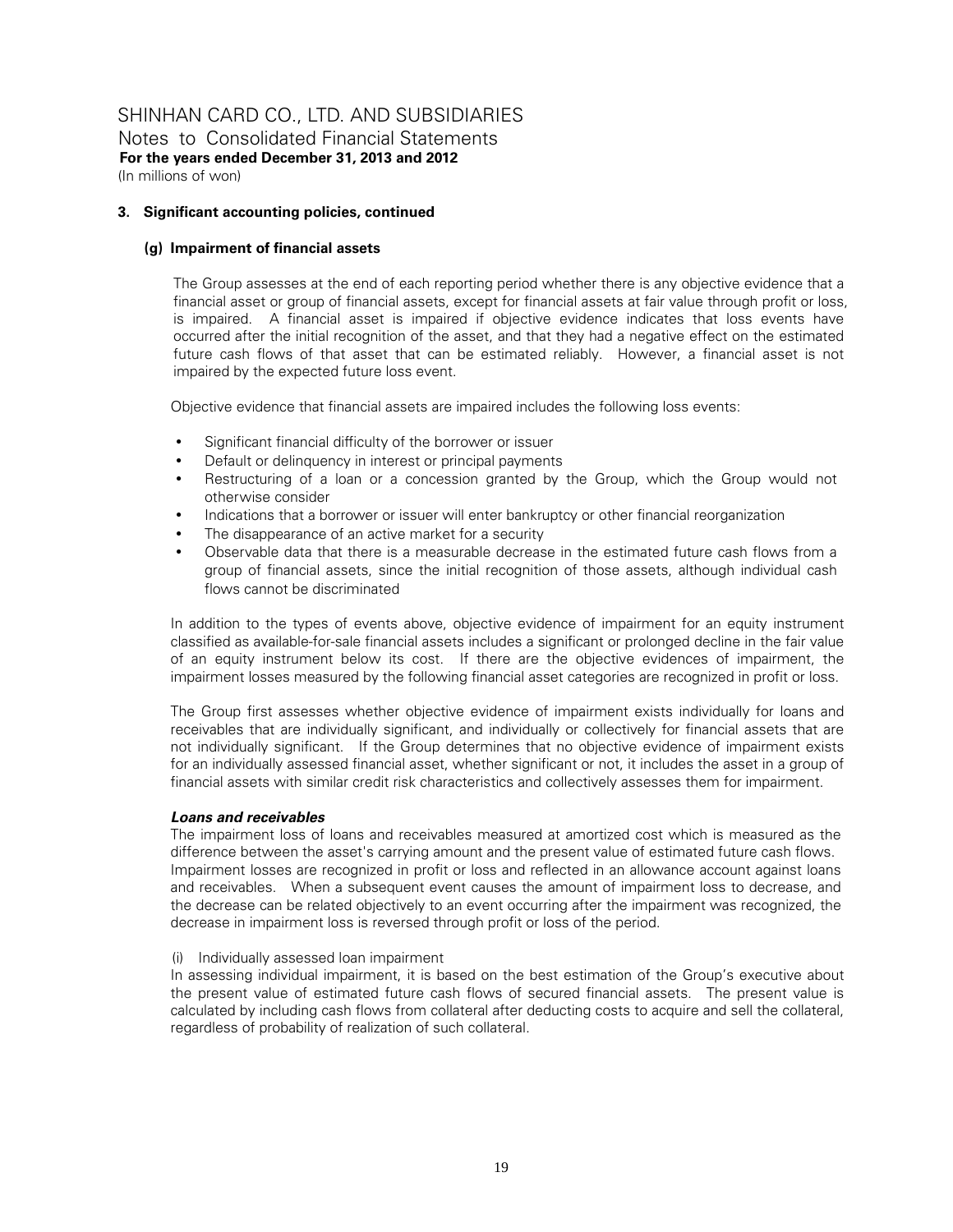Notes to Consolidated Financial Statements **For the years ended December 31, 2013 and 2012**  (In millions of won)

#### **3. Significant accounting policies, continued**

# **(g) Impairment of financial assets, continued**

(ii) Collectively assessed loan impairment

In assessing collective impairment, future cash flow of financial assets applicable to collective impairment assessment is estimated by using statistical methods of historical trends of the probability of default, and the loss rate at default, adjusted for management's judgment as to whether current economic and credit conditions are such that the impairment losses are likely to be greater or less than suggested by historical methods. In adjusting the future cash flow by historical methods, the result has to be in line with changes and trends of observable data (e.g. loan and borrower type, credit rating, portfolio size, loss emergency period, recovery period and other variables). Methodologies and assumptions used to estimate future cash flow are reviewed on regular basis in order to narrow down discrepancy between impairment loss estimation and actual loss.

# *Financial assets carried at cost*

The amount of the impairment loss is measured as the difference between the carrying amount of the financial asset and the present value of estimated future cash flows discounted at the current market rate of return for a similar financial asset. Such impairment losses shall not be reversed.

# *Available-for-sale financial assets*

When a decline in the fair value of an available-for-sale financial asset has been recognized in other comprehensive income and there is objective evidence that the asset is impaired, the cumulative loss that had been recognized in other comprehensive income shall be reclassified from equity to profit or loss as a reclassification adjustment even though the financial asset has not been derecognized. Impairment losses recognized in profit or loss for an investment in an equity instrument classified as available-for-sale shall not be reversed through profit or loss. If, in a subsequent period, the fair value of a debt instrument classified as available-for-sale increases and the increase can be objectively related to an event occurring after the impairment loss was recognized in profit or loss, the impairment loss shall be reversed, with the amount of the reversal recognized in profit or loss.

#### *Held-to-maturity financial assets*

An impairment loss in respect of a financial asset measured at amortized cost is calculated as the difference between its carrying amount and the present value of the estimated future cash flows discounted at the asset's original effective interest rate. The impairment losses of held-to-maturity financial assets and available-for-sale financial assets are recognized by reducing the carrying amount directly. When a subsequent event causes the amount of impairment loss to decrease, and the decrease can be related objectively to an event occurring after the impairment was recognized, the decrease in impairment loss is reversed through profit or loss of the period. The reversal does not result in a carrying amount of the financial asset that exceeds what the amortized cost would have been had the impairment not been recognized at the date the impairment is reversed. The impairment losses on held-to-maturity financial assets are reduced from the carrying amount directly.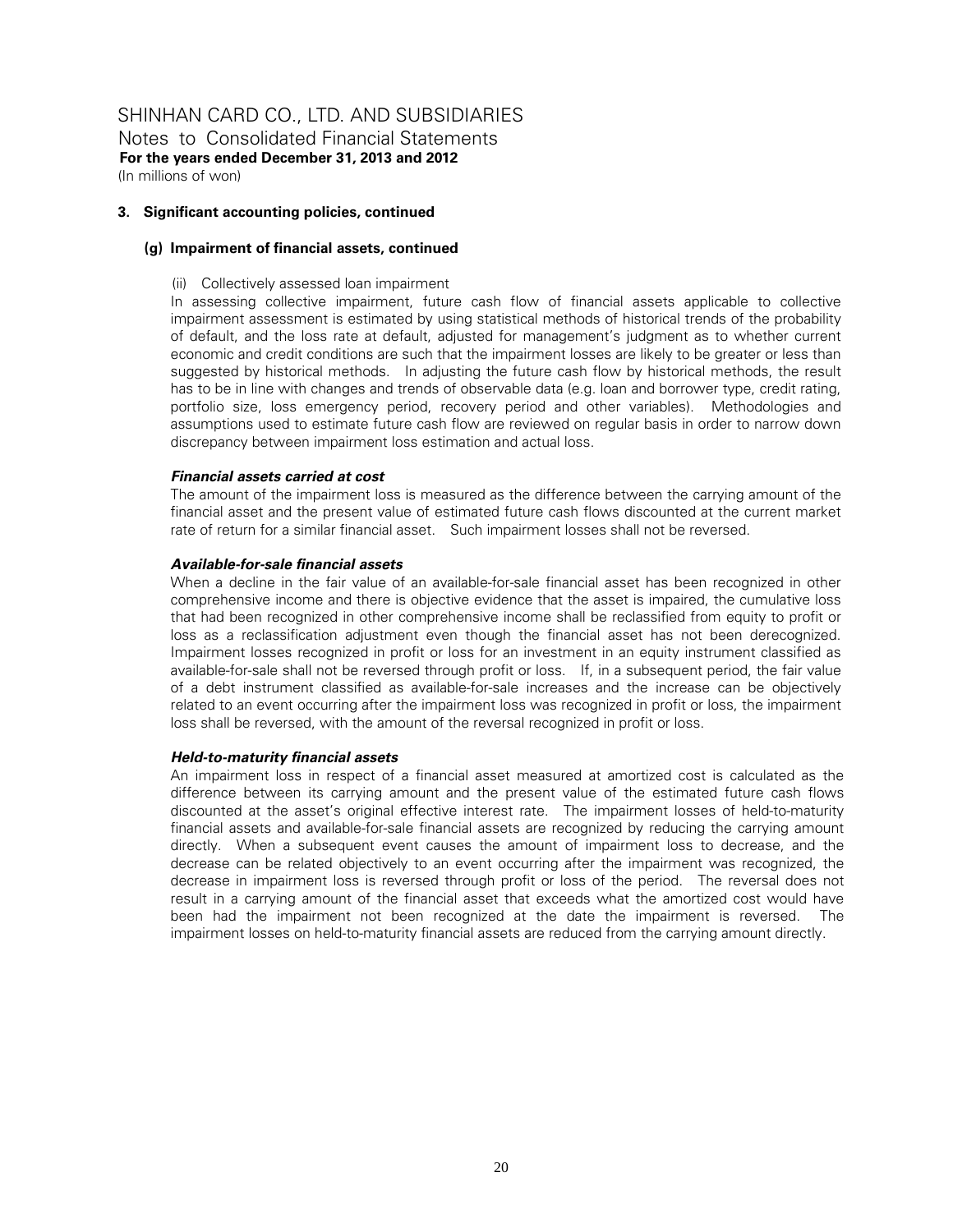#### **3. Significant accounting policies, continued**

#### **(h) Property and equipment**

Property and equipment are measured at cost less accumulated depreciation and accumulated impairment losses. Cost includes expenditures that are directly attributable to the acquisition of the asset. The cost of self-constructed assets includes the cost of materials and direct labour, any other costs directly attributable to bringing the assets to a working condition for their intended use, the costs of dismantling and removing the items and restoring the site on which they are located. The Group elected to measure land and buildings at fair value at the date of transition and use those fair values as their deemed costs. After first recognition, property and equipment are recognized as book value, which is the amount of taking accumulated depreciation and accumulated impairment losses off acquisition cost.

The cost of replacing a part of an item of property or equipment is recognized in the carrying amount of the item if it is probable that the future economic benefits embodied within the part will flow to the Group and its cost can be measured reliably. The carrying amount of the replaced cost is derecognized. The costs of the day-to-day servicing of property and equipment are recognized in profit or loss as incurred.

Land is not depreciated. Other property and equipment are depreciated on a straight-line basis over the estimated useful lives, which most closely reflect the expected pattern of consumption of the future economic benefits embodied in the asset. When parts of an item of property or equipment have different useful lives, they are accounted for as separate items of property and equipment.

Gains and losses on disposal of an item of property and equipment are determined by comparing the proceeds from disposal with the carrying amount of plant and equipment are recognized in other operating income.

The estimated useful lives and depreciation methods are as follows:

| <b>Descriptions</b>   | Useful lives | <b>Depreciation method</b> |
|-----------------------|--------------|----------------------------|
| Buildings             | 40 vears     | Straight-line method       |
| Other tangible assets | 4 vears      | Straight-line method       |

Depreciation methods, useful lives and residual values are reviewed at each financial year-end and adjusted if appropriate. The change is accounted for as a change in an accounting estimate.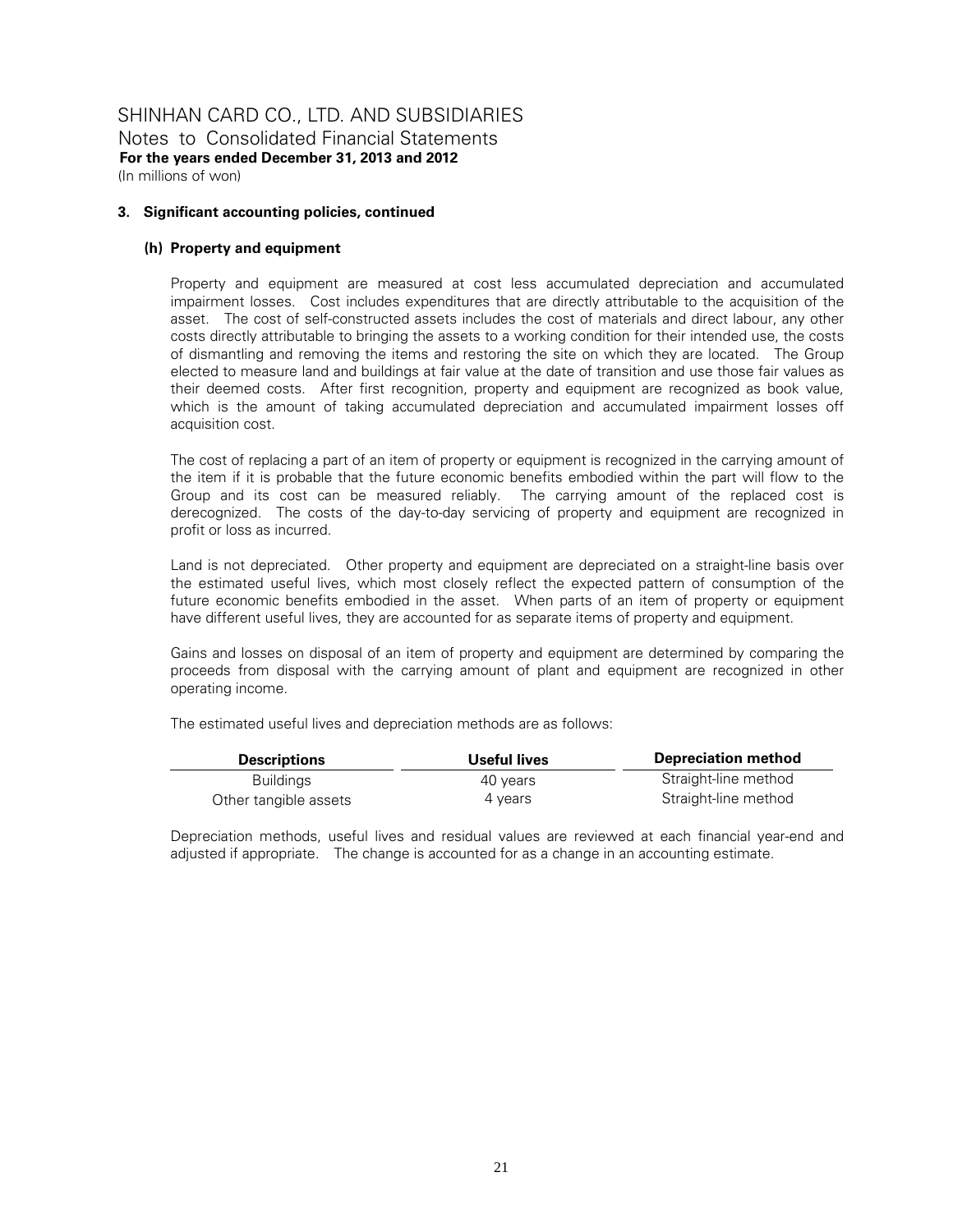(In millions of won)

#### **3. Significant accounting policies, continued**

# **(i) Intangible assets**

Intangible assets are measured initially at cost and after initial recognition are carried at cost less accumulated amortization and accumulated impairment losses.

Amortization of intangible assets except for goodwill is calculated on a straight-line basis over the estimated useful lives of intangible assets from the date that they are available for use. The residual value of intangible assets is zero. However, as there are no foreseeable limits to the periods over which club memberships are expected to be available for use, this intangible asset is determined as having indefinite useful lives and not amortized.

| <b>Descriptions</b> | Useful lives    |  |
|---------------------|-----------------|--|
| Membership          | Indefinite      |  |
| Development cost    | 4 years         |  |
| Software            | 4 years         |  |
| Other               | 5 years or less |  |

Amortization methods, useful lives and residual values are reviewed at each financial year-end and adjusted if appropriate. The useful lives of intangible assets that are not being amortized are reviewed at the end of each reporting period to determine whether events and circumstances continue to support indefinite useful life assessments for those assets. The change is accounted for as a change in an accounting estimate.

Expenditures on research activities, undertaken with the prospect of gaining new scientific or technical knowledge and understanding, is recognized in profit or loss as incurred. Development expenditures are capitalized only if development costs can be measured reliably, the product or process is technically and commercially feasible, future economic benefits are probable, and the Group intends to and has sufficient resources to complete development and to use or sell the asset. Other development expenditures are recognized in profit or loss as incurred.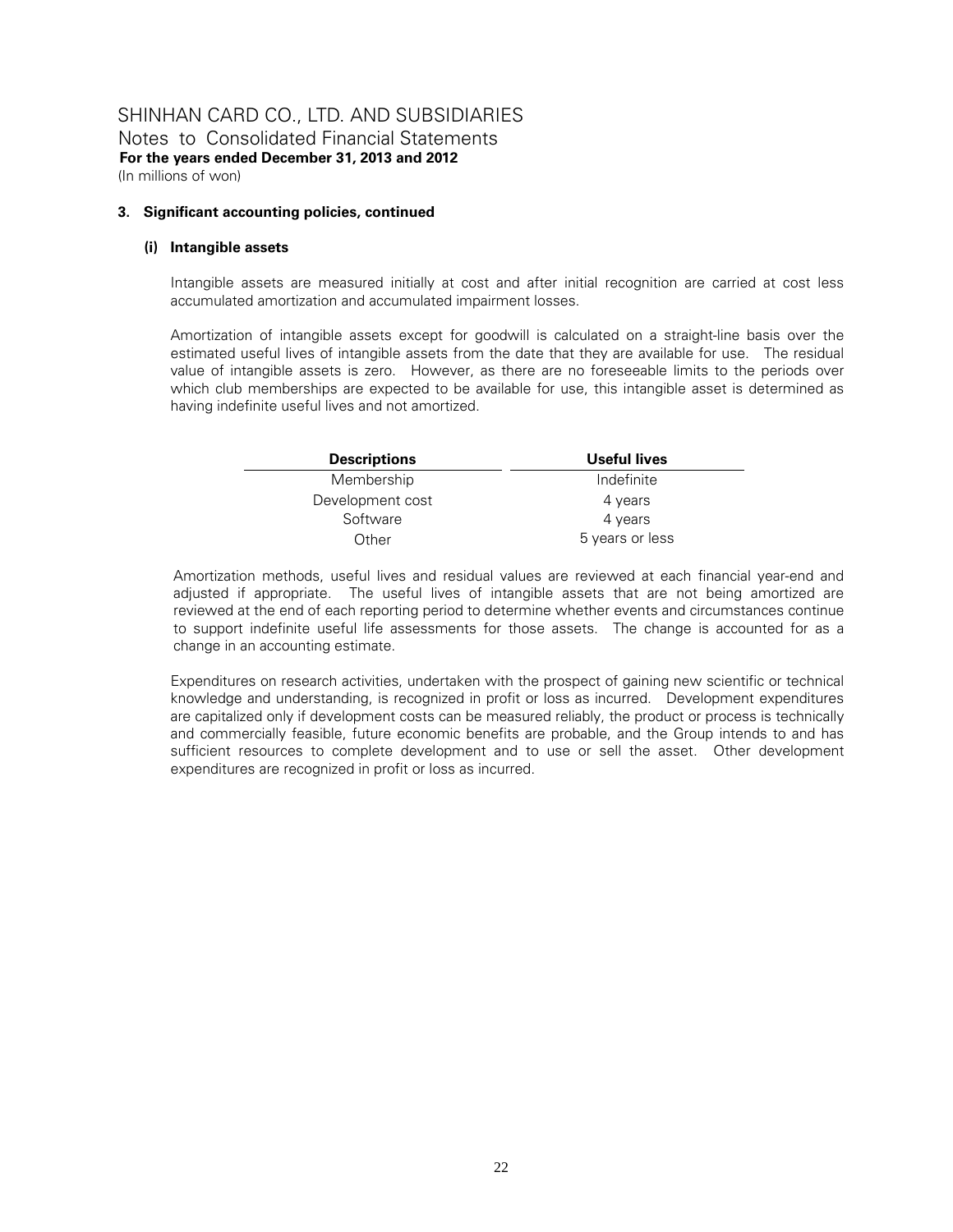#### **3. Significant accounting policies, continued**

#### **(j) Leases**

Leases where the Group assumes substantially all the risks and rewards of ownership are classified as finance leases. All other leases are classified as operating leases.

#### *Finance lease*

A finance lease receivable is the net investment in the lease asset representing the aggregate future minimum lease payments including unguaranteed residual value, if any. The difference between the finance lease receivable and the book value of the underlying asset is recorded as gain (loss) on disposition of lease asset. Additionally, the lease payments received are recognized as collection of finance lease receivable and interest income, determined using the effective interest rate. The Group also recognizes initial direct costs incurred in negotiating and arranging a finance lease, included as part of net investment, and those costs are expensed as an adjustment to revenue over the lease term.

#### *Operating lease*

For an operating lease, revenue on lease is recognized evenly throughout the lease period, and the operating lease assets are depreciated using the same depreciation method and estimated useful lives used for similar assets held by the Group. The Group also recognizes initial direct costs incurred in negotiating and arranging an operating lease, as a separated asset. The depreciation for leased assets is consistent with the Group's depreciation for similar assets.

#### **(k) Impairment of non-financial assets**

The carrying amounts of the Group's non-financial assets, other than assets related to employee benefit and deferred tax assets, are reviewed at each reporting date to determine whether there is any indication of impairment. If any such indication exists, then the asset's recoverable amount is estimated.

For the purpose of impairment testing, assets that cannot be tested individually are grouped together into the smallest group of assets that generates cash inflows from continuing use that are largely independent of the cash inflows of other assets or groups of assets (the "cash-generating unit, or CGU"). The recoverable amount of an asset or cash-generating unit is the greater of its value in use and its fair value less costs to sell. In assessing value in use, the estimated future cash flows are discounted to their present value using a pre-tax discount rate that reflects current market assessments of the time value of money and the risks specific to the asset.

An impairment loss is recognized if the carrying amount of an asset or its cash-generating unit exceeds its estimated recoverable amount. Impairment losses are recognized in profit or loss.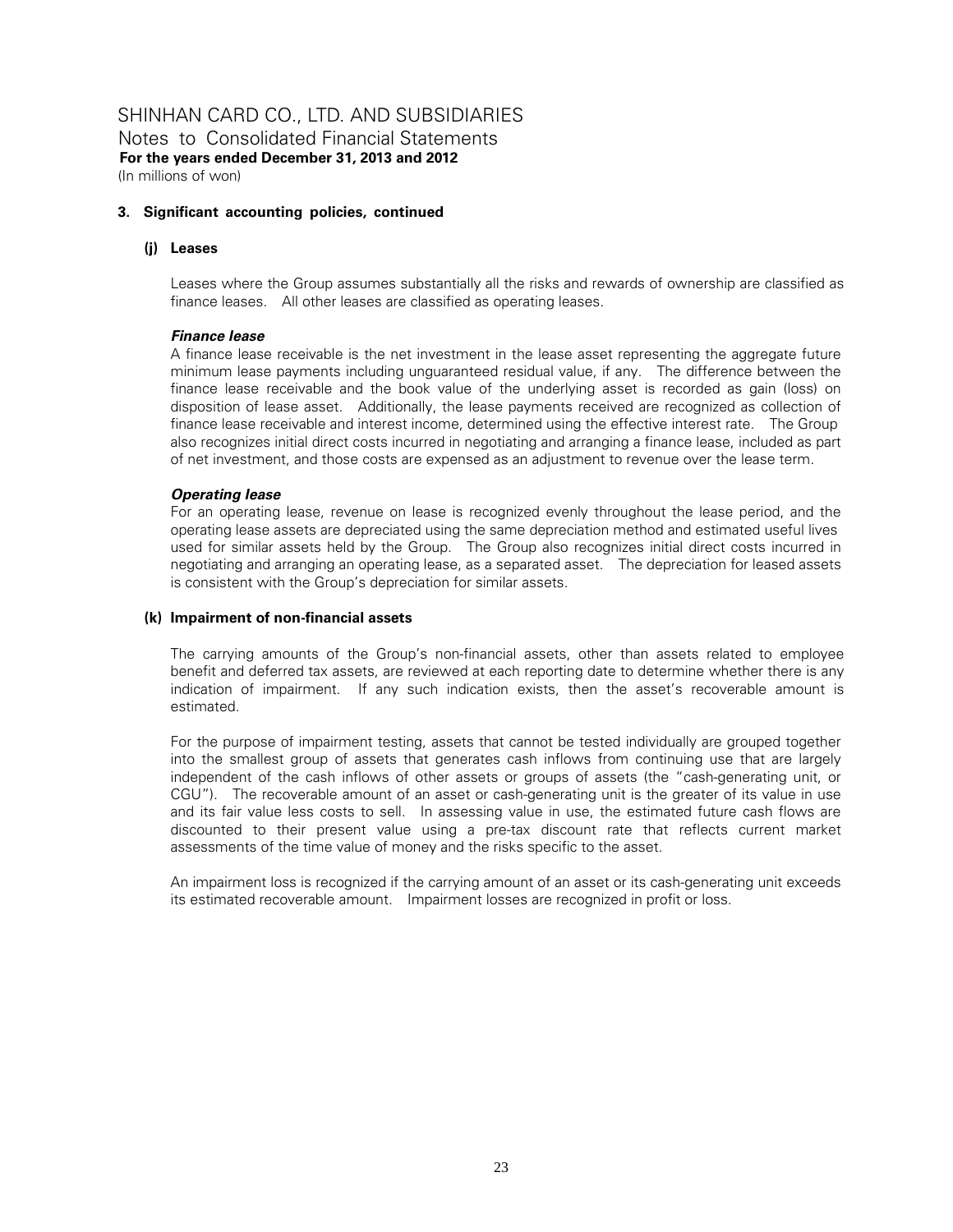Notes to Consolidated Financial Statements **For the years ended December 31, 2013 and 2012**  (In millions of won)

# **3. Significant accounting policies, continued**

# **(l) Non-derivative financial liabilities**

Financial liabilities are classified into financial liabilities at fair value through profit or loss and other financial liabilities in accordance with the substance of the contractual arrangement and the definitions of a financial liability. Financial liabilities are recognized in the consolidated financial statements when the Group becomes a party to the contractual provisions of the instrument.

# **Financial liabilities at fair value through profit or loss**

A financial liability is classified at fair value through profit or loss if it is classified as held for trading or designated as such upon initial recognition. Financial liabilities at fair value through profit or loss are measured at fair value, and changes therein are recognized in profit or loss. Attributable transaction costs are recognized in profit or loss as incurred.

# **Other financial liabilities**

The financial liabilities that are not classified as at fair value through profit or loss are classified into other financial liabilities. The liabilities are measured at fair value less transaction costs that are directly attributable to the issuance upon initial recognition. Subsequent to initial recognition, they are measured at amortized cost using the effective interest method.

The Group removes a financial liability from its consolidated statement of financial position only when it is extinguished – i.e. when its contractual obligations are discharged, cancelled or expired.

#### **(m) Employee benefits**

(i) Short-term employee benefits

Short-term employee benefits are employee benefits that are due to be settled within 12 months after the end of the period in which the employees render the related service. Short-term employee benefit obligations are measured on an undiscounted basis and are expensed as the related service is provided.

(ii) Other long-term employee benefits

The Group's net obligation in respect of other long-term employee benefits that are not expected to be settled wholly before twelve months after the end of the annual reporting period in which the employees render the related service, is the amount of future benefit that employees have earned in return for their service in the current and prior periods. That benefit is discounted to determine its present value. Remeasurements are recognized in profit or loss in the period in which they arise.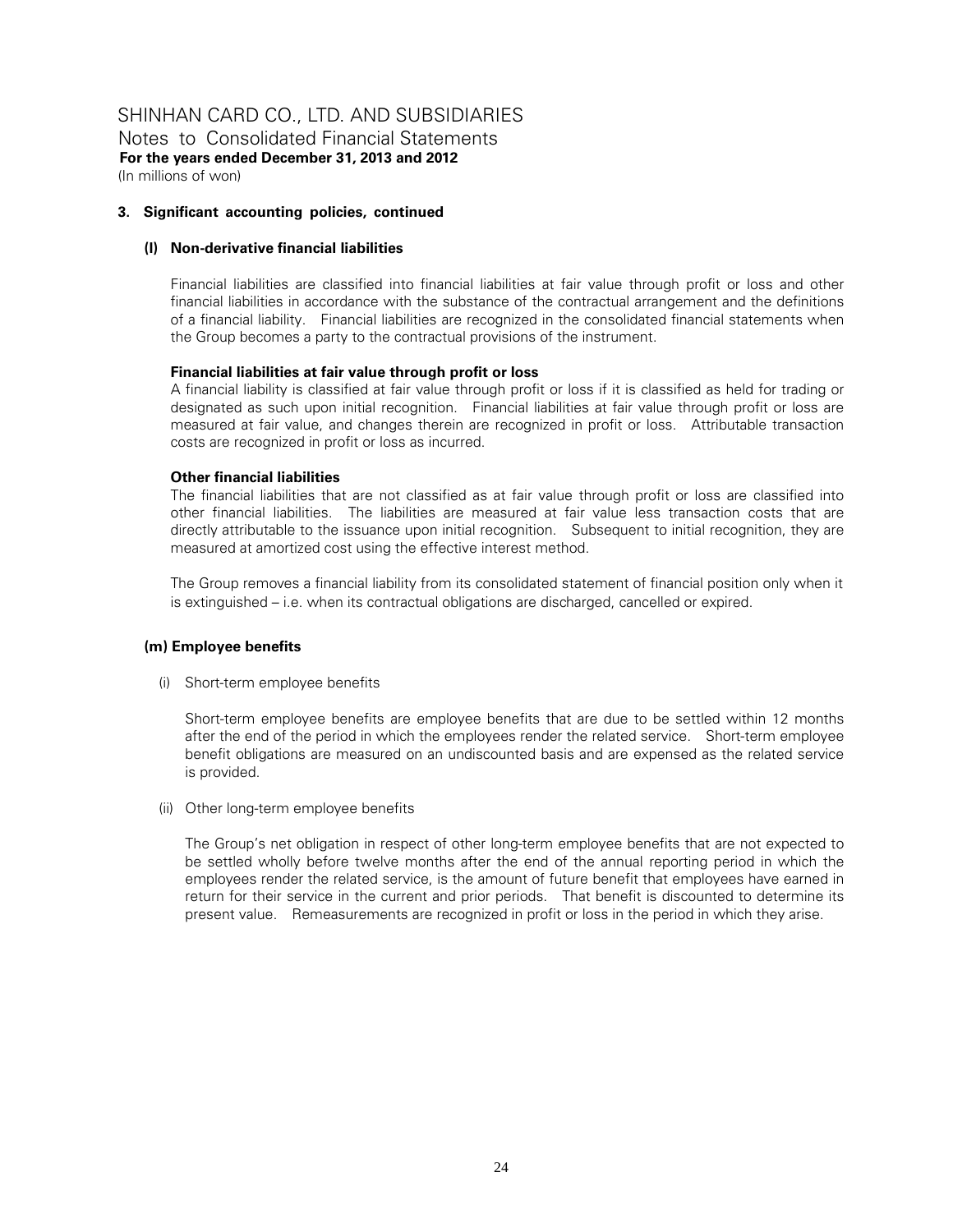Notes to Consolidated Financial Statements **For the years ended December 31, 2013 and 2012**  (In millions of won)

# **3. Significant accounting policies, continued**

# **(m) Employee benefits, continued**

(iii) Post-employment benefit plan

The Group has introduced both a defined benefit pension plan and defined contribution pension plan. Employees have a right to choose one of those pension plans.

# *Defined contribution plans*

The Group has no further payment obligations once the contributions have been paid, which are classified as a defined contribution plan. The contributions are recognized as an expense, unless included in the cost of an asset. If the contribution already paid exceeds the contribution due for service before the end of the reporting period, the Group recognizes that excess as an asset (prepaid expense) to the extent that the prepayment will lead to, for example, a reduction in future payments or cash refund.

# *Defined benefit plans*

A defined benefit plan is a post-employment benefit plan other than a defined contribution plan. The Group's net obligation in respect of defined benefit plans is calculated by estimating the amount of future benefit that employees have earned in return for their service in the current and prior periods; that benefit is discounted to determine its present value. The fair value of plan assets is deducted. The calculation is performed annually by an independent actuary using the projected unit credit method.

Remeasurements of the net defined benefit liability, which comprise actuarial gains and losses, the return on plan assets (excluding interest) and the effect of the asset ceiling (if any, excluding Interest), are recognized immediately in other comprehensive income. The Group determines the net interest expense (income) on the net defined benefit liability (asset) for the period by applying the discount rate used to measure the defined benefit obligation at the beginning of the annual period to the then-net defined benefit liability (asset), taking into account any changes in the net defined benefit liability (asset) during the period as a result of contributions and benefit payments. Net interest expense and other expenses related to defined benefit plans are recognized in personnel expenses in profit or loss.

The discount rate is the yield at the reporting date on high-quality corporate bonds that have maturity dates approximating the terms of the Group's obligations and that are denominated in the same currency in which the benefits are expected to be paid. The Group recognizes service cost and net interest on the net defined benefit liability (asset) in profit or loss and remeasurements of the net defined benefit liability (asset) in other comprehensive income.

When the benefits of a plan are changed or when a plan is curtailed, the resulting change in benefit that relates to past service or the gain or loss on curtailment is recognized immediately in profit or loss. The Group recognizes gains and losses on the settlement of a defined benefit plan when the settlement occurs.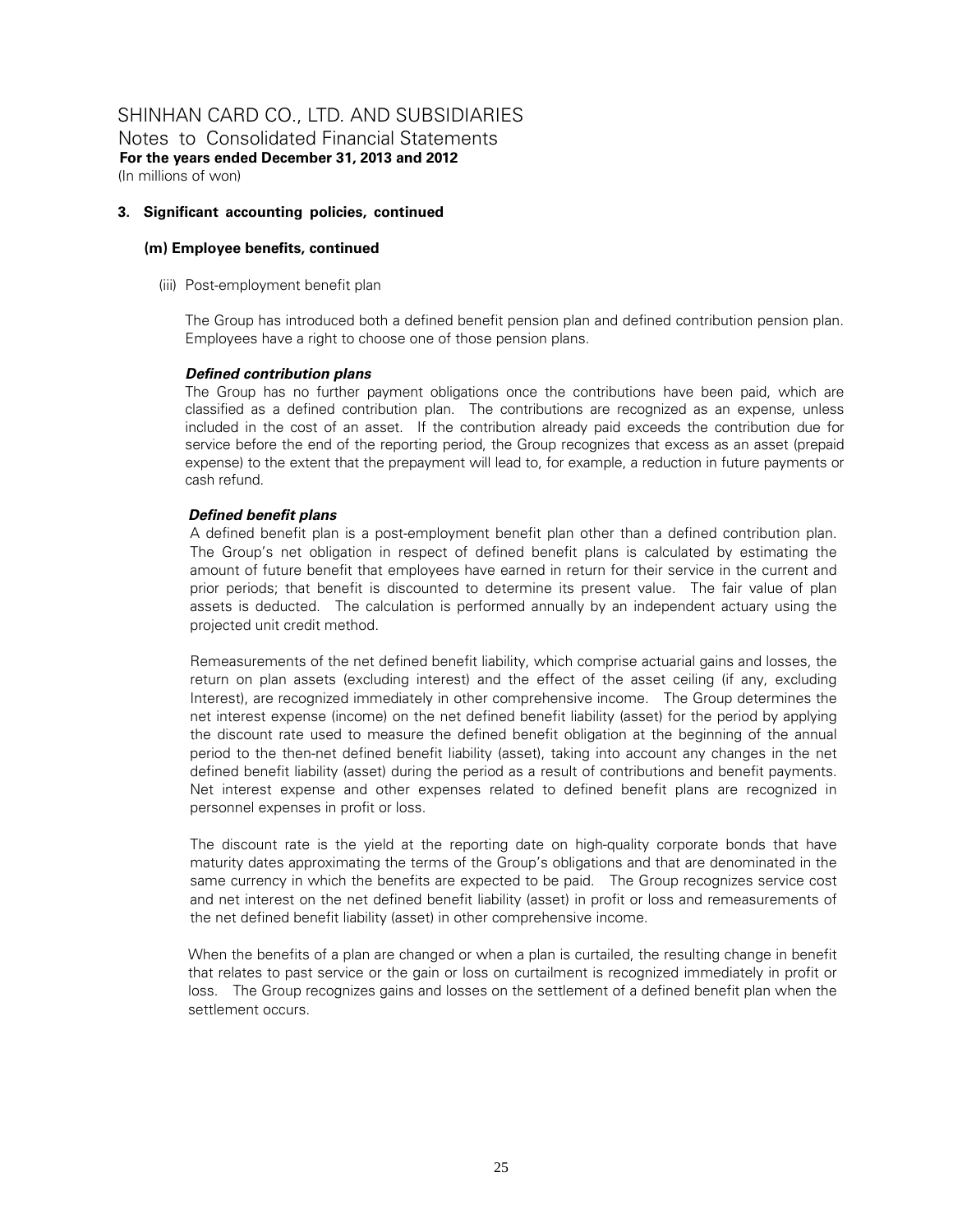Notes to Consolidated Financial Statements **For the years ended December 31, 2013 and 2012**  (In millions of won)

#### **3. Significant accounting policies, continued**

# **(m) Employee benefits, continued**

(iv) Termination benefits

Termination benefits are recognized as an expense when the Group is committed demonstrably, without realistic possibility of withdrawal, to a formal detailed plan to either terminate employment before the normal retirement date, or to provide termination benefits as a result of an offer made to encourage voluntary redundancy.

Termination benefits for voluntary redundancies are recognized as an expense if the Group has made an offer of voluntary redundancy, it is probable that the offer will be accepted, and the number of acceptances can be estimated reliably. If benefits are payable more than 12 months after the reporting period, then they are discounted to their present value.

# **(n) Provisions**

A provision is recognized if, as a result of a past event, the Group has a present legal or constructive obligation that can be estimated reliably, and it is probable that an outflow of economic benefits will be required to settle the obligation. The risks and uncertainties that inevitably surround many events and circumstances are taken into account in reaching the best estimate of a provision. If the effect of the time value of money is material, the amount of a provision is the present value of the expenditures expected to be required to settle the obligation.

Provisions are reviewed at the end of each reporting period and adjusted to reflect the current best estimate. If it is no longer probable that an outflow of resources embodying economic benefits will be required to settle the obligation, the provision is reversed.

Where some or all of the expenditures required to settle a provision are expected to be reimbursed by another party, the reimbursement shall be recognized when, and only when, it is virtually certain that reimbursement will be received if the entity settles the obligation. The reimbursement shall be treated as a separate asset.

The Group recognized provisions with regard to litigation, customer loyalty programme and unused credit commitments for credit purchases and cash advances. Allowance for unused credit commitments is estimated using valuation model by credit conversion factor, probability of default and loss given default. And, in accordance with rental contracts that require restoration at the end of the contract period, present values of the expected restoration costs are recognized as allowance for asset retirement obligation.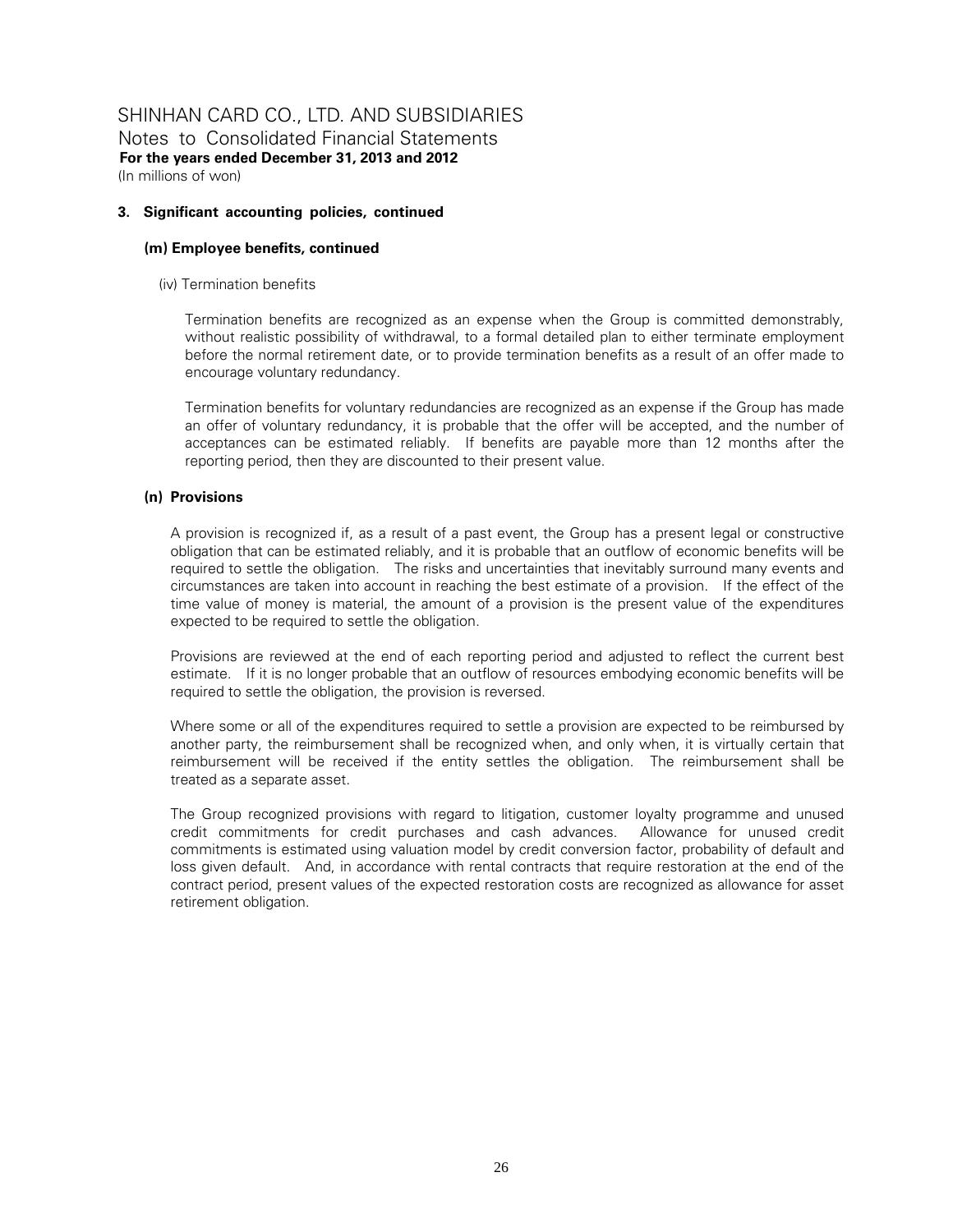#### **3. Significant accounting policies, continued**

#### **(o) Foreign currency transactions**

Transactions in foreign currencies are translated to the respective functional currencies of Group entities at exchange rates at the dates of the transactions. Monetary assets and liabilities denominated in foreign currencies at the reporting date are retranslated to the functional currency at the exchange rate at that date. Non-monetary assets and liabilities denominated in foreign currencies that are measured at fair value are retranslated to the functional currency at the exchange rate at the date that the fair value was determined. Non-monetary items that are measured in terms of historical cost in a foreign currency are translated using the exchange rate at the date of the transaction.

Foreign currency differences arising on the settlement of monetary items and on translating monetary items are recognized in profit or loss, except for differences arising on the retranslation of available-forsale equity instruments, a financial liability designated as a hedge of the net investment in a foreign operation, or qualifying cash flow hedges, which are recognized in other comprehensive income. When gains or losses on non-monetary items are recognized in other comprehensive income, exchange components of those gains or losses are recognized in other comprehensive income. Conversely, when gains or losses on non-monetary items are recognized in profit or loss, exchange components of those gains or losses are recognized in profit or loss.

#### **(p) Share capital**

Ordinary shares are classified as equity. Incremental costs directly attributable to the issue of ordinary shares and share options are recognized as a deduction from equity, net of any tax effects.

#### **(q) Share-based payment transactions**

For equity-settled share-based payment transactions, the Group measures the goods or services received, and the corresponding increase in equity, directly, at the fair value of the goods or services received, unless that fair value cannot be estimated reliably. If the Group cannot estimate reliably the fair value of the goods or services received, the Group measures their value, and the corresponding increase in equity, indirectly, by reference to the fair value of the equity instruments granted. The amount recognized as an expense is adjusted to reflect the number of awards for which the related service and non-market vesting conditions are expected to be met, such that the amount ultimately recognized as an expense is based on the number of awards that do meet the related service and nonmarket performance conditions at the vesting date.

The fair value of the amount payable to employees in respect of share appreciation rights, which are settled in cash, is recognized as an expense with a corresponding increase in liabilities, over the period that the employees unconditionally become entitled to payment. The liability is remeasured at each reporting date and at settlement date. Any changes in the fair value of the liability are recognized as personnel expense in profit or loss.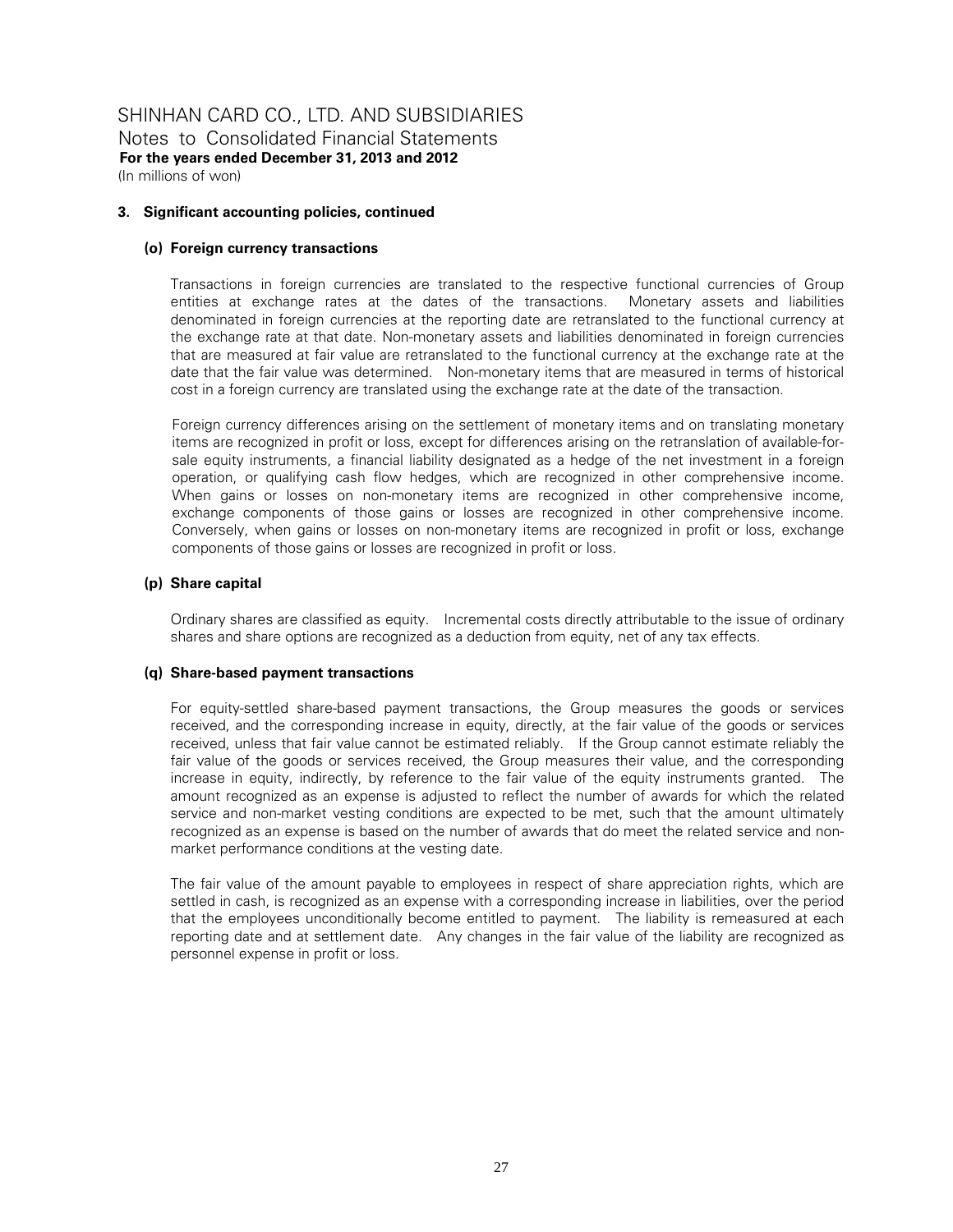#### **3. Significant accounting policies, continued**

#### **(q) Share-based payment transactions, continued**

Shinhan Financial Group, which is the parent company of the Group, has granted shares or share options to the Company's employees. In accordance with a repayment arrangement with Shinhan Financial Group, the Company is required to pay Shinhan Financial Group for the provision of the sharebased payments. The Group recognizes the costs as expenses and accrued expenses in liabilities for the service period. When vesting conditions are not satisfied because of death, retirement or dismissal of employees during the specified service period, no amount is recognized for goods or services received on a cumulative basis. Share-based payment arrangements in which the Group has no obligation to settle the share-based payment transaction are accounted for as equity-settled sharebased payment transactions, regardless of the repayment arrangement with Shinhan Financial Group.

#### **(r) Interest and fee income recognition**

The Group recognizes interest and fee income from cardholders and merchants on an accrual basis. However, the Group recognizes service charges and interest income from delinquent cardholders on a cash basis. Certain fees associated with lending activities which meet specified criteria, are deferred and amortized over the life of the loan as an adjustment to the carrying amount of the loan. The amortization of deferred fee is recognized as operating revenue by the effective interest rate method.

#### **(s) Customer loyalty programmes**

The fair value of the consideration received or receivable in respect of the initial sale is allocated between award credits ("points") and other components of the fee and commission income. The Group provides awards, in the form of price discounts and by offering a variety of gifts. The amount allocated to the points is estimated by reference to the fair value of the monetary and non-monetary benefits for which they could be redeemed, since the fair value of the points themselves is not directly observable. The fair value of the benefits is estimated taking into account the expected redemption rate and the timing of such expected redemptions. Such amount is deferred and recognized as accrued income and revenue is recognized only when the points are redeemed and the Group has fulfilled its obligations to provide the benefits. The amount of revenue recognized in those circumstances is based on the number of points that have been redeemed in exchange for benefits, relative to the total number of points that are expected to be redeemed.

A provision for onerous contracts is recognized when the expected benefits to be derived by the Group from customer loyalty programmes are lower than the unavoidable cost of meeting its obligations under the programmes.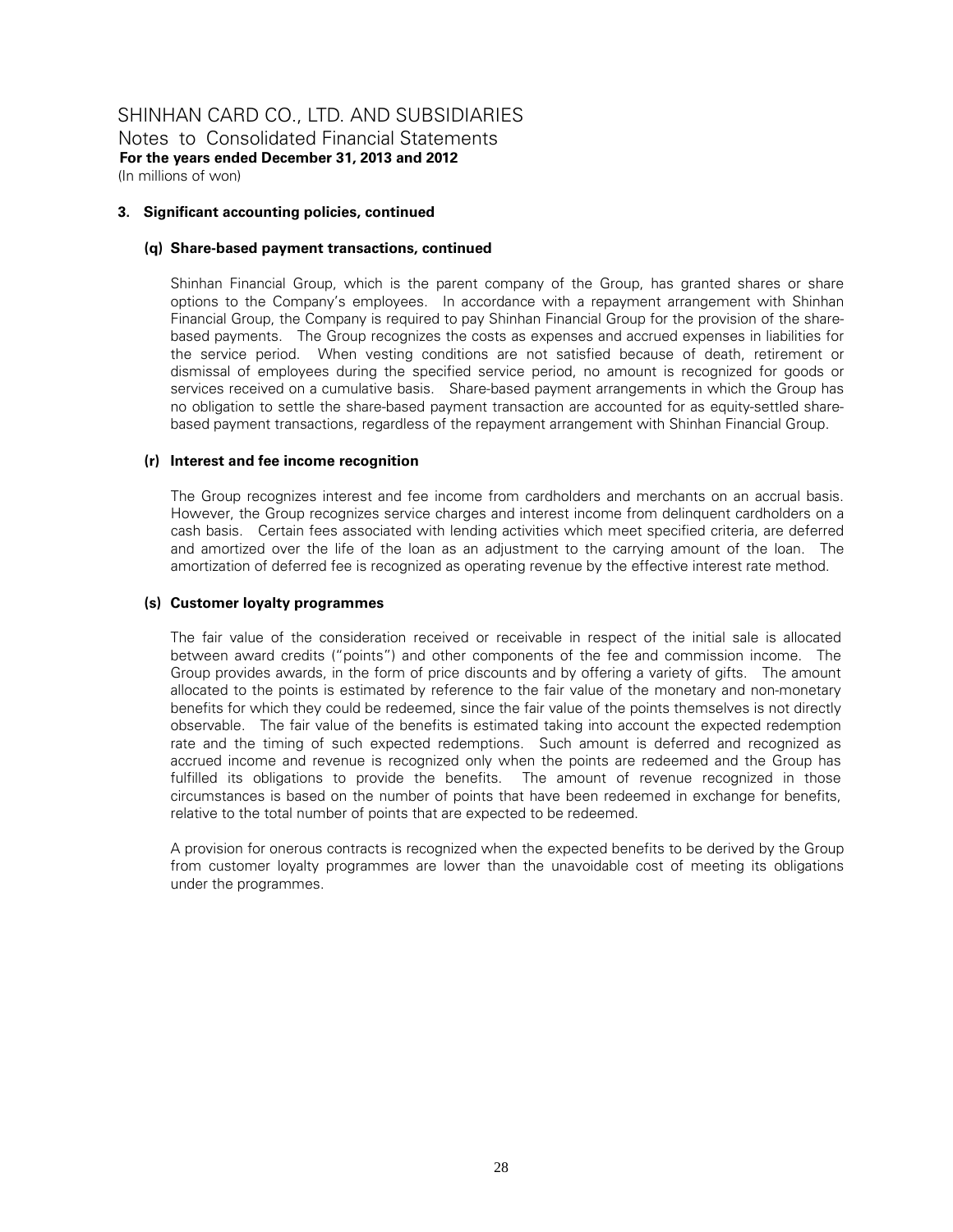# SHINHAN CARD CO., LTD. AND SUBSIDIARIES Notes to Consolidated Financial Statements

**For the years ended December 31, 2013 and 2012**  (In millions of won)

#### **3. Significant accounting policies, continued**

# **(t) Finance income and finance costs**

Finance income comprises interest income on funds invested (including available-for-sale financial assets), dividend income, gains on the disposal of available-for-sale financial assets, changes in the fair value of financial assets at fair value through profit or loss, and gains on hedging instruments that are recognized in profit or loss.

Interest income is recognized as it accrues in profit or loss, using the effective interest method. Dividend income is recognized in profit or loss on the date that the Group's right to receive payment is established, which in the case of quoted securities is the ex-dividend date.

Finance costs comprise interest expense on borrowings, unwinding of the discount on provisions, dividends on preference shares classified as liabilities, changes in the fair value of financial assets at fair value through profit or loss, impairment losses recognized on financial assets, and losses on hedging instruments that are recognized in profit or loss. Borrowing costs that are not directly attributable to the acquisition, construction or production of a qualifying asset are recognized in profit or loss using the effective interest method.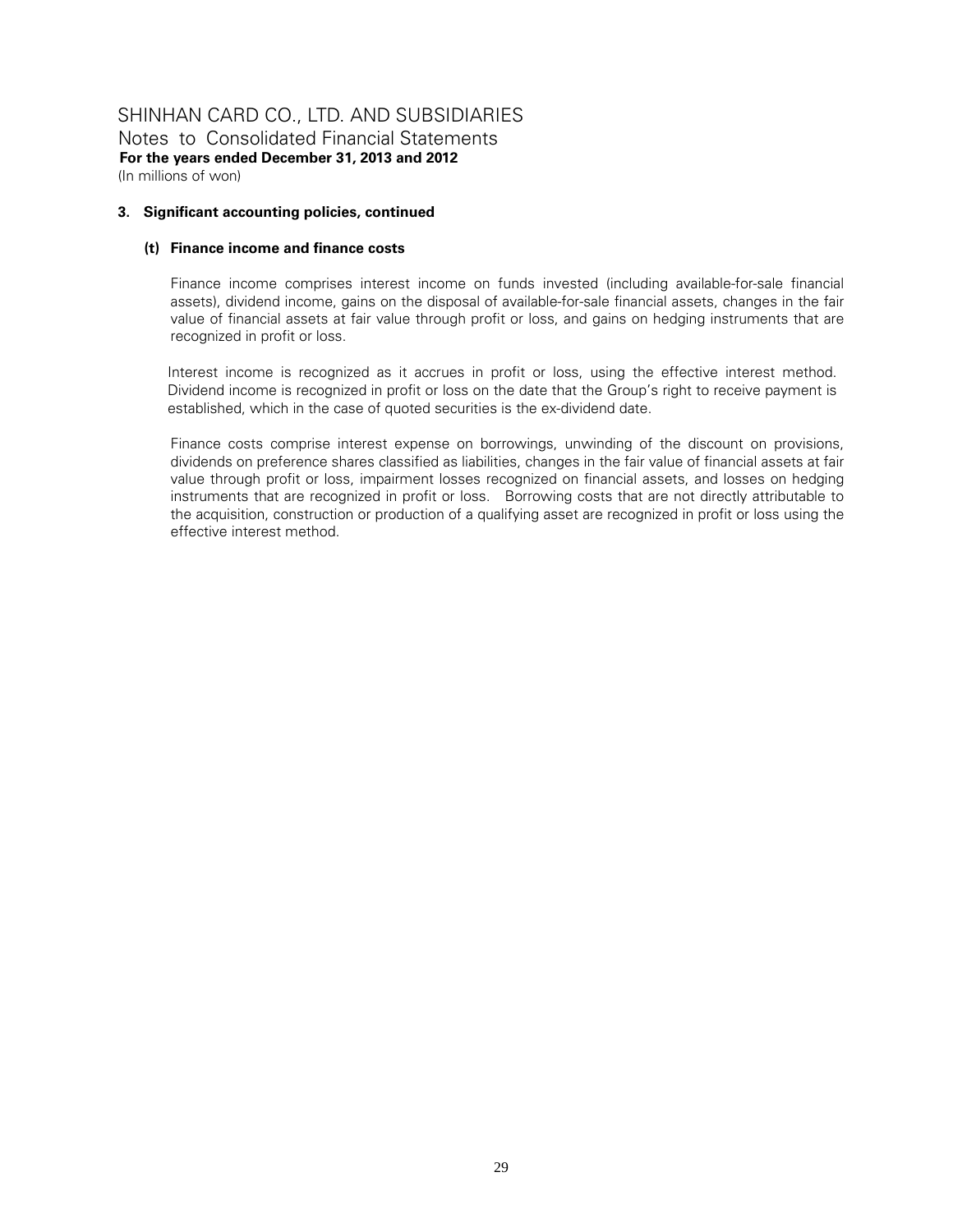#### **3. Significant accounting policies, continued**

#### **(u) Income taxes**

Income tax on the income or loss for the year comprises current and deferred tax. Income tax is recognized in the statement of comprehensive income except to the extent that it relates to items recognized directly in equity, in which case it is recognized in equity.

Shinhan Financial Group, which is the parent company of the Group, files with the Korean tax authorities its national income tax return under the consolidated corporate tax system, which allows it to make national income tax payments based on the consolidated profits or losses of the Shinhan Financial Group and its wholly owned domestic subsidiaries including the Company. Deferred taxes are measured based on the future tax benefits expected to be realized in consideration of the expected profits or losses of eligible companies in accordance with the consolidated corporate tax system. Consolidated corporate tax amounts, once determined, are allocated to each of the subsidiaries and are used as a basis for the income taxes to be recorded in their stand-alone financial statements.

The Group recognizes a deferred tax liability for all taxable temporary differences associated with investments in subsidiaries and associates, except to the extent that the Group is able to control the timing of the reversal of the temporary difference; and it is probable that the temporary difference will not reverse in the foreseeable future. The Group recognizes a deferred tax asset for all deductible temporary differences arising from investments in subsidiaries and associates, to the extent that, and only to the extent that it is probable that the temporary difference will reverse in the foreseeable future; and taxable profit will be available against which the temporary difference can be utilized.

Deferred tax assets are reviewed at each reporting date and are reduced to the extent that it is no longer probable that the related tax benefit will be realized.

Deferred tax assets and liabilities are measured at the tax rates that are expected to be applied to the temporary differences when they reverse, based on the tax laws that have been enacted or substantively enacted by the end of reporting period. The measurement of deferred tax liabilities and deferred tax assets reflect the tax consequences that would follow from the manner in which the Group expects, at the end of the reporting period, to recover or settle the carrying amount of its assets and liabilities.

Deferred tax assets and liabilities are offset if there is a legally enforceable right to offset current tax liabilities and assets, and they relate to income taxes levied by the same tax authority on the same taxable entity, or on different tax entities, but they intend to settle current tax liabilities and assets on a net basis or their tax assets and liabilities will be realized simultaneously.

#### **(v) Earnings per share**

The Group presents basic earnings per share (EPS) data for its ordinary shares. Basic EPS is calculated by dividing the profit or loss attributable to ordinary shareholders of the Group by the weighted average number of ordinary shares outstanding during the period, adjusted for own shares held.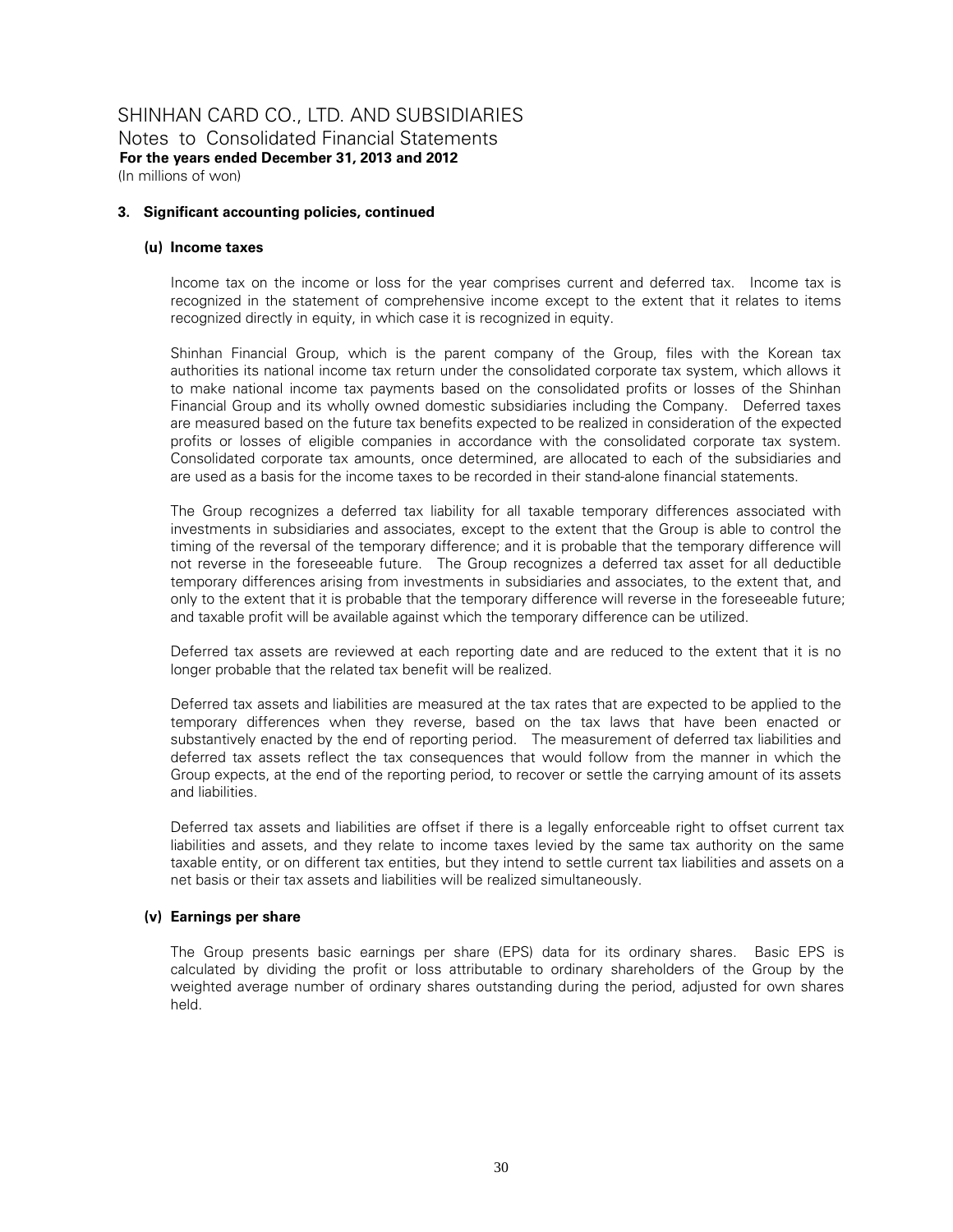#### **3. Significant accounting policies, continued**

#### **(w) New standards and interpretations not yet adopted**

The following new standards, interpretations and amendments to existing standards have been published and are mandatory for the Group for annual periods beginning after January 1, 2013, and the Group has not early adopted them.

(i) Amendments to K-IFRS No. 1032, 'Financial Instruments: Presentation'

The amendments clarified the application guidance related to 'offsetting a financial asset and a financial liability'. The amendment is mandatorily effective for periods beginning on or after January 1, 2014. Management is in the process of evaluating the impact of the amendments on the Group's consolidated financial statements as of December 31, 2013.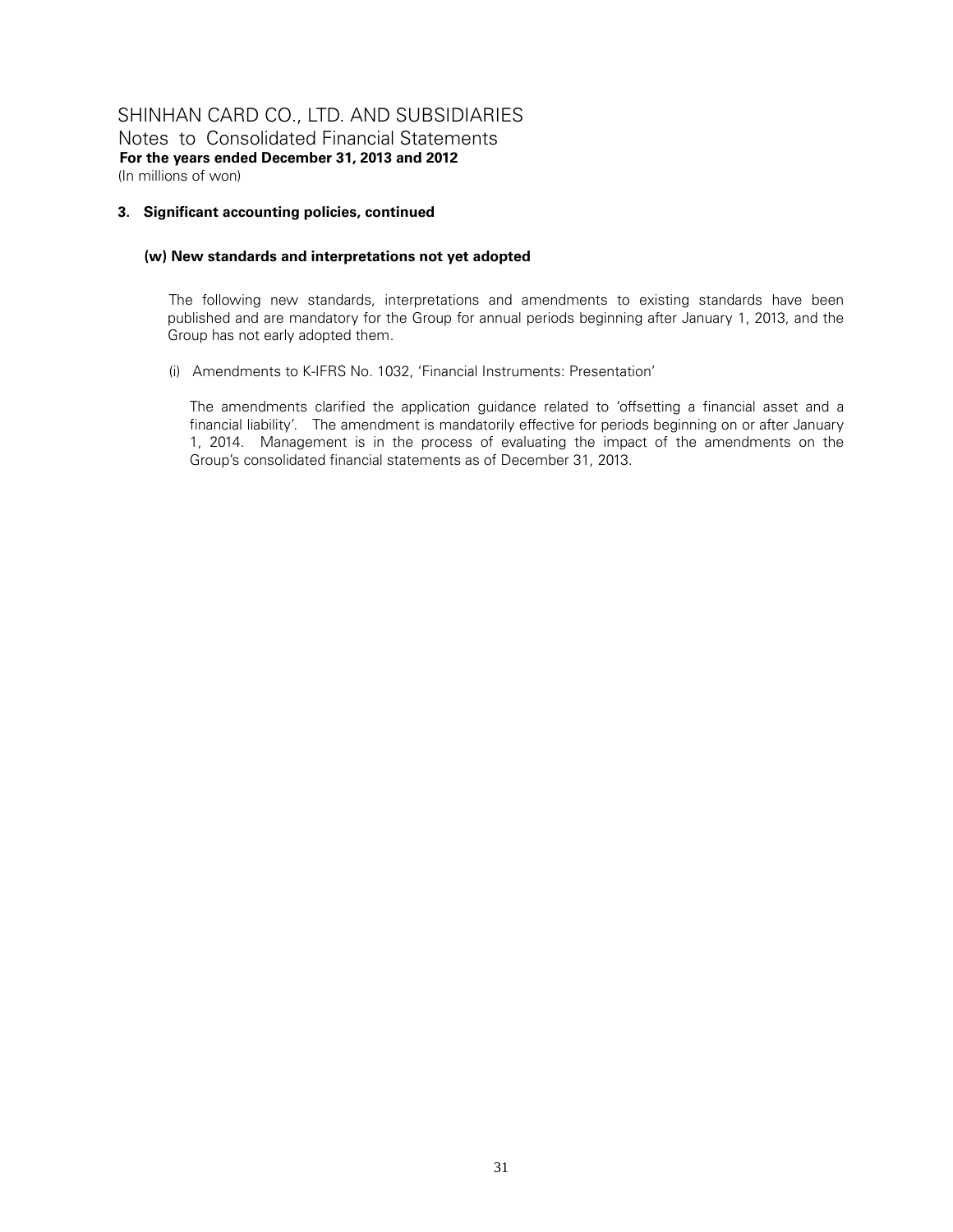# SHINHAN CARD CO., LTD. AND SUBSIDIARIES Notes to Consolidated Financial Statements

**For the years ended December 31, 2013 and 2012**  (In millions of won)

# **4. Financial risk management**

# **(a) General information of risk management**

The Group has exposure to the following risks from its use of financial instruments:

- credit risk
- liquidity risk
- market risk

This note presents information about the Group's exposure to each of the above risks, the Group's objectives, policies and processes for measuring and managing risk, and the Group's management of capital. Further quantitative disclosures are included throughout these consolidated financial statements.

(i) Organization for risk management

Major decisions relating to risk management are made by the Risk Management Committee under the Board of Directors. To effectively implement the Risk Management Committee's determination and deliberation, the Group runs the Risk Management Council which includes the CRO (Chief Risk Officer) as chairman and consists of heads of relevant units and divisions. In order to assist the two committees, there is an independent risk management team which is fully in charge of tasks related to risk management.

In addition, the Group established a Credit Review Committee that separately from the Risk Management Council to conduct credit evaluations of corporate customers over a certain amount and other significant credit matters. The Credit Review Committee is led by the CRO and consists of heads of relevant divisions.

(ii) Risk management process

The Group measures credit risk, market risk, interest rate risk and liquidity risk on the basis of the Enterprise Risk Management System. Based on this system, the Group presents an acceptable level of risks before the establishment of an annual financial plan, and sets the upper growth limit as a guideline, which considers available capital and risk capital. On the basis of organized financial plans in accordance with established guidelines, the Group organizes risk plans and sets risk limits and risk tolerance, which encompasses the Group's entire risk appetite.

# *Risk limits*

Risk limits are set on the basis of the risk capital in principle or set by the regulatory capital in case of absence of a risk capital calculation system. The Group manages total risk limits, risk limits for each type of risk and risk limits by business segment product. If exceeds 95% of relevant risk limits in case of total limits, the Group immediately reports the risk limits to the CRO of Shinhan Financial Group and to the Group Risk Management Committee. In case of risk limits for each type of risk, after consultation with the holding company, it is adjustable by resolution of the Risk Management Committee within the range of total risk limits. And in case of risk limits by business segment product, after prepared countermeasures, it is adjustable by resolution of the Risk Management Council.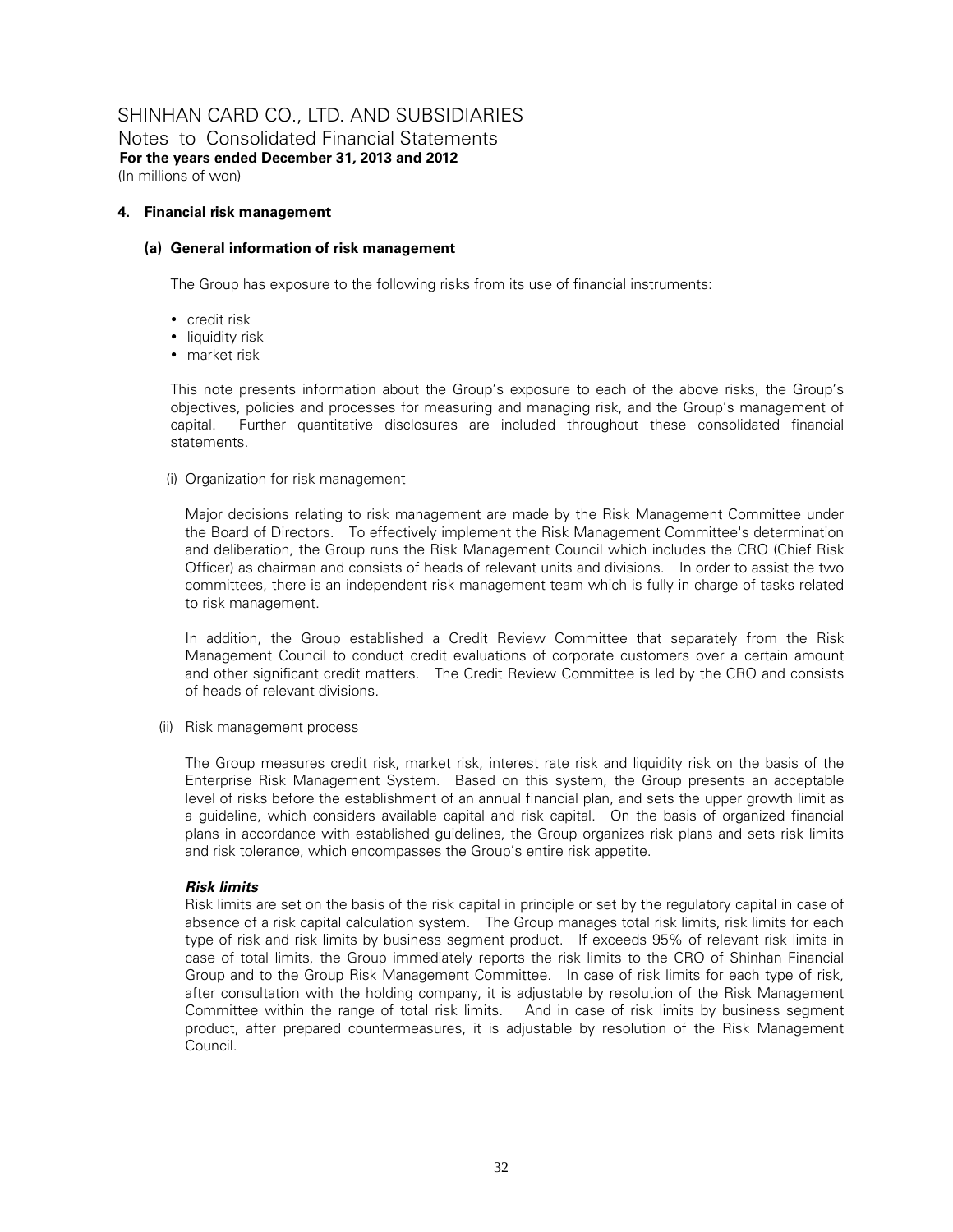#### **4. Financial risk management, continued**

#### **(a) General information of risk management, continued**

(ii) Risk management process, continued

#### *Risk tolerance*

The Group sets and operates risk tolerance to enhance risk management abilities by performing stress tests, monitoring the differences between actual losses and expected losses, and preparing a countermeasure, if necessary.

(iii) Risk monitoring

Risk Monitoring is performed by Shinhan Financial Group's risk dashboard for early detection of risk, regular risk measurement and monitoring systems by the Risk Management Council and Risk Management Committee, and the Enterprise Risk Management System. The Group performs weekly monitoring on short-term credit quality indicators and leading indicators.

#### *Risk dashboard*

The risk dashboard is a risk monitoring system to support early detection and proactive responses to portfolio risks and abnormal symptoms, and key monitoring targets of portfolios by business line and member (low CB grade). It performs the pre-detection function on the risk factors such as increases in assets and risks by each monitoring target. With regard to quantitative indicators such as increases in assets and increases in risks, the Group defines the determination level of risk detection by the statistical significance level. By regular monitoring, the risk management team together with relevant teams analyze the cause, and prepare and implement a countermeasure.

#### *Risk measurement and monitoring report*

The Group regularly reports the overall results of risk measurement and monitoring to the Risk Management Council and Risk Management Committee. Regular monitoring items consist of operational status of risk limits (total / type / business segment / product), portfolio guidelines, levels of enterprise crisis, economic / market trends, detailed indicators of credit quality, and financing and liquidity risks.

It is critical for the Group to enhance proactive forecasting abilities for short-term delinquency indicators since the asset turnover period is short in the credit card business. The Group operates a roll-rate based forecasting model for short-term delinquency by reflecting seasonal effects. The Group continuously develops a forecasting model which is more accurate and predictive.

(iv) Enterprise crisis management system

Enterprise crisis management consists, such as quantitative crisis recognition, determination of crisis stage, developing action items, and debriefing.

Internal and external crisis indicators for each of credit risk and liquidity risk are divided into core Indicators and leading Indicators. According to categories, the stage of risk is determined quantitatively. Risk management working-level meetings analyze processes based on qualitative information and meeting of heads of departments related to crisis management which decides whether to perform impact analysis.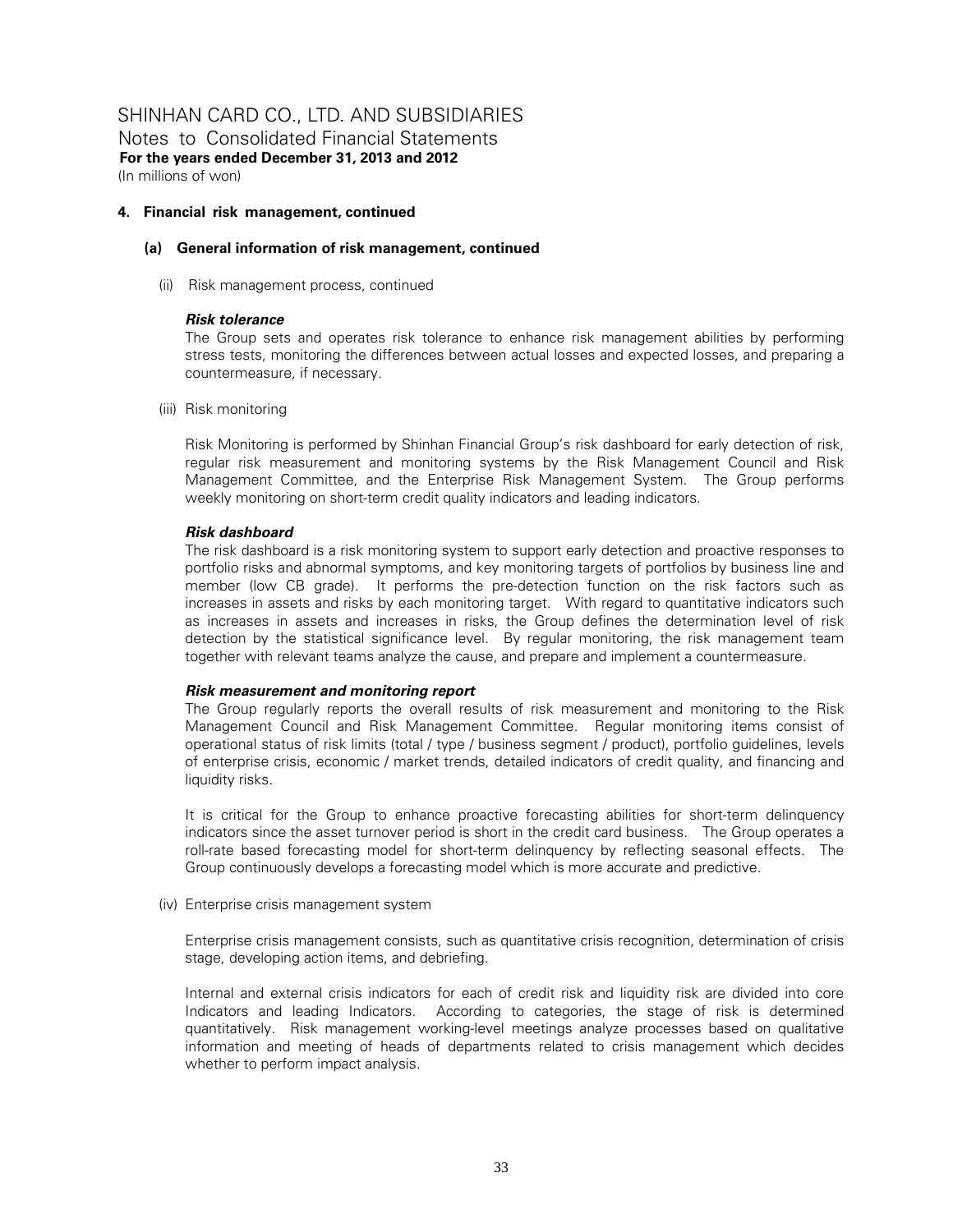#### **4. Financial risk management, continued**

#### **(a) General information of risk management, continued**

(iv) Enterprise crisis management system, continued

Enterprise crisis stages consist of Normal 1, Normal 2, Cautionary 1, Cautionary 2, Crisis Impending, and Crisis, which is determined by a scoring system based on internal and external indicators.

Based on the assessment of crisis stage, appropriate action items for each crisis stage are set up and implement. For the purpose of efficient operation of the Enterprise Crisis Management System, detailed roles and responsibilities for each organization are predefined. Crisis management organizations consist of a Risk management working-level meeting which performs daily monitoring, the meeting of heads of departments related to crisis management which is convened when the assessment of political crisis stage is above the Cautionary stage 2 for the second time in succession, Risk Management Council, Crisis Management Council whose head is the CEO, and Group Crisis Management Council whose head is the CEO of the Shinhan Financial Group. These organizations and their detailed roles and responsibilities enable the Group to cope with crisis systemically.

(v) Evaluation process

The Group sets and operates the standard on credit card issuance pursuant to the standard of review for payment ability prescribed by the Regulation on Supervision of Credit-specialized Financial Business. In case of not meeting the basic qualification standards, credit card issuance is prohibited. In case of meeting them, credit card issuance is possible only if the AS (Application Score) credit rating is above a certain degree, which is based on the Group's internal information, external information from credit bureaus, and personal information in the application form. The Group prohibits higher-risk customers from being issued a credit card by using supplementary information such as overdue history and credit bureaus' credit rating.

The Group utilizes customer transaction records with Shinhan Financial Group's subsidiaries, internal or external credit information, and characteristics of each customer group to improve its assessment functions on credit card issuance for new customers. The Group performs various kinds of simulations to cope with the changes in surroundings such as market conditions and economic trends so that the Group is able to predict the potential risk of certain customer groups and establish the management policy for higher-risk groups.

The Group determines an optimized credit limit for new credit card holders according to their payment ability by reflecting occupation, income, property, debt, and transaction records with Shinhan Financial Group's subsidiaries. The Group operates a management system which enables the Group to monitor the changes in risk and prevent high-risk groups from being credit card holders by monitoring monthly indicators.

(vi) Credit Scoring System

The Group's Credit Scoring System consists of ASS (Application Scoring System) and BSS (Behavioural Scoring System). BS (Behavioural Score) evaluates the credit card holder's credit quality regularly. Credit card AS (Application Score) evaluates potential credit card holder's; credit quality when they apply for credit card issuance. Card loan AS and installment AS evaluate potential customers' credit quality. The Group utilizes the Credit Scoring System in order to monitor its customers' and portfolios' risk exposures.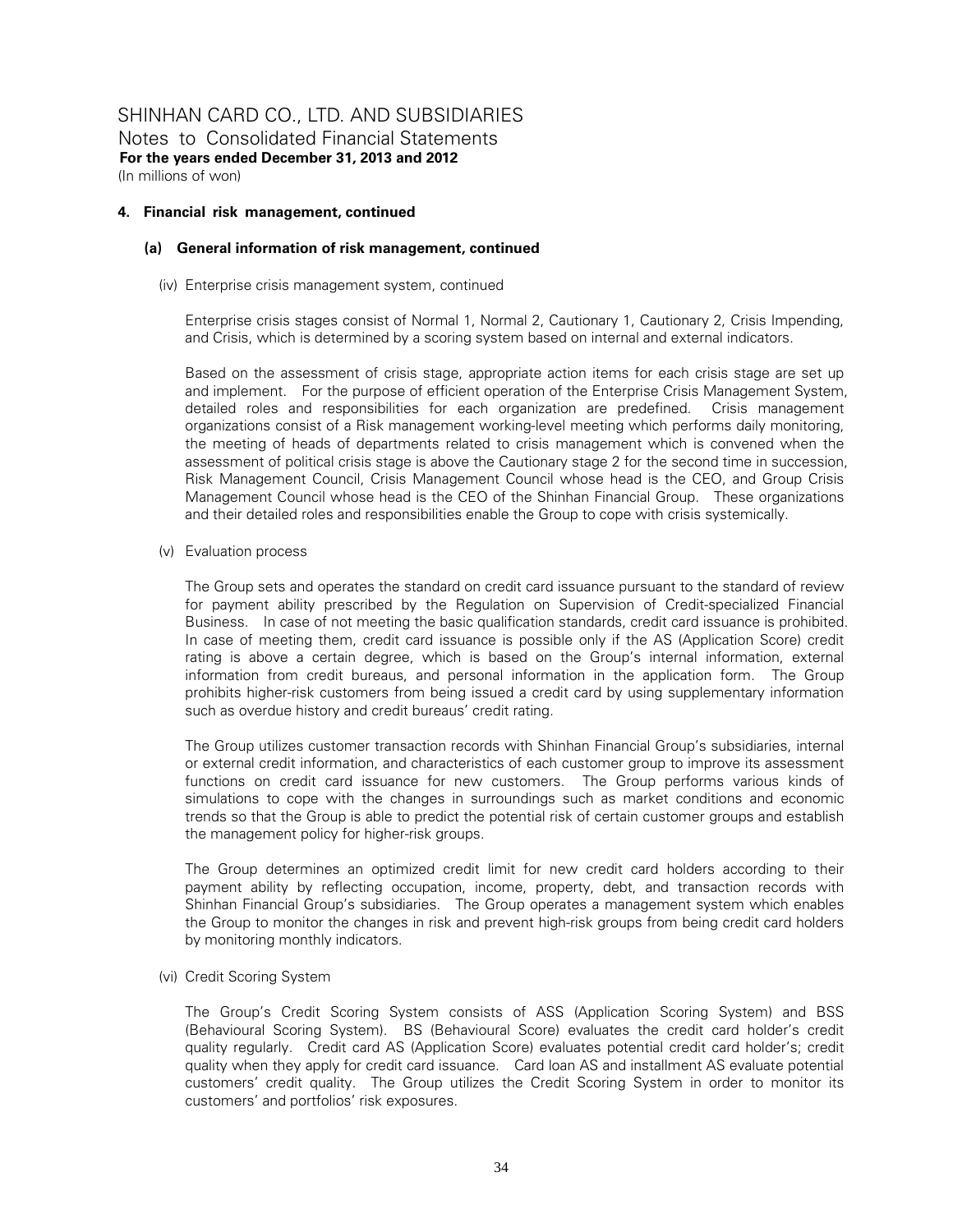#### **4. Financial risk management, continued**

#### **(b) Credit risk**

Credit risk is the risk of financial loss to the Group if a customer or counterparty to a financial instrument fails to meet its contractual obligations, and arises principally from the Group's receivables from customers and investment securities. The Group complies with credit risk management procedures pursuant to internal guidelines and regulations and continually monitors and improves these guidelines and regulations. Application of credit risk management includes all the transactions that could possibly generate economic loss. The Group assesses credit risks of those transactions and sets a limit on expected credit risks in advance.

The Group estimates credit risks of financial instruments using PD (Probability of Default), LGD (Loss Given Default), and EAD (Exposure at Default) utilizing the risk estimation methodology of Basel. The Group applies the Basel basis conservatively to reflect the credit card crisis of 2003 and the nature of the credit card business. Credit risks of derivatives, due from banks and securities are assessed using the modified standard methodology of Basel. Credit risks are divided into respective business segments and merchandise segments, and the Group sets limits for each segment, which are monitored by the risk control process. Contingency plans for when credit risks approach specified limits are prepared in advance.

#### (i) Exposure to credit risk

The carrying amount of financial instruments represents the Group's maximum exposure to credit risk. Exposure to credit risk of the Group as of December 31, 2013 and 2012 are as follows. Cash held by the Group is excluded.

|                                           |   | 2013       | 2012       |
|-------------------------------------------|---|------------|------------|
| Due from banks and loans and receivables  |   |            |            |
| Bank                                      | W | 1,186,093  | 1,422,051  |
| Household                                 |   | 17.761.541 | 17.909.017 |
| Credit sales                              |   | 9,839,308  | 10,254,324 |
| Cash advances                             |   | 2,221,865  | 2,569,433  |
| Card Ioans                                |   | 3,860,531  | 3,132,669  |
| Installment finance and others            |   | 1,839,837  | 1,952,591  |
| Government/Public institution/the Bank of |   |            |            |
| Korea                                     |   | 137,703    | 132,319    |
| Corporate                                 |   | 1,048,165  | 1,173,961  |
|                                           |   | 20,133,502 | 20,637,348 |
| Derivative assets                         |   | 2,377      | 2,983      |
| Available-for-sale financial assets       |   |            |            |
| Debt securities                           |   | 2.068      | 3,869      |
| Other assets                              |   |            |            |
| Other financial assets                    |   | 412,239    | 467,171    |
|                                           | ₩ | 20,550,186 | 21,111,371 |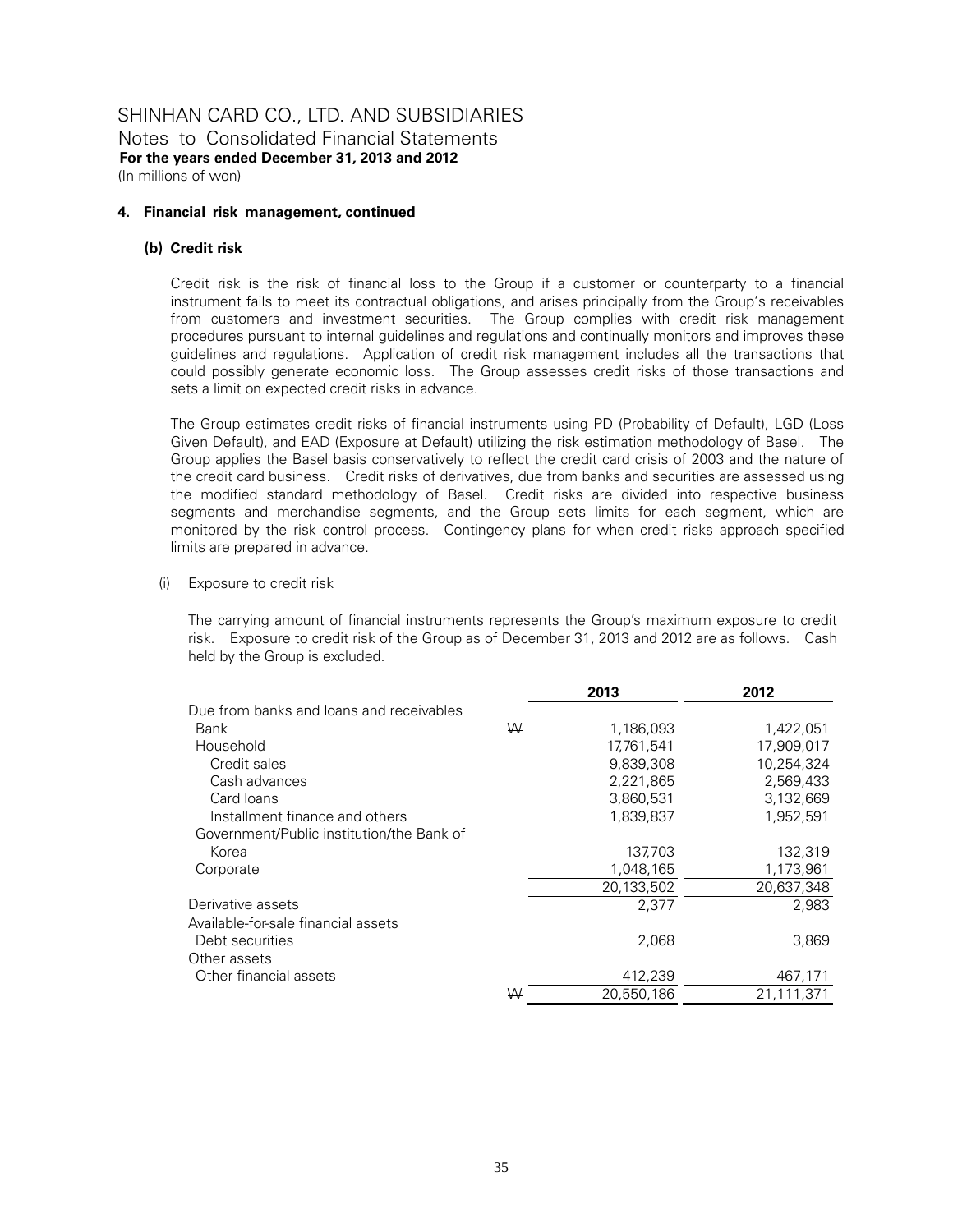Notes to Consolidated Financial Statements **For the years ended December 31, 2013 and 2012**  (In millions of won)

#### **4. Financial risk management, continued**

#### **(b) Credit risk, continued**

(ii) Analysis of past due and impaired amounts

Set out below is an analysis of past due and impaired amounts of due from banks, loans and receivables by counterparties, and debt securities.

|                                       |                                            | 2013                         |                 |            |
|---------------------------------------|--------------------------------------------|------------------------------|-----------------|------------|
|                                       | <b>Neither past</b><br>due nor<br>impaired | Past due but<br>not impaired | <b>Impaired</b> | Total      |
| W<br>Bank                             | 1,186,107                                  |                              |                 | 1,186,107  |
| Household                             | 17,447,472                                 | 517,629                      | 447,967         | 18,413,068 |
| Credit sales                          | 9,733,677                                  | 252,109                      | 87,551          | 10,073,337 |
| Cash advances                         | 2,212,896                                  | 96,479                       | 63,635          | 2,373,010  |
| Card loans<br>Installment finance and | 3,845,557                                  | 122,280                      | 67,969          | 4,035,806  |
| others                                | 1,655,342                                  | 46.761                       | 228,812         | 1.930.915  |
| Government/Public                     |                                            |                              |                 |            |
| institution/the Bank of Korea         | 117,639                                    | 21,608                       |                 | 139,248    |
| Corporate                             | 986,316                                    | 66,070                       | 4,530           | 1,056,916  |
|                                       | 19,737,534                                 | 605,307                      | 452,498         | 20,795,339 |
| Allowance for doubtful                |                                            |                              |                 |            |
| accounts                              | (327, 105)                                 | (79, 665)                    | (252,999)       | (659,769)  |
| ₩                                     | 19.410.429                                 | 525,642                      | 199,499         | 20,135,570 |

|                               |   | 2012                                       |                              |                 |              |  |  |
|-------------------------------|---|--------------------------------------------|------------------------------|-----------------|--------------|--|--|
|                               |   | <b>Neither past</b><br>due nor<br>impaired | Past due but<br>not impaired | <b>Impaired</b> | <b>Total</b> |  |  |
| Bank                          | W | 1,414,001                                  | 8,226                        |                 | 1,422,227    |  |  |
| Household                     |   | 17,461,248                                 | 656,462                      | 539,451         | 18,657,161   |  |  |
| Credit sales                  |   | 10,065,722                                 | 343,809                      | 138,917         | 10,548,448   |  |  |
| Cash advances                 |   | 2,516,908                                  | 141,920                      | 117,888         | 2,776,716    |  |  |
| Card Ioans                    |   | 3,098,563                                  | 114.985                      | 72,896          | 3.286.444    |  |  |
| Installment finance and       |   |                                            |                              |                 |              |  |  |
| others                        |   | 1,780,055                                  | 55,748                       | 209,750         | 2,045,553    |  |  |
| Government/Public             |   |                                            |                              |                 |              |  |  |
| institution/the Bank of Korea |   | 109,832                                    | 24,331                       | 53              | 134,216      |  |  |
| Corporate                     |   | 1,065,584                                  | 112,840                      | 8,632           | 1,187,056    |  |  |
|                               |   | 20,050,665                                 | 801,859                      | 548,136         | 21,400,660   |  |  |
| Allowance for doubtful        |   |                                            |                              |                 |              |  |  |
| accounts                      |   | (328, 424)                                 | (95,028)                     | (335,991)       | (759,443)    |  |  |
|                               | ₩ | 19,722,241                                 | 706,831                      | 212,145         | 20,641,217   |  |  |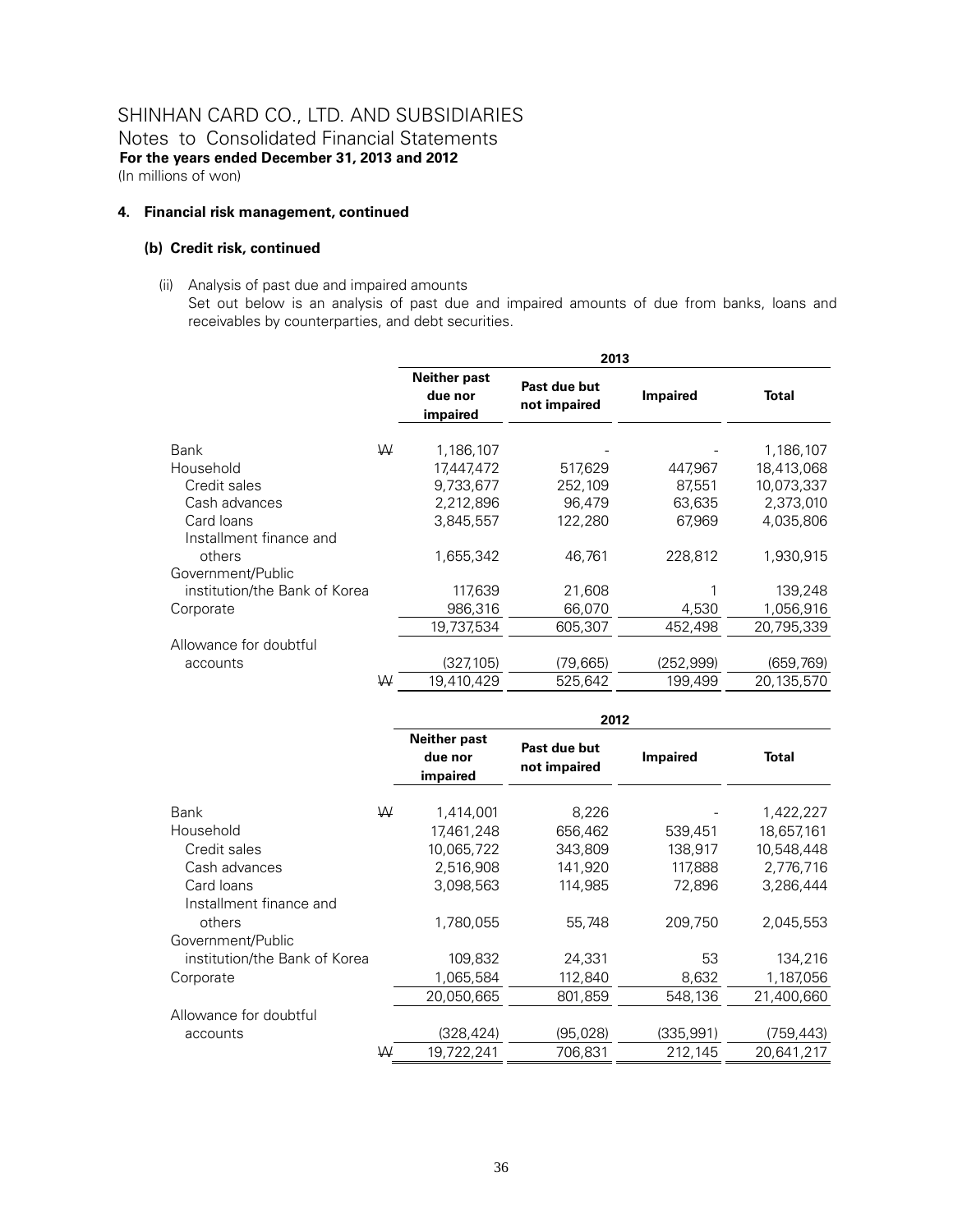Notes to Consolidated Financial Statements **For the years ended December 31, 2013 and 2012**  (In millions of won)

#### **4. Financial risk management, continued**

#### **(b) Credit risk, continued**

(iii) Information about the credit quality of financial assets that are neither past due nor impaired

The Group classifies due from banks and loans and receivables within several risk segments. In case of individual members, the internal credit ratings that bad debt expense ratio have less than earning before bad debt expense ratio are determined to be "outstanding" and that of others is determined to be "normal". In case of corporate members, internal credit ratings that have AAA  $\sim$ BBB- level and unrated ratings of Government/Public institution/the Bank of Korea are determined to be "outstanding" and that of others is determined to be "normal". Information about the credit quality of due from banks, and loans and receivables that are neither past due nor impaired as of December 31, 2013 and 2012 are as follows:

|                                |   |             | 2013          |              |
|--------------------------------|---|-------------|---------------|--------------|
|                                |   | Outstanding | <b>Normal</b> | <b>Total</b> |
| Bank                           | W | 1,185,392   | 702           | 1.186.094    |
| Household                      |   | 14,794,708  | 2,330,243     | 17,124,951   |
| Credit sales                   |   | 8,620,564   | 977,276       | 9,597,840    |
| Cash advances                  |   | 1,525,047   | 603,581       | 2,128,628    |
| Card Ioans                     |   | 3,125,265   | 622,859       | 3,748,124    |
| Installment finance and others |   | 1,523,832   | 126,527       | 1,650,359    |
| Government/Public institution/ |   |             |               |              |
| the Bank of Korea              |   | 115.049     | 1,998         | 117.047      |
| Corporate                      |   | 600,129     | 382,208       | 982,337      |
|                                | W | 16,695,278  | 2,715,151     | 19,410,429   |

|                                |   |             | 2012          |              |
|--------------------------------|---|-------------|---------------|--------------|
|                                |   | Outstanding | <b>Normal</b> | <b>Total</b> |
| Bank                           | W | 1,411,792   | 2,197         | 1,413,989    |
| Household                      |   | 16,039,844  | 1,098,299     | 17, 138, 143 |
| Credit sales                   |   | 9,348,938   | 569,305       | 9,918,243    |
| Cash advances                  |   | 2,115,359   | 307,699       | 2,423,058    |
| Card Ioans                     |   | 2,876,501   | 146,273       | 3,022,774    |
| Installment finance and others |   | 1,699,046   | 75,022        | 1,774,068    |
| Government/Public institution/ |   |             |               |              |
| the Bank of Korea              |   | 40.567      | 68,673        | 109,240      |
| Corporate                      |   | 573,824     | 487,045       | 1,060,869    |
|                                | W | 18.066.027  | 1.656.214     | 19.722.241   |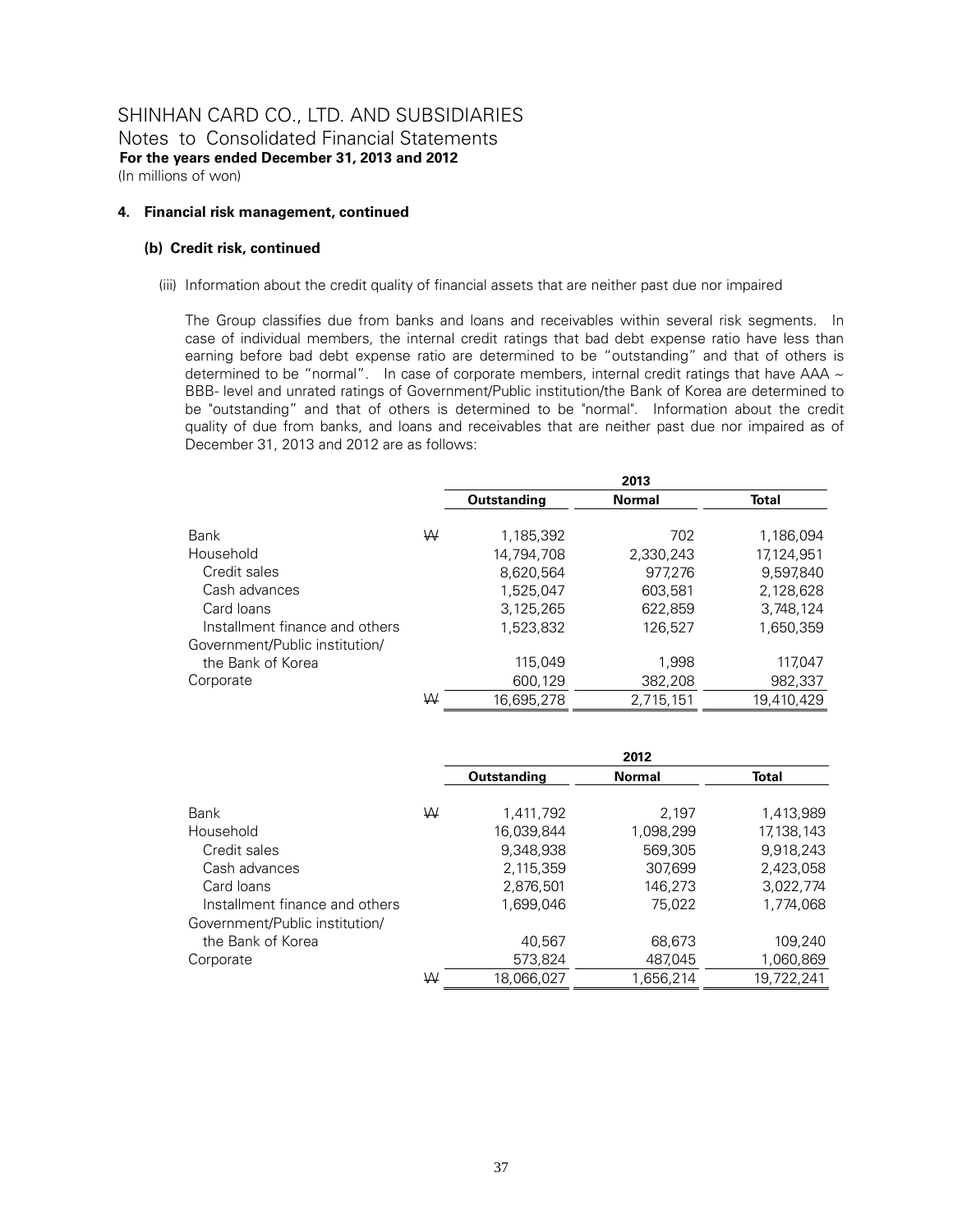#### **4. Financial risk management, continued**

#### **(b) Credit risk, continued**

#### (iv) Analysis of the age of financial assets that are past due but not impaired

Management of the Group judges accounts that are past due within 90 days as not impaired, unless other information can be demonstrated that this is not the case. Analysis of the aging of financial assets that are past due but not impaired as of December 31, 2013 and 2012 are as follows:

|                                       | 2013       |                                     |                                     |         |  |  |  |
|---------------------------------------|------------|-------------------------------------|-------------------------------------|---------|--|--|--|
|                                       | In 30 days | After 30 days<br>through 60<br>days | After 60 days<br>through 90<br>days | Total   |  |  |  |
| W<br><b>Bank</b>                      |            |                                     |                                     |         |  |  |  |
| Household                             | 405,267    | 26,021                              | 8,735                               | 440,023 |  |  |  |
| Credit sales                          | 206,410    | 11,354                              | 3,629                               | 221,393 |  |  |  |
| Cash advances                         | 68.498     | 5.319                               | 1.950                               | 75,767  |  |  |  |
| Card Ioans<br>Installment finance and | 87.709     | 7.148                               | 2.410                               | 97.267  |  |  |  |
| others                                | 42.650     | 2,200                               | 746                                 | 45,596  |  |  |  |
| Government/Public                     |            |                                     |                                     |         |  |  |  |
| institution/the Bank of Korea         | 15,719     | 4.267                               | 669                                 | 20,655  |  |  |  |
| Corporate                             | 62,081     | 2,256                               | 627                                 | 64,964  |  |  |  |
| W                                     | 483,067    | 32,544                              | 10,031                              | 525,642 |  |  |  |

|                                       |            | 2012                                |                                     |         |  |  |  |
|---------------------------------------|------------|-------------------------------------|-------------------------------------|---------|--|--|--|
|                                       | In 30 days | After 30 days<br>through 60<br>days | After 60 days<br>through 90<br>days | Total   |  |  |  |
| W<br>Bank                             | 8,062      |                                     |                                     | 8,062   |  |  |  |
| Household                             | 516,886    | 34,663                              | 12,575                              | 564,124 |  |  |  |
| Credit sales                          | 280,887    | 16,848                              | 5,854                               | 303,589 |  |  |  |
| Cash advances                         | 101.860    | 8.015                               | 3,205                               | 113,080 |  |  |  |
| Card Ioans<br>Installment finance and | 83,012     | 7.268                               | 2,749                               | 93.029  |  |  |  |
| others                                | 51,127     | 2,532                               | 767                                 | 54,426  |  |  |  |
| Government/Public                     |            |                                     |                                     |         |  |  |  |
| institution/the Bank of Korea         | 18,748     | 868                                 | 3,450                               | 23,066  |  |  |  |
| Corporate                             | 108,274    | 2,671                               | 634                                 | 111,579 |  |  |  |
| W                                     | 651.970    | 38.202                              | 16.659                              | 706.831 |  |  |  |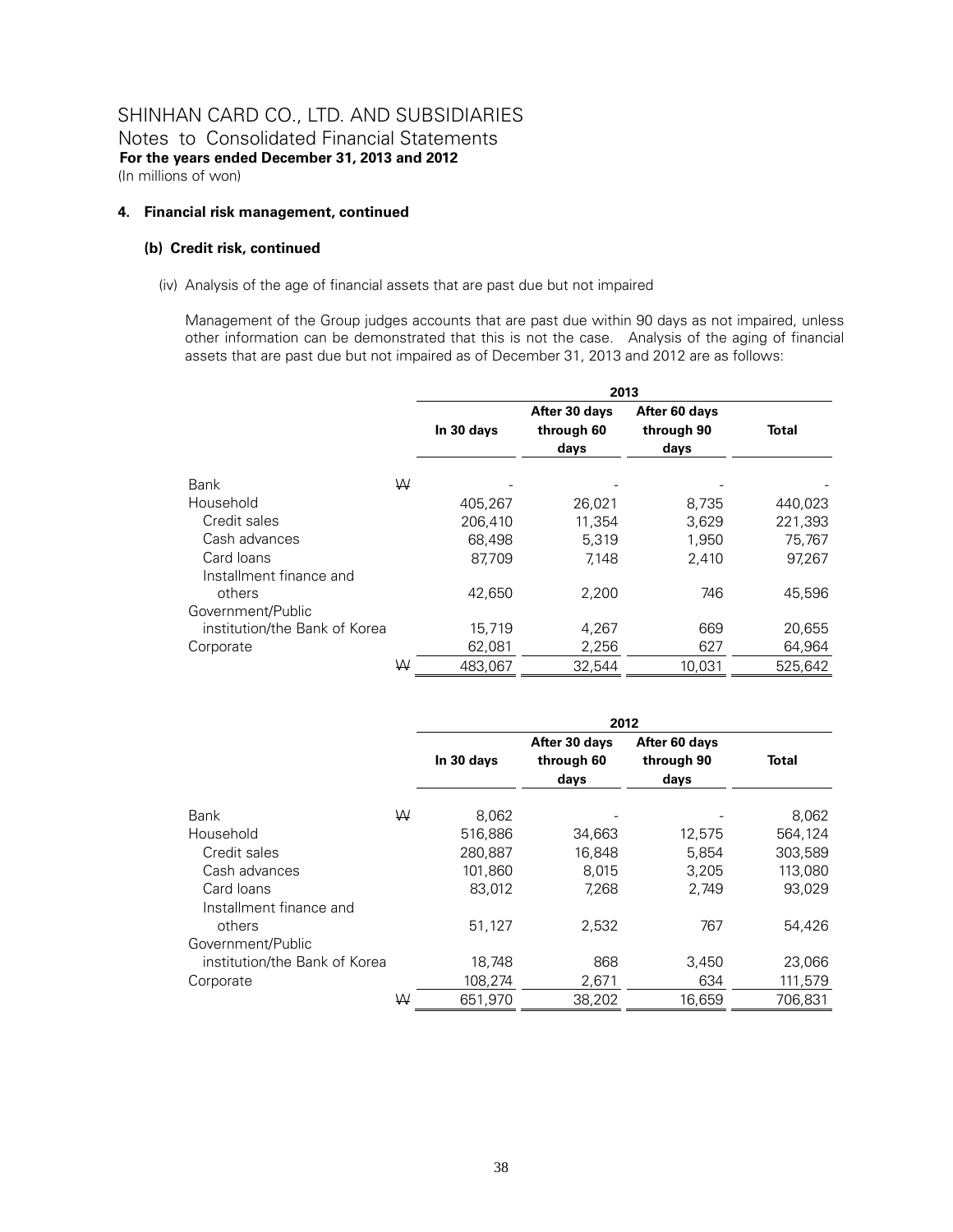#### **4. Financial risk management, continued**

#### **(b) Credit risk, continued**

(v) Analysis of financial assets that are individually determined to be impaired and collective determined to be impaired

The carrying amounts of available-for-sale financial assets were estimated based on their estimated recoverable amounts. Available-for-sale financial assets that are individually determined to be impaired and collective determined to be impaired as of December 31, 2013 and 2012 are as follows:

|                                                                     |                          |   | 2013               | 2012               |
|---------------------------------------------------------------------|--------------------------|---|--------------------|--------------------|
| Financial assets that are individually<br>determined to be impaired | Debt<br>securities       | W | 2.068              | 3,869              |
| Financial assets that are collective<br>determined to be impaired   | Loans and<br>receivables | ₩ | 197,431<br>199,499 | 208,276<br>212,145 |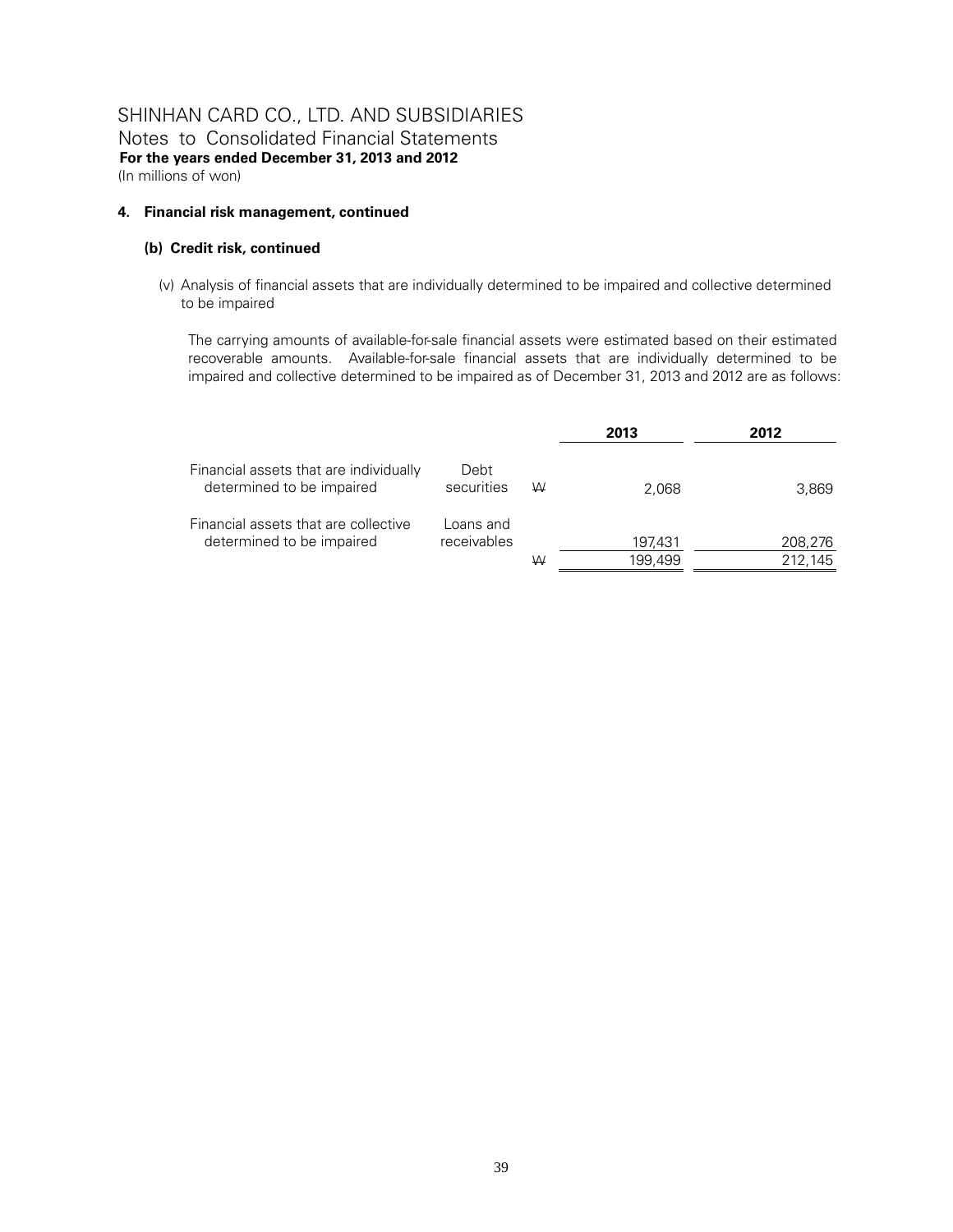#### **4. Financial risk management, continued**

#### **(b) Credit risk, continued**

(vi) Industrial concentration of credit risk

Industrial concentration of credit risk of due from banks, loans and receivables, debt securities as of December 31, 2013 and 2012 are as follows:

|                                      |   |                                 |               |                                |                                  | 2013                     |                         |         |                    |              |
|--------------------------------------|---|---------------------------------|---------------|--------------------------------|----------------------------------|--------------------------|-------------------------|---------|--------------------|--------------|
|                                      |   | <b>Finance and</b><br>insurance | Manufacturing | <b>Retail and</b><br>wholesale | Real<br>estate<br>and<br>service | <b>Construction</b>      | Hotel<br>and<br>leisure | Other   | Retail<br>customer | <b>Total</b> |
| Bank                                 | W | 1,186,093                       |               |                                |                                  |                          |                         |         |                    | 1,186,093    |
| Household                            |   |                                 |               | ۰                              | ۰                                | $\overline{a}$           |                         |         | $-17,761,541$      | 17,761,541   |
| Credit sales                         |   |                                 |               | Ξ.                             | ۰                                | $\overline{a}$           |                         |         | 9,839,308          | 9,839,308    |
| Cash advances                        |   |                                 | ٠             | $\overline{\phantom{a}}$       | $\overline{\phantom{a}}$         | $\overline{\phantom{a}}$ |                         |         | 2,221,865          | 2,221,865    |
| Card loans<br>Installment            |   |                                 |               |                                |                                  | ٠                        |                         |         | 3,860,531          | 3,860,531    |
| finance and<br>others                |   |                                 |               |                                |                                  |                          |                         |         | 1,839,837          | 1,839,837    |
| Government/Public<br>institution/the |   |                                 |               |                                |                                  |                          |                         |         |                    |              |
| Bank of Korea                        |   | 20,545                          | 290           | 350                            | 2,687                            | 348                      | 68                      | 113,415 |                    | 137,703      |
| Corporate                            |   | 35,867                          | 202,995       | 172,783                        | 32,669                           | 68,353                   | 6,201                   | 531,365 | -                  | 1,050,233    |
|                                      | W | 1,242,505                       | 203,285       | 173,133                        | 35,356                           | 68,701                   | 6,269                   | 644,780 | 17,761,541         | 20,135,570   |

|                                          |   |                                 |                      |                                |                                  | 2012                |                         |                          |                          |              |
|------------------------------------------|---|---------------------------------|----------------------|--------------------------------|----------------------------------|---------------------|-------------------------|--------------------------|--------------------------|--------------|
|                                          |   | <b>Finance and</b><br>insurance | <b>Manufacturing</b> | <b>Retail and</b><br>wholesale | Real<br>estate<br>and<br>service | <b>Construction</b> | Hotel<br>and<br>leisure | Other                    | Retail<br>customer       | <b>Total</b> |
| Bank                                     | ₩ | 1,422,051                       |                      |                                |                                  |                     |                         |                          | $\overline{\phantom{a}}$ | 1,422,051    |
| Household                                |   |                                 |                      |                                |                                  | ٠                   | ۰                       | $\overline{\phantom{a}}$ | 17,909,017               | 17,909,017   |
| Credit sales                             |   |                                 |                      | ٠                              |                                  | ٠                   | -                       | $\overline{\phantom{a}}$ | 10,254,324               | 10,254,324   |
| Cash advances                            |   |                                 |                      | -                              |                                  | ٠                   | -                       | $\overline{\phantom{a}}$ | 2,569,433                | 2,569,433    |
| Card loans<br>Installment<br>finance and |   |                                 |                      |                                |                                  |                     |                         | $\overline{\phantom{a}}$ | 3,132,669                | 3,132,669    |
| others                                   |   |                                 |                      |                                |                                  |                     |                         | $\overline{\phantom{a}}$ | 1,952,591                | 1,952,591    |
| Government/Public<br>institution/the     |   |                                 |                      |                                |                                  |                     |                         |                          |                          |              |
| Bank of Korea                            |   | 18,747                          | 274                  | 280                            | 2,253                            | 181                 | 36                      | 110,548                  |                          | 132,319      |
| Corporate                                |   | 34,131                          | 172,465              | 180,021                        | 32,989                           | 129,286             | 5,405                   | 623,533                  | ٠.                       | 1,177,830    |
|                                          | W | 1,474,929                       | 172,739              | 180,301                        | 35,242                           | 129,467             | 5,441                   | 734,081                  | 17,909,017               | 20,641,217   |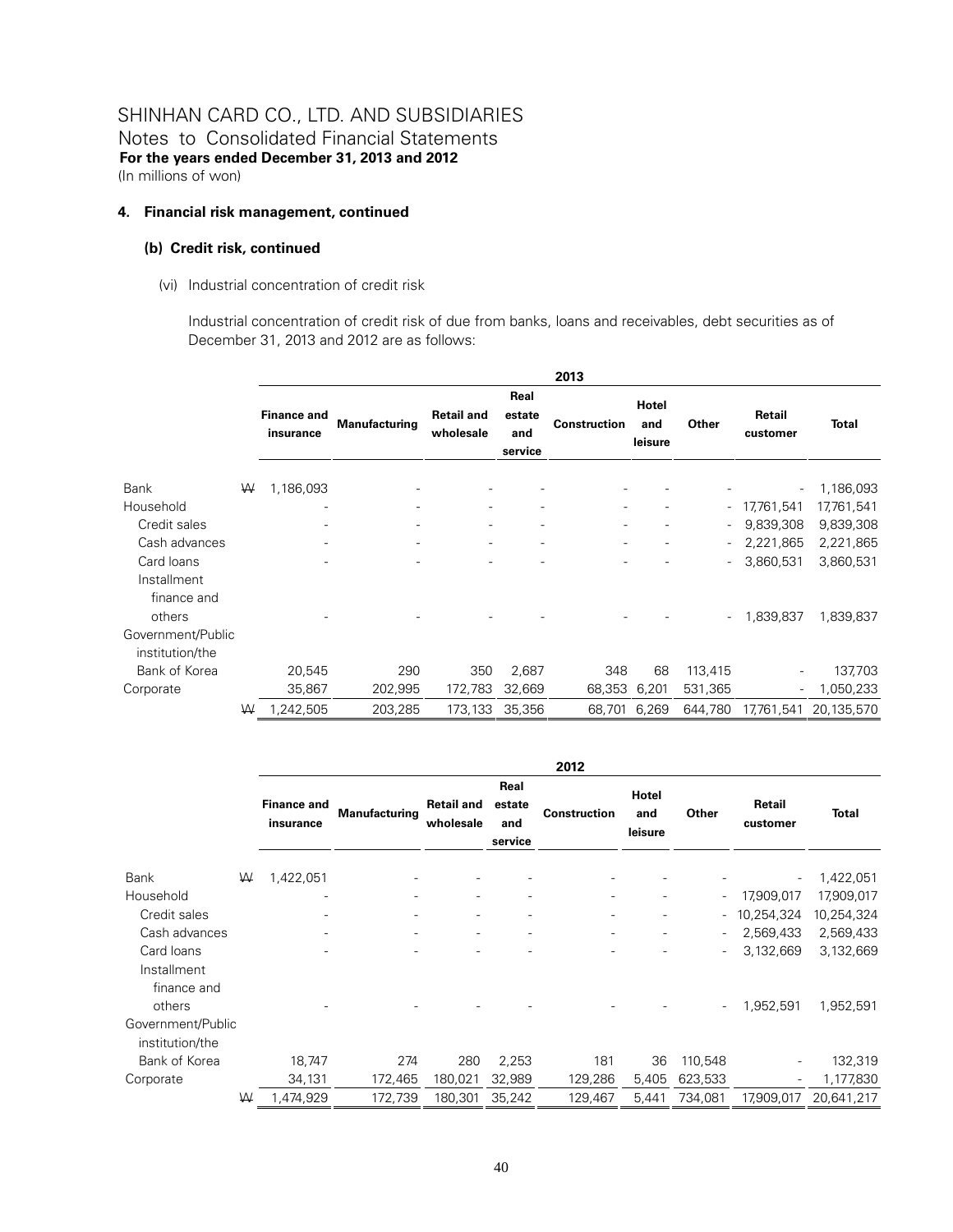#### **4. Financial risk management, continued**

#### **(c) Liquidity risk**

Liquidity risk is the risk that the Group will encounter difficulty in meeting the obligations associated with its financial liabilities that are settled by delivering cash or another financial asset. Liquidity risk could be caused by maturity mismatch of financial assets and liabilities, or temporary insolvency by unexpected cash outflows. It includes economic losses that the Group will incur in the process of financing high interest rates, or disposing of invested assets in order to meet its obligations. The Group manages liquidity risk by considering all liquidity variation factors that can cause cash inflows and cash outflows.

The Group sets the goal of "month-end liquidity" as the liquidity level in which the Group could pay its obligations in the 1 month and 3 months. Real liquidity gap ratio of maturity of financial assets and liabilities, liquidity buffer ratio, and ABS to borrowings ratio and credit spreads of credit card assets are major indices of liquidity risks monitored by the Group, defined as cautious, apprehensive, and risky. The Group has prepared contingency plans for various liquidity crises.

#### (i) Non-derivatives

A maturity analysis for non-derivative financial assets and liabilities as of December 31, 2013 and 2012 are as follows. Such undiscounted contractual cash flows differ from the discounted amount included in the condensed consolidated statement of financial position.

|                     |   |                      |                   |                   | 2013                      |                  |                 |              |
|---------------------|---|----------------------|-------------------|-------------------|---------------------------|------------------|-----------------|--------------|
|                     |   | Less than<br>1 month | $1 - 3$<br>months | $3 - 6$<br>months | 6 months<br>$\sim$ 1 year | $1 - 5$<br>years | Over<br>5 years | <b>Total</b> |
| Assets:             |   |                      |                   |                   |                           |                  |                 |              |
| Cash and due from   |   |                      |                   |                   |                           |                  |                 |              |
| banks               | ₩ | 830,566              |                   |                   |                           |                  |                 | 830,566      |
| Loans               |   | 8,900,667            | 4,628,387         | 2,306,652         | 2,252,150                 | 2,647,298        | 265,473         | 21,000,627   |
| Trading financial   |   |                      |                   |                   |                           |                  |                 |              |
| assets              |   | 30,026               |                   |                   |                           |                  |                 | 30,026       |
| Available-for-sale  |   |                      |                   |                   |                           |                  |                 |              |
| financial assets    |   |                      |                   |                   |                           |                  | 608,840         | 608,840      |
| Other financial     |   |                      |                   |                   |                           |                  |                 |              |
| assets              |   | 276,223              | 80,262            |                   |                           |                  | 72,109          | 428,594      |
|                     |   | 10,037,482           | 4,708,649         | 2,306,652         | 2,252,150                 | 2,647,298        | 946,422         | 22,898,653   |
| <b>Liabilities:</b> |   |                      |                   |                   |                           |                  |                 |              |
| <b>Borrowings</b>   |   | 72,347               | 225,675           | 107,995           | 318,790                   | 1,136,180        |                 | 1,860,987    |
| Debentures          |   | 239,585              | 925,063           | 506,339           | 1,024,099                 | 8,498,501        |                 | 11,193,587   |
| Other financial     |   |                      |                   |                   |                           |                  |                 |              |
| liabilities         |   | 2,058,870            | 103,452           | 24,566            | 38,065                    | 143,724          | 41,180          | 2,409,857    |
|                     |   | 2,370,802            | 1,254,190         | 638,900           | 1,380,954                 | 9,778,405        | 41,180          | 15,464,431   |
|                     | W | 7,666,680            | 3,454,459         | 1,667,752         | 871,196                   | (7, 131, 107)    | 905,242         | 7,434,222    |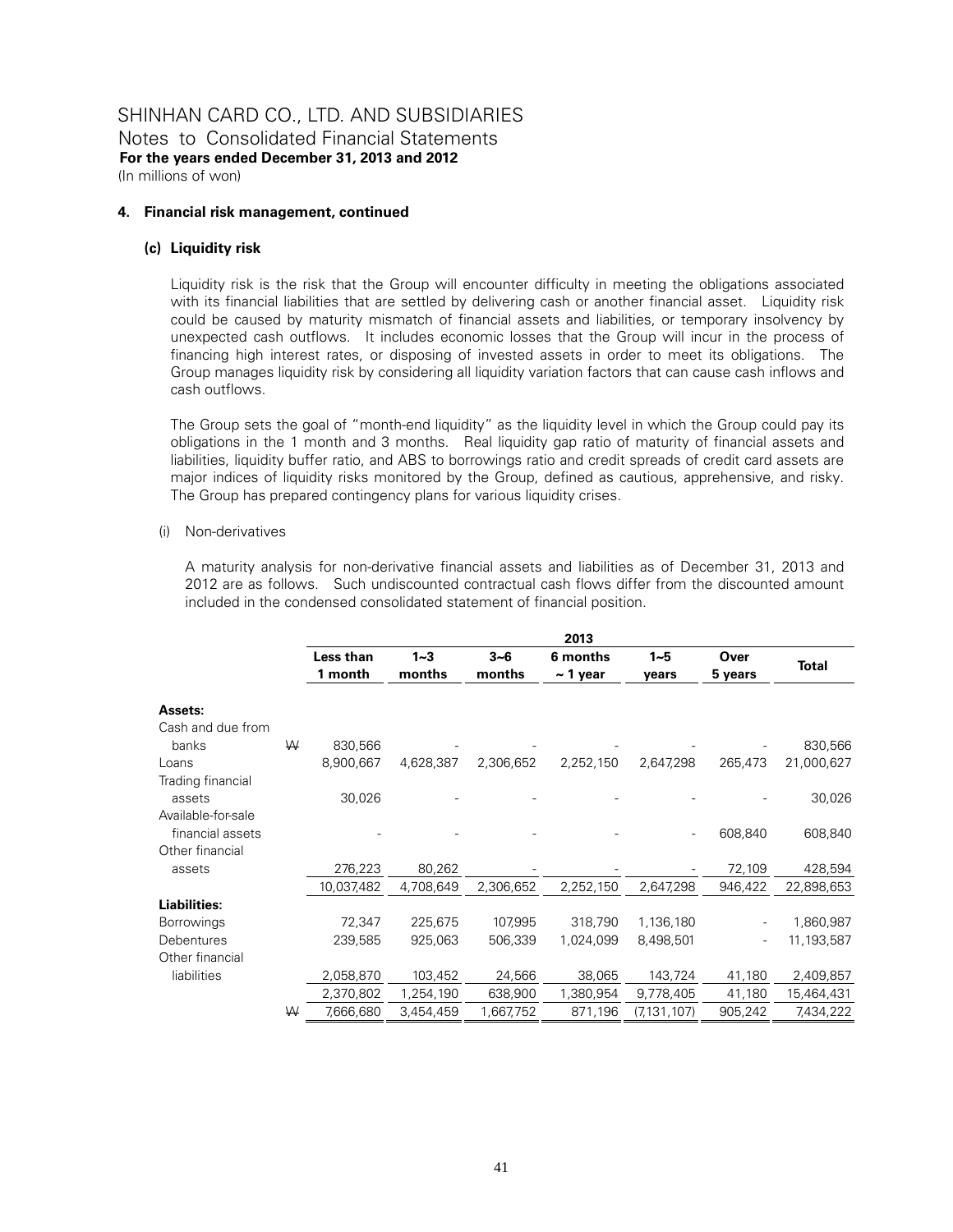Notes to Consolidated Financial Statements **For the years ended December 31, 2013 and 2012**  (In millions of won)

#### **4. Financial risk management, continued**

#### **(c) Liquidity risk, continued**

(i) Non-derivatives, continued

|                     |   |            |           |           | 2012          |             |         |              |
|---------------------|---|------------|-----------|-----------|---------------|-------------|---------|--------------|
|                     |   | Less than  | $1 - 3$   | $3 - 6$   | 6 months      | $1 - 5$     | Over    |              |
|                     |   | 1 month    | months    | months    | $\sim$ 1 year | years       | 5 years | <b>Total</b> |
| Assets:             |   |            |           |           |               |             |         |              |
| Cash and due from   |   |            |           |           |               |             |         |              |
| banks               | ₩ | 480,904    |           |           |               |             |         | 480,904      |
| Loans               |   | 9,845,551  | 4,838,262 | 2,295,041 | 2,113,104     | 2,356,106   | 366,720 | 21,814,784   |
| Trading financial   |   |            |           |           |               |             |         |              |
| assets              |   | 100,023    |           |           |               |             |         | 100,023      |
| Available-for-sale  |   |            |           |           |               |             |         |              |
| financial assets    |   |            |           |           |               |             | 486,540 | 486,540      |
| Other financial     |   |            |           |           |               |             |         |              |
| assets              |   | 267,237    | 145,615   |           |               |             | 74,002  | 486,854      |
|                     |   | 10,693,715 | 4,983,877 | 2,295,041 | 2,113,104     | 2,356,106   | 927,262 | 23,369,105   |
| <b>Liabilities:</b> |   |            |           |           |               |             |         |              |
| <b>Borrowings</b>   |   | 172,670    | 106,041   | 7,995     | 45,990        | 1,690,960   |         | 2,023,656    |
| Debentures          |   | 139,148    | 383,882   | 825,691   | 2,282,276     | 8,344,740   |         | 11,975,737   |
| Other financial     |   |            |           |           |               |             |         |              |
| liabilities         |   | 2,425,834  | 11,209    | 20,445    | 42,459        | 158,712     | 46,804  | 2,705,463    |
|                     |   | 2,737,652  | 501,132   | 854,131   | 2,370,725     | 10,194,412  | 46,804  | 16,704,856   |
|                     | W | 7,956,063  | 4,482,745 | 1,440,910 | (257, 621)    | (7,838,306) | 880,458 | 6,664,249    |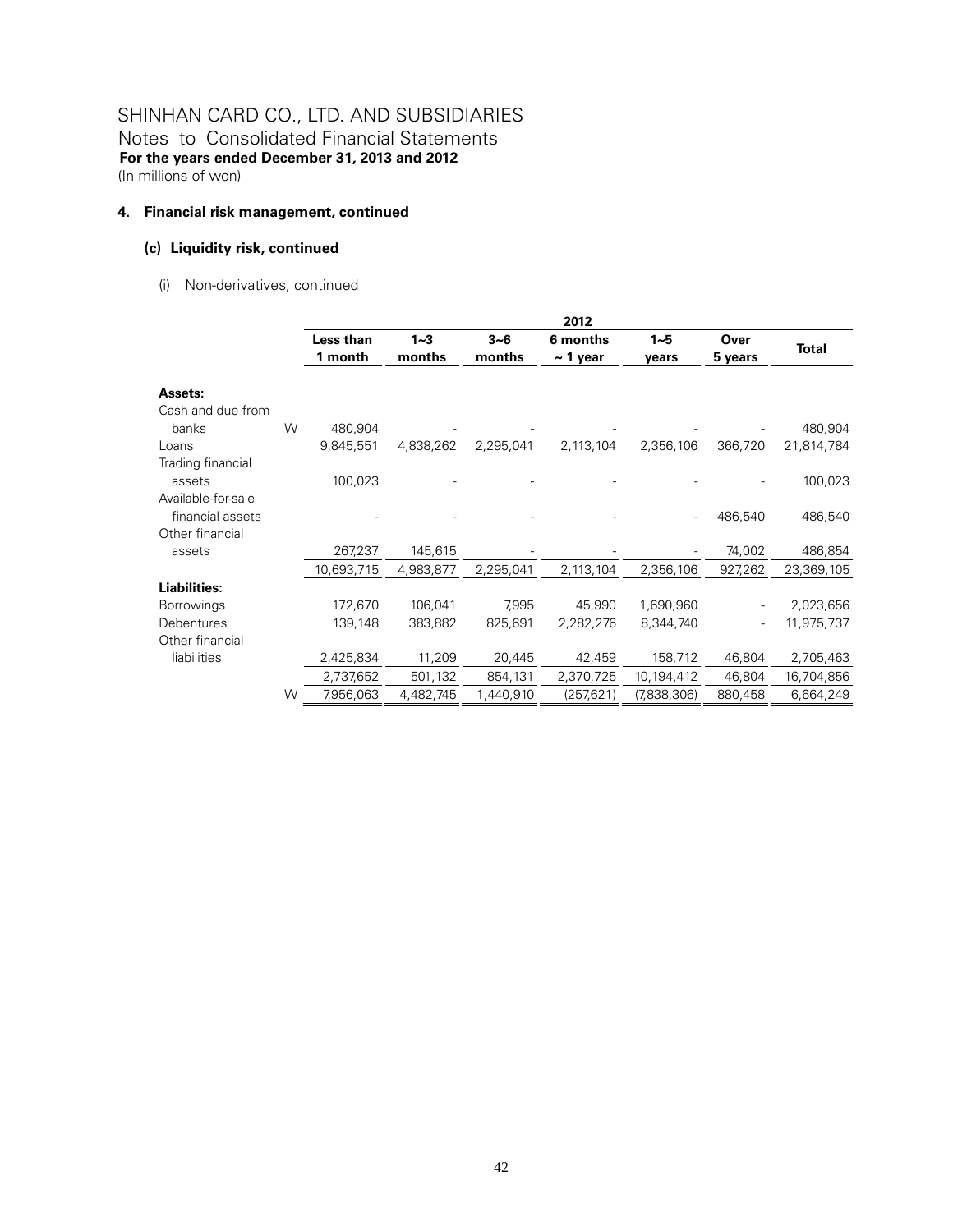#### **4. Financial risk management, continued**

#### **(c) Liquidity risk, continued**

(ii) Derivatives

A maturity analysis for derivative financial assets and liabilities as of December 31, 2013 and 2012 that shows remaining contractual maturities are as follows:

|                               |   | 2013                 |                   |                   |                           |                  |             |  |  |
|-------------------------------|---|----------------------|-------------------|-------------------|---------------------------|------------------|-------------|--|--|
|                               |   | Less than<br>1 month | $1 - 3$<br>months | $3 - 6$<br>months | 6 months<br>$\sim$ 1 year | $1 - 5$<br>vears | Total       |  |  |
| Net settlement<br>cash inflow |   |                      |                   |                   |                           |                  |             |  |  |
| (outflow)                     | W | (384)                | (519)             | (903)             | (1,386)                   | 1.462            | (1,730)     |  |  |
| Gross settlement              |   |                      |                   |                   |                           |                  |             |  |  |
| cash inflow                   |   | 159.693              | 266,195           | 108,690           | 6.616                     | 1.077.549        | 1,618,743   |  |  |
| Gross settlement              |   |                      |                   |                   |                           |                  |             |  |  |
| cash outflow                  |   | (172,083)            | (286,666)         | (119, 042)        | (14, 442)                 | (1,164,001)      | (1,756,234) |  |  |
|                               | ₩ | (12, 774)            | (20,990)          | (11, 255)         | (9,212)                   | (84,990)         | (139, 221)  |  |  |

|                                 |   | 2012                 |                   |                   |                           |                  |             |  |  |
|---------------------------------|---|----------------------|-------------------|-------------------|---------------------------|------------------|-------------|--|--|
|                                 |   | Less than<br>1 month | $1 - 3$<br>months | $3 - 6$<br>months | 6 months<br>$\sim$ 1 year | $1 - 5$<br>vears | Total       |  |  |
| Net settlement<br>cash inflow   |   |                      |                   |                   |                           |                  |             |  |  |
| (outflow)<br>Gross settlement   | W | 32                   | (305)             | (457)             | (1.303)                   | (1,865)          | (3,898)     |  |  |
| cash inflow<br>Gross settlement |   | 1.774                | 47.739            | 96.311            | 438,053                   | 1.309.010        | 1,892,887   |  |  |
| cash outflow                    |   | (5,139)              | (53,558)          | (112,084)         | (474, 752)                | (1,401,323)      | (2,046,856) |  |  |
|                                 | W | (3,333)              | (6,124)           | (16, 230)         | (38.002)                  | (94.178)         | (157,867)   |  |  |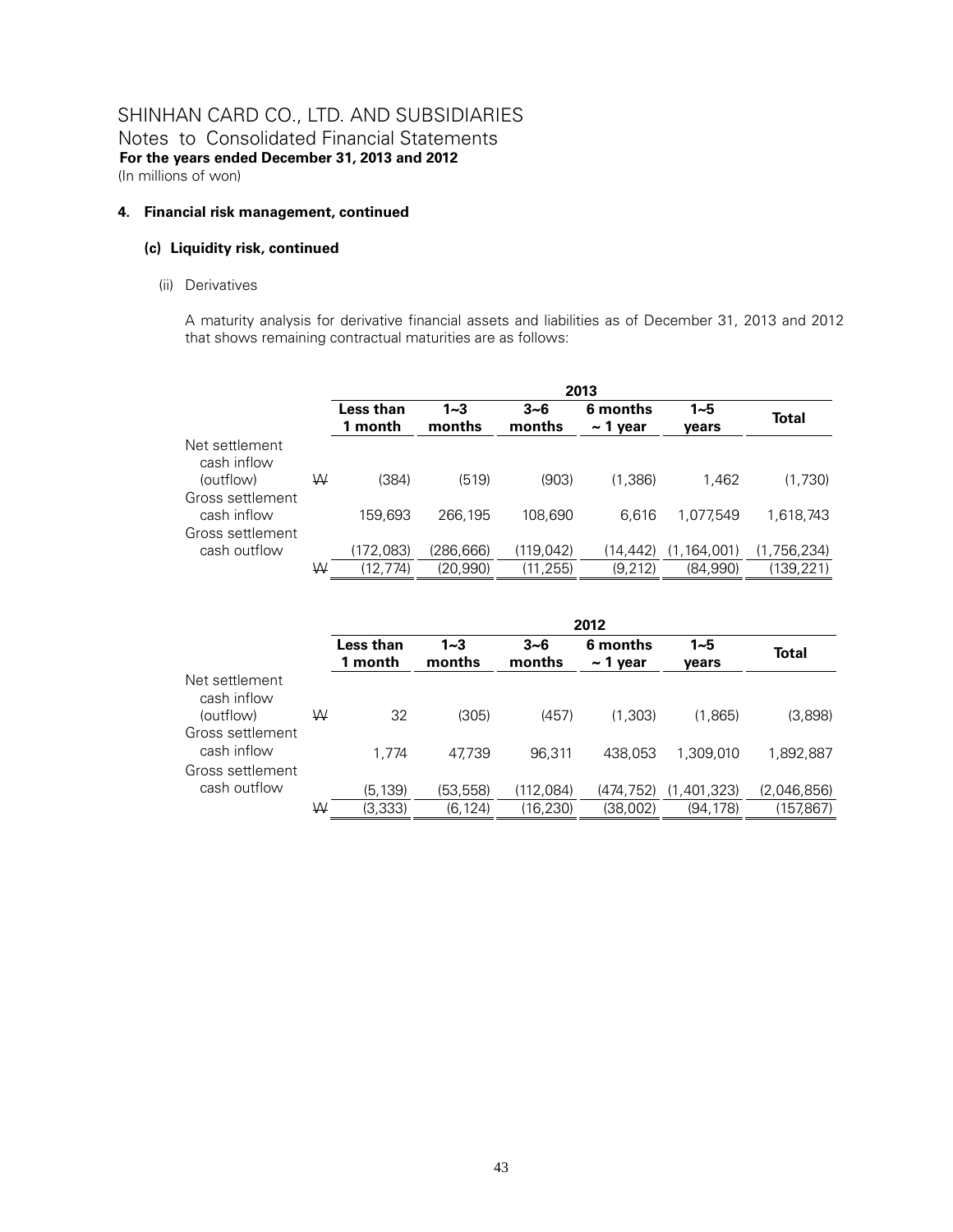#### **4. Financial risk management, continued**

#### **(d) Market risk**

Market risk from trading positions is the risk that changes in market prices, such as foreign exchange rates, interest rates and equity prices will affect the Group's income or the value of its holdings of financial instruments. The Group is exposed to interest rate risk of financial assets and liabilities in the case of non-trading assets and interest rate risk of MMF in the case of trading assets and only foreign exchange rate risk of foreign currency equity securities and foreign currency deposits because the Group hedges all cash flows of foreign currency liabilities with currency rate swaps. The Group is exposed to only equity price risk of foreign currency equity securities. The Group assesses risks of expected transactions and sets up limits to control market risks to the extent that the Group can handle. The Group assessed market risks on the basis of the Basel standard methodology and the Historical VaR method, established risk limits respectively, monitored, and established an action plan in case that market risks get close to, or exceed limits.

#### (i) Market risk management from trading positions

The Group assessed market risk from trading positions using the standard methodology of Financial Supervisory Service. The following represents the Group's assessment of its potential loss in trading financial assets that are exposed to the respective risks, as of December 31, 2013 and 2012:

|                    |   |         | 2013           |                |                |
|--------------------|---|---------|----------------|----------------|----------------|
|                    |   | Average | <b>Maximum</b> | <b>Minimum</b> | At December 31 |
| Interest rate risk | ₩ | 233     | 750            | 150            | 150            |
|                    |   |         | 2012           |                |                |
|                    |   | Average | <b>Maximum</b> | <b>Minimum</b> | At December 31 |
| Interest rate risk | W | 358     | 900            | 250            | 500            |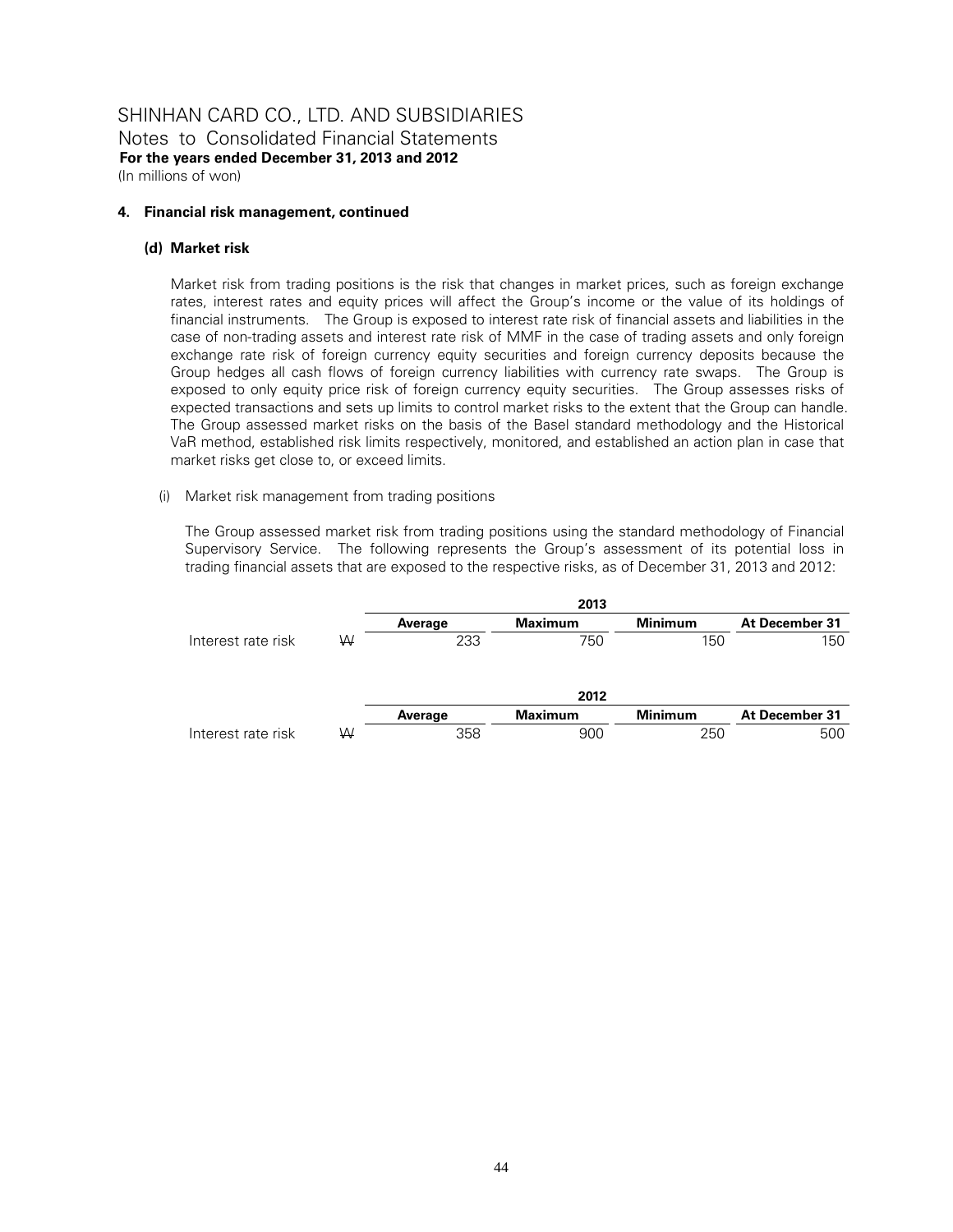Notes to Consolidated Financial Statements **For the years ended December 31, 2013 and 2012**  (In millions of won)

#### **4. Financial risk management, continued**

#### **(d) Market risk, continued**

(ii) VaR and EaR management from non-trading positions

#### *Interest rate risk from non-trading positions*

The principal market risk from non-trading activities of the Group is interest rate risk. The Group makes an effort to minimize variations of net assets and profit by assessing and controlling interest rate risk of non-trading positions. Interest rate VaR and EaR, to which real interest rate variations of assets and liabilities are applied, are used to assess interest rate risk.

Interest rate VaR (Value at Risk) is the maximum expected loss of net assets due to negative variations of interest rates. Interest rate VaR was assessed using interest rate repricing gap for each maturity level of accounts affected by interest rates, modified duration proxy and expected interest rate variation. Modified duration for each maturity level and interest rate shock (200bp) suggested by Basel were applied in the calculation of VaR.

Interest rate EaR (Earning at Risk) is the maximum expected loss of net interest income within the next year due to negative variations of interest rates. Interest rate EaR is assessed considering interest rate repricing gap, differences between expected interest rate variation timing and target period (one year), and expected interest rate variation. Applied interest rate variation timing for each maturity level and interest rate shock (200bp) were suggested by Basel. Financial assets of low sensitivity were excluded.

Interest rate VaR and EaR of non-trading positions as of December 31, 2013 and 2012 are as follows:

|                   |   | 2013    | 2012    |
|-------------------|---|---------|---------|
| Interest rate VaR | W | 285.352 | 338.930 |
| Interest rate EaR |   | 17.040  | 29.318  |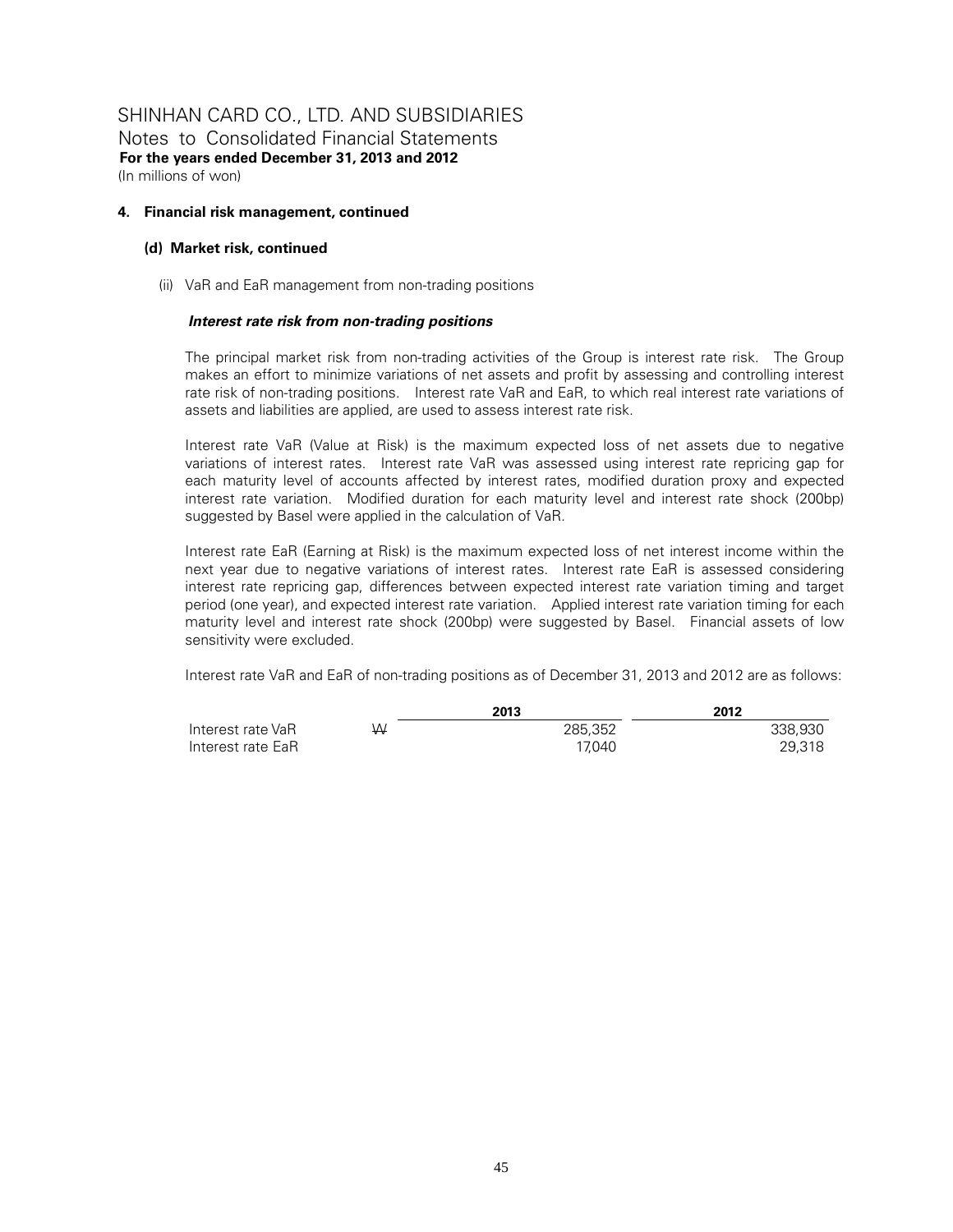Notes to Consolidated Financial Statements **For the years ended December 31, 2013 and 2012**  (In millions of won)

#### **4. Financial risk management, continued**

#### **(d) Market risk, continued**

(ii) VaR and EaR management from non-trading positions, continued

#### *Equity price risk and foreign exchange rate risk from non-trading positions*

The Group assessed equity price risk and foreign exchange rate risk from foreign currency equity securities and foreign currency deposits of non-trading positions using the Historical VaR method. Assuming that asset returns are possible in case of crisis, historical VaR of the equity price and foreign currency rate is calculated at bottom 99% of 10 day holding period votality for one year (250 trading days) in reporting date. Total VaR is calculated assuming that equity price risk and foreign exchange rate risk occur at the same time. And the difference between the total VaR and the sum of price risk and foreign exchange rate risk is calculated by variance effect.

Equity price risk and foreign exchange rate risk of non-trading positions as of December 31, 2013 and 2012 are as follows:

|                            |   | 2013    |                |                |                |  |  |
|----------------------------|---|---------|----------------|----------------|----------------|--|--|
|                            |   | Average | <b>Maximum</b> | <b>Minimum</b> | At December 31 |  |  |
| Equity price risk          | W | 30,540  | 36,777         | 19,622         | 36,777         |  |  |
| Foreign exchange rate risk |   | 14.143  | 16,787         | 10.792         | 16.787         |  |  |
| Variance effect            |   | (807)   | (1,058)        | (565)          | (1,058)        |  |  |
| <b>Total VaR</b>           | W | 43,876  | 52,506         | 29,849         | 52,506         |  |  |
|                            |   |         | 2012           |                |                |  |  |
|                            |   | Average | Maximum        | <b>Minimum</b> | At December 31 |  |  |
| Equity price risk          | W | 37,650  | 52,761         | 24.990         | 27,543         |  |  |
| Foreign exchange rate risk |   | 19.186  | 24,671         | 12.794         | 14,166         |  |  |
| Variance effect            |   | (1,629) | (2,420)        | (767)          | (846)          |  |  |
| <b>Total VaR</b>           | W | 55,207  | 75.012         | 37.017         | 40.863         |  |  |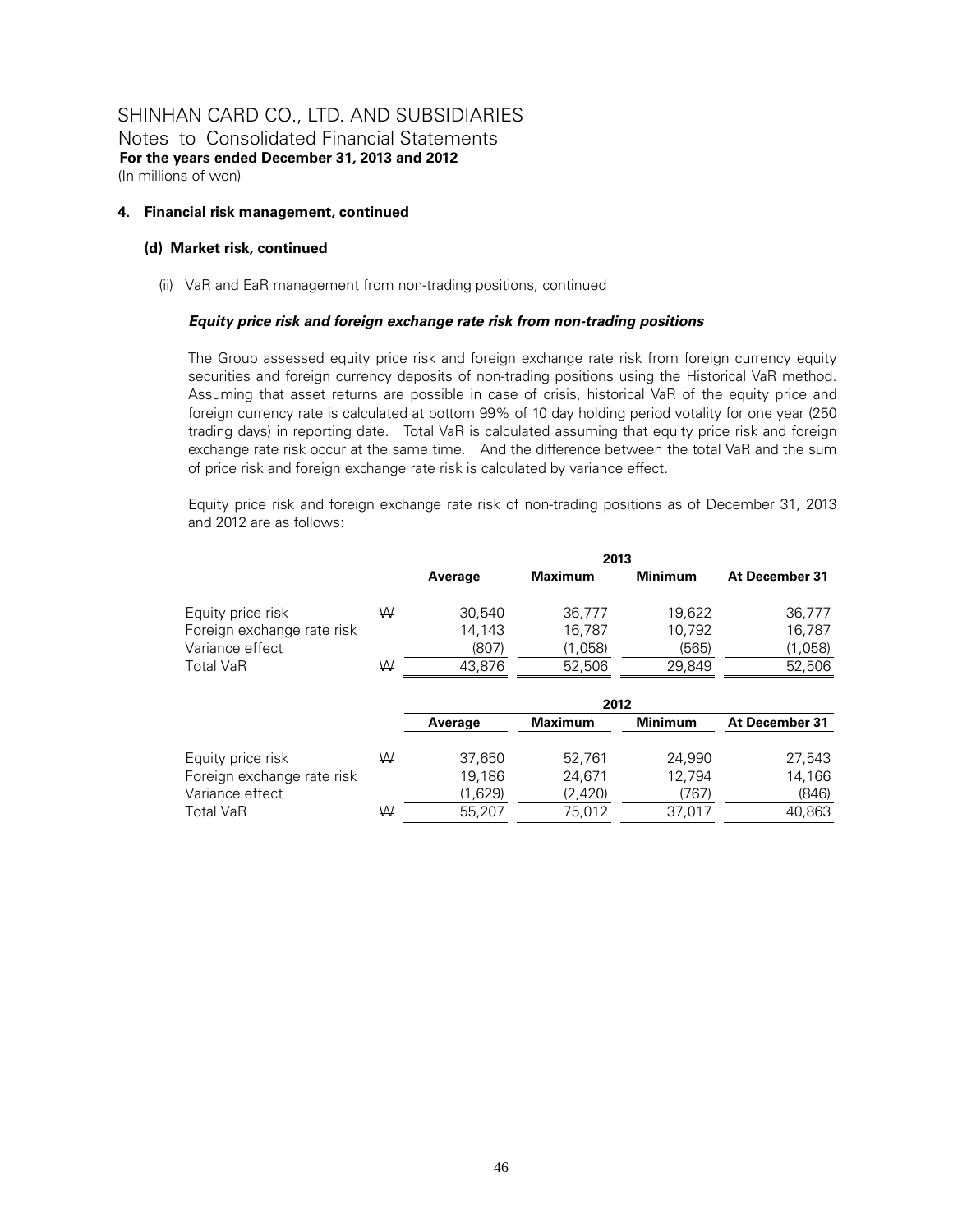### SHINHAN CARD CO., LTD. AND SUBSIDIARIES Notes to Consolidated Financial Statements

**For the years ended December 31, 2013 and 2012**  (In millions of won)

#### **4. Financial risk management, continued**

#### **(d) Market risk, continued**

(iii) Foreign exchange risk

The Group has been exposed to foreign exchange risk of equity securities and financial liabilities denominated in a foreign currency other than the functional currency, Korean won. Cash outflows of liabilities denominated by foreign currency were hedged by currency rate swap. Accordingly, foreign exchange risk of equity securities affects the Group. Exposures to foreign exchange risk of foreign currency denominated assets and liabilities as of December 31, 2013 and 2012 are as follows:

*(In thousands of U.S. dollars, thousands of Singapore dollars and millions of won)* 

|                              |     | 2013                    |                  |                |  |  |  |
|------------------------------|-----|-------------------------|------------------|----------------|--|--|--|
|                              |     | <b>Foreign currency</b> |                  |                |  |  |  |
|                              |     | U.S. dollar             | Singapore dollar | Won equivalent |  |  |  |
| Cash                         | USD | - SGD                   | - $W$            |                |  |  |  |
| Available-for-sale financial |     |                         |                  |                |  |  |  |
| assets                       |     | 552,894                 |                  | 583,469        |  |  |  |
| <b>Debentures</b>            |     | (1,500,000)             |                  | (1,582,950)    |  |  |  |
| On-balance exposure          |     | (947, 106)              |                  | (999, 481)     |  |  |  |
| Off-balance derivative       |     |                         |                  |                |  |  |  |
| exposure                     |     | 1,500,000               |                  | 1,582,950      |  |  |  |
| Net position                 | USD | 552,894 SGD             | - $W$            | 583,469        |  |  |  |

|                              |            | 2012             |                  |                |  |  |  |
|------------------------------|------------|------------------|------------------|----------------|--|--|--|
|                              |            | Foreign currency |                  |                |  |  |  |
|                              |            | U.S. dollar      | Singapore dollar | Won equivalent |  |  |  |
| Cash                         | <b>USD</b> | 45 SGD           | - W              | 49             |  |  |  |
| Available-for-sale financial |            |                  |                  |                |  |  |  |
| assets                       |            | 430,689          |                  | 461,311        |  |  |  |
| Debentures                   |            | (1,685,000)      | (50,000)         | (1,848,578)    |  |  |  |
| On-balance exposure          |            | (1, 254, 266)    | (50,000)         | (1,387,218)    |  |  |  |
| Off-balance derivative       |            |                  |                  |                |  |  |  |
| exposure                     |            | 1,685,000        | 50,000           | 1,848,578      |  |  |  |
| Net position                 | <b>USD</b> | 430,734 SGD      | $-$ W            | 461,360        |  |  |  |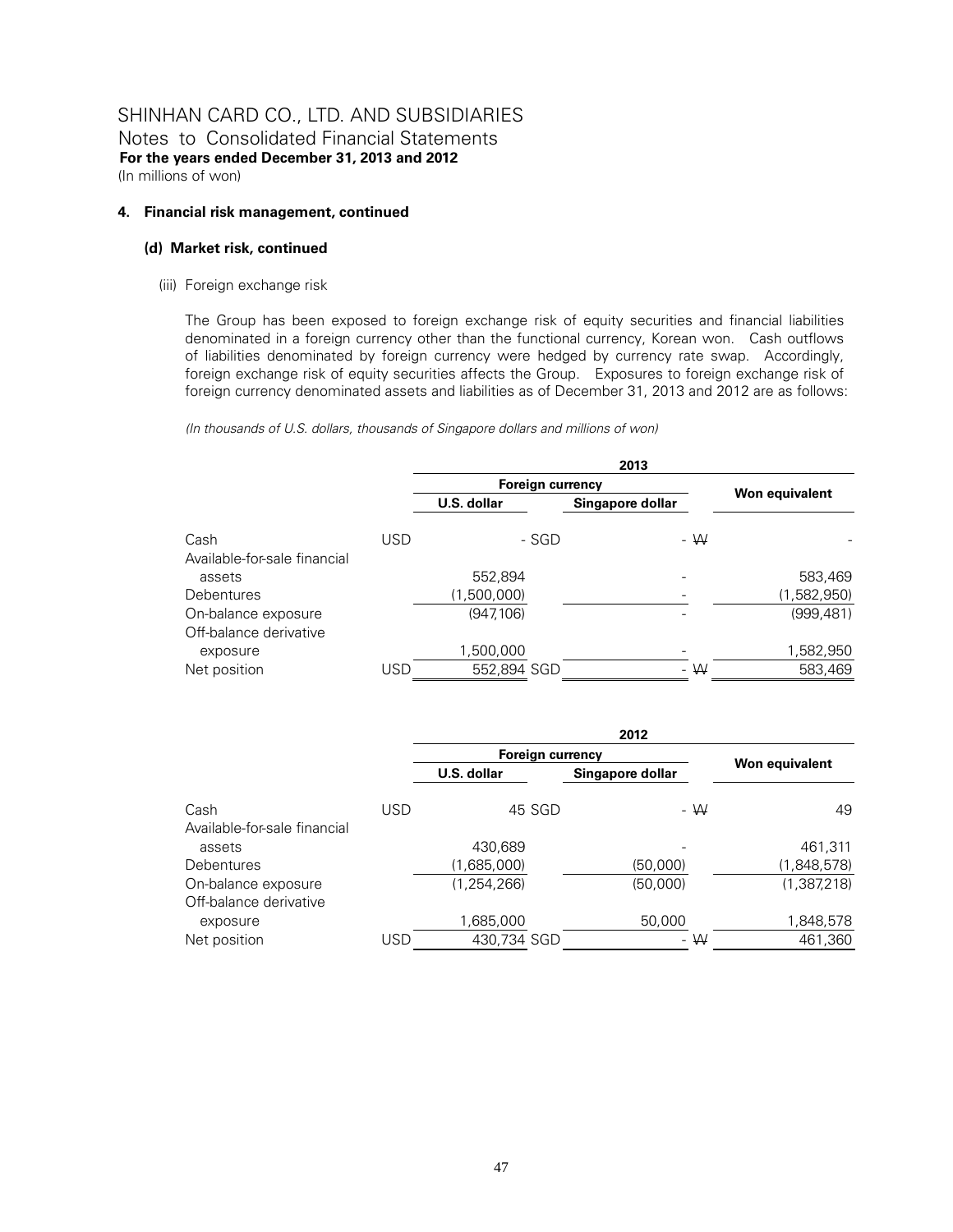### SHINHAN CARD CO., LTD. AND SUBSIDIARIES Notes to Consolidated Financial Statements

**For the years ended December 31, 2013 and 2012**  (In millions of won)

#### **4. Financial risk management, continued**

#### **(e) Capital risk management**

The Group has exposure to credit risk, liquidity risk and market risk. By maintaining an optimal capital structure, the Group's objective is to control its financial risks, enhance its safety and soundness, stabilize the financial system, and advance the Group's credit standing.

The Group operates the credit card business under the Specialized Credit Financial Business Act. Accordingly, the Group should obey the Regulation on Supervision of Credit Specialized Financial Business. The regulations require more than 8% of adjusted equity capital ratio. Adjusted total assets and adjusted equity capital for the ratio are based on the condensed consolidated interim statements of financial position and adjusted by the regulation that considered standards of the Bank for International Settlements and the nature of credit card business. The Group observes ratios of adjusted equity capital requirements regulated by the Specialized Credit Financial Business and as of December 31, 2013, the Group met the regulatory adjusted equity capital ratio.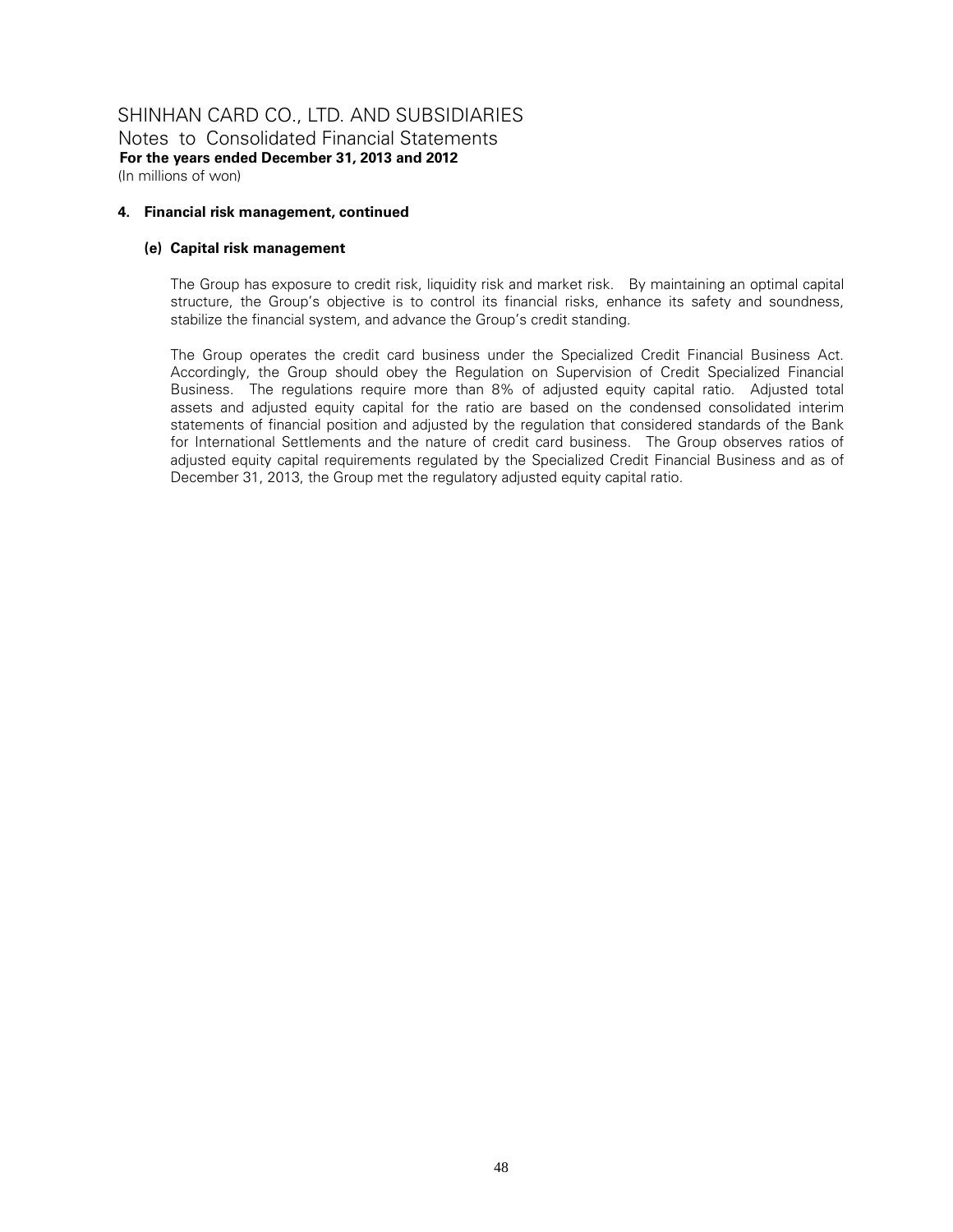Notes to Consolidated Financial Statements **For the years ended December 31, 2013 and 2012**  (In millions of won)

#### **5. Significant estimates and judgments**

The preparation of consolidated financial statements requires the application of certain critical estimates and judgments relative to the future. Management's estimated outcomes may differ from actual outcomes. The change in an accounting estimate is recognized prospectively in profit or loss in the period of the change, if the change affects that period only, or the period of the change and future periods, if the change affects both.

#### **(a) Valuation of financial instruments**

The fair values of financial instruments which are not actively traded in the market are determined by using valuation techniques. The Group determines valuation methods and assumptions based on significant market conditions at the end of each reporting period. Diverse valuation techniques are used to determine the fair value of financial instruments, from generally accepted valuation models in the market to internally developed valuation model that incorporates various types of assumptions and variables.

#### **(b) Allowance for doubtful accounts**

(i) Individually assessed loan impairment

The specific counterparty component of the total allowances for impairment applies to financial assets evaluated individually for impairment and is based upon management's best estimate of the present value of the cash flows that are expected to be received. In estimating these cash flows, management makes judgements about the counterparty's financial situation and the net realizable value of any underlying collateral.

(ii) Collectively assessed loan impairment

Collectively assessed impairment allowances cover credit losses inherent in portfolios of loans and advances and held-to-maturity investment securities with similar credit risk characteristics when there is objective evidence to suggest that they contain impaired loans and advances and held-tomaturity investment securities, but the individual impaired items cannot yet be identified. In assessing the need for collective loss allowances, management considers factors such as credit quality, portfolio size, concentrations and economic factors. In order to estimate the required allowance, assumptions are made to define the way inherent losses are modelled and to determine the required input parameters, based on historical experience and current economic conditions. The accuracy of the allowances depends on the estimates of future cash flows for specific counterparty allowances and the model assumptions and parameters used in determining collective allowances.

#### **(c) Qualifying hedge relationships**

In designating financial instruments in qualifying hedge relationships, the Group has determined that it expects the hedges to be highly effective over the period of the hedging relationship. In accounting for derivatives as cash flow hedges, the Group has determined that the hedged cash flow exposure relates to highly probable future cash flows.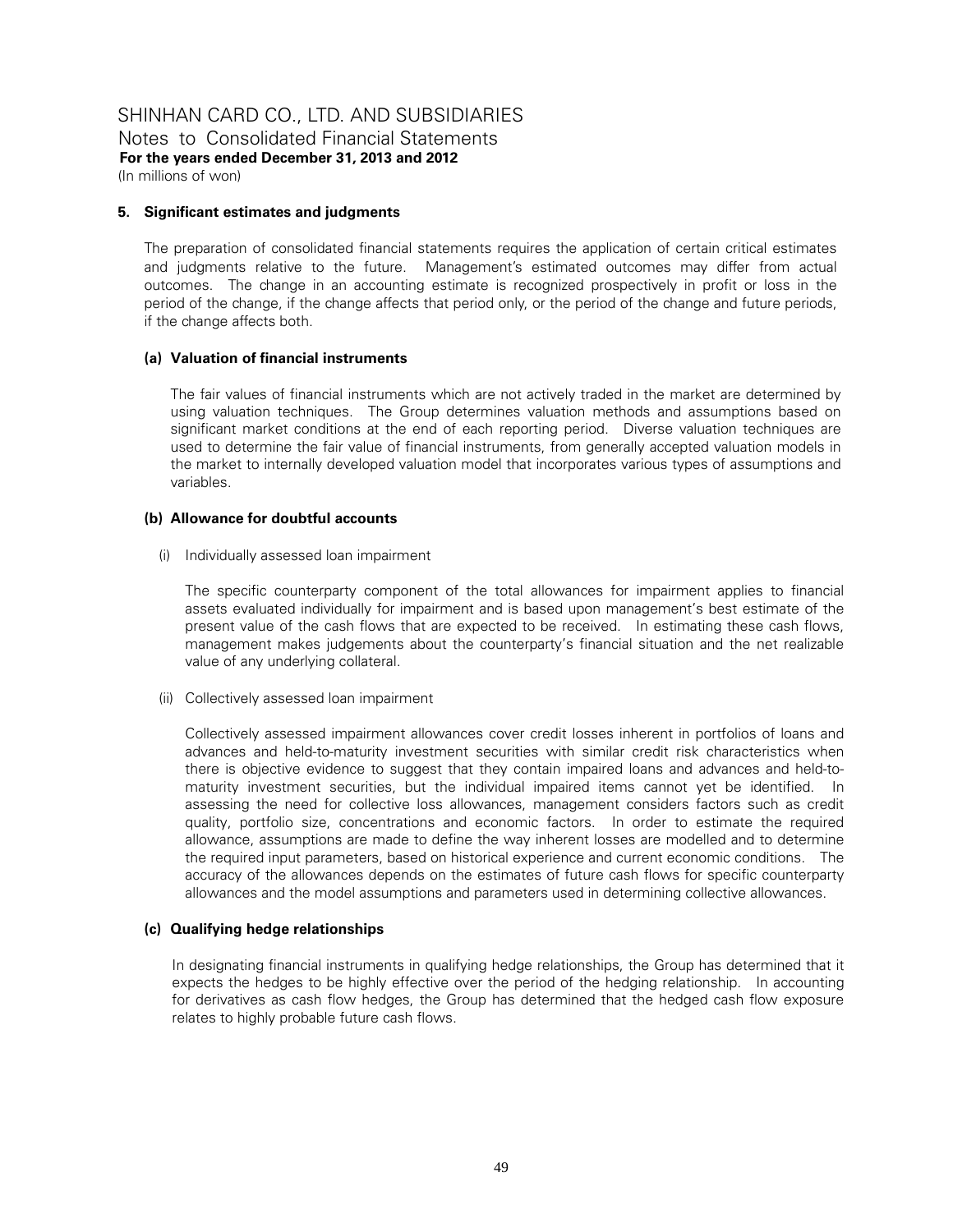Notes to Consolidated Financial Statements **For the years ended December 31, 2013 and 2012**  (In millions of won)

#### **5. Significant estimates and judgments, continued**

#### **(d) Liability for defined benefit obligations**

The present value of a defined benefit obligation that is measured by actuarial valuation methods uses various assumptions which can change according to various elements.

The rate used to discount post-employment benefit obligations is determined by reference to market yields at the end of the reporting period on high quality corporate bonds. The currency and term of the corporate bonds are consistent with the currency and estimated term of the post-employment benefit obligations. Actuarial gains and losses including experience adjustments and the effects of changes in actuarial assumptions are recognized in other comprehensive income.

#### **(e) Impairment of available-for-sale equity investments**

When there is significant or prolonged decline in the fair value of an investment in an equity instrument below its original cost, there is objective evidence that available-for-sale equity investments are impaired. Accordingly, the Group considers the decline in the fair value of over 30% against the original cost as "significant decline" and a six-month decline in the market price for marketable equity instrument as "prolonged decline".

#### **(f) Income taxes**

Within the normal business process, there are various types of transactions and different accounting methods that may add uncertainties to the realizability of tax assets. The Group has recognized current and deferred taxes that reflect tax consequences that would follow from the manner in which the entity expects, at the end of the reporting year, to recover or settle the carrying amount of its assets and liabilities. However, actual income tax in the future may not be identical to the recognized deferred tax assets and liabilities, and this difference can affect current and deferred taxes at the year when the final tax effect is conformed.

#### **6. Fair value measurement of financial instruments**

The fair value which the Group primarily uses for measurement of financial instruments are the published price quotations in an active market which are based on the market prices. If the market for a financial instrument is not active, fair value is established either by using a valuation technique or independent thirdparty valuation service.

The Group uses diverse valuation techniques under reasonable assumptions which are based on the inputs observable in markets at the end of each reporting period.

Valuation techniques include using the recent arm's length market transactions between knowledgeable, willing parties, if available, reference to the current fair value of another instrument that is substantially the same, discounted cash flow analysis and option pricing models.

The Group measures fair values using the following fair value hierarchy that reflects the significance of the inputs used in making the measurements:

- Quoted market price (unadjusted) in an active market for an identical instrument (Level 1)
- Valuation techniques based on observable inputs, either directly or indirectly (Level 2)
- Valuation techniques using significant unobservable inputs (Level 3)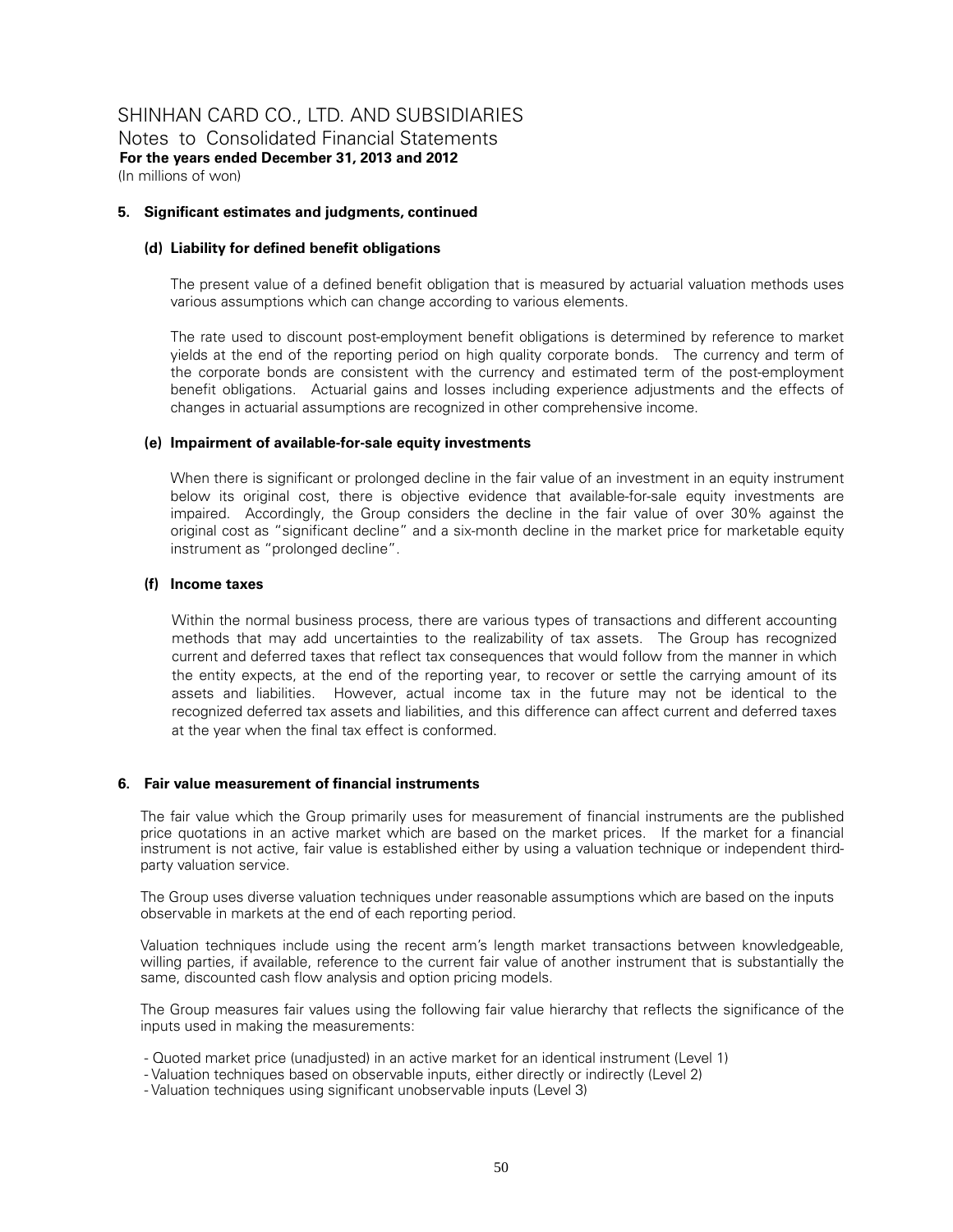Notes to Consolidated Financial Statements **For the years ended December 31, 2013 and 2012**  (In millions of won)

#### **6. Fair value measurement of financial instruments, continued**

 The level in the fair value hierarchy within which the fair value measurement is categorized in its entirety is determined on the basis of the lowest level input that is significant to the fair value measurement in its entirety. For this purpose, the significance of an input is assessed against the fair value measurement in its entirety. If a fair value measurement uses observable inputs that require significant adjustments based on unobservable inputs, that measurement is a Level 3 measurement. Assessing the significance of a particular input to the fair value measurement in its entirety requires judgement, considering factors specific to the asset or liability.

- (a) Financial instruments measured at fair value
- (i) Fair value measurement methods of financial instruments that are measured at fair value are as follows:

|                                             | Fair value measurement methods                                                                                                                                                                                                                                                                                                                                                                                                                                                                                                                                                                                                                                                                                                                                                                       |
|---------------------------------------------|------------------------------------------------------------------------------------------------------------------------------------------------------------------------------------------------------------------------------------------------------------------------------------------------------------------------------------------------------------------------------------------------------------------------------------------------------------------------------------------------------------------------------------------------------------------------------------------------------------------------------------------------------------------------------------------------------------------------------------------------------------------------------------------------------|
| Trading financial assets                    | In case that the market of a financial instrument is active, fair value<br>is established at the close quoted price as of the last day for the<br>reporting period. The fair value of investments in money market<br>funds is determined by the sum of acquisition cost and accrued<br>interest.                                                                                                                                                                                                                                                                                                                                                                                                                                                                                                     |
| Derivative assets<br>Derivative liabilities | In case that the market of a financial instrument is active, fair value<br>is established at the close quoted price as of the last day for the<br>reporting period. If the market is not active, fair value is<br>determined at the amount which is present value of the future<br>cash flow estimated reasonably discounted by the rate<br>considering the counterparty's credit risk. If observable market<br>data for the valuation is not available enough, the valuation result<br>of the qualified external institutes is used as fair value.                                                                                                                                                                                                                                                  |
| Available-for-sale financial assets         | In case that the market of a financial instrument is active, fair value<br>is established at the close quoted price as of the last day for the<br>reporting period. Fair value of equity securities which the active<br>market price is not available is measured by the valuation model of<br>independent and professional institutes using reliable data. Fair<br>value of debt securities which the active market price is not<br>available is determined at the amount which is present value of<br>the future cash flow estimated reasonably discounted by the rate<br>considering the counterparty's credit risk. Investments in equity<br>instruments that do not have a quoted market price in an active<br>market and whose fair value cannot be reliably measured are<br>measured at cost. |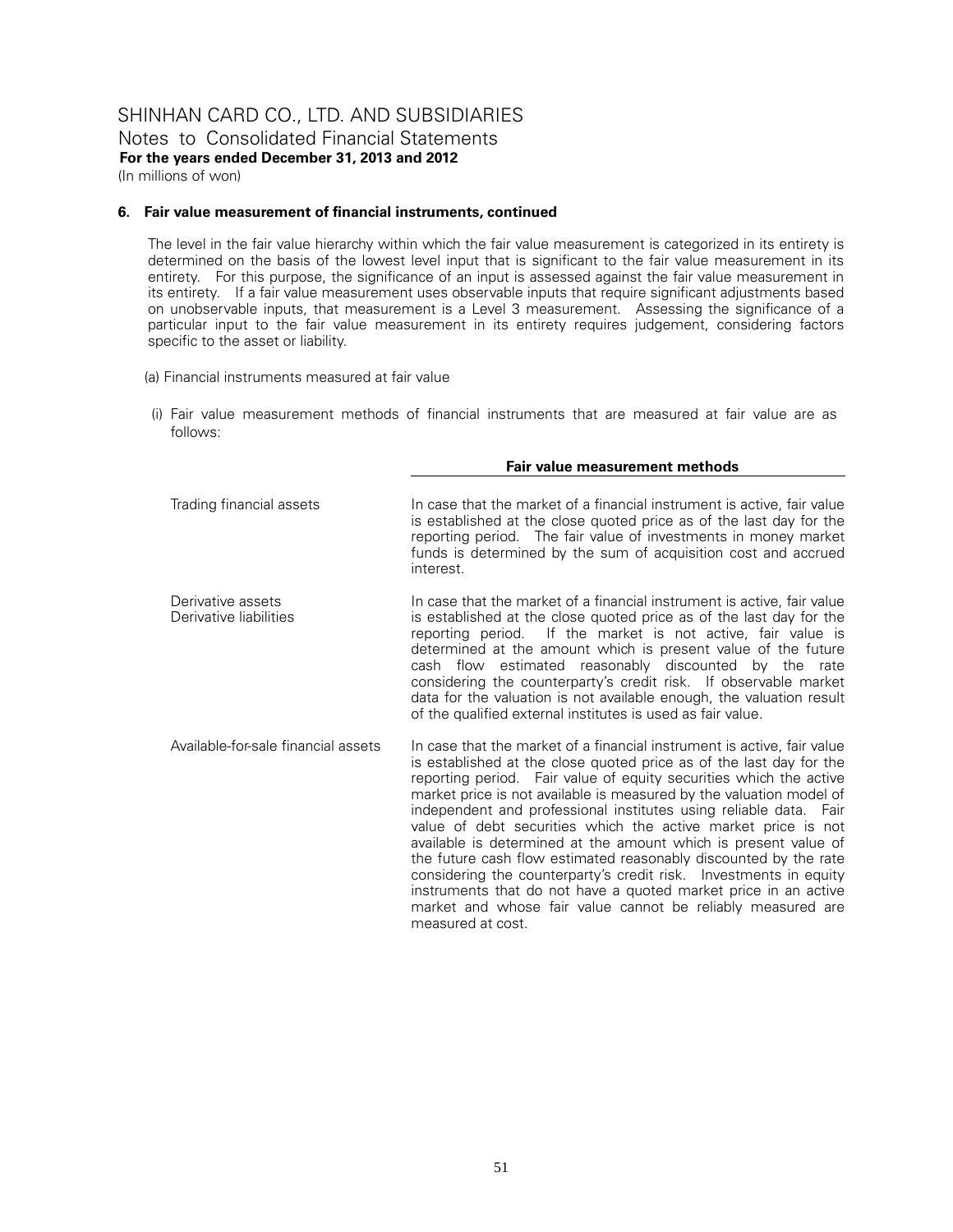#### **6. Fair value measurement of financial instruments, continued**

- (a) Financial instruments measured at fair value, continued
- (ii) The fair value measurements classified by fair value hierarchy as of December 31, 2013 and 2012 are summarized as follows:

|                                            |   | 2013    |         |         |         |
|--------------------------------------------|---|---------|---------|---------|---------|
|                                            |   | Level 1 | Level 2 | Level 3 | Total   |
| <b>Financial assets</b>                    |   |         |         |         |         |
| Equity securities held for trading         | W |         | 30,009  |         | 30,009  |
| Derivative financial assets for hedge      |   |         | 1.417   | 960     | 2.377   |
| Available-for-sale debt securities         |   |         |         | 2,068   | 2,068   |
| Available-for-sale equity securities       |   | 583,469 |         | 23,303  | 606,772 |
|                                            | W | 583,469 | 31.426  | 26.331  | 641,226 |
| <b>Financial liabilities</b>               |   |         |         |         |         |
| Derivative financial liabilities for hedge | W |         | 105.675 |         | 105.675 |

|                                            |   | 2012    |         |         |         |
|--------------------------------------------|---|---------|---------|---------|---------|
|                                            |   | Level 1 | Level 2 | Level 3 | Total   |
| <b>Financial assets</b>                    |   |         |         |         |         |
| Equity securities held for trading         | W |         | 100.023 |         | 100,023 |
| Derivative financial assets for hedge      |   |         | 875     | 2.108   | 2,983   |
| Available-for-sale debt securities         |   |         |         | 3,869   | 3,869   |
| Available-for-sale equity securities       |   |         |         | 482.671 | 482,671 |
|                                            | W |         | 100.898 | 488,648 | 589,546 |
| <b>Financial liabilities</b>               |   |         |         |         |         |
| Derivative financial liabilities for hedge | W |         | 105.398 |         | 105.398 |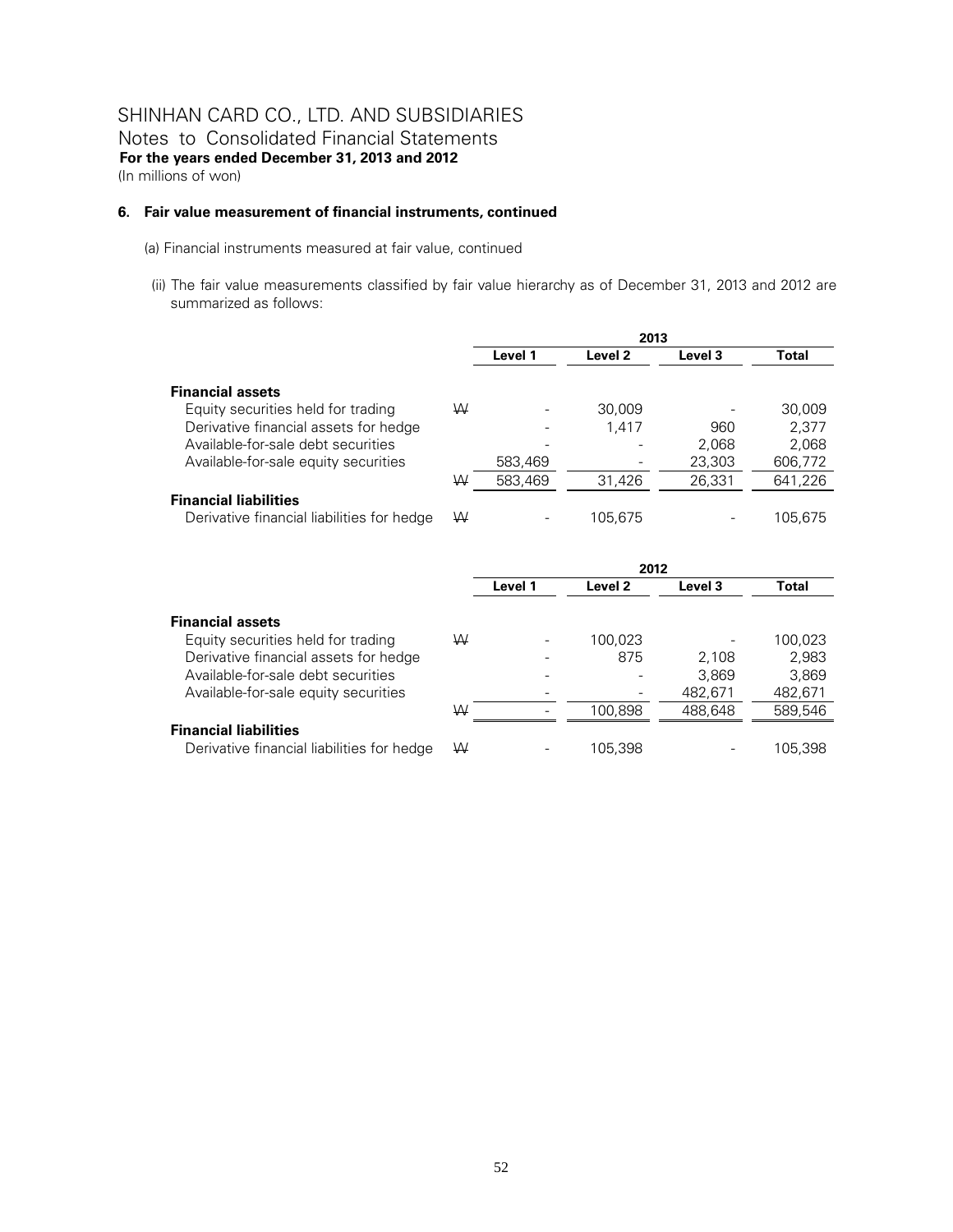#### **6. Fair value measurement of financial instruments, continued**

(a) Financial instruments measured at fair value, continued

(iii) Changes in level 3 of the fair value hierarchy

Available-for-sale financial assets which are restricted to voting rights were transferred from level 3 to level 1 for the year ended December 31, 2013. For fair value measurements in level 3, changing one or more of the inputs to reasonably possible alternative assumptions would not change the fair value significantly. Changes of fair value measurement in level 3 for the years ended December 31, 2013 and 2012 are as follows:

|                                     |   | <b>Derivative</b><br>financial<br>assets | Available-for-<br>sale debt<br>securities | Available-for-<br>sale equity<br>securities | Total      |
|-------------------------------------|---|------------------------------------------|-------------------------------------------|---------------------------------------------|------------|
|                                     |   |                                          |                                           |                                             |            |
| <b>Balance at January 1, 2013</b>   | ₩ | 2,108                                    | 3,869                                     | 482,671                                     | 488,648    |
| Reversal of impairment loss         |   |                                          | 12,843                                    |                                             | 12,843     |
| Accumulated other comprehensive     |   |                                          |                                           |                                             |            |
| income                              |   | (1, 148)                                 |                                           | 1,944                                       | (796)      |
| Disposition                         |   |                                          | (14, 644)                                 | (1)                                         | (14, 645)  |
| Transference between each level of  |   |                                          |                                           |                                             |            |
| fair value hierarchy                |   |                                          |                                           | (461,311)                                   | (461, 311) |
| <b>Balance at December 31, 2013</b> | W | 960                                      | 2,068                                     | 23,303                                      | 26,331     |
|                                     |   |                                          |                                           |                                             |            |
| <b>Balance at January 1, 2012</b>   | ₩ | 2,637                                    | 5,805                                     | 451,891                                     | 460,333    |
| Net income related to derivatives   |   | (548)                                    |                                           |                                             | (548)      |
| Reversal of impairment loss         |   |                                          | 18,213                                    |                                             | 18,213     |
| Accumulated other comprehensive     |   |                                          |                                           |                                             |            |
| income                              |   | 19                                       |                                           | 137,116                                     | 137,135    |
| Disposition                         |   |                                          | (20, 149)                                 | (106, 336)                                  | (126,485)  |
| <b>Balance at December 31, 2012</b> | ₩ | 2,108                                    | 3,869                                     | 482,671                                     | 488,648    |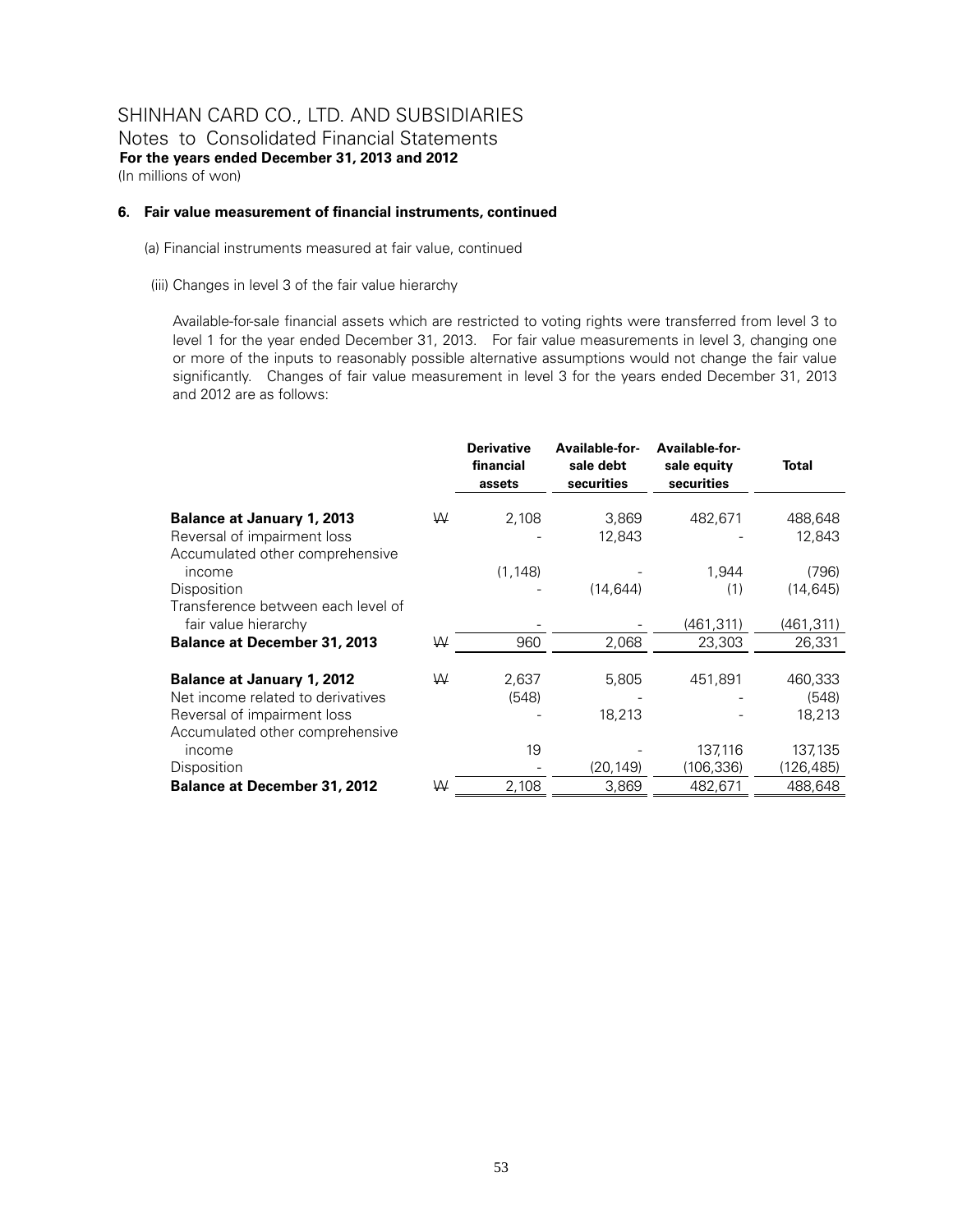#### **6. Fair value measurement of financial instruments, continued**

- (a) Financial instruments measured at fair value, continued
- (iv) Inputs unobservable in markets

Information about significant unobservable inputs in measuring financial instruments categorized as level 3 as of December 31, 2013 is as follows:

|                           | 2013                                    |                                     |                      |                                                            |                                                                             |  |  |  |  |
|---------------------------|-----------------------------------------|-------------------------------------|----------------------|------------------------------------------------------------|-----------------------------------------------------------------------------|--|--|--|--|
|                           | <b>Valuation</b><br>techniques          | Type of<br>financial<br>instruments | <b>Book</b><br>value | <b>Significant</b><br>unobservable<br>inputs               | Range of estimates<br>for unobservable<br>inputs                            |  |  |  |  |
| <b>Derivative assets:</b> |                                         |                                     |                      |                                                            |                                                                             |  |  |  |  |
|                           | Option model<br>(Hull & White<br>model) | Interest<br>rates<br>related        | 960                  | The volatility of the<br>underlying asset,<br>Correlations | $57.73\% \sim 60.10\%$<br>$0.86\% \sim 0.99\%$<br>$(17.75)\% \sim (1.01)\%$ |  |  |  |  |
| Available-for-sale        |                                         |                                     |                      |                                                            |                                                                             |  |  |  |  |
| financial assets:         |                                         |                                     |                      |                                                            |                                                                             |  |  |  |  |
|                           | Discounted<br>cash flow                 | Equity<br>securities                | 21,840               | Discount rate<br>Growth rate                               | $5.81\% \sim 20.77\%$<br>$0.00\%$                                           |  |  |  |  |
|                           | Cost method                             | Equity<br>securities                | 1,463                | Acqusition cost                                            |                                                                             |  |  |  |  |
|                           | Net asset<br>value                      | Debt<br>securities                  | 2,068                | Discount rate<br>Growth rate                               | $0.00\%$                                                                    |  |  |  |  |
|                           |                                         |                                     | 25,371               |                                                            |                                                                             |  |  |  |  |
|                           |                                         |                                     | 26.331<br>W          |                                                            |                                                                             |  |  |  |  |

#### (v) Sensitivity to changes in unobservable inputs

For level 3 fair value measurement, changing one or more of the unobservable inputs used to reasonably possible alternative assumptions would have the following effect on profit or loss, or other comprehensive income:

|                                        |   | 2013                    |                    |
|----------------------------------------|---|-------------------------|--------------------|
| Type of financial instrument           |   | <b>Favorable change</b> | Unfavorable change |
| Derivative assets(*1)                  | W |                         | (23)               |
| Available-for-salefinancial assets(*2) |   | 1.968                   | (861               |
|                                        | W | .974                    | (884)              |

(\*1) Based on 10% of increase or decrease in volatility of underlying assets or correlation

(\*2) Based on changes in growth rate ( 0%~1%) and discount rate ( -1%~1%)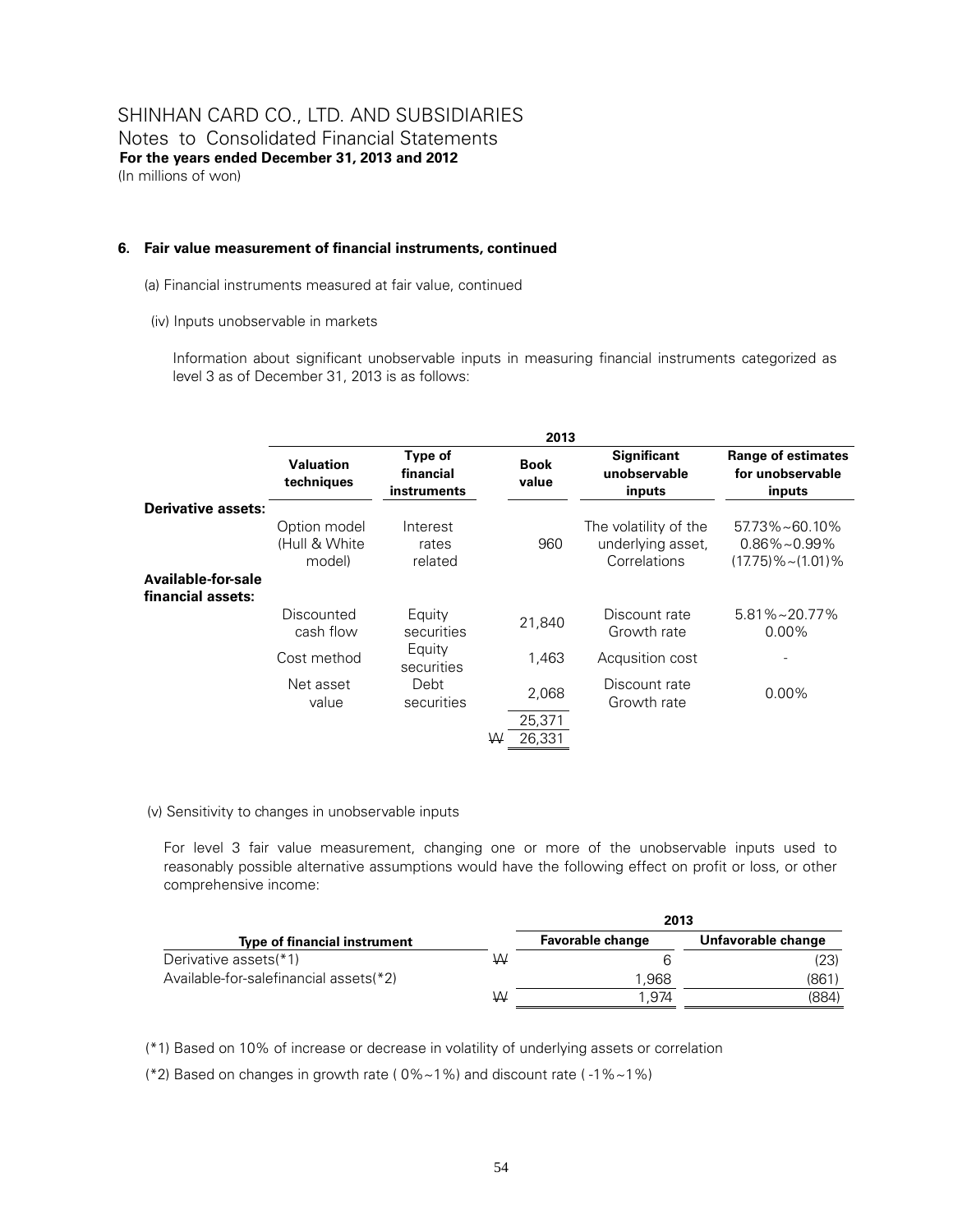#### **6. Fair value measurement of financial instruments, continued**

(b) financial instruments measured at amortized cost

(i) The methods of measuring the fair value of financial instruments measured at amortized cost are as follows:

|                             | Fair value measurement methods                                                                                                                                                                                                                                                                                                                                                           |
|-----------------------------|------------------------------------------------------------------------------------------------------------------------------------------------------------------------------------------------------------------------------------------------------------------------------------------------------------------------------------------------------------------------------------------|
| Cash and due from banks     | Carrying amount of cash is the same as fair value. Carrying<br>amount (matured within three months at acquisition date) is used<br>as approximation of fair value for cash equivalents. Fair value of<br>other due from banks is present value of expected cash flows<br>discounted by the rate considering market interest rate and<br>spread.                                          |
| Loans and receivables       | Fair value of loans and receivables is present value of expected<br>cash flows discounted by the rate considering market interest rate<br>and counterparty's credit ratings. However, carrying amount is<br>used as approximation of fair value for credit card assets for lump-<br>sum purchase and cash advances which contractual credit period<br>granted is less than three months. |
| Other financial assets      | Fair value of other financial assets is present value of expected<br>cash flows discounted by the rate considering market interest rate<br>and counterparty's credit ratings. However, carrying amount is<br>used as approximation of fair value for other financial assets which<br>reliable expected cash flow is not available.                                                       |
| <b>Borrowings</b>           | Carrying amount is used as approximation of fair value for short-<br>term borrowings including call money. Fair value of the other<br>borrowings is present value of expected cash flows discounted by<br>the rate considering market interest rate and the Group's credit<br>ratings.                                                                                                   |
| Debentures                  | In case that the market of a financial instrument is active, fair value<br>is established at the quoted price. Fair value of debentures which<br>quoted market price is not available is determined to be present<br>value of contractual cash flows discounted by the rate considering<br>market interest rate and the Group's credit ratings.                                          |
| Other financial liabilities | Fair value of other financial liabilities is determined to be present<br>value of contractual cash flows discounted by the rate considering<br>market interest rate and the Group's credit ratings.<br>Carrying<br>amount is used as approximation of fair value of liabilities which<br>expected cash flows are not available.                                                          |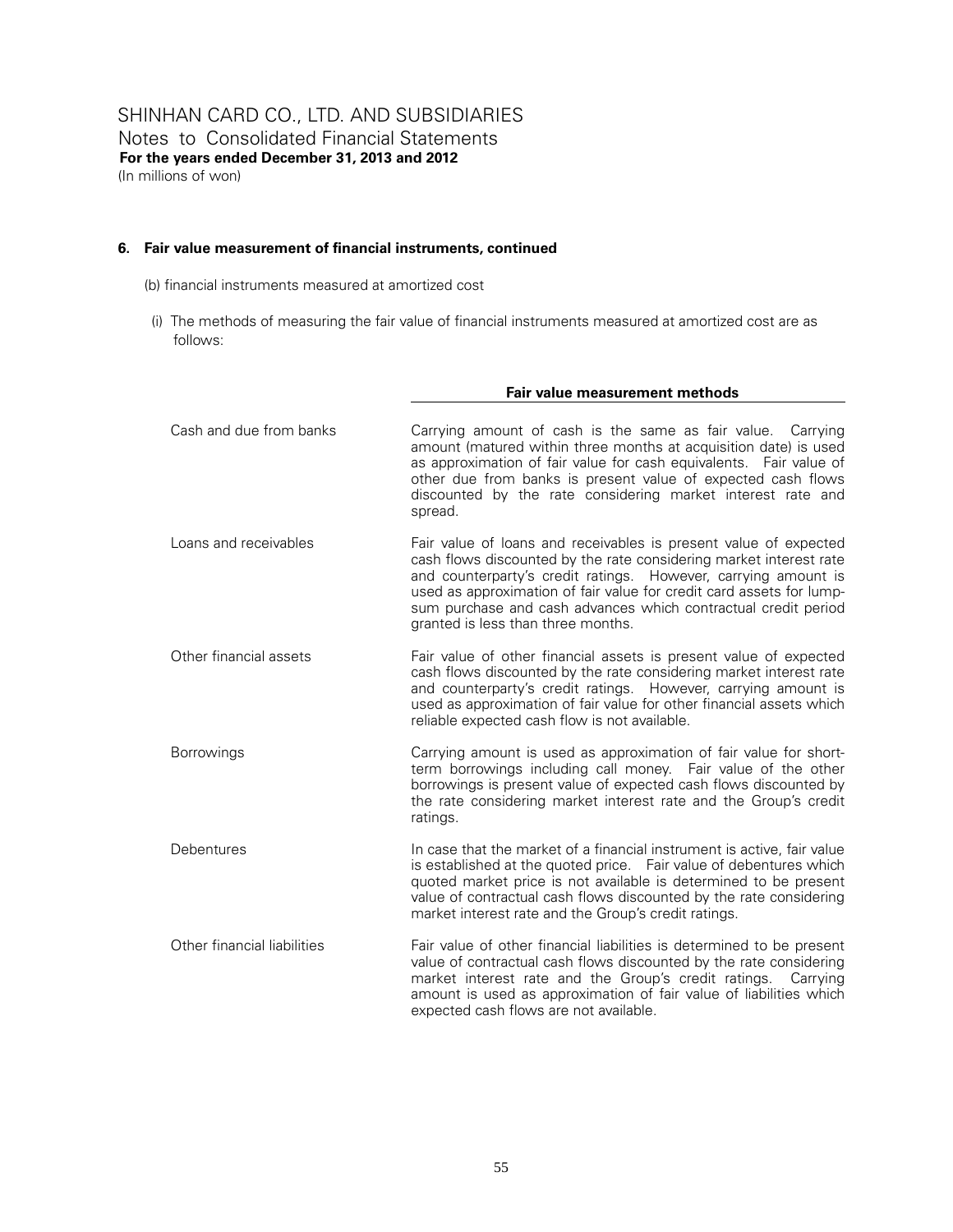#### **6. Fair value measurement of financial instruments, continued**

(ii) The carrying amount and the fair value of financial instruments measured at amortized cost as of December 31, 2013 and 2012 are as follows:

|                              |   |                |                  | 2013             |            |            |
|------------------------------|---|----------------|------------------|------------------|------------|------------|
|                              |   |                |                  |                  |            |            |
|                              |   |                | Deferred loan    |                  |            | Fair value |
|                              |   | <b>Balance</b> | origination      | <b>Allowance</b> | Total      |            |
|                              |   |                | costs and others |                  |            |            |
| <b>Financial assets</b>      |   |                |                  |                  |            |            |
| Cash                         | W |                |                  |                  |            |            |
| Deposits                     |   | 830,391        |                  |                  | 830,391    | 830,392    |
| Credit card assets           |   | 17,582,862     | (33, 323)        | (646, 592)       | 16,902,947 | 17,144,788 |
| Loans                        |   | 562,653        | 1,338            | (680)            | 563,311    | 562,107    |
| Installment assets           |   | 1,212,637      | 9,493            | (10, 560)        | 1,211,570  | 1,218,207  |
| Lease assets                 |   | 627,549        | (329)            | (1,937)          | 625,283    | 626,993    |
| Other assets                 |   | 428,594        | (2,701)          | (13, 654)        | 412,239    | 413,199    |
|                              | W | 21,244,686     | (25, 522)        | (673, 423)       | 20,545,741 | 20,795,686 |
| <b>Financial liabilities</b> |   |                |                  |                  |            |            |
| <b>Borrowings</b>            | ₩ | 1,782,800      |                  |                  | 1,782,800  | 1,814,842  |
| Debentures in won            |   | 8,700,780      | (25, 414)        |                  | 8,675,366  | 8,790,062  |
| Debentures in                |   |                |                  |                  |            |            |
| foreign currency             |   | 1,582,950      | (7,868)          |                  | 1,575,082  | 1,592,175  |
| Other liabilities            |   | 2,409,857      | (11,144)         |                  | 2,398,713  | 2,399,703  |
|                              | W | 14,476,387     | (44,426)         |                  | 14,431,961 | 14,596,782 |

|                              |   |                |                                                         | 2012             |            |            |
|------------------------------|---|----------------|---------------------------------------------------------|------------------|------------|------------|
|                              |   |                |                                                         |                  |            |            |
|                              |   | <b>Balance</b> | <b>Deferred loan</b><br>origination<br>costs and others | <b>Allowance</b> | Total      | Fair value |
| <b>Financial assets</b>      |   |                |                                                         |                  |            |            |
| Cash                         | W | 49             |                                                         |                  | 49         | 49         |
| Deposits                     |   | 480,784        |                                                         |                  | 480,784    | 480,788    |
| Credit card assets           |   | 17,814,476     | (40, 399)                                               | (743, 441)       | 17,030,636 | 17,337,337 |
| Loans                        |   | 1,227,076      | 2,019                                                   | (592)            | 1,228,503  | 1,226,565  |
| Installment assets           |   | 1,242,354      | (8,966)                                                 | (12, 956)        | 1,220,432  | 1,232,746  |
| Lease assets                 |   | 680,373        | (926)                                                   | (2,454)          | 676,993    | 681,493    |
| Other assets                 |   | 486,854        | (1,729)                                                 | (17,954)         | 467,171    | 464,960    |
|                              | W | 21,931,966     | (50,001)                                                | (777, 397)       | 21,104,568 | 21,423,938 |
| <b>Financial liabilities</b> |   |                |                                                         |                  |            |            |
| <b>Borrowings</b>            | W | 1,912,800      |                                                         |                  | 1,912,800  | 1,959,817  |
| Debentures in won            |   | 9,115,780      | (30,827)                                                |                  | 9,084,953  | 9,303,594  |
| Debentures in                |   |                |                                                         |                  |            |            |
| foreign currency             |   | 1,848,578      | (10, 100)                                               |                  | 1,838,478  | 1,863,237  |
| Other liabilities            |   | 2,705,463      | (13,788)                                                |                  | 2,691,675  | 2,694,360  |
|                              | W | 15,582,621     | (54,715)                                                |                  | 15,527,906 | 15,821,008 |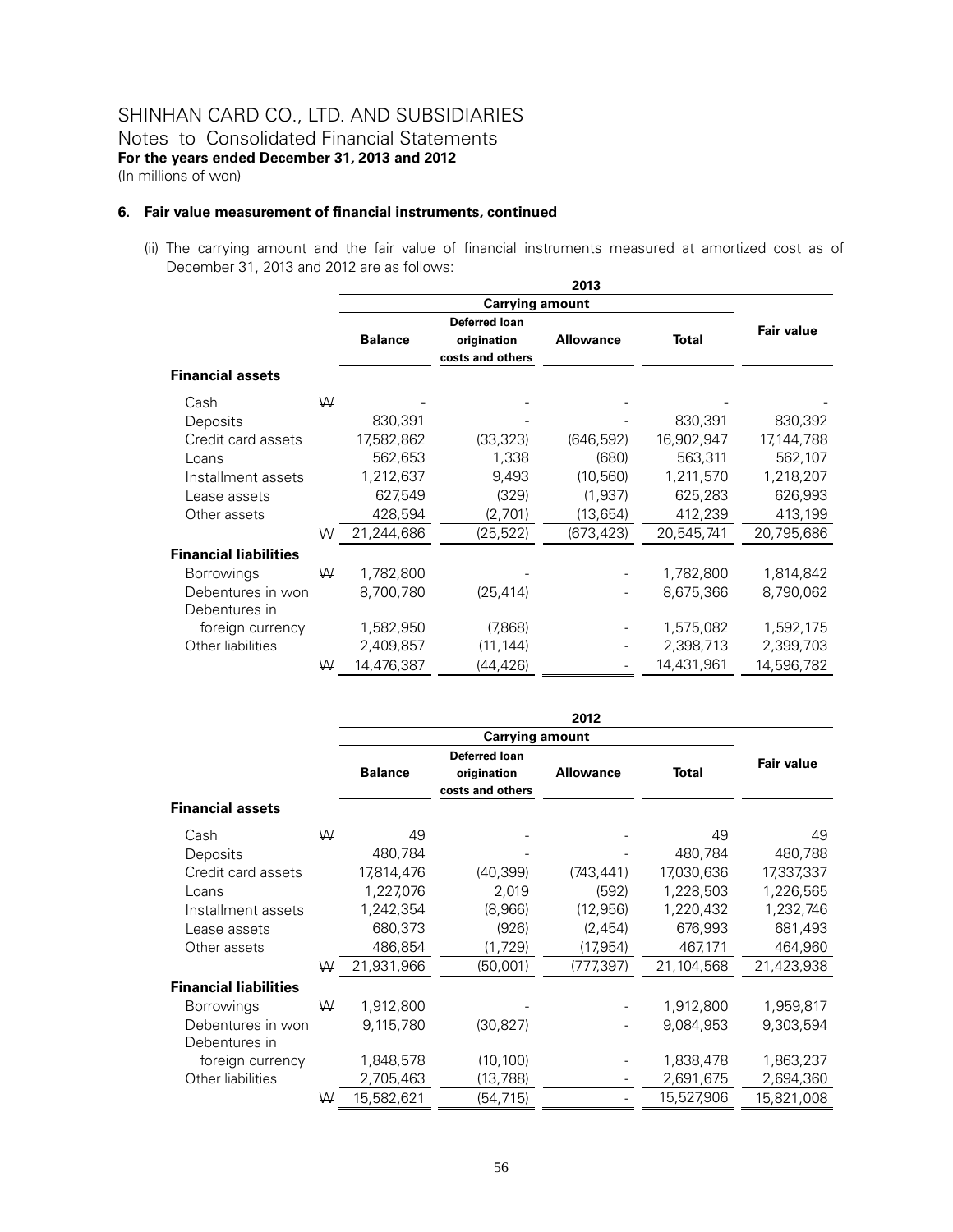#### **6. Fair value measurement of financial instruments, continued**

(iii) The fair value hierarchy of financial instruments which are measured at amortized cost in the consolidated statement of financial position as of December 31, 2013 and 2012 are as follows:

|                                    |   |         |         | 2013       |            |
|------------------------------------|---|---------|---------|------------|------------|
|                                    |   | Level 1 | Level 2 | Level 3    | Total      |
| <b>Financial assets</b>            |   |         |         |            |            |
| Deposits                           | ₩ | 830,392 |         |            | 830,392    |
| Credit card Assets                 |   |         |         | 17,144,788 | 17,144,788 |
| Loans                              |   |         |         | 562,107    | 562,107    |
| Installment assets                 |   |         |         | 1,218,207  | 1,218,207  |
| Lease assets                       |   |         |         | 626,993    | 626,993    |
| Other assets                       |   |         |         | 413,199    | 413,199    |
|                                    | ₩ | 830,392 |         | 19,965,294 | 20,795,686 |
| <b>Financial liabilities:</b>      |   |         |         |            |            |
| <b>Borrowings</b>                  | ₩ |         |         | 1,814,842  | 1,814,842  |
| Debentures in won<br>Debentures in |   |         |         | 8.790.062  | 8,790,062  |
| foreign currency                   |   |         |         | 1,592,175  | 1,592,175  |
| Other liabilities                  |   |         |         | 2,399,703  | 2,399,703  |
|                                    | W |         |         | 14,596,782 | 14,596,782 |

|                                    |   | 2012    |                          |            |            |
|------------------------------------|---|---------|--------------------------|------------|------------|
|                                    |   | Level 1 | Level <sub>2</sub>       | Level 3    | Total      |
| <b>Financial assets</b>            |   |         |                          |            |            |
| Cash                               | W | 49      |                          |            | 49         |
| Deposits                           |   | 480,788 |                          |            | 480,788    |
| Credit card Assets                 |   |         |                          | 17,337,337 | 17,337,337 |
| Loans                              |   |         | $\overline{\phantom{a}}$ | 1,226,565  | 1,226,565  |
| Installment assets                 |   |         |                          | 1,232,746  | 1,232,746  |
| Lease assets                       |   |         |                          | 681,493    | 681,493    |
| Other assets                       |   |         |                          | 464,960    | 464,960    |
|                                    | W | 480.837 |                          | 20,943,101 | 21,423,938 |
| <b>Financial liabilities:</b>      |   |         |                          |            |            |
| <b>Borrowings</b>                  | W |         |                          | 1,959,817  | 1,959,817  |
| Debentures in won<br>Debentures in |   |         |                          | 9,303,594  | 9,303,594  |
| foreign currency                   |   |         |                          | 1,863,237  | 1,863,237  |
| Other liabilities                  |   |         |                          | 2,694,360  | 2,694,360  |
|                                    | ₩ |         |                          | 15,821,008 | 15,821,008 |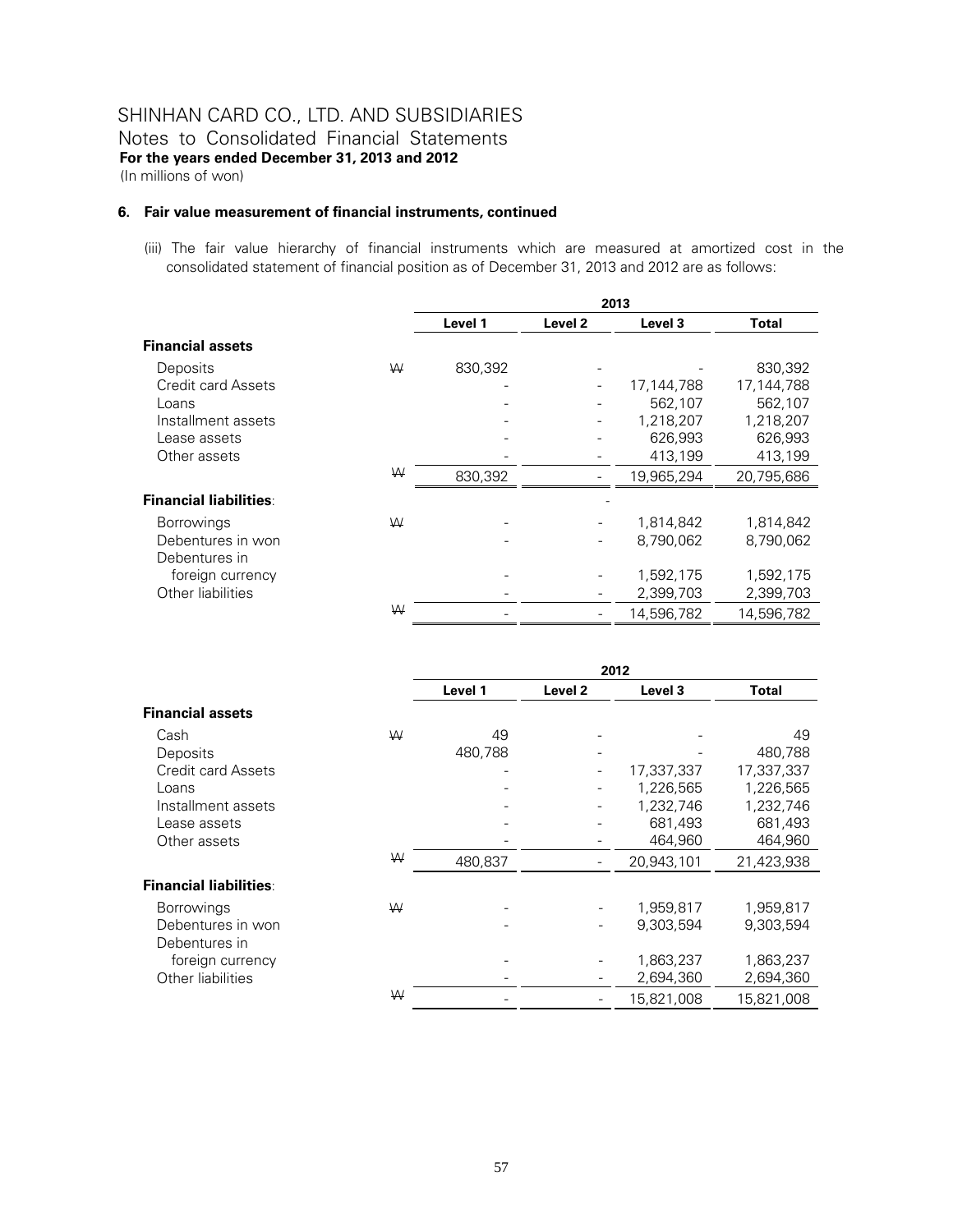#### **7. Categories of financial instruments**

(a) The carrying amounts of the categories of financial assets as of December 31, 2013 and 2012 are summarized as follows:

|                                             |   |                                                                          |                                 | 2013                                       |                                |              |
|---------------------------------------------|---|--------------------------------------------------------------------------|---------------------------------|--------------------------------------------|--------------------------------|--------------|
|                                             |   | <b>Financial</b><br>assets at<br>fair value<br>through<br>profit or loss | <b>Loans and</b><br>receivables | Available-for-<br>sale financial<br>assets | <b>Derivative for</b><br>hedge | <b>Total</b> |
| Cash and due from                           |   |                                                                          |                                 |                                            |                                |              |
| banks                                       | W |                                                                          | 830,391                         |                                            |                                | 830,391      |
| Trading financial assets                    |   | 30.009                                                                   |                                 |                                            |                                | 30,009       |
| Derivative assets                           |   |                                                                          |                                 |                                            | 2.377                          | 2.377        |
| Loans and receivables<br>Available-for-sale |   |                                                                          | 19,303,111                      |                                            |                                | 19,303,111   |
| financial assets                            |   |                                                                          |                                 | 608.840                                    |                                | 608,840      |
| Other assets                                |   |                                                                          | 412,239                         |                                            |                                | 412,239      |
|                                             | W | 30.009                                                                   | 20.545.741                      | 608.840                                    | 2.377                          | 21,186,967   |

|                          |   |                                                                          |                          | 2012                                                                         |       |              |
|--------------------------|---|--------------------------------------------------------------------------|--------------------------|------------------------------------------------------------------------------|-------|--------------|
|                          |   | <b>Financial</b><br>assets at<br>fair value<br>through<br>profit or loss | Loans and<br>receivables | Available-for-<br><b>Derivative for</b><br>sale financial<br>hedge<br>assets |       | <b>Total</b> |
| Cash and due from        |   |                                                                          |                          |                                                                              |       |              |
| banks                    | W |                                                                          | 480,833                  |                                                                              |       | 480,833      |
| Trading financial assets |   | 100.023                                                                  |                          |                                                                              |       | 100,023      |
| Derivative assets        |   |                                                                          |                          |                                                                              | 2,983 | 2,983        |
| Loans and receivables    |   | $\qquad \qquad \blacksquare$                                             | 20,156,564               |                                                                              |       | 20,156,564   |
| Available-for-sale       |   |                                                                          |                          |                                                                              |       |              |
| financial assets         |   |                                                                          |                          | 486.540                                                                      |       | 486,540      |
| Other assets             |   |                                                                          | 467,171                  |                                                                              |       | 467,171      |
|                          | W | 100.023                                                                  | 21.104.568               | 486,540                                                                      | 2,983 | 21,694,114   |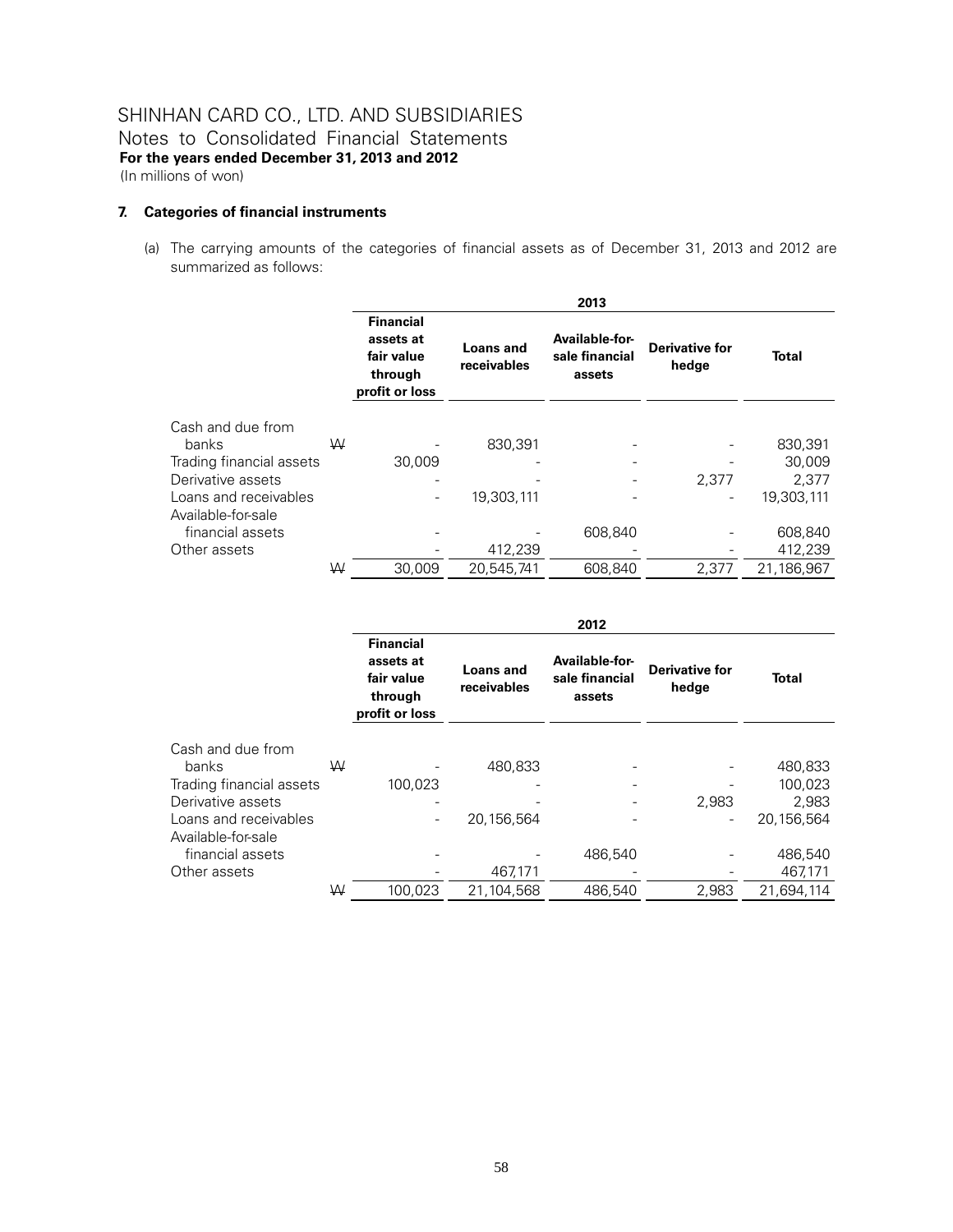(In millions of won)

### **7. Categories of financial instrument, continued**

(b) The carrying amounts of the categories of financial liabilities as of December 31, 2013 and 2012 are summarized as follows:

|                        |   |                                                               | 2013                           |              |  |
|------------------------|---|---------------------------------------------------------------|--------------------------------|--------------|--|
|                        |   | <b>Financial liabilities</b><br>measured at<br>amortized cost | <b>Derivative for</b><br>hedge | <b>Total</b> |  |
| Derivative liabilities | W |                                                               | 105,675                        | 105,675      |  |
| <b>Borrowings</b>      |   | 1,782,800                                                     |                                | 1,782,800    |  |
| <b>Debentures</b>      |   | 10,250,448                                                    |                                | 10,250,448   |  |
| Other liabilities      |   | 2,398,713                                                     |                                | 2,398,713    |  |
|                        | W | 14.431.961                                                    | 105,675                        | 14.537.636   |  |

|                        |   |                                                               | 2012                           |            |
|------------------------|---|---------------------------------------------------------------|--------------------------------|------------|
|                        |   | <b>Financial liabilities</b><br>measured at<br>amortized cost | <b>Derivative for</b><br>hedge | Total      |
| Derivative liabilities | W |                                                               | 105.398                        | 105,398    |
| <b>Borrowings</b>      |   | 1,912,800                                                     |                                | 1,912,800  |
| <b>Debentures</b>      |   | 10,923,431                                                    |                                | 10,923,431 |
| Other liabilities      |   | 2,691,675                                                     |                                | 2,691,675  |
|                        | W | 15.527.906                                                    | 105,398                        | 15,633,304 |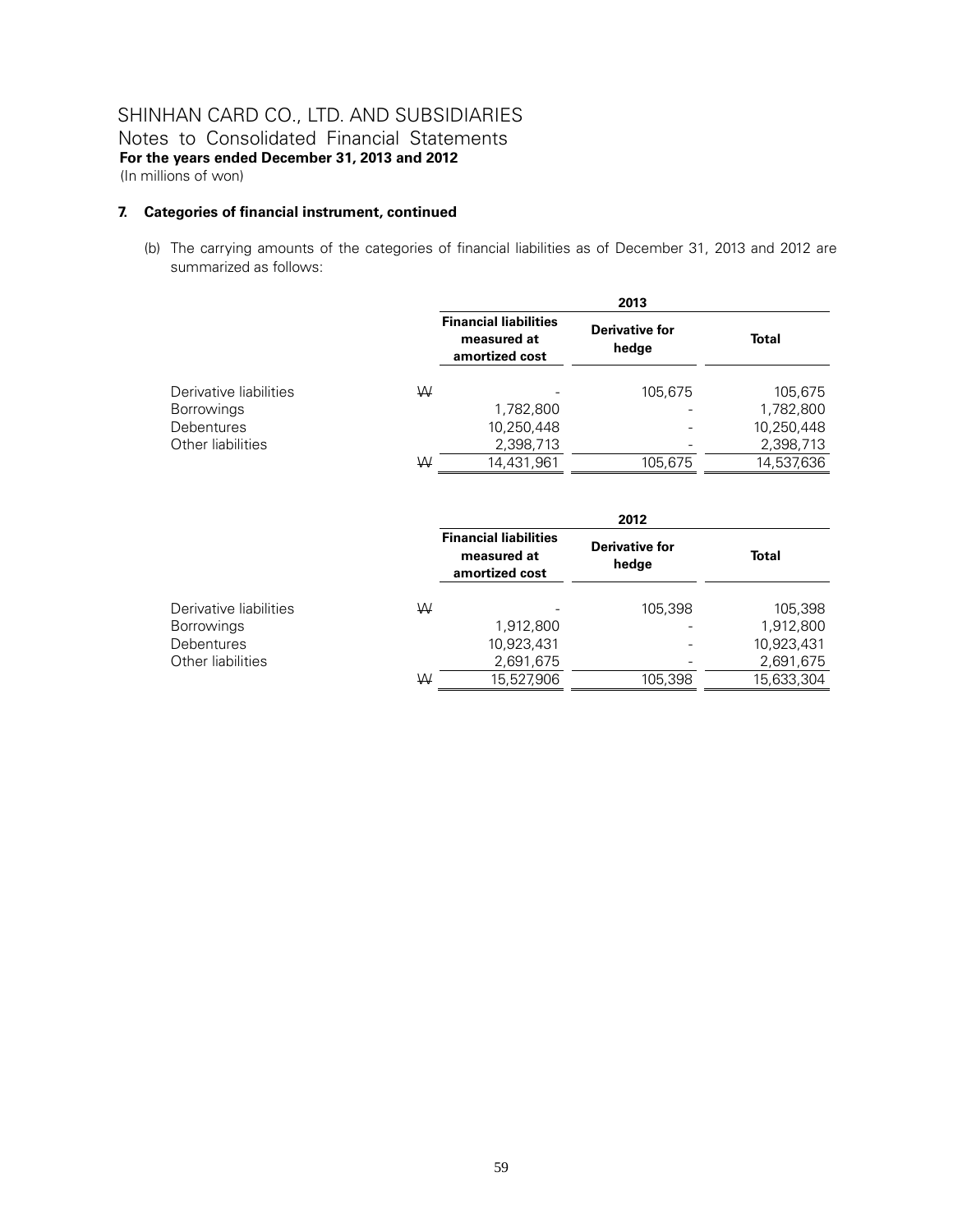#### **7. Categories of financial instrument, continued**

(c) Net gains (losses) of categories of financial instruments for the years ended December 31, 2013 and 2012 are as follows:

|                                                                                         |   |                       |                     |                                 |                                  | 2013                         |                         |            |                                             |
|-----------------------------------------------------------------------------------------|---|-----------------------|---------------------|---------------------------------|----------------------------------|------------------------------|-------------------------|------------|---------------------------------------------|
|                                                                                         |   | Interest<br>income    | Interest<br>expense | Fee and<br>commission<br>income | Fee and<br>commission<br>expense | Impairment operating<br>loss | Other<br>income.<br>net |            | Other<br>Net income comprehensive<br>income |
| <b>Financial assets:</b><br>Financial assets at<br>fair value through<br>profit or loss | W |                       |                     |                                 |                                  |                              | 445                     | 445        |                                             |
| Loans and<br>receivables                                                                |   | 1,945,509             |                     | 2,299,075                       | (1,823,606)                      | (361, 532)                   | 17,152                  | 2,076,598  |                                             |
| Available-for-sale<br>financial assets                                                  |   |                       |                     |                                 |                                  | 12,843                       | 128,744                 | 141,587    | 107,097                                     |
| Derivative for hedge                                                                    |   |                       |                     |                                 |                                  |                              | (802)                   | (802)      | 20                                          |
| <b>Financial liabilities:</b><br><b>Financial liabilities</b><br>measured at            |   | 1,945,509             |                     | 2,299,075                       | (1,823,606)                      | (348, 689)                   | 145,539                 | 2,217,828  | 107,117                                     |
| amortized cost                                                                          |   |                       | $- (550,084)$       |                                 |                                  |                              | 37,306                  | (512, 778) |                                             |
| Derivative for hedge                                                                    |   |                       |                     |                                 |                                  |                              | (36, 777)               | (36, 777)  | 7,972                                       |
|                                                                                         |   |                       | $- (550,084)$       |                                 |                                  |                              | 529                     | (549, 555) | 7,972                                       |
|                                                                                         |   | W 1,945,509 (550,084) |                     | 2,299,075                       | (1,823,606)                      | (348, 689)                   | 146,068                 | 1,668,273  | 115,089                                     |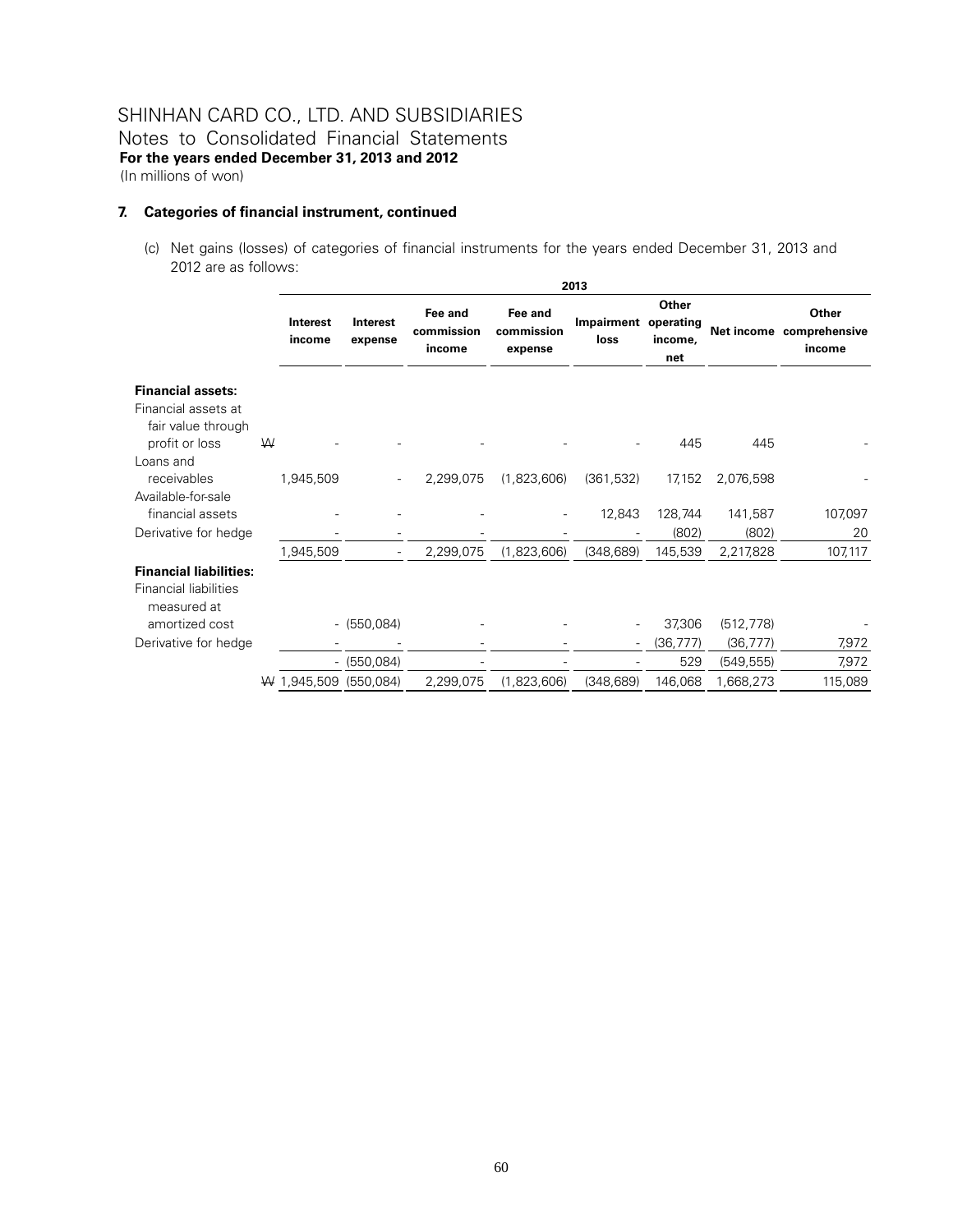### SHINHAN CARD CO., LTD. AND SUBSIDIARIES Notes to Consolidated Financial Statements

**For the years ended December 31, 2013 and 2012**  (In millions of won)

#### **7. Categories of financial instruments, continued**

|                                                                              |   |                           |                          |                                 |                                  | 2012                         |                         |            |                                             |
|------------------------------------------------------------------------------|---|---------------------------|--------------------------|---------------------------------|----------------------------------|------------------------------|-------------------------|------------|---------------------------------------------|
|                                                                              |   | <b>Interest</b><br>income | Interest<br>expense      | Fee and<br>commission<br>income | Fee and<br>commission<br>expense | Impairment operating<br>loss | Other<br>income,<br>net |            | Other<br>Net income comprehensive<br>income |
| <b>Financial assets:</b><br>Financial assets at<br>fair value through        |   |                           |                          |                                 |                                  |                              |                         |            |                                             |
| profit or loss                                                               | W |                           |                          |                                 |                                  |                              | 854                     | 854        |                                             |
| Loans and<br>receivables<br>Available-for-sale                               |   | 2,032,209                 |                          | 2,088,176                       | (1,819,802)                      | (311, 346)                   | 15,153                  | 2,004,390  |                                             |
| financial assets                                                             |   |                           |                          |                                 |                                  | 18,213                       | 112,646                 | 130,859    | 38,316                                      |
| Derivative for hedge                                                         |   |                           |                          |                                 |                                  |                              | (29, 924)               | (29, 924)  | 3,349                                       |
|                                                                              |   | 2,032,209                 | $\overline{\phantom{a}}$ | 2,088,176                       | (1,819,802)                      | (293, 133)                   | 98,729                  | 2,106,179  | 41,665                                      |
| <b>Financial liabilities:</b><br><b>Financial liabilities</b><br>measured at |   |                           |                          |                                 |                                  |                              |                         |            |                                             |
| amortized cost                                                               |   |                           | $-$ (622,016)            |                                 |                                  |                              | 152,919                 | (469,097)  |                                             |
| Derivative for hedge                                                         |   |                           |                          |                                 |                                  | $\overline{\phantom{0}}$     | (124, 897)              | (124, 897) | 11,234                                      |
|                                                                              |   |                           | $-$ (622,016)            |                                 |                                  |                              | 28,022                  | (593, 994) | 11,234                                      |
|                                                                              |   | $W$ 2,032,209             | (622, 016)               | 2,088,176                       | (1,819,802)                      | (293, 133)                   | 126,751                 | 1,512,185  | 52,899                                      |

(d) The amounts of foreign exchange differences recognized in profit or loss for each category of financial instruments for the years ended December 31, 2013 and 2012 are as follows:

|                                                     |   |                                            | 2013                                       | 2012                                              |                                            |  |
|-----------------------------------------------------|---|--------------------------------------------|--------------------------------------------|---------------------------------------------------|--------------------------------------------|--|
|                                                     |   | Gain on foreign<br>currency<br>transaction | Loss on foreign<br>currency<br>transaction | <b>Gain on foreign</b><br>currency<br>transaction | Loss on foreign<br>currency<br>transaction |  |
| Loans and receivables                               | W | 19.854                                     | 2.702                                      | 16.795                                            | 1,642                                      |  |
| Financial liabilities measured at<br>amortized cost |   | 43.013                                     | 5.707                                      | 153.783                                           | 864                                        |  |
|                                                     | W | 62.867                                     | 8.409                                      | 170.578                                           | 2,506                                      |  |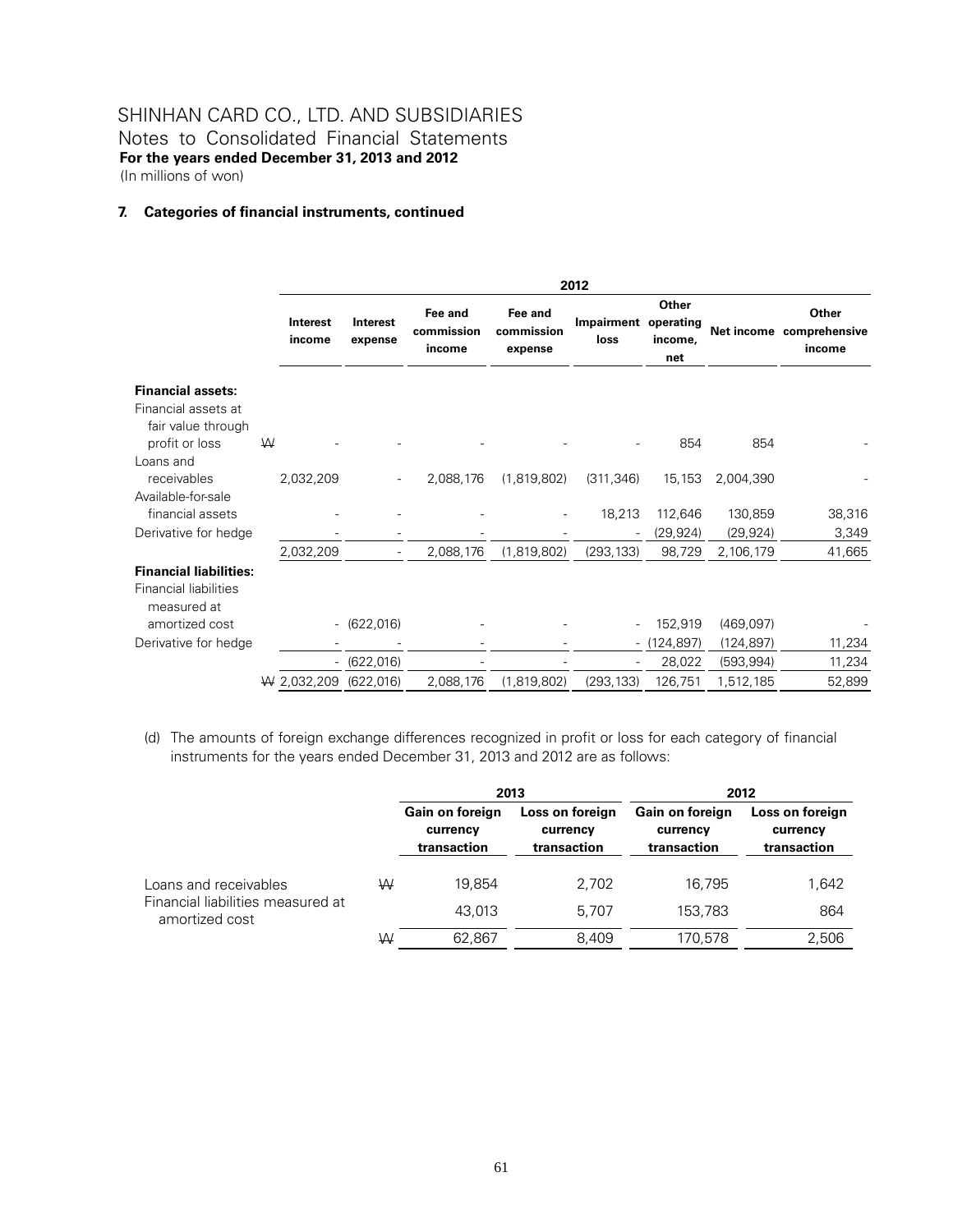#### **8. Offsetting financial assets and financial liabilities**

Financial assets and financial liabilities subject to offsetting, enforceable master netting arrangements and similar agreements as of December 31, 2013 and 2012 are as follows:

|                                                       |   | 2013                  |                          |                          |                                             |                                |         |  |  |
|-------------------------------------------------------|---|-----------------------|--------------------------|--------------------------|---------------------------------------------|--------------------------------|---------|--|--|
|                                                       |   | <b>Gross</b>          | Gross<br>amounts         | <b>Net</b><br>amounts of | <b>Amounts related to</b><br>not offsetting | Net                            |         |  |  |
|                                                       |   | amounts<br>recognized | recognized<br>for offset | financial<br>instruments | <b>Financial</b><br>instruments             | Cash<br>collateral<br>received | amount  |  |  |
| <b>Financial assets:</b><br>Derivatives<br>Repurchase | W | 2.377                 |                          | 2.377                    | 1,363                                       | $\overline{\phantom{a}}$       | 1,014   |  |  |
| agreements $(*)$<br><b>Financial liabilities:</b>     |   | 353,000               | $\overline{\phantom{0}}$ | 353,000                  | 353,000                                     |                                |         |  |  |
| Derivatives                                           |   | 105,675               | ۰                        | 105,675                  | 1,363                                       | $\overline{\phantom{a}}$       | 104,312 |  |  |

|                                |   | 2012                  |                          |                          |                                 |                                             |                      |  |
|--------------------------------|---|-----------------------|--------------------------|--------------------------|---------------------------------|---------------------------------------------|----------------------|--|
|                                |   | Gross                 | Gross<br>amounts         | <b>Net</b><br>amounts of |                                 | <b>Amounts related to</b><br>not offsetting |                      |  |
|                                |   | amounts<br>recognized | recognized<br>for offset | financial<br>instruments | <b>Financial</b><br>instruments | Cash<br>collateral<br>received              | <b>Net</b><br>amount |  |
| <b>Financial assets:</b>       |   |                       |                          |                          |                                 |                                             |                      |  |
| Derivatives                    | W | 2,983                 | $\overline{\phantom{0}}$ | 2,983                    | 443                             | $\overline{\phantom{0}}$                    | 2,540                |  |
| Repurchase<br>agreements $(*)$ |   | 931,000               |                          | 931,000                  | 931,000                         |                                             |                      |  |
| <b>Financial liabilities:</b>  |   |                       |                          |                          |                                 |                                             |                      |  |
| Derivatives                    |   | 105,398               |                          | 105.398                  | 443                             | -                                           | 104,955              |  |

(\*) The amounts related to not offsetting are securities that are received as collateral for repurchase agreements.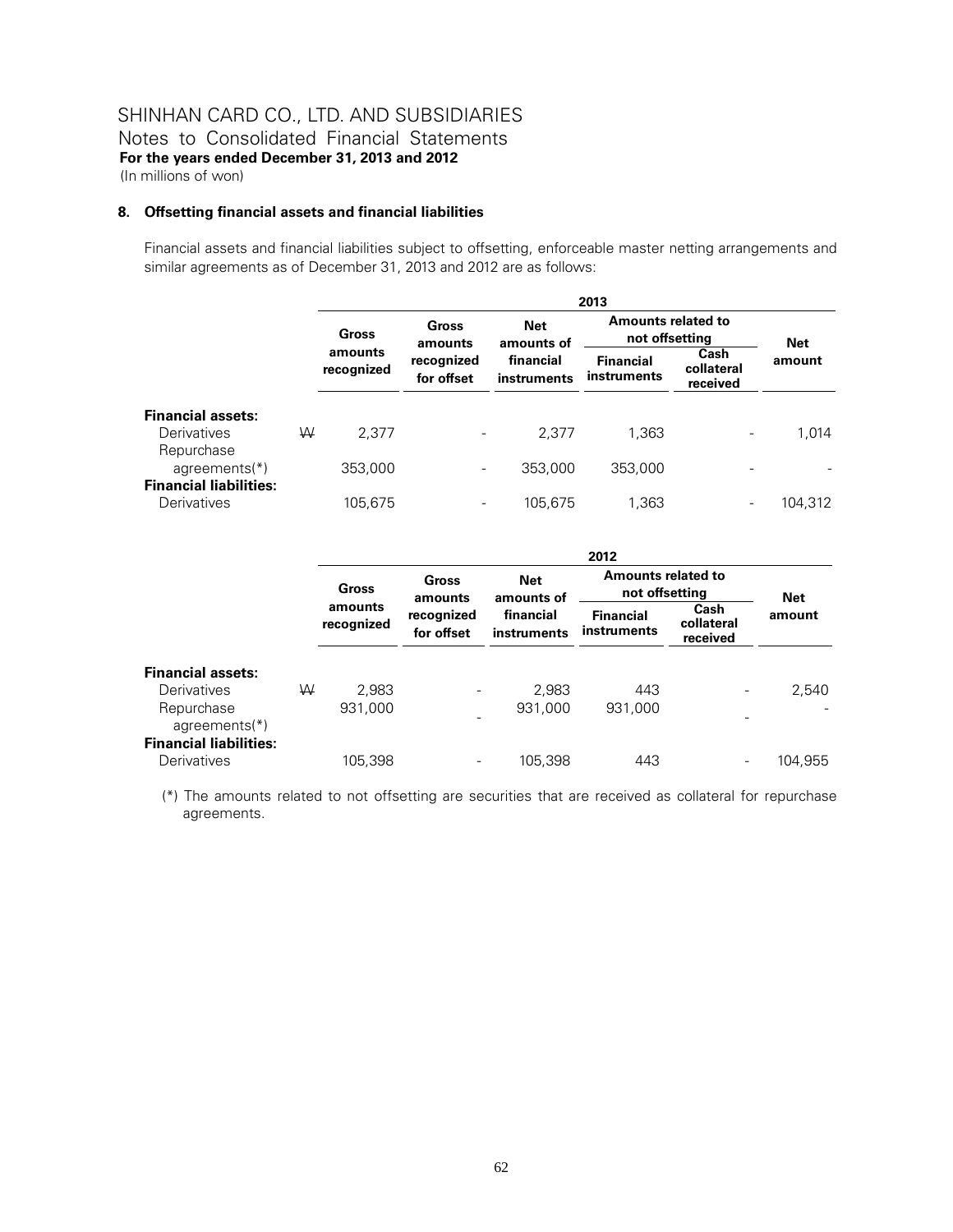### **9. Operating Segments**

The Group has a single reportable segment.

(a) Details of revenues recognized four financial services products each financial service groups provided by the Group for years ended December 31, 2013 and 2012 are as follows:

|                           |   |                    |                                 | 2013    |               |              |
|---------------------------|---|--------------------|---------------------------------|---------|---------------|--------------|
|                           |   | <b>Credit card</b> | <b>Installment</b><br>financing | Leasing | <b>Others</b> | <b>Total</b> |
| Interest income           | ₩ | 1,780,815          | 88,239                          | 42.490  | 33.965        | 1,945,509    |
| Fee and commission income |   | 2,163,343          | 3,963                           | 4.099   | 75.236        | 2,246,641    |
| Other operating income    |   | 89,824             | 486                             | 53      | 332,050       | 422,413      |
|                           | W | 4,033,982          | 92.688                          | 46.642  | 441.251       | 4.614.563    |

|                           |   |                    |                                 | 2012    |               |           |
|---------------------------|---|--------------------|---------------------------------|---------|---------------|-----------|
|                           |   | <b>Credit card</b> | <b>Installment</b><br>financing | Leasing | <b>Others</b> | Total     |
| Interest income           | W | 1.829.296          | 101.487                         | 47.735  | 53.691        | 2.032.209 |
| Fee and commission income |   | 2,135,495          | 3,866                           | 4.084   | 27.841        | 2,171,286 |
| Other operating income    |   | 9.540              | 761                             | 131     | 384.993       | 395.425   |
|                           | W | 3,974,331          | 106.114                         | 51.950  | 466.525       | 4,598,920 |

- (b) Revenues from external customers for the years ended December 31, 2013 and 2012 are attributed to the Republic of Korea that is the Group's country of domicile.
- (c) There is no single external customer with whom revenues from transactions amount to 10 percent or more of the Group's revenues for the years ended December 31, 2013 and 2012.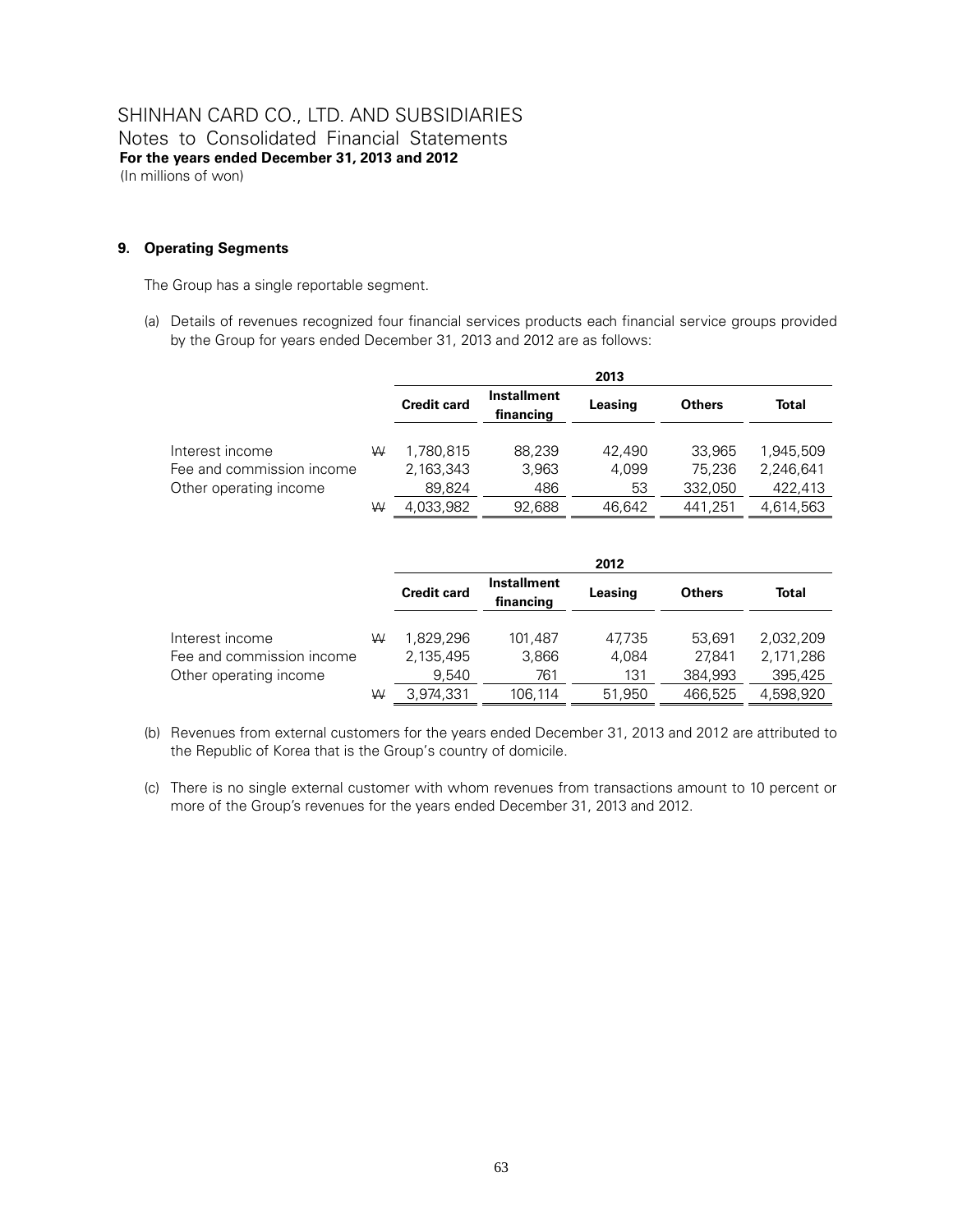Notes to Consolidated Financial Statements **For the years ended December 31, 2013 and 2012**  (In millions of won)

#### **10. Cash and due from banks**

(a) Details of cash and due from banks as of December 31, 2013 and 2012 are as follows:

|                  |   | 2013                     | 2012    |
|------------------|---|--------------------------|---------|
| Cash             | W | $\overline{\phantom{a}}$ | 49      |
| Deposits in won: |   |                          |         |
| Time deposits    |   | 1,338                    | 1,338   |
| <b>Others</b>    |   | 829,053                  | 479,446 |
|                  |   | 830,391                  | 480,784 |
|                  | ₩ | 830,391                  | 480,833 |

(b) Restricted due from banks as of December 31, 2013 and 2012 are as follows:

|                       |   | 2013    | 2012   | <b>Restrictions</b>                     |
|-----------------------|---|---------|--------|-----------------------------------------|
| Time deposits         |   |         |        |                                         |
| Jeonbuk Bank          | W | 100     |        |                                         |
|                       |   |         | 100    | Pledged as collateral for cash advances |
| Korea Post            |   | 338     | 338    | Pledged as collateral for a lease       |
|                       |   | 438     | 438    |                                         |
| Other deposits        |   |         |        |                                         |
| Woori Bank and others |   | 37      | 37     | Deposit for checking accounts           |
|                       |   | 215,366 | 47,330 | Cash of SPC                             |
|                       |   | 215,403 | 47,367 |                                         |
|                       | W | 215.841 | 47.805 |                                         |

#### **11. Trading financial assets**

(a) Details of trading financial assets as of December 31, 2013 and 2012 are as follows:

|                                   |   | 2013   | 2012    |
|-----------------------------------|---|--------|---------|
| MMF (Money market fund) and other | W | 30.009 | 100,023 |

(b) Net income on trading financial assets for the years ended December 31, 2013 and 2012 are as follows:

|                                               |   | 2013 | 2012 |
|-----------------------------------------------|---|------|------|
| Gain on valuation of trading financial assets | W |      | 23   |
| Gain on sale of trading financial assets      |   | 436  | 831  |
|                                               | W | 445  | 854  |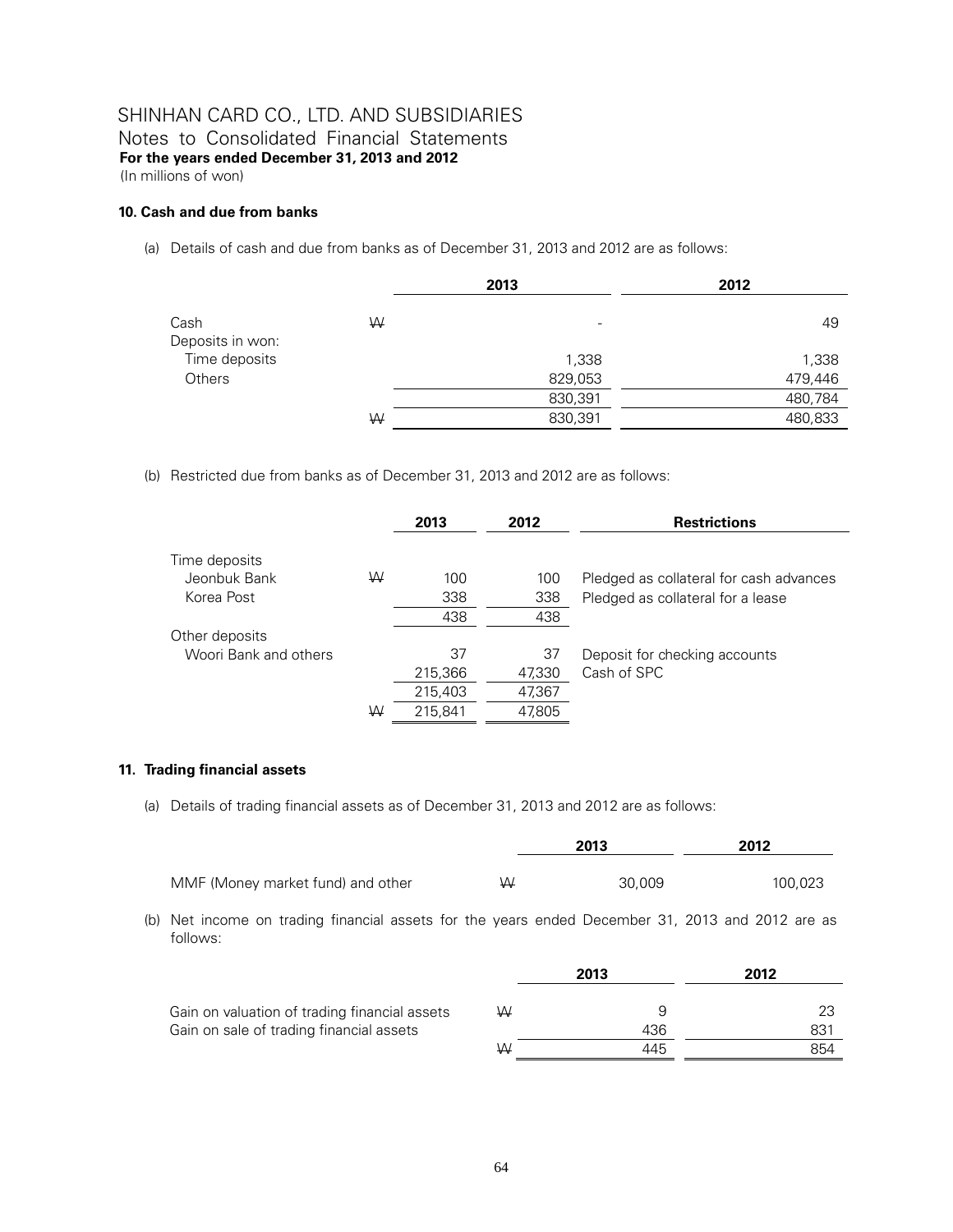#### **12. Derivatives**

(a) Derivative assets and liabilities

The notional amounts and fair values of derivative assets and liabilities as of December 31, 2013 and 2012 are as follows:

|                    |                 | 2013          |                    | 2012            |               |             |  |
|--------------------|-----------------|---------------|--------------------|-----------------|---------------|-------------|--|
|                    | <b>Notional</b> | Fair value    |                    | <b>Notional</b> | Fair value    |             |  |
|                    | amounts         | <b>Assets</b> | <b>Liabilities</b> | amounts         | <b>Assets</b> | Liabilities |  |
|                    |                 |               |                    |                 |               |             |  |
| Currency rate swap | W 1,582,950     |               | 102.228            | 1,848,578       | 1.157         | 100,156     |  |
| Interest rate swap | 1,220,000       | 2.377         | 3.447              | 780.000         | 1,826         | 5.242       |  |
|                    | $W$ 2,802,950   | 2.377         | 105,675            | 2,628,578       | 2,983         | 105,398     |  |

#### (b) Gain (loss) on derivatives

Gain (loss) on derivatives for the years ended December 31, 2013 and 2012 are as follows:

|                                    |   | 2013      | 2012       |
|------------------------------------|---|-----------|------------|
| Gain on valuation of derivatives   | W |           |            |
| Loss on valuation of derivatives   |   | (36, 720) | (151, 335) |
| Gain on transaction of derivatives |   | 5.433     | 2.240      |
| Loss on transaction of derivatives |   | (6.292)   | (5,726)    |
|                                    | W | (37,579)  | (154.821)  |

#### (c) Cash flow hedge activity

For cash flow hedges, the amount that is recognized in other comprehensive income and the amount that is reclassified from equity to profit or loss for the years ended December 31, 2013 and 2012 are as follows:

|                                            |   | 2013     | 2012       |
|--------------------------------------------|---|----------|------------|
| Recognized in other comprehensive income   | W | (27,036) | (135, 582) |
| Reclassified from equity to profit or loss |   | 37.580   | 154.821    |
| Deferred tax effect                        |   | (2, 552) | (4,656)    |
| Changes in other comprehensive income, net | W | 7.992    | 14,583     |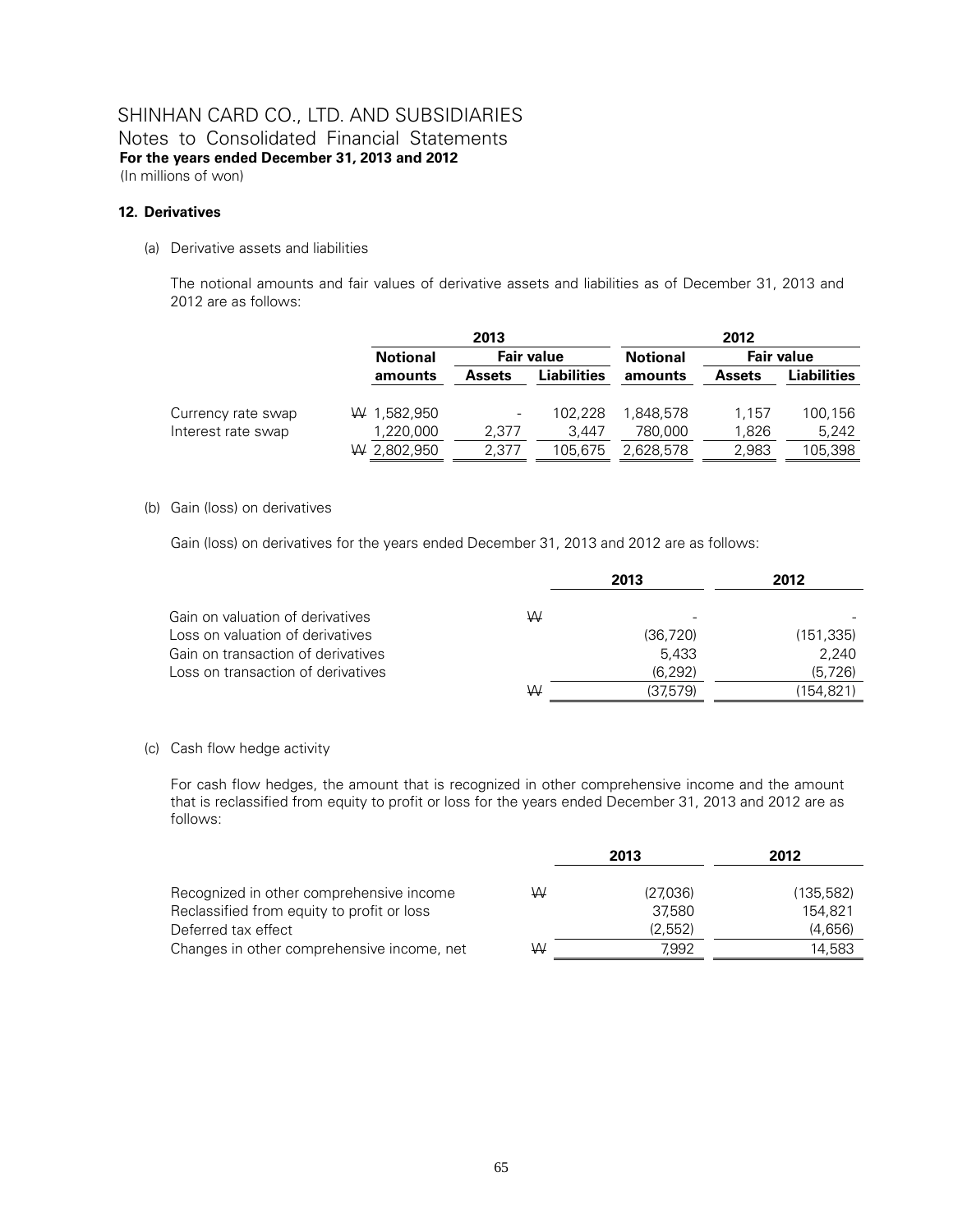### SHINHAN CARD CO., LTD. AND SUBSIDIARIES Notes to Consolidated Financial Statements

**For the years ended December 31, 2013 and 2012** 

(In millions of won)

#### **13. Loans and receivables**

(a) Details of loans and receivables as of December 31, 2013 and 2012 are as follows:

|                                               | 2013       | 2012       |
|-----------------------------------------------|------------|------------|
|                                               |            |            |
| Credit card assets:                           |            |            |
| W<br>Lump-sum purchases                       | 4,662,211  | 4,387,066  |
| Installment purchases                         | 4,896,377  | 5,608,052  |
| Cash advances                                 | 2,088,576  | 2,394,250  |
| Revolving cash advances                       | 278,417    | 372,527    |
| Revolving purchases                           | 1,205,838  | 1,224,047  |
| Card loans                                    | 4,035,806  | 3,286,449  |
| <b>Restructured loans</b>                     | 224,780    | 208,040    |
| Purchasing card                               | 190,857    | 334,045    |
| Less: Allowance for doubtful accounts         | (646, 592) | (743, 441) |
| Present value discount account                | (13, 267)  | (22, 868)  |
| Deferred loan origination costs               | (20, 056)  | (17,531)   |
|                                               | 16,902,947 | 17,030,636 |
| Loans:                                        |            |            |
| General loans                                 | 7,730      | 1,602      |
| Bonds purchased under resale agreements       | 353,000    | 931,000    |
| Loans to employee stock ownership association | 501        | 576        |
| Factoring receivables                         | 194,753    | 287,089    |
| Other                                         | 6,669      | 6,809      |
| Less: Allowance for doubtful accounts         | (680)      | (592)      |
| Present value discount account                |            | (1)        |
| Deferred loan origination costs               | 1,338      | 2,020      |
|                                               | 563,311    | 1,228,503  |
| Installment financing assets:                 |            |            |
| Installment for cars                          | 1,211,896  | 1,241,210  |
| Installment for houses                        | 619        | 979        |
| Installment for others                        | 122        | 165        |
| Less: Allowance for doubtful accounts         | (10, 560)  | (12, 956)  |
| Deferred loan origination costs               | 9,493      | (8,966)    |
|                                               | 1,211,570  | 1,220,432  |
| Lease assets:                                 |            |            |
| Financing lease receivables                   | 627,430    | 680,085    |
| Cancelled financing lease receivables         | 119        | 288        |
| Less: Allowance for doubtful accounts         | (1, 937)   | (2, 454)   |
| Deferred loan origination costs               | (329)      | (926)      |
|                                               | 625,283    | 676,993    |
| W                                             | 19,303,111 | 20,156,564 |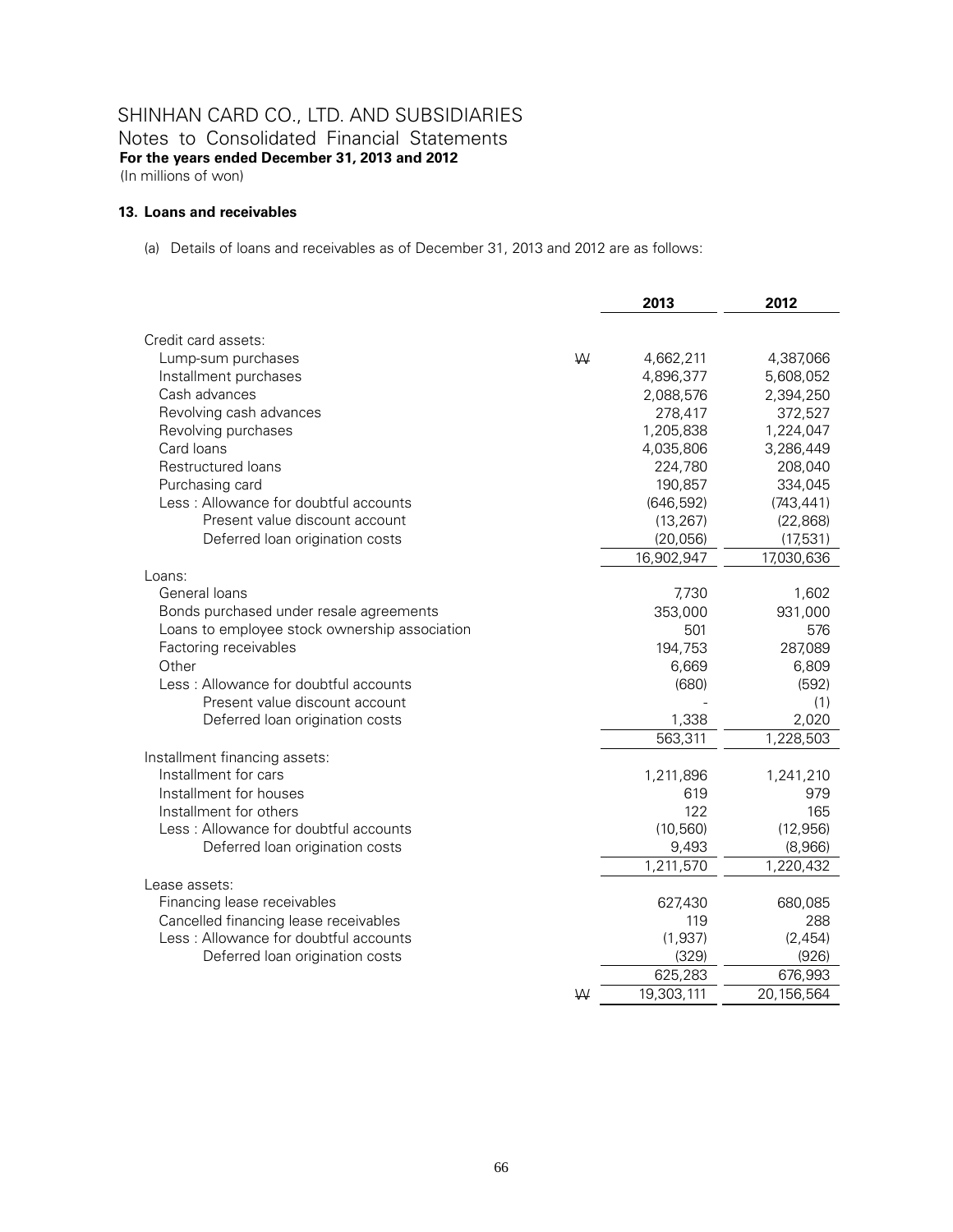#### **13. Loans and receivables, continued**

(b) Changes in allowance for doubtful accounts for the years ended December 31, 2013 and 2012 are as follows:

|                                        |   |                          | 2013         |            |
|----------------------------------------|---|--------------------------|--------------|------------|
|                                        |   | Loans and<br>receivables | Other assets | Total      |
| Beginning balance                      | W | 759,443                  | 17.954       | 777,397    |
| Provision for allowance                |   | 339,816                  | 21,716       | 361,532    |
| Write-offs                             |   | (619, 230)               | (28, 314)    | (647, 544) |
| Unwinding effect                       |   | (1,232)                  |              | (1,232)    |
| Allowance related to disposal of loans |   | (45.984)                 |              | (45.984)   |
| Recoveries                             |   | 222,024                  | 2.298        | 224,322    |
| <b>Others</b>                          |   | 4,932                    |              | 4,932      |
| Ending balance                         | W | 659,769                  | 13,654       | 673,423    |

|                                        |   | 2012                            |              |            |  |  |
|----------------------------------------|---|---------------------------------|--------------|------------|--|--|
|                                        |   | <b>Loans and</b><br>receivables | Other assets | Total      |  |  |
| Beginning balance                      | W | 688,860                         | 17,327       | 706,187    |  |  |
| Provision for allowance                |   | 293.484                         | 17,862       | 311,346    |  |  |
| Write-offs                             |   | (493, 517)                      | (18, 120)    | (511, 637) |  |  |
| Unwinding effect                       |   | (1,524)                         |              | (1,524)    |  |  |
| Allowance related to disposal of loans |   | 6,125                           |              | 6,125      |  |  |
| Recoveries                             |   | 263,243                         | 885          | 264,128    |  |  |
| <b>Others</b>                          |   | 2,772                           |              | 2,772      |  |  |
| Ending balance                         | W | 759.443                         | 17.954       | 777,397    |  |  |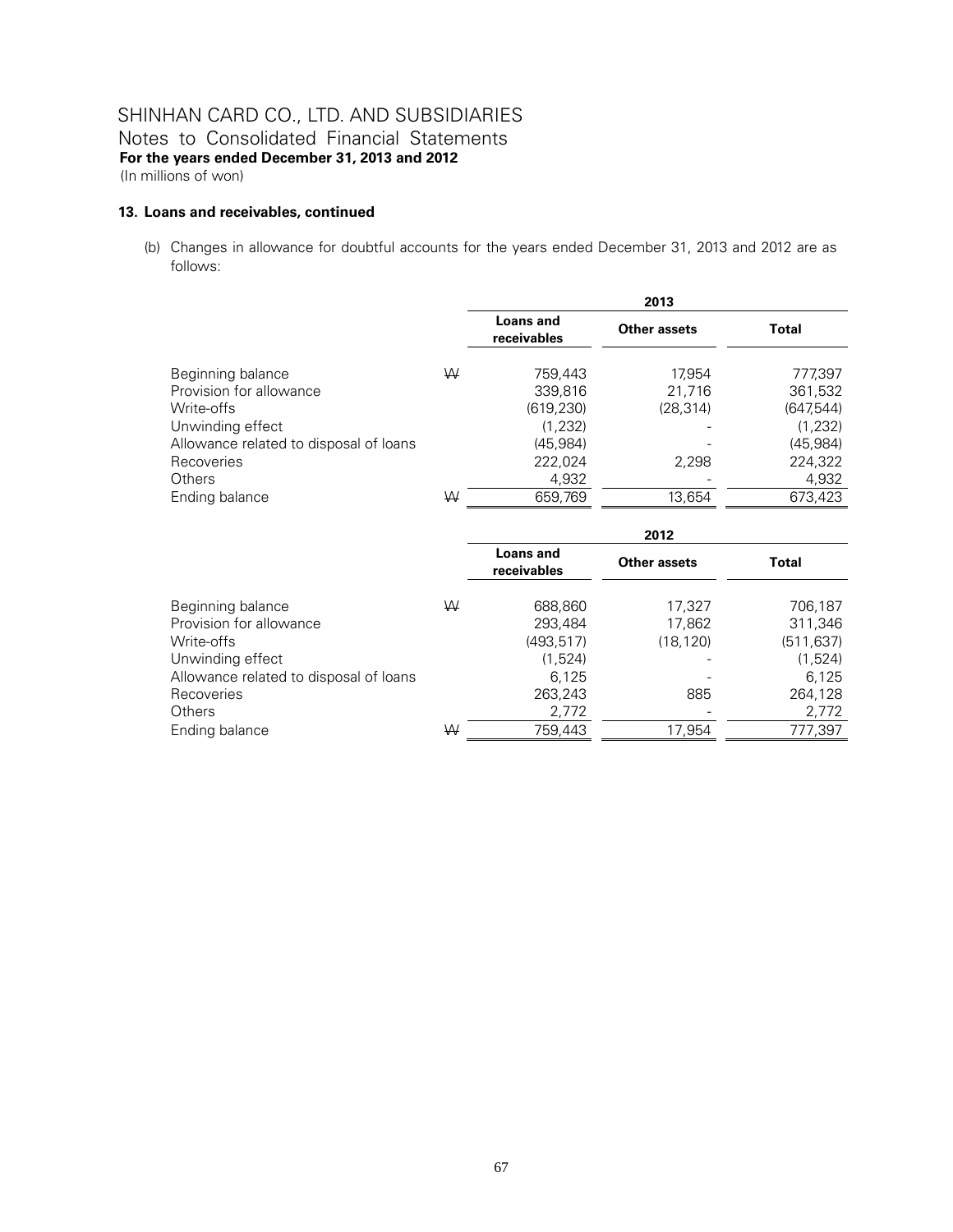#### **13. Loans and receivables, continued**

(c) Financing lease assets

Total investments in financing lease and present value of minimum lease payments as of December 31, 2013 and 2012 are as follows:

|                        |   |                         | 2013                                 |                                                     |
|------------------------|---|-------------------------|--------------------------------------|-----------------------------------------------------|
|                        |   | <b>Total investment</b> | <b>Unrealized</b><br>interest income | <b>Present value of</b><br>minimum lease<br>payment |
| Less than one year     | W | 317,222                 | 30,224                               | 286,998                                             |
| One year to five years |   | 358,005                 | 17,454                               | 340,551                                             |
|                        | W | 675,227                 | 47.678                               | 627,549                                             |
|                        |   |                         | 2012                                 |                                                     |
|                        |   | <b>Total investment</b> | <b>Unrealized</b><br>interest income | <b>Present value of</b><br>minimum lease<br>payment |
| Less than one year     | W | 330,115                 | 29,604                               | 300,511                                             |
| One year to five years |   | 402,336                 | 22,474                               | 379,862                                             |
|                        | W | 732,451                 | 52,078                               | 680,373                                             |

(d) Changes in deferred loan origination fees

Changes in deferred loan origination fees for the years ended December 31, 2013 and 2012 are as follows:

 $\frac{1}{2}$   $\frac{1}{2}$   $\frac{1}{2}$   $\frac{1}{2}$   $\frac{1}{2}$   $\frac{1}{2}$   $\frac{1}{2}$   $\frac{1}{2}$   $\frac{1}{2}$   $\frac{1}{2}$   $\frac{1}{2}$   $\frac{1}{2}$   $\frac{1}{2}$   $\frac{1}{2}$   $\frac{1}{2}$   $\frac{1}{2}$   $\frac{1}{2}$   $\frac{1}{2}$   $\frac{1}{2}$   $\frac{1}{2}$   $\frac{1}{2}$   $\frac{1}{2}$ 

|                   | 2013 |           | 2012      |  |
|-------------------|------|-----------|-----------|--|
|                   |      |           |           |  |
| Beginning balance | ₩    | (25, 403) | (32, 733) |  |
| Increase          |      | (35,696)  | (61, 213) |  |
| Decrease          |      | 51.545    | 68,543    |  |
| Ending balance    | W    | (9.554)   | (25, 403) |  |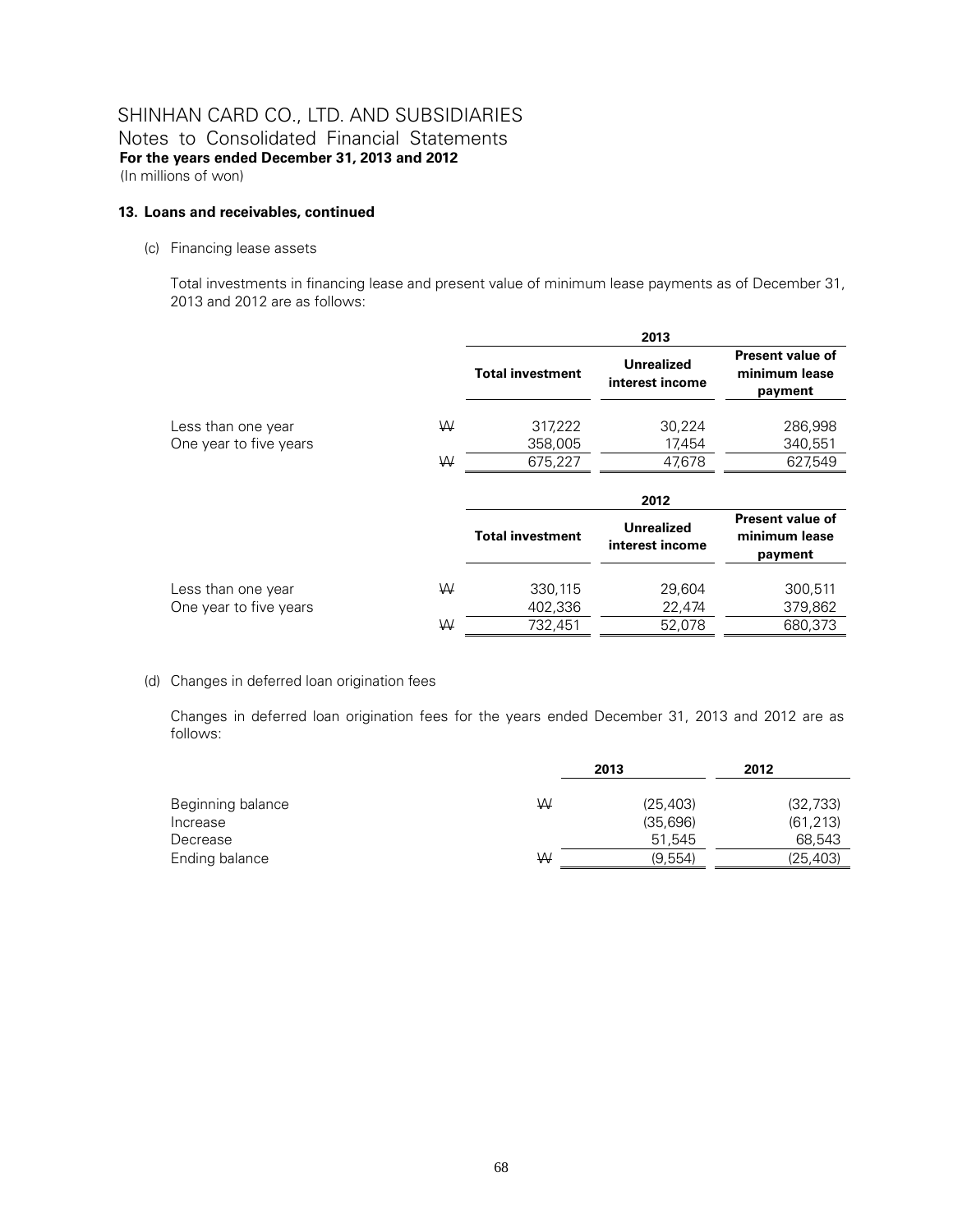Notes to Consolidated Financial Statements **For the years ended December 31, 2013 and 2012**  (In millions of won)

#### **14. Available-for-sale financial assets**

(a) Details of available-for-sale financial assets as of December 31, 2013 and 2012 are as follows:

|                                 |   | 2013    | 2012    |
|---------------------------------|---|---------|---------|
| Debt securities                 |   |         |         |
| Corporate bonds                 | W | 2,068   | 3,869   |
| Equity securities(*)            |   |         |         |
| Stock                           |   | 606,770 | 482,668 |
| Equity investments              |   |         |         |
| <b>Beneficiary certificates</b> |   |         |         |
|                                 |   | 606,772 | 482,671 |
|                                 | ₩ | 608,840 | 486,540 |
|                                 |   |         |         |

- (\*) As of December 31, 2013, Korea Credit-Card Electronic-Settlement Service Co., Ltd. and three other non-marketable equity security investments are recognized at acquisition cost since fair value could not be reliably determined. The carrying amount of the entities, on the cost basis of accounting, is W1,463 million as of December 31, 2013 and 2012, respectively.
- (b) Changes in available-for-sale financial assets for the years ended December 31, 2013 and 2012 are as follows:

|                                                              |   |                             | 2013                      |                       |                             | 2012                      |                       |
|--------------------------------------------------------------|---|-----------------------------|---------------------------|-----------------------|-----------------------------|---------------------------|-----------------------|
|                                                              |   | <b>Equity</b><br>securities | <b>Debt</b><br>securities | <b>Total</b>          | <b>Equity</b><br>securities | <b>Debt</b><br>securities | <b>Total</b>          |
| Beginning balance<br>Disposal                                | ₩ | 482.671<br>(137, 187)       | 3.869<br>(14.644)         | 486.540<br>(151, 831) | 451.897<br>(106, 342)       | 5.805<br>(20.149)         | 457.702<br>(126, 491) |
| Changes in unrealized<br>fair value of<br>available for sale |   |                             |                           |                       |                             |                           |                       |
| financial assets                                             |   | 269,686                     |                           | 269,686               | 122,558                     |                           | 122,558               |
| Foreign exchange<br>differences                              |   | (8.398)                     |                           | (8.398)               | 14.558                      |                           | 14.558                |
| Reversal of<br>impairment loss                               |   |                             | 12,843                    | 12,843                |                             | 18,213                    | 18,213                |
| Ending balance                                               | W | 606,772                     | 2,068                     | 608,840               | 482,671                     | 3,869                     | 486,540               |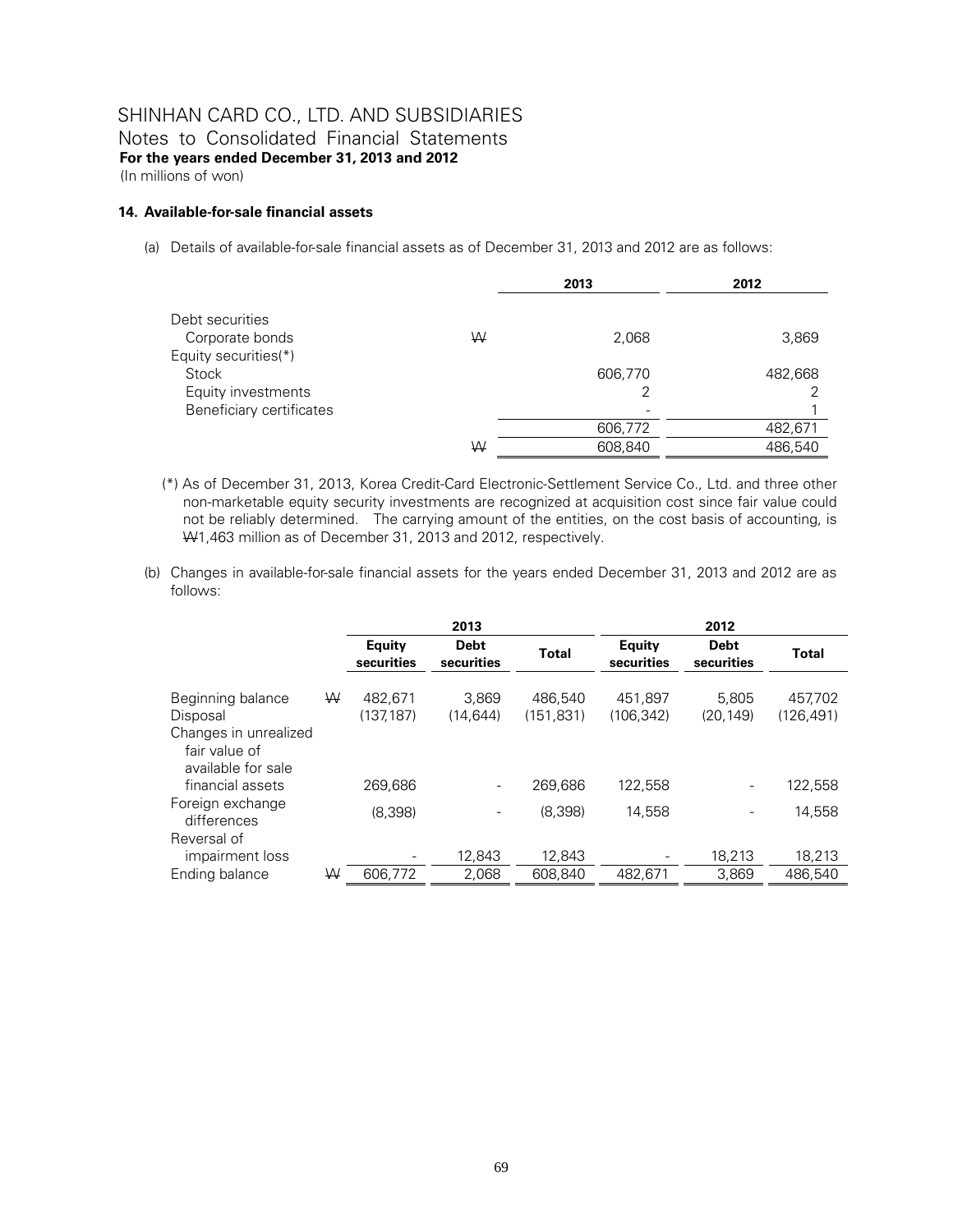Notes to Consolidated Financial Statements **For the years ended December 31, 2013 and 2012**  (In millions of won)

#### **14. Available-for-sale financial assets, continued**

(c) Gain on sale of available-for-sale financial assets for the years ended December 31, 2013 and 2012 are as follows:

|                                                     |   | 2013    | 2012    |
|-----------------------------------------------------|---|---------|---------|
|                                                     |   |         |         |
| Gain on sale of available-for-sale financial assets | W | 128.744 | 112.646 |

The Group disposed 739,000 shares and 880,000 shares of visa card inc for the years ended December 31, 2013 and 2012, respectively, and recognized a gain on the sale of available-for-sale financial assets of W123,205 million and W98,974 million in the consolidated statement of comprehensive income during 2013 and 2012, respectively.

#### **15. Property and equipment**

(a) Details of Property and equipment as of December 31, 2013 and 2012 are as follows:

|                                              |   | 2013   |                  |                       |                       |
|----------------------------------------------|---|--------|------------------|-----------------------|-----------------------|
|                                              |   | Land   | <b>Buildings</b> | <b>Other</b>          | <b>Total</b>          |
| Acquisition cost<br>Accumulated depreciation | ₩ | 31,176 | 7,280<br>(1,009) | 343,212<br>(258, 588) | 381,668<br>(259, 597) |
|                                              | W | 31,176 | 6.271            | 84.624                | 122,071               |
|                                              |   |        | 2012             |                       |                       |

|                          |   | Land   | <b>Buildings</b> | Other      | Total      |
|--------------------------|---|--------|------------------|------------|------------|
| Acquisition cost         | W | 31 176 | 7.280            | 383.512    | 421.968    |
| Accumulated depreciation |   | -      | (757)            | (298, 528) | (299, 285) |
|                          | W | 31.176 | 6.523            | 84.984     | 122,683    |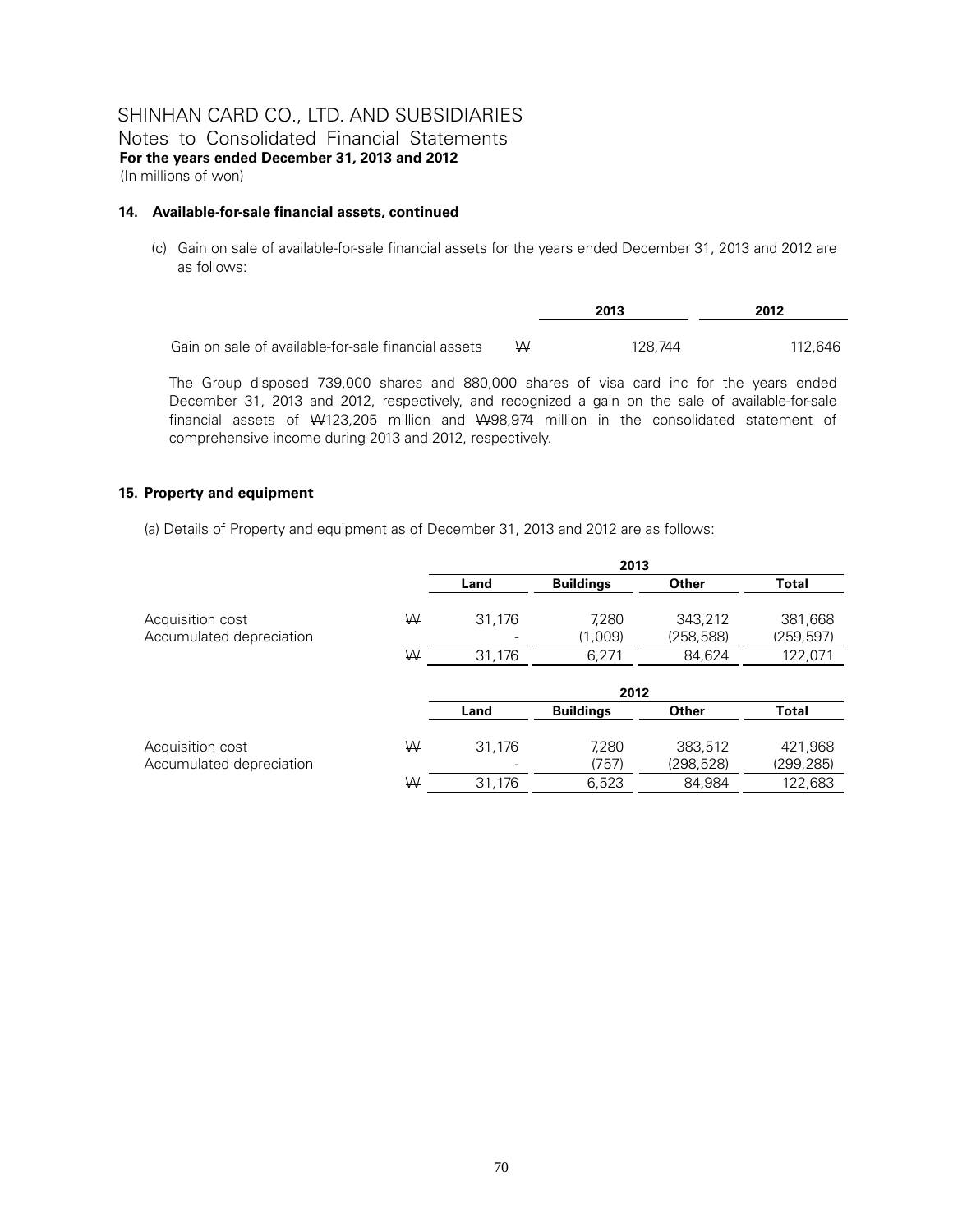Notes to Consolidated Financial Statements **For the years ended December 31, 2013 and 2012**  (In millions of won)

#### **15. Property and equipment, continued**

(b) Changes in property and equipment for the years ended December 31, 2013 and 2012 are as follows:

|                   |   |        | 2013             |           |              |
|-------------------|---|--------|------------------|-----------|--------------|
|                   |   | Land   | <b>Buildings</b> | Other     | <b>Total</b> |
| Beginning balance | W | 31,176 | 6,523            | 84,984    | 122,683      |
| Acquisition       |   | -      |                  | 34,969    | 34,969       |
| Disposal          |   |        |                  | (111)     | (111)        |
| Depreciation      |   |        | (252)            | (35, 759) | (36, 011)    |
| <b>Others</b>     |   |        |                  | 541       | 541          |
| Ending balance    | ₩ | 31,176 | 6,271            | 84,624    | 122,071      |
|                   |   |        |                  |           |              |

|                   |   | 2012   |                  |              |           |  |  |
|-------------------|---|--------|------------------|--------------|-----------|--|--|
|                   |   | Land   | <b>Buildings</b> | <b>Other</b> | Total     |  |  |
| Beginning balance | W | 31,176 | 6.775            | 65,039       | 102,990   |  |  |
| Acquisition       |   |        |                  | 45,550       | 45,550    |  |  |
| Disposal          |   |        |                  | (5)          | (5)       |  |  |
| Depreciation      |   |        | (252)            | (30, 899)    | (31, 151) |  |  |
| <b>Others</b>     |   |        |                  | 5,299        | 5,299     |  |  |
| Ending balance    | W | 31,176 | 6.523            | 84.984       | 122,683   |  |  |

#### (c) Insured Assets

Insured assets as of December 31, 2013 is summarized as follows:

| <b>Type of insurance</b>     | <b>Assets covered</b> | Insurance company                        |   | <b>Amount covered</b> |
|------------------------------|-----------------------|------------------------------------------|---|-----------------------|
| Property all risks<br>policy | Buildings, etc.       | Samsung Fire & Marine<br>Insurance, Ltd. | W | 55.797                |

In addition, the Group maintains transportation theft insurance, custody theft insurance for cash and securities and liability insurance, full insurance for vehicles.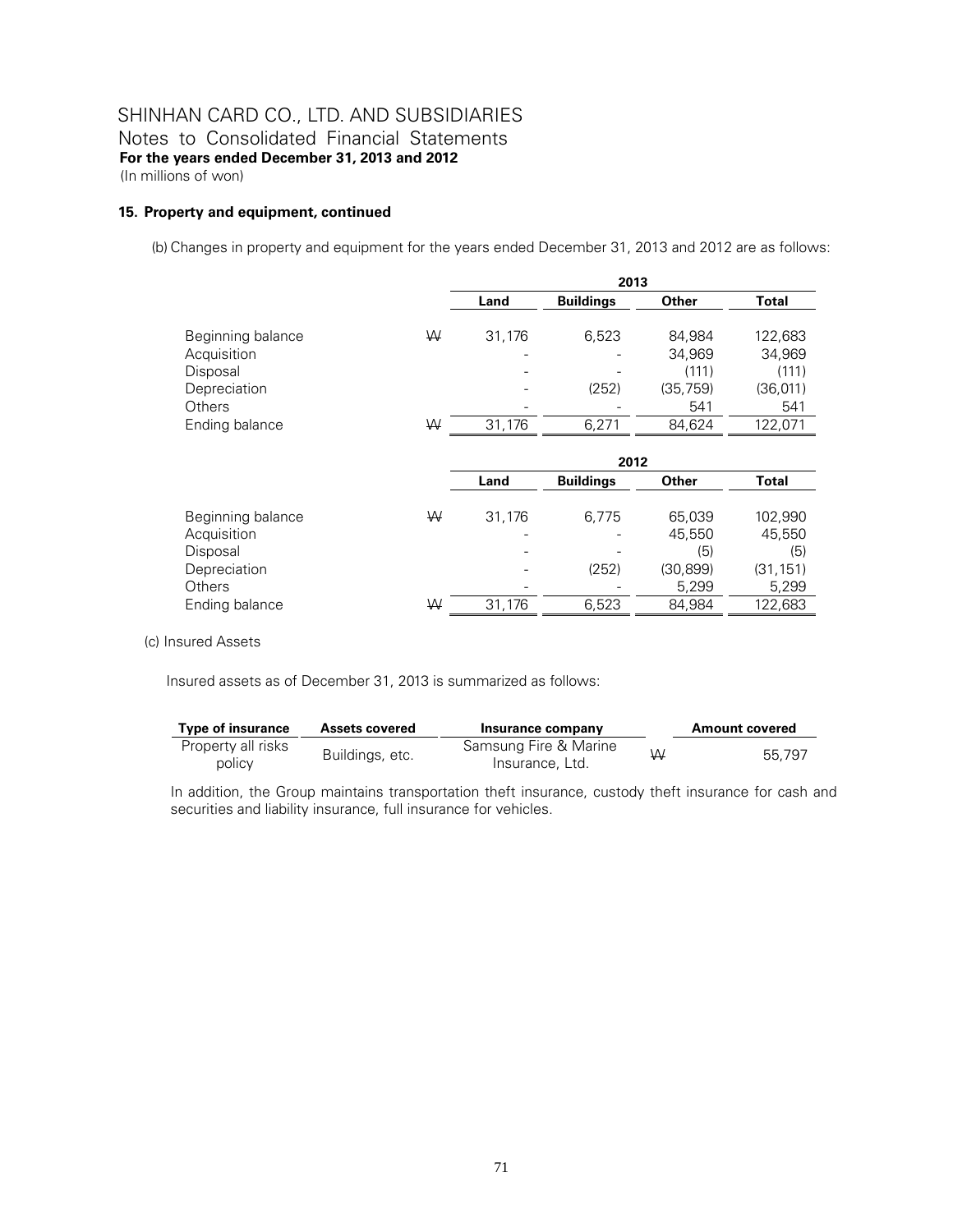Notes to Consolidated Financial Statements **For the years ended December 31, 2013 and 2012** 

(In millions of won)

#### **16. Intangible assets**

(a) Details of Intangible assets as of December 31, 2013 and 2012 are as follows:

|                                                                   |        |                             | 2013                          |                           |                                           |
|-------------------------------------------------------------------|--------|-----------------------------|-------------------------------|---------------------------|-------------------------------------------|
|                                                                   |        | <b>Club memberships</b>     | <b>Development cost</b>       | Other                     | <b>Total</b>                              |
| Acquisition cost<br>Accumulated amortization<br>Impairment losses | W<br>W | 15.830<br>(3,334)<br>12,496 | 83.692<br>(28, 279)<br>55,413 | 7.559<br>(2,904)<br>4,655 | 107,081<br>(31, 183)<br>(3,334)<br>72,564 |
|                                                                   |        |                             | 2012                          |                           |                                           |
|                                                                   |        | <b>Club memberships</b>     | <b>Development cost</b>       | Other                     | <b>Total</b>                              |
| Acquisition cost<br>Accumulated amortization<br>Impairment losses | W      | 15.213<br>(2,922)           | 104.957<br>(38, 356)          | 14.784<br>(11, 663)       | 134.954<br>(50, 019)<br>(2,922)           |
|                                                                   | W      | 12,291                      | 66.601                        | 3,121                     | 82,013                                    |

(b) Changes in intangible assets for the years ended December 31, 2013 and 2012 are as follows:

|                                                                              |   |                         | 2013                                    |                                  |                                       |
|------------------------------------------------------------------------------|---|-------------------------|-----------------------------------------|----------------------------------|---------------------------------------|
|                                                                              |   | <b>Club memberships</b> | <b>Development cost</b>                 | Other                            | Total                                 |
| Beginning balance<br>Acquisition<br>Substitution<br>Disposal<br>Amortization | W | 12.291<br>617           | 66,601<br>9.735<br>(1,358)<br>(19, 565) | 3.121<br>1,990<br>947<br>(1,403) | 82,013<br>12,342<br>(411)<br>(20,968) |
| Impairment<br>Impairment reversal                                            |   | (412)                   |                                         |                                  | (412)                                 |
| Ending balance                                                               | W | 12,496                  | 55,413                                  | 4,655                            | 72,564                                |

|                     | 2012 |                         |                         |       |              |  |  |
|---------------------|------|-------------------------|-------------------------|-------|--------------|--|--|
|                     |      | <b>Club memberships</b> | <b>Development cost</b> | Other | <b>Total</b> |  |  |
| Beginning balance   | W    | 12,525                  | 46,802                  | 1.991 | 61,318       |  |  |
| Acquisition         |      | 809                     | 39,218                  |       | 40,027       |  |  |
| Substitution        |      |                         | (7, 185)                | 2,078 | (5, 107)     |  |  |
| Disposal            |      | (256)                   |                         |       | (256)        |  |  |
| Amortization        |      |                         | (12, 234)               | (948) | (13, 182)    |  |  |
| Impairment          |      | (799)                   |                         |       | (799)        |  |  |
| Impairment reversal |      | 12                      |                         |       | 12           |  |  |
| Ending balance      | W    | 12.291                  | 66,601                  | 3.121 | 82.013       |  |  |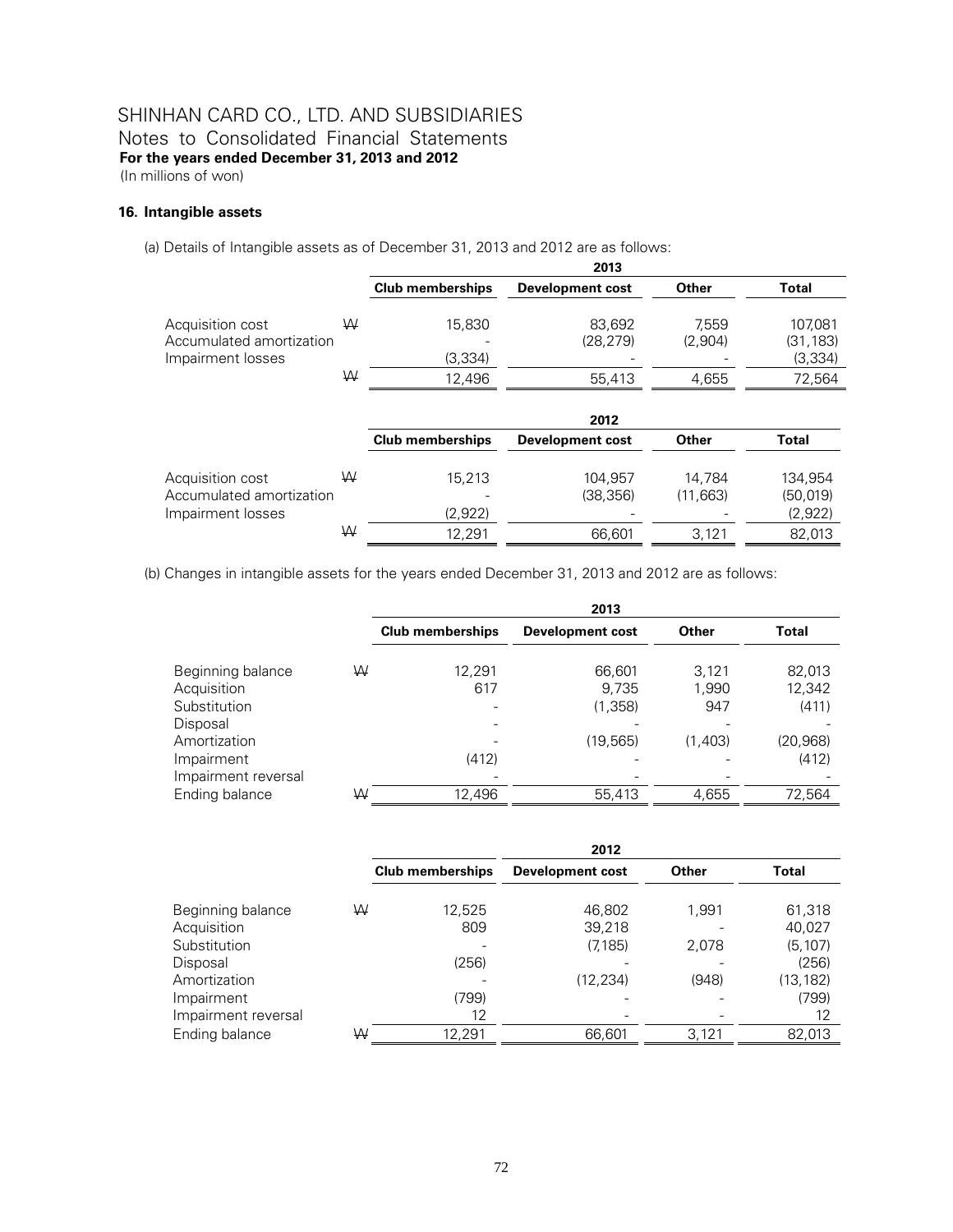Notes to Consolidated Financial Statements **For the years ended December 31, 2013 and 2012**  (In millions of won)

#### **17. Investments in associates**

Shinhan KT Mobile Card Co., Ltd. went into liquidation on February 25, 2012, upon which W24 million of gains on investments in associates were recognized in the consolidated financial statements of comprehensive income.

#### **18. Other assets**

Other assets as of December 31, 2013 and 2012 are summarized as follows:

|                                 |   | 2013     | 2012      |
|---------------------------------|---|----------|-----------|
| Guarantee deposits              | W | 72,109   |           |
|                                 |   |          | 74,002    |
| Present value discount account  |   | (2.701)  | (1,729)   |
| Accounts receivable             |   | 262,816  | 303,704   |
| Allowance for doubtful accounts |   | (3.619)  | (4.138)   |
| Accrued income                  |   | 91,157   | 105.958   |
| Allowance for doubtful accounts |   | (10,035) | (13, 816) |
| Advance payments                |   | 110,907  | 142.606   |
| Prepaid expenses                |   | 40.690   | 72,709    |
| <b>Others</b>                   |   | 1,809    | 2,440     |
|                                 | W | 563,133  | 681,736   |

#### **19. Borrowings**

Borrowings as of December 31, 2013 and 2012 are summarized as follows:

|                                         | Interest rate $(\%)$ | 2013      | 2012      |
|-----------------------------------------|----------------------|-----------|-----------|
| Call money                              | W<br>2.75            | 50,000    |           |
| Borrowings:                             |                      |           |           |
| Commercial paper                        | $2.90 - 4.19$        | 1,012,800 | 1,042,800 |
| General borrowings                      | 4.17                 |           | 100,000   |
| Borrowings from Shinhan Financial Group | $4.12 - 4.91$        | 700.000   | 700.000   |
| Overdrawn account                       | $0.80 - 3.85$        | 20,000    | 70,000    |
|                                         |                      | 1,732,800 | 1,912,800 |
|                                         | W                    | 1,782,800 | 1,912,800 |
|                                         |                      |           |           |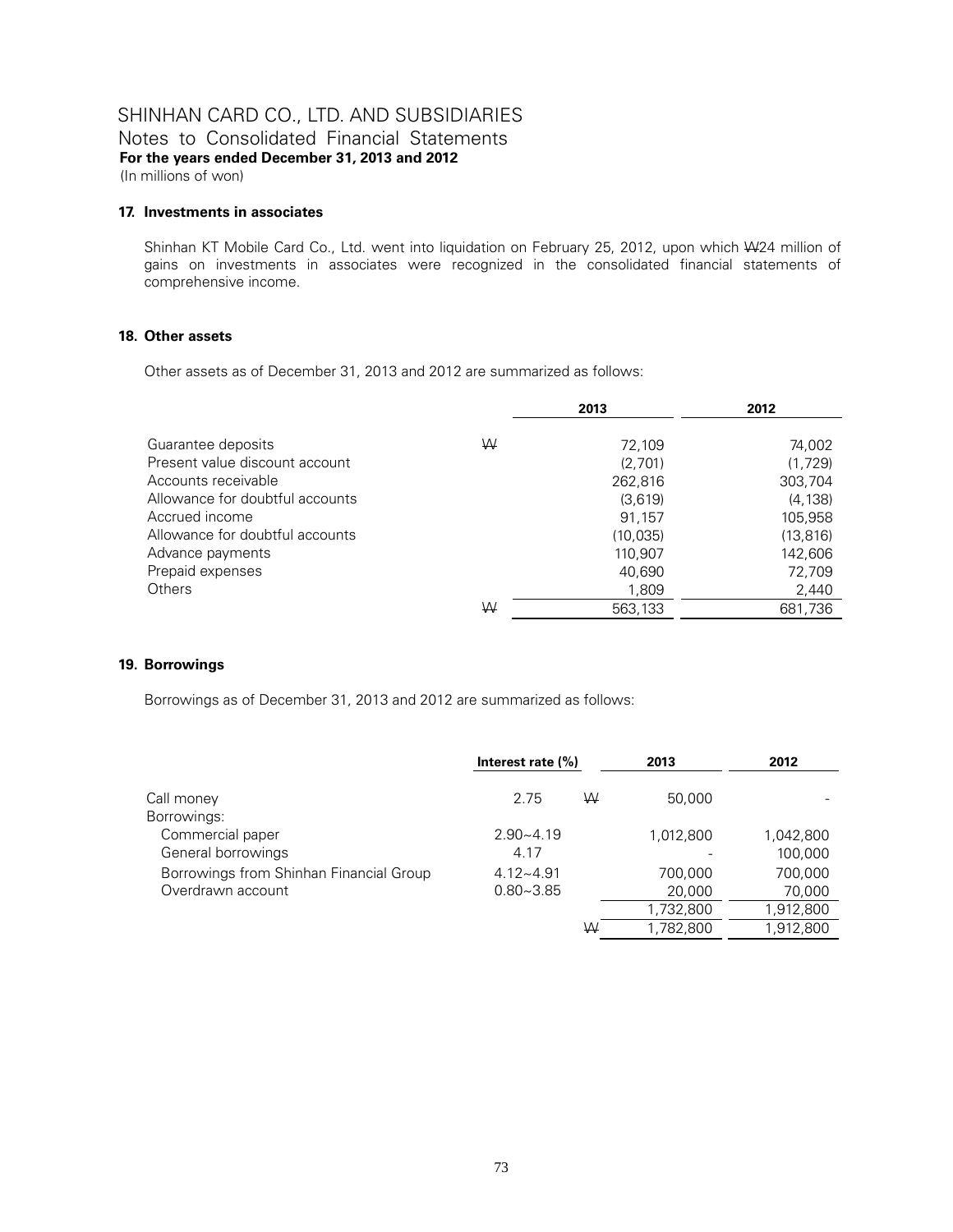Notes to Consolidated Financial Statements **For the years ended December 31, 2013 and 2012** 

(In millions of won)

#### **20. Debentures**

Debentures as of December 31, 2013, and 2012 are summarized as follows:

|                                | <b>Maturity</b>              | Interest rate $(\%)$ |   | 2013       | 2012       |
|--------------------------------|------------------------------|----------------------|---|------------|------------|
| Debentures in won              | $2014.01.18-$<br>2018.11.22  | $2.73 - 6.09$        | W | 8,700,780  | 9,115,780  |
| Less: discount                 |                              |                      |   | (25, 414)  | (30, 827)  |
|                                |                              |                      |   | 8,675,366  | 9,084,953  |
| Debentures in foreign currency | $2014.02.26$ ~<br>2016.11.28 | $2.23 - 4.02$        |   | 1,582,950  | 1,848,578  |
| Less: discount-                |                              |                      |   | (7,868)    | (10,100)   |
|                                |                              |                      |   | 1,575,082  | 1,838,478  |
|                                |                              |                      | W | 10.250.448 | 10.923.431 |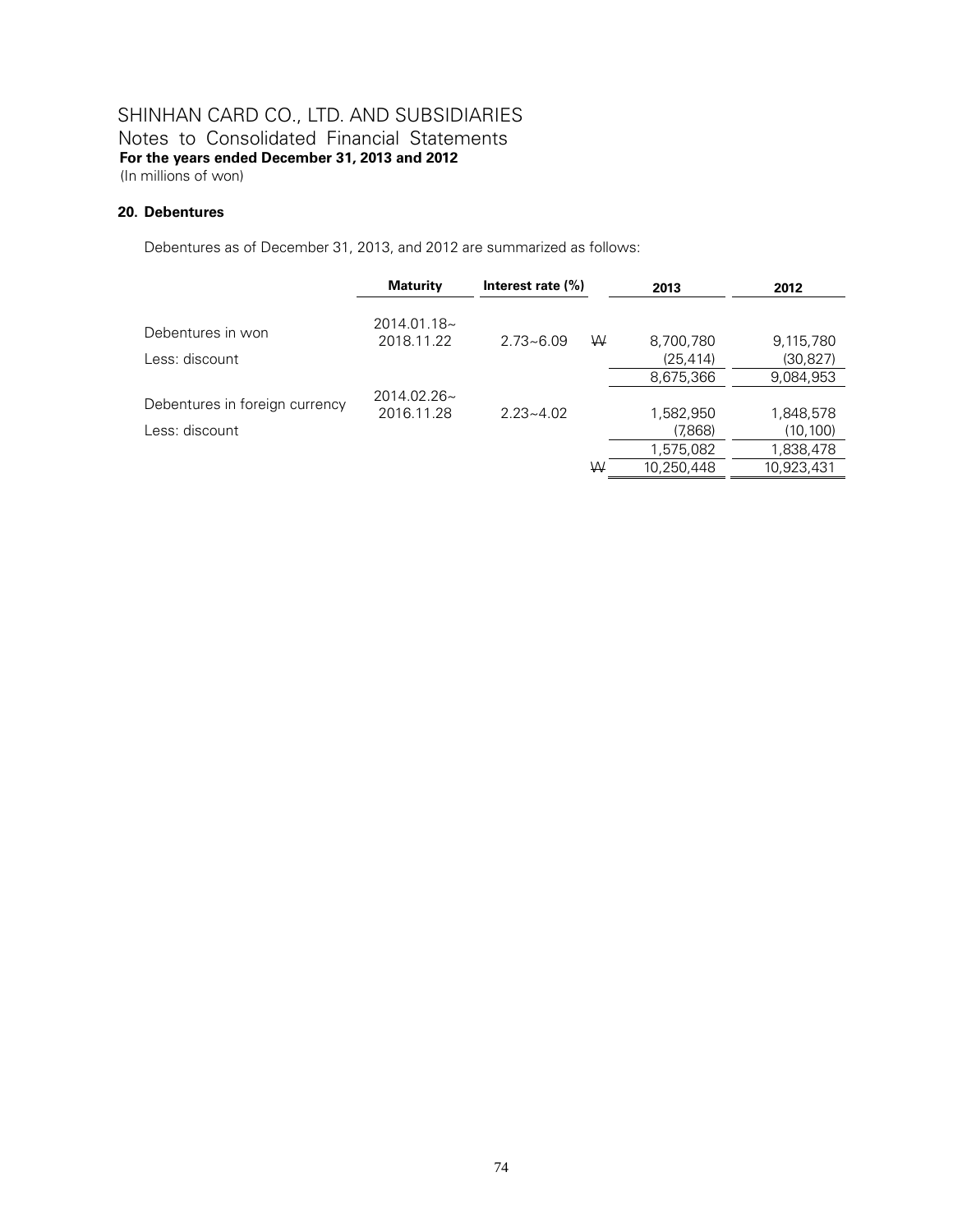Notes to Consolidated Financial Statements **For the years ended December 31, 2013 and 2012**  (In millions of won)

#### **21. Employee benefits**

(a) Defined benefit plan assets and liabilities as of December 31, 2013 and 2012 are as follows:

|                                                        |   | 2013      | 2012       |
|--------------------------------------------------------|---|-----------|------------|
|                                                        |   |           |            |
| Present value of defined benefit obligations           | W | 160.346   | 149.114    |
| Fair value of plan assets                              |   | (157.866) | (133, 932) |
| Recognized liabilities for defined benefit obligations | W | 2.480     | 15.182     |

(b) Changes in the present value of defined benefit obligations and plan assets for the years ended December 31, 2013 and 2012 are as follows:

|                                                                           |   | 2013                                 |                    |                                     |
|---------------------------------------------------------------------------|---|--------------------------------------|--------------------|-------------------------------------|
|                                                                           |   | <b>Defined benefit</b><br>obligation | <b>Plan assets</b> | <b>Defined benefit</b><br>liability |
| Beginning balance<br>Recognized in profit or loss as incurred:            | W | 149,114                              | (133, 932)         | 15,182                              |
| Current service cost                                                      |   | 18,323                               |                    | 18,323                              |
| Interest expense (income)                                                 |   | 6,258                                | (5,617)            | 641                                 |
|                                                                           |   | 24,581                               | (5,617)            | 18,964                              |
| Recognized in other comprehensive<br>income:<br>- Actuarial (gain) losses |   |                                      |                    |                                     |
| Demographic assumptions                                                   |   |                                      |                    |                                     |
| Financial assumptions                                                     |   | 14,731                               |                    | 14,731                              |
| Experience adjustments.                                                   |   | (20, 253)                            |                    | (20, 253)                           |
| - Return on plan assets                                                   |   |                                      | 1,227              | 1,227                               |
|                                                                           |   | (5, 521)                             | 1,227              | (4,294)                             |
| Others:                                                                   |   |                                      |                    |                                     |
| Contributions paid into the plan                                          |   |                                      | (24,600)           | (24, 600)                           |
| Benefits paid by the plan                                                 |   | (8, 186)                             | 5,056              | (3, 130)                            |
| Others $(*)$                                                              |   | 358                                  |                    | 358                                 |
|                                                                           |   | (7,828)                              | (19, 544)          | (27,372)                            |
| Ending balance                                                            | W | 160,346                              | (157,866)          | 2,480                               |

(\*) Transfer from related parties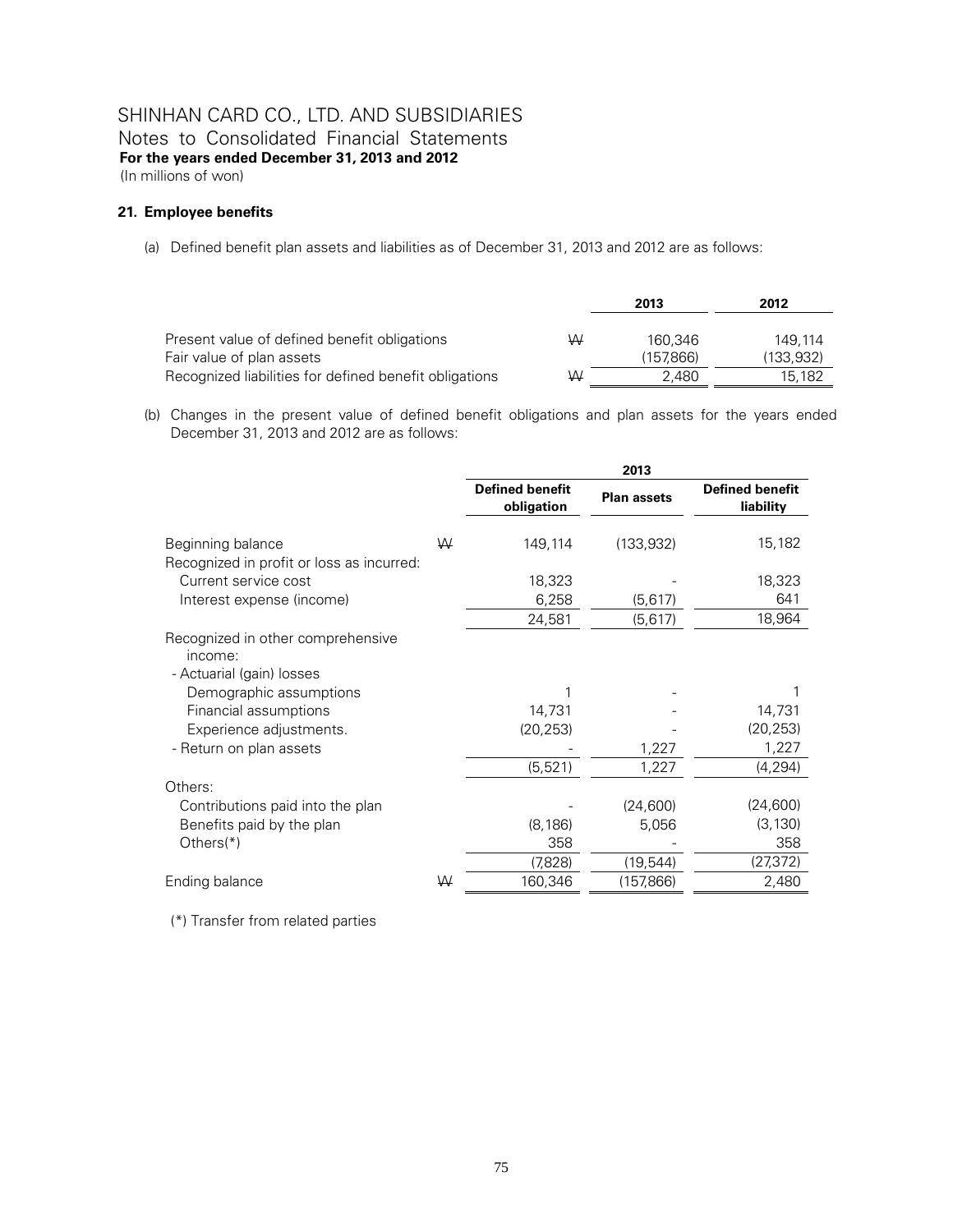Notes to Consolidated Financial Statements **For the years ended December 31, 2013 and 2012**  (In millions of won)

#### **21. Employee benefits, continued**

|                                                                           |   | 2012                                 |                    |                                     |
|---------------------------------------------------------------------------|---|--------------------------------------|--------------------|-------------------------------------|
|                                                                           |   | <b>Defined benefit</b><br>obligation | <b>Plan assets</b> | <b>Defined benefit</b><br>liability |
| Beginning balance<br>Recognized in profit or loss as incurred:            | W | 140,555                              | (103, 170)         | 37,385                              |
| Current service cost                                                      |   | 18,352                               |                    | 18,352                              |
| Interest expense (income)                                                 |   | 7,105                                | (5, 423)           | 1,682                               |
|                                                                           |   | 25,457                               | (5, 423)           | 20,034                              |
| Recognized in other comprehensive<br>income:<br>- Actuarial (gain) losses |   |                                      |                    |                                     |
| Demographic assumptions                                                   |   | 14,203                               |                    | 14,203                              |
| Financial assumptions                                                     |   | 2,339                                |                    | 2,339                               |
| Experience adjustments.                                                   |   | (28, 194)                            |                    | (28, 194)                           |
| - Return on plan assets                                                   |   |                                      | 1,107              | 1,107                               |
|                                                                           |   | (11, 652)                            | 1,107              | (10, 545)                           |
| Others:                                                                   |   |                                      |                    |                                     |
| Contributions paid into the plan                                          |   |                                      | (30,000)           | (30,000)                            |
| Benefits paid by the plan                                                 |   | (5,708)                              | 3,554              | (2, 154)                            |
| Others $(*)$                                                              |   | 462                                  |                    | 462                                 |
|                                                                           |   | (5, 246)                             | (26, 446)          | (31,692)                            |
| Ending balance                                                            | W | 149,114                              | (133,932)          | 15,182                              |
|                                                                           |   |                                      |                    |                                     |

(\*) Transfer from related parties

(c) Details of the amounts included in the fair value of plan assets for each category of financial instruments as of December 31, 2013 and 2012 are as follows:

|                           |   | 2013             |        | 2012    |        |  |
|---------------------------|---|------------------|--------|---------|--------|--|
|                           |   | Ratio<br>Amounts |        | Amounts | Ratio  |  |
| Cash and due from banks   | W | 118.496          | 75.1%  | 102.615 | 76.6%  |  |
| Securities                |   | 34,998           | 22.2%  | 28.681  | 21.4%  |  |
| Others                    |   | 4.372            | 2.8%   | 2,636   | 2.0%   |  |
| Fair value of plan assets | W | 157,866          | 100.0% | 133,932 | 100.0% |  |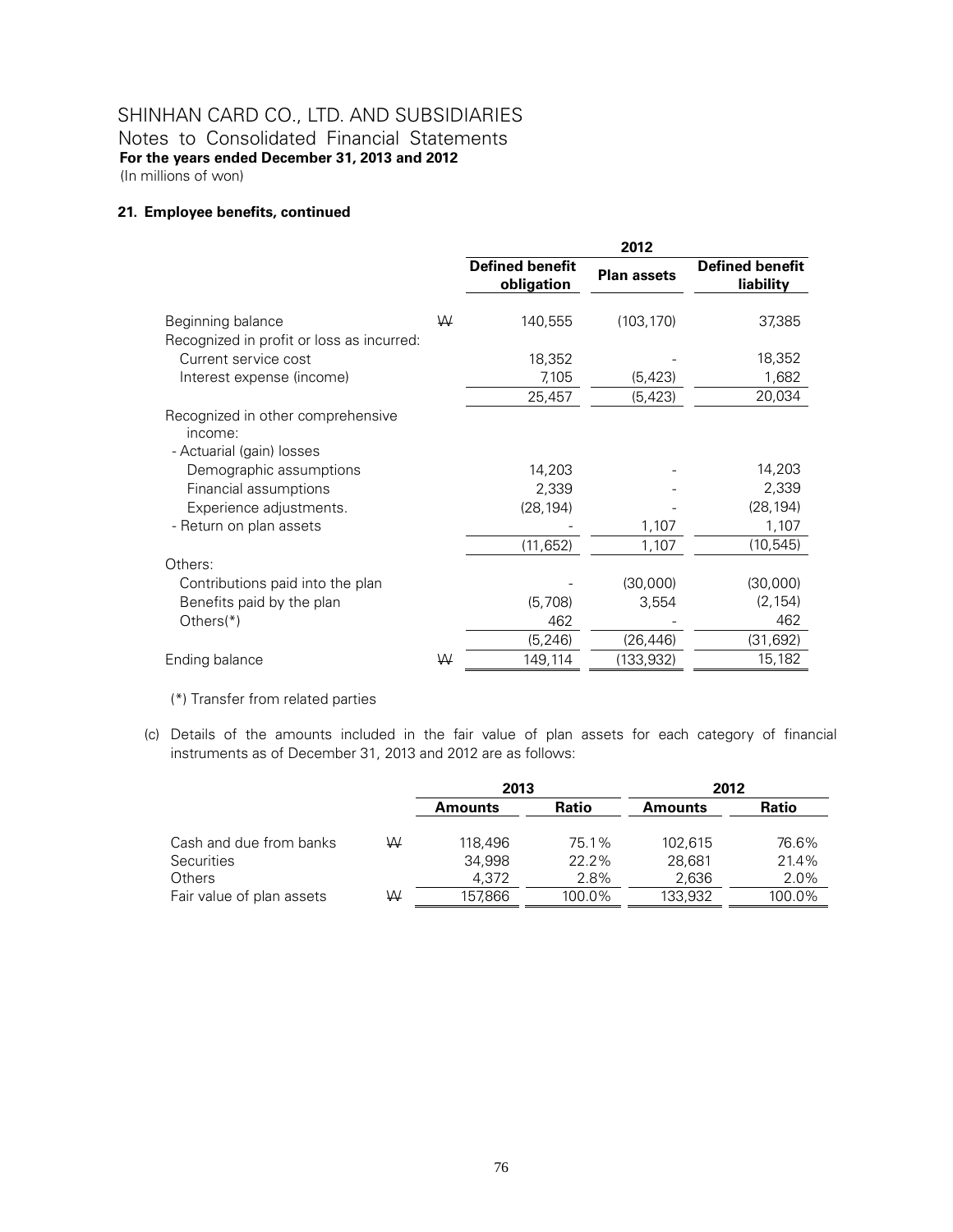Notes to Consolidated Financial Statements **For the years ended December 31, 2013 and 2012**  (In millions of won)

#### **21. Employee benefits, continued**

(d) Actuarial assumptions as of December 31, 2013 and 2012 are as follows:

|                                             | 2013           | 2012           |
|---------------------------------------------|----------------|----------------|
|                                             |                |                |
| Discount rate (AA0)                         | 4.54%          | $4.22\%$       |
|                                             | 2.54%          | 2.8%           |
| Future salary increasing rate               | + upgrade rate | + upgrade rate |
| Average expected remaining years of service | 10.88 years    | 11.58 years    |

#### (e) Sensitivity analysis

This analysis is based on actuarial assumptions variances that the Group considered to be reasonably possible at the reporting date.

|                                             |   | Changes in the amount of<br>defined benefit obligations |
|---------------------------------------------|---|---------------------------------------------------------|
| Discount rate (1% decrease)                 | ₩ | 19.039                                                  |
| Discount rate (1% increase)                 |   | (16.620)                                                |
| Future salary increasing rate (1% decrease) |   | (17.087)                                                |
| Future salary increasing rate (1% increase) |   | 19.259                                                  |

Sensitivity analysis doesn't consider the variance of all cash flows expected to occur in the plan, but provides approximation of the sensitivity to the assumptions.

(f) The amounts recognized as an expense for defined contribution plans are W1,577 million and W1,325 million for the years ended December 31, 2013 and 2012.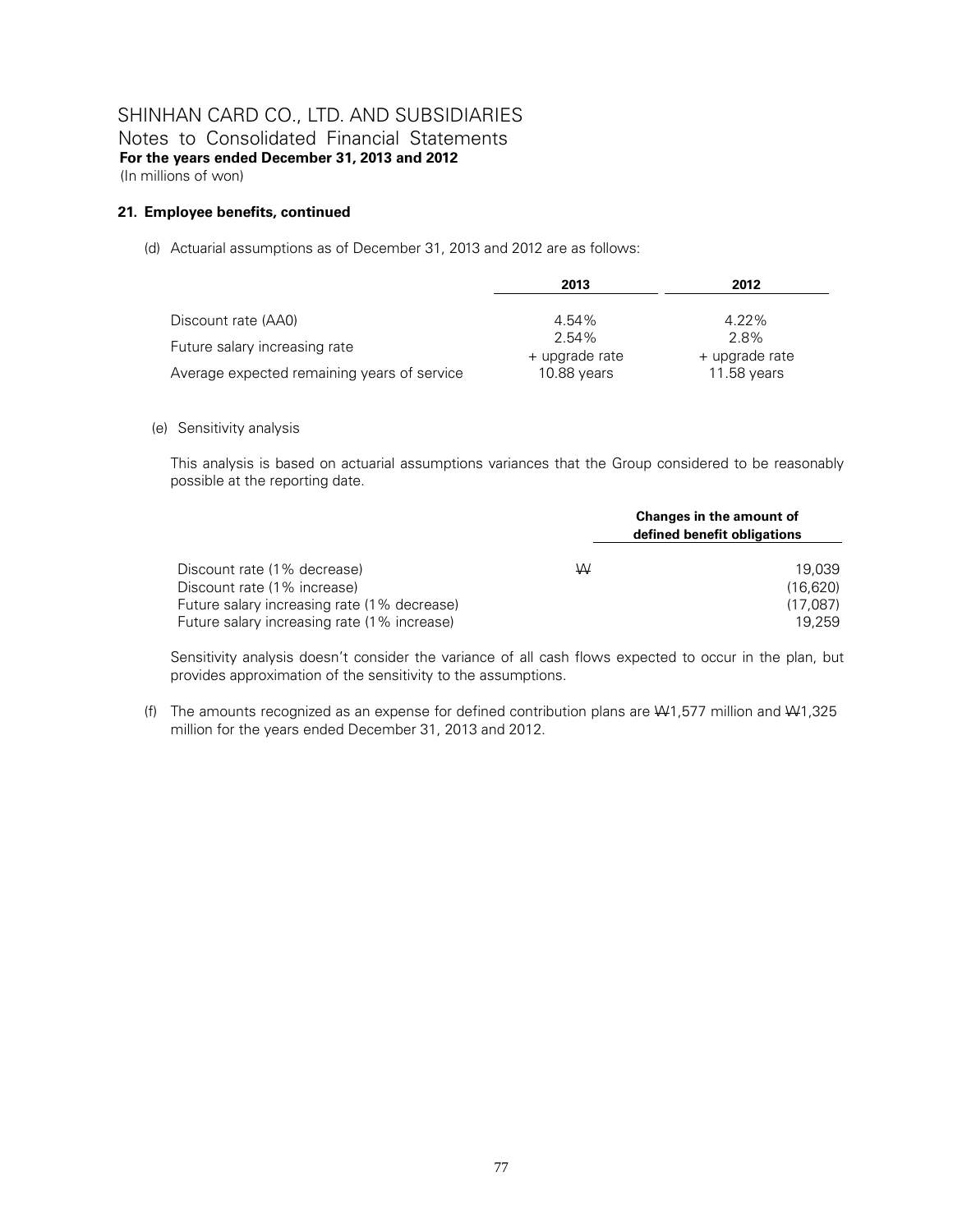## SHINHAN CARD CO., LTD. AND SUBSIDIARIES Notes to Consolidated Financial Statements **For the years ended December 31, 2013 and 2012**

(In millions of won)

#### **22. Provisions**

Changes in provisions for the years ended December 31, 2013 and 2012 are as follows:

|                        |   | 2013                               |                                                         |                                                      |                     |          |              |
|------------------------|---|------------------------------------|---------------------------------------------------------|------------------------------------------------------|---------------------|----------|--------------|
|                        |   | <b>Allowance</b><br>for litigation | <b>Provision for</b><br>membership<br>reward<br>program | <b>Allowance for</b><br>unused credit<br>commitments | Asset<br>retirement | Other    | <b>Total</b> |
| Beginning balance      | W | 7.935                              | 24,873                                                  | 328,474                                              | 9.353               | 4.565    | 375,200      |
| Provision (recoveries) |   | 674                                | 60.847                                                  | (9.903)                                              | 38                  | 21,895   | 73.551       |
| Payment                |   | (2,480)                            | (56, 617)                                               |                                                      | -                   | (18,497) | (77,594)     |
| <b>Others</b>          |   |                                    |                                                         |                                                      | 130                 |          | 130          |
| Ending balance         | W | 6,129                              | 29,103                                                  | 318,571                                              | 9,521               | 7,963    | 371,287      |

|                        |   | 2012                               |                                                         |                                                      |                     |         |              |  |
|------------------------|---|------------------------------------|---------------------------------------------------------|------------------------------------------------------|---------------------|---------|--------------|--|
|                        |   | <b>Allowance</b><br>for litigation | <b>Provision for</b><br>membership<br>reward<br>program | <b>Allowance for</b><br>unused credit<br>commitments | Asset<br>retirement | Other   | <b>Total</b> |  |
| Beginning balance      | W | 12.185                             | 24.439                                                  | 345,288                                              | 9.115               | 4.892   | 395,919      |  |
| Provision (recoveries) |   | 432                                | 39,143                                                  | (16.814)                                             | 46                  | 2.184   | 24.991       |  |
| Payment                |   | (4,682)                            | (38.709)                                                |                                                      |                     | (2.511) | (45,902)     |  |
| Others                 |   |                                    |                                                         |                                                      | 192                 |         | 192          |  |
| Ending balance         | W | 7.935                              | 24.873                                                  | 328.474                                              | 9.353               | 4.565   | 375.200      |  |

#### **23. Other liabilities**

Details of other liabilities as of December 31, 2013 and 2012 are as follows:

|                                       |   | 2013      | 2012      |
|---------------------------------------|---|-----------|-----------|
|                                       |   |           |           |
| Accounts payable                      | W | 1,734,045 | 2,023,492 |
| Accrued expenses                      |   | 323,706   | 301.351   |
| Advances from customers               |   | 54,608    | 66,963    |
| Unearned revenue (Note 24)            |   | 222,608   | 230,546   |
| Withholdings                          |   | 349.760   | 224.490   |
| Guarantee deposits, net               |   | 219,568   | 243.144   |
| Advances of gift card and others, net |   | 28,702    | 28,064    |
| <b>Others</b>                         |   | 2,096     | 1,092     |
|                                       | W | 2.935.093 | 3.119.142 |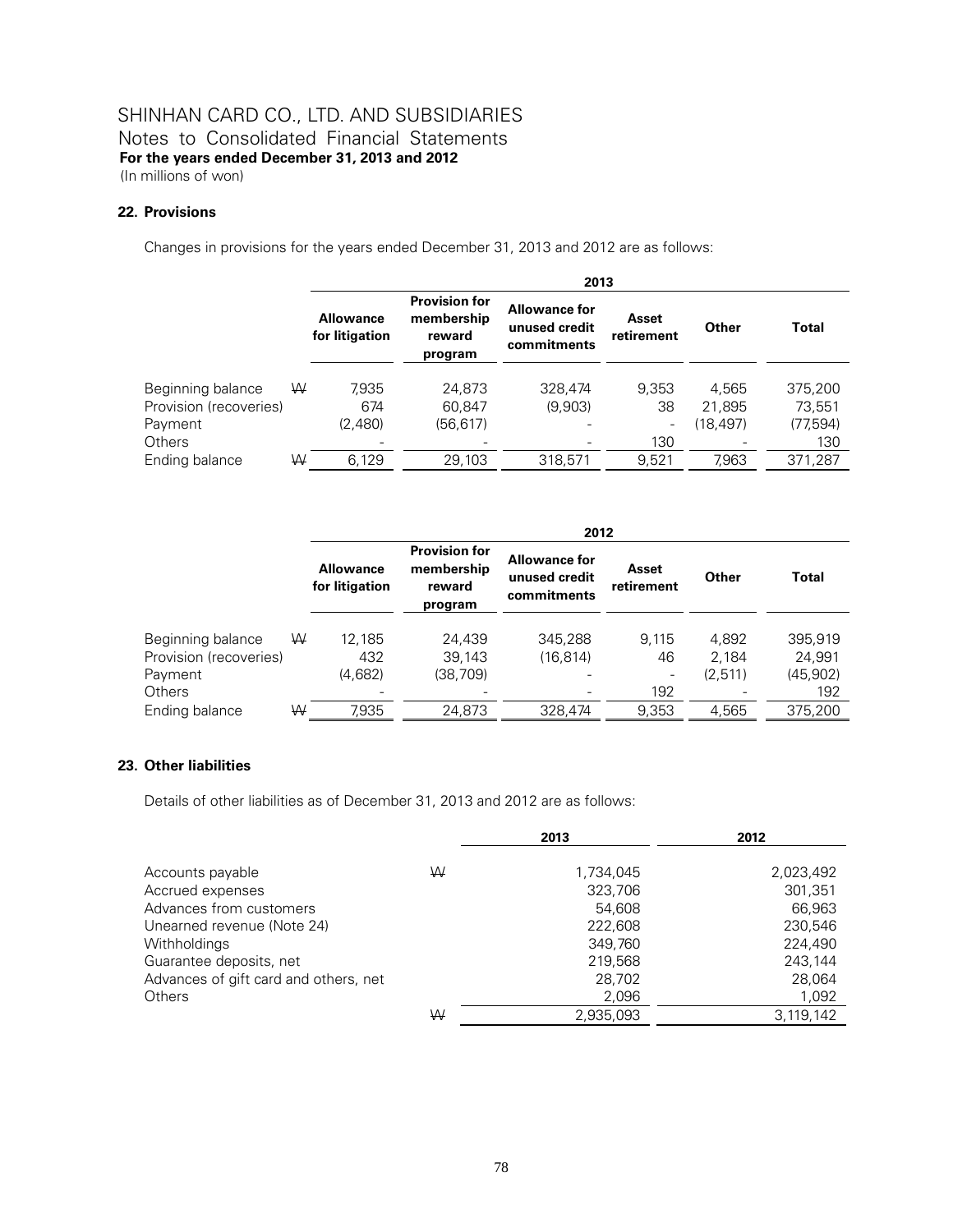Notes to Consolidated Financial Statements **For the years ended December 31, 2013 and 2012**  (In millions of won)

#### **24. Deferred revenue of customer loyalty programmes**

Changes in deferred revenue of customer loyalty programmes for the years ended 2013 and 2012 are as follows:

|                     |   | 2013       | 2012      |  |
|---------------------|---|------------|-----------|--|
| Beginning balance   | ₩ | 158.010    | 149,580   |  |
| Revenue deferment   |   | 207.947    | 183.828   |  |
| Revenue realization |   | (226, 685) | (175,398) |  |
| Ending balance      | W | 139.272    | 158,010   |  |

#### **25. Equity**

(a) Equity as of December 31, 2013 and 2012 are summarized as follows:

|                                                                                              |   | 2013      | 2012      |
|----------------------------------------------------------------------------------------------|---|-----------|-----------|
| Common stock                                                                                 | W | 626,847   | 626,847   |
| Capital surplus                                                                              |   |           |           |
| Gains on capital reduction                                                                   |   | 852,646   | 852,646   |
| Gains on sale of treasury stock                                                              |   | 2         | 2         |
| Other additional capital                                                                     |   | 7,944     | 7,944     |
|                                                                                              |   | 860,592   | 860,592   |
| Capital adjustments                                                                          |   |           |           |
| Stock options                                                                                |   | (175)     | 583       |
| Accumulated other comprehensive income<br>Unrealized gain on valuation of available-for-sale |   |           |           |
| securities                                                                                   |   | 421,560   | 314,463   |
| Effective portion of valuation loss on cash flow hedges                                      |   | 3,508     | (4,484)   |
| Remeasurements of defined benefit obligations                                                |   | (15, 840) | (19,095)  |
|                                                                                              |   | 409,228   | 290,884   |
| Retained earnings                                                                            |   |           |           |
| Legal reserve                                                                                |   | 313,424   | 313,424   |
| Reserve for credit losses (Note 26)                                                          |   | 515,106   | 269,024   |
| Revaluation surplus of property and equipment                                                |   | 10,216    | 10,216    |
| Retained earnings(*)                                                                         |   | 3,373,546 | 3,361,607 |
|                                                                                              |   | 4,212,292 | 3,954,271 |
|                                                                                              | W | 6,108,784 | 5,733,177 |

- (\*) W40,342 million of reserve for credit losses, plans to reversal in retained earnings as of December 31, 2013. W246,082 million of retained earnings as of December 31, 2012, had been disposed of as reserve for credit losses in the shareholder's meeting of March 27, 2013.
- (b) Capital stock and capital surplus

As of December 31, 2013 and 2012, par value of common stock is W5,000 and the Group authorized 2,000,000,000 shares and issued outstanding shares amounted to 125,369,403 shares.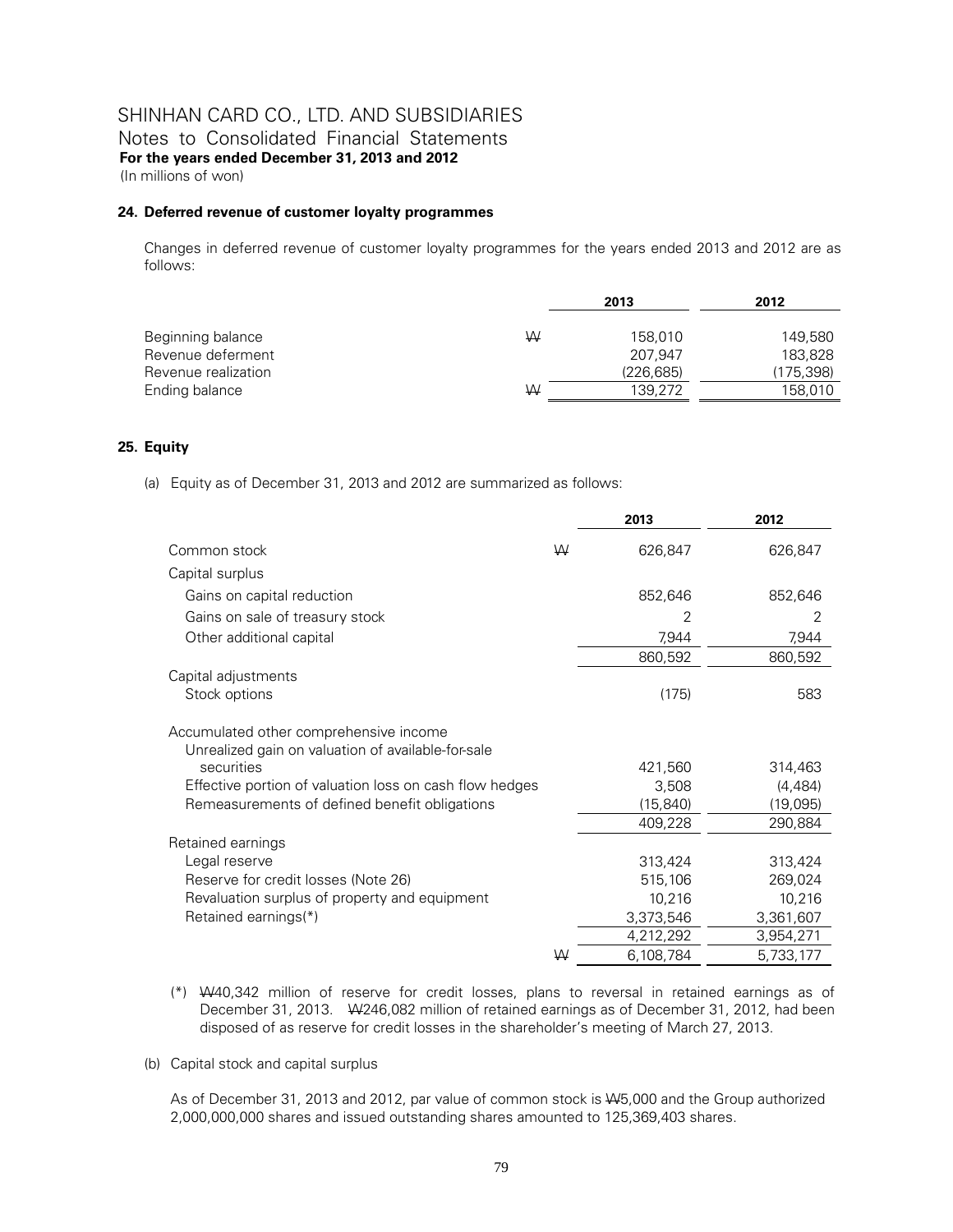### SHINHAN CARD CO., LTD. AND SUBSIDIARIES Notes to Consolidated Financial Statements **For the years ended December 31, 2013 and 2012**  (In millions of won)

#### **25. Equity, continued**

(c) Changes in accumulated other comprehensive income for the years ended December 31, 2013 and 2012 are as follows:

|                                                           |   | <b>Valuation of</b><br>available-for-<br>sale securities | <b>Valuation of</b><br>cash flow<br>hedges | <b>Remeasurements</b><br>of defined benefit<br>obligations | <b>Total</b> |
|-----------------------------------------------------------|---|----------------------------------------------------------|--------------------------------------------|------------------------------------------------------------|--------------|
| <b>Balance at January 1, 2012</b>                         | W | 276,147                                                  | (19,067)                                   | (27,088)                                                   | 229,992      |
| Change in fair value of available-<br>for-sale securities |   | 122,558                                                  |                                            | 10,545                                                     | 133,103      |
| Foreign exchange differences                              |   | 14,558                                                   |                                            |                                                            | 14,558       |
| Effective portion of changes in                           |   |                                                          |                                            |                                                            |              |
| fair value of cash flow hedges                            |   |                                                          | (135, 582)                                 |                                                            | (135, 582)   |
| Reclassification adjustment                               |   | (86, 567)                                                | 154,821                                    |                                                            | 68,254       |
| Deferred tax effect                                       |   | (12, 233)                                                | (4,656)                                    | (2, 552)                                                   | (19, 441)    |
| <b>Balance at December 31, 2012</b>                       |   | 314,463                                                  | (4, 484)                                   | (19,095)                                                   | 290,884      |
| <b>Balance at January 1, 2013</b>                         |   | 314,463                                                  | (4, 484)                                   | (19,095)                                                   | 290,884      |
| Change in fair value of available-                        |   |                                                          |                                            |                                                            |              |
| for-sale securities                                       |   | 269,686                                                  |                                            | 4,294                                                      | 273,980      |
| Foreign exchange differences                              |   | (8,398)                                                  |                                            |                                                            | (8,398)      |
| Effective portion of changes in                           |   |                                                          |                                            |                                                            |              |
| fair value of cash flow hedges                            |   |                                                          | (27,036)                                   |                                                            | (27,036)     |
| Reclassification adjustment                               |   | (119, 999)                                               | 37,580                                     |                                                            | (82,419)     |
| Deferred tax effect                                       |   | (34,192)                                                 | (2, 552)                                   | (1,039)                                                    | (37,783)     |
| <b>Balance at December 31, 2013</b>                       | ₩ | 421,560                                                  | 3,508                                      | (15, 840)                                                  | 409,228      |

#### (d) Legal reserve

The Korean Commercial Code requires the Group to appropriate a legal reserve in an amount equal to at least 10% of cash dividends for each accounting period until the reserve equals 50% of stated capital. The legal reserve may be used to reduce a deficit or may be transferred to common stock in connection with a free issue of shares.

#### (e) Revaluation surplus of property and equipment

The Group elected to measure an item of land and buildings at the date of transition to K-IFRSs at its fair value and use that fair value as its deemed cost at that date. W+10,216 million of revaluation surplus as a result of revaluation was classified as dividend restriction by the board of directors.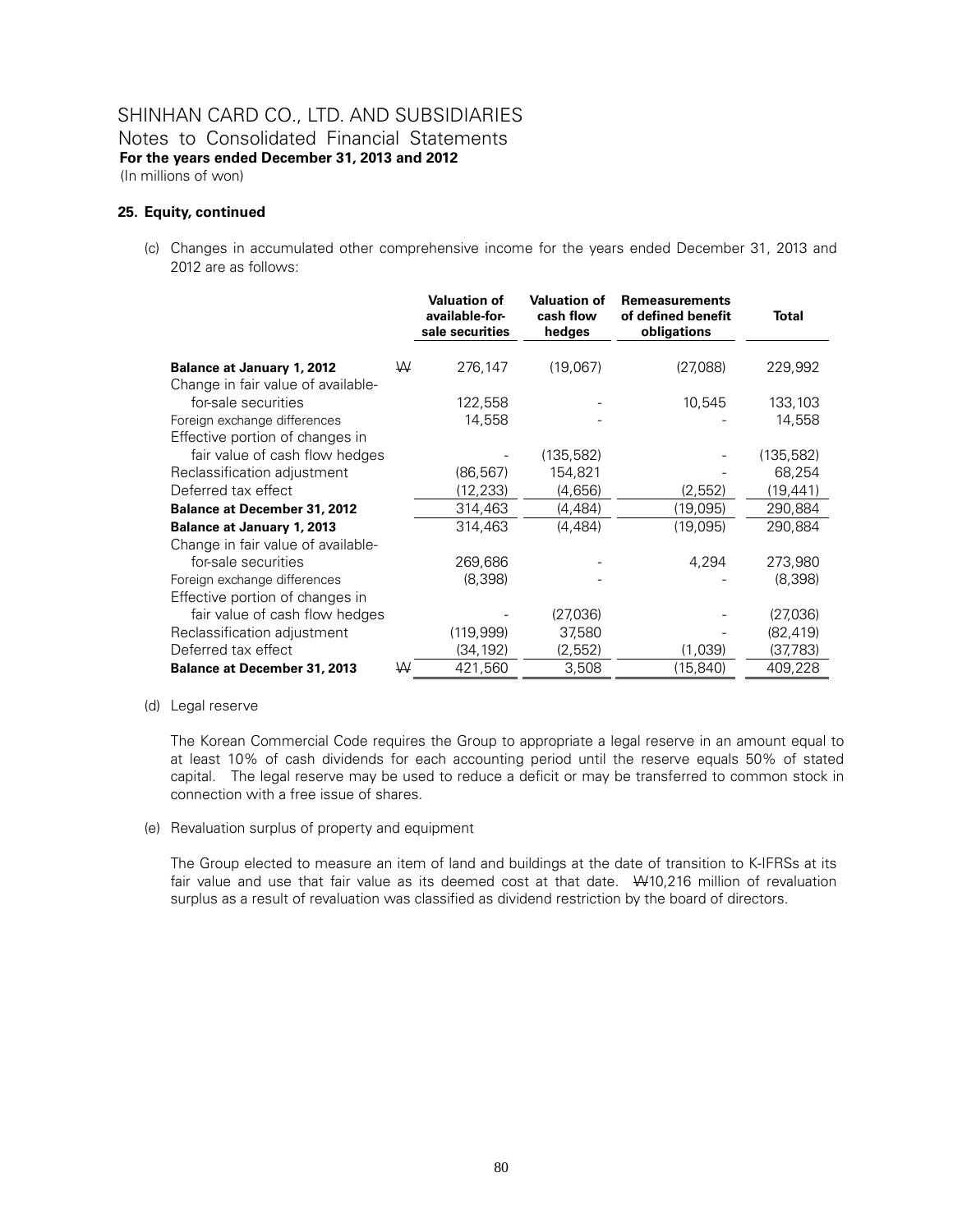Notes to Consolidated Financial Statements **For the years ended December 31, 2013 and 2012**  (In millions of won)

#### **25. Equity, continued**

(f) Statements of appropriation of retained earnings for the years ended December 31, 2013 and 2012 based on separate financial statements are as follows:

Date of Appropriation for 2013: March 31, 2014 Date of Appropriation for 2012: March 27, 2013

| (In millions of won, except dividends per share)                                                                                  |   | 2013      | 2012      |
|-----------------------------------------------------------------------------------------------------------------------------------|---|-----------|-----------|
| Unappropriated retained earnings                                                                                                  |   |           |           |
| Balance at beginning of year                                                                                                      | W | 2,696,377 | 2,592,748 |
| Changes of in accounting policies                                                                                                 |   | 19,095    | 27,088    |
| Net income                                                                                                                        |   | 658,074   | 741,771   |
|                                                                                                                                   |   | 3,373,546 | 3,361,607 |
| <b>Reversal of Reserve for credit losses</b>                                                                                      |   | 40,342    |           |
| Balance at end of year before appropriation                                                                                       |   | 3,413,888 | 3,361,607 |
| <b>Appropriation of retained earnings</b>                                                                                         |   |           |           |
| Reserve for credit losses                                                                                                         |   |           | 246,082   |
| Cash dividends                                                                                                                    |   | 524,044   | 400,053   |
| Dividends per share (dividend as a percentage<br>of par value):<br>$\forall$ 4,180 (83.60%) for 2013<br>W 3,191 (63.82%) for 2012 |   |           |           |
|                                                                                                                                   |   | 524,044   | 646,135   |
| Unappropriated retained earnings to be                                                                                            | ₩ | 2,889,844 | 2,715,472 |
| carried over to subsequent year                                                                                                   |   |           |           |

(\*) These statements of appropriation of retained earnings were based on the separate financial statements of the controlling company and the Group retrospectively applied the amendment for the changes in accounting policies.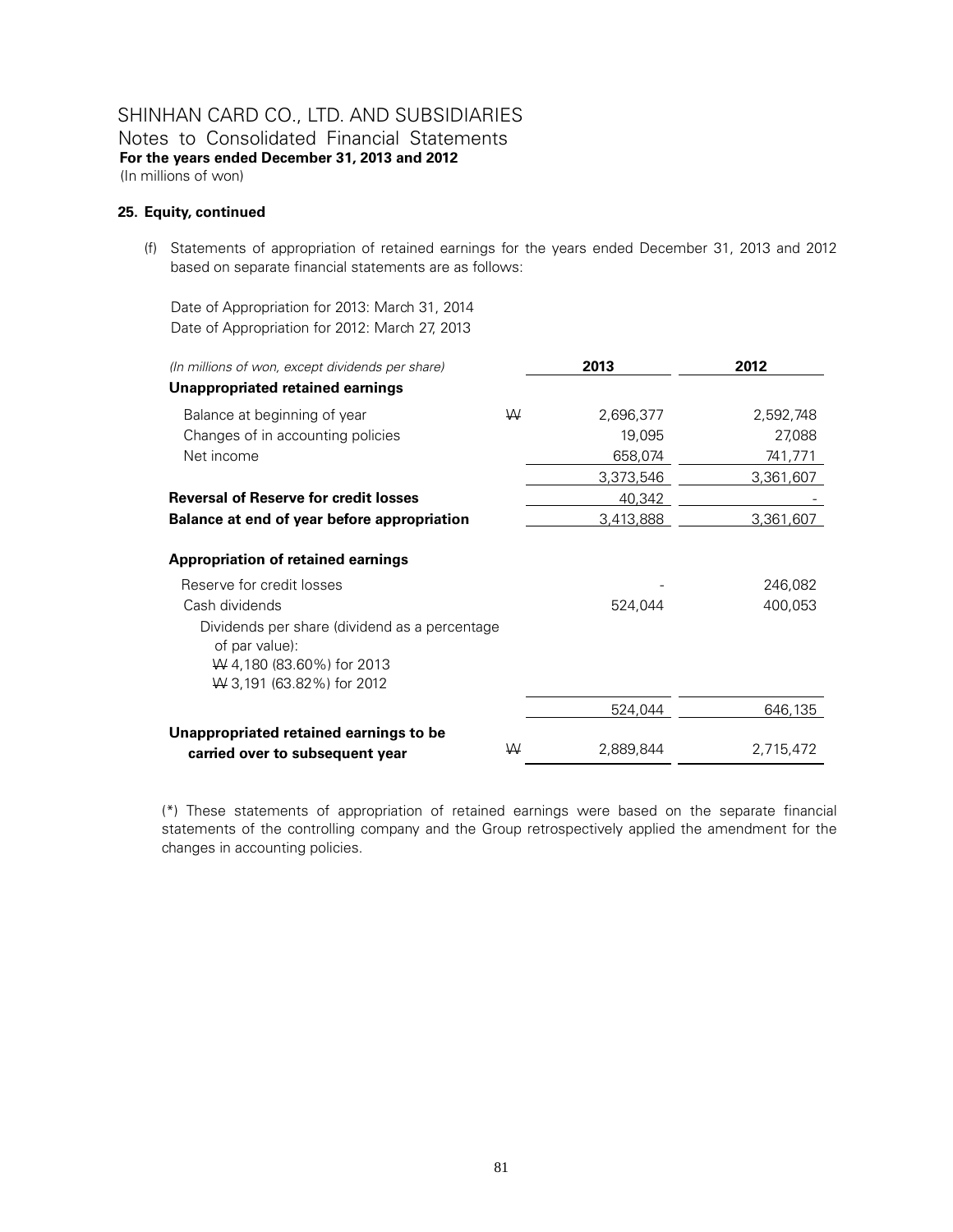Notes to Consolidated Financial Statements **For the years ended December 31, 2013 and 2012** 

(In millions of won)

#### **26. Reserve for credit losses**

In accordance with Regulations on the Supervision of Credit Specialized Financial Business, the Group reserves the difference between allowance for credit losses by K-IFRS and Regulations on the Supervision of Credit Specialized Financial Business in the account of reserve for legal reserve for credit losses. Reserve for credit losses is included in retained earnings, and does not affect net income but by limiting the dividend, prevents credit quality from being compromised.

(a) Reserve for credit losses as of December 31, 2013 and 2012 are summarized as follows:

|                                                  |   | 2013     | 2012    |
|--------------------------------------------------|---|----------|---------|
| Accumulated reserve for credit losses            | ₩ | 515.106  | 269.024 |
| Accumulated reserve for credit losses, scheduled |   | (40.342) | 246,082 |
| Ending balance of reserve for credit losses      | W | 474.764  | 515,106 |

(b) Details of profits after adjusting for reserve for credit losses and provision for reserve for credit losses for the years ended December 31, 2013 and 2012 are as follows:

|                                                           |   | 2013     | 2012    |
|-----------------------------------------------------------|---|----------|---------|
|                                                           |   |          |         |
| Net income                                                | ₩ | 658.074  | 741.771 |
| Provision for reserve for credit losses                   |   | (40.342) | 246.082 |
| Profits after adjusting for reserve for credit losses     |   | 698.416  | 495.682 |
| Earnings per share after reserve for credit losses in won |   | 5.571    | 3.954   |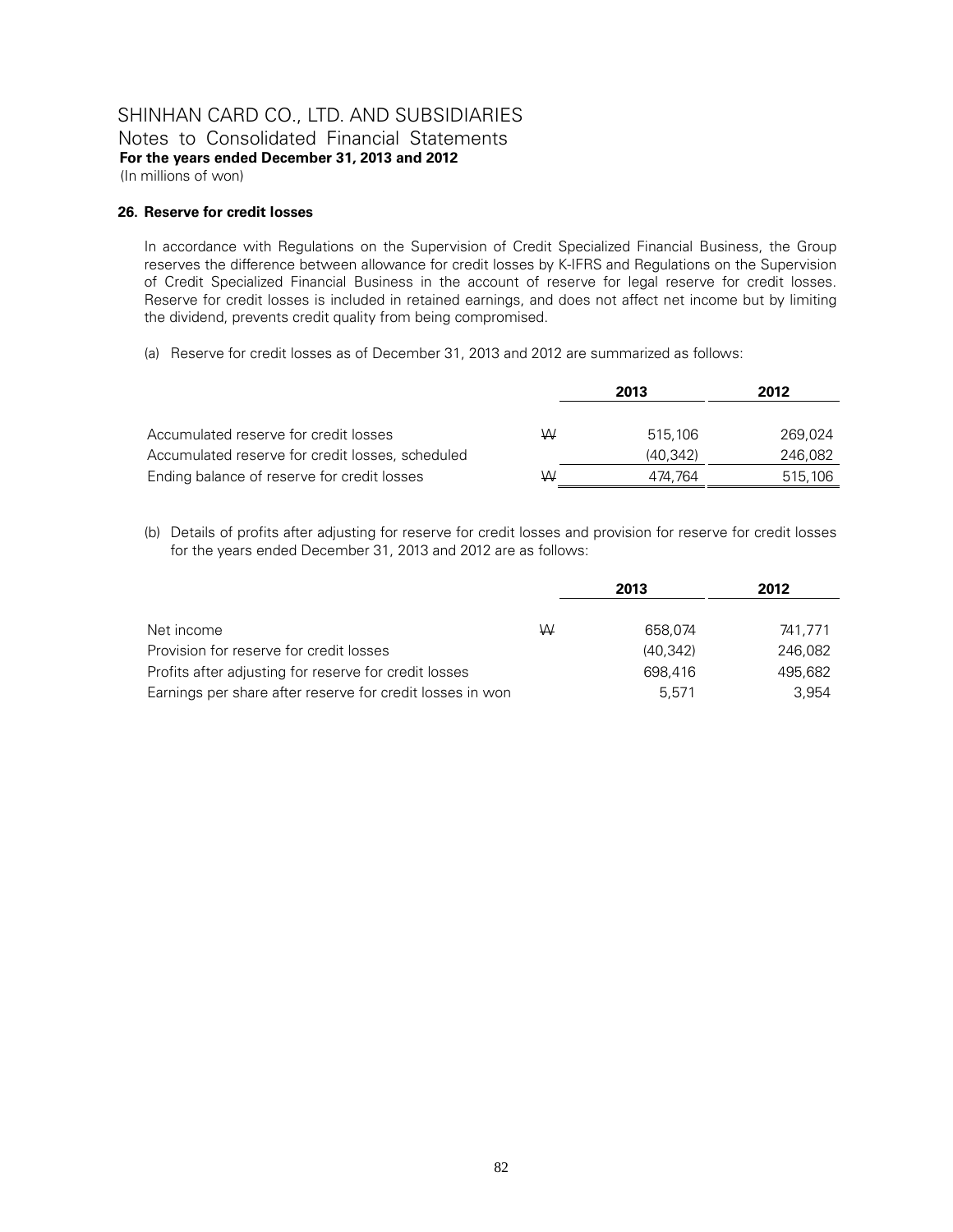Notes to Consolidated Financial Statements **For the years ended December 31, 2013 and 2012**  (In millions of won)

#### **27. Operating revenue**

Operating revenues for the years ended December 31, 2013 and 2012 are as follows:

|                                                               |   | 2013      | 2012      |
|---------------------------------------------------------------|---|-----------|-----------|
| <b>Operating revenue:</b>                                     |   |           |           |
| Interest income                                               | W | 1,945,509 | 2,032,209 |
| Fee and commission income                                     |   | 2,246,641 | 2,171,286 |
| Dividend income                                               |   | 34,129    | 37,335    |
| Gain on valuation and disposition of trading financial assets |   | 445       | 854       |
| Gains related to derivatives                                  |   | 5,433     | 2,240     |
| Gains on foreign currency transaction                         |   | 62,867    | 170.578   |
| Gains on sale of available-for-sale financial assets          |   | 128,744   | 112.646   |
| Reversal of financial assets' impairment losses               |   | 12,843    | 18,213    |
| Other operating income                                        |   | 177,952   | 53,559    |
|                                                               | W | 4,614,563 | 4.598.920 |

#### **28. Earnings per share**

Earnings per share for the years ended December 31, 2013 and 2012 are as follows:

*(In millions of won, except shares outstanding and earnings per share)*

|                                                      |   | 2013        | 2012        |
|------------------------------------------------------|---|-------------|-------------|
| Net income available for common stock                | W | 658.074     | 741.771     |
| Weighted average number of common stocks outstanding |   | 125,369,403 | 125,369,403 |
| Earnings per share in won                            | W | 5.249       | 5.917       |

The Group has no dilutive potential ordinary shares and stock options. Therefore diluted earnings per share is equal basic earnings per share for the years ended December 31, 2013 and 2012.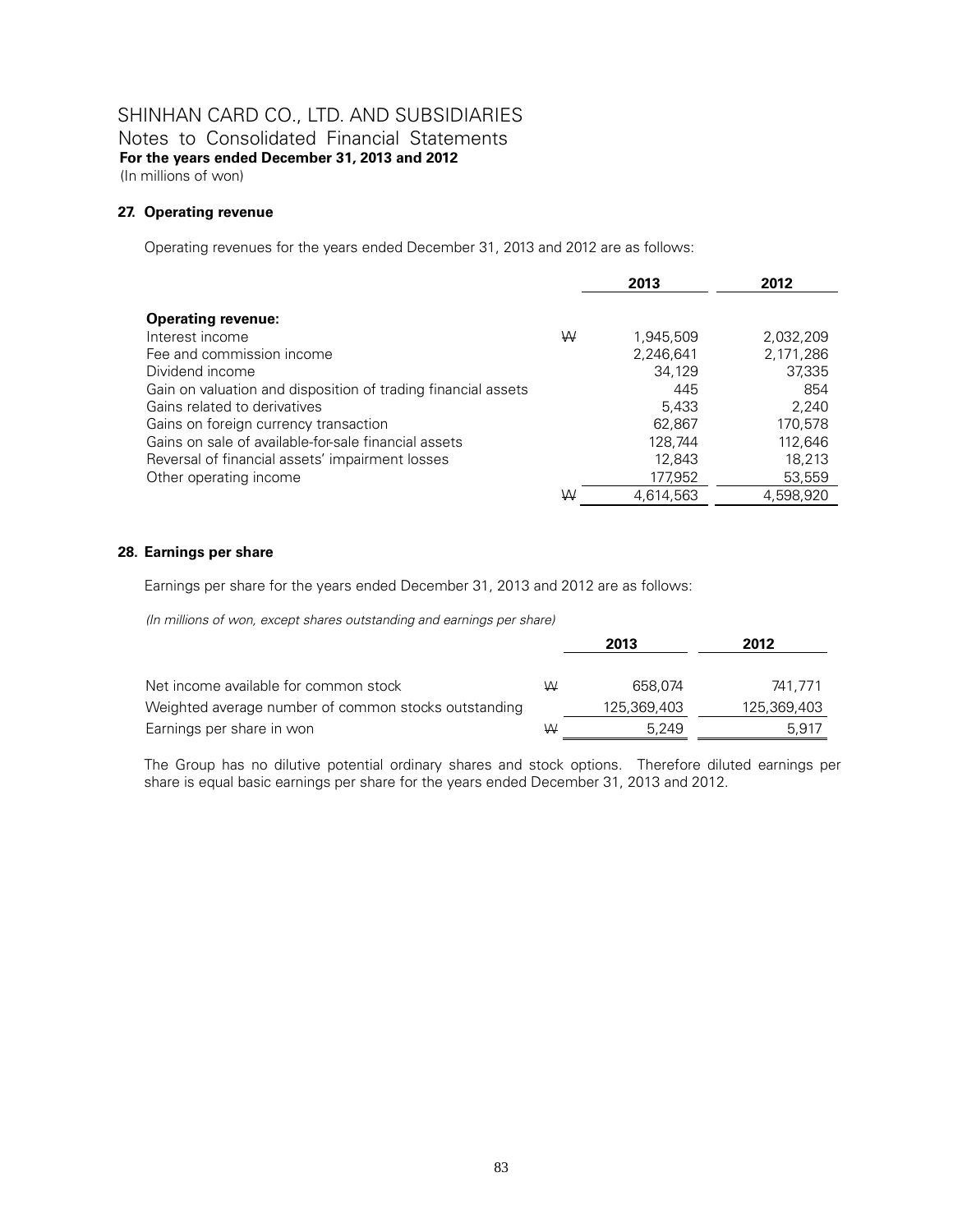### SHINHAN CARD CO., LTD. AND SUBSIDIARIES Notes to Consolidated Financial Statements **For the years ended December 31, 2013 and 2012**  (In millions of won)

#### **29. Share-based payment**

Share-based payment as of December 31, 2013 is summarized as follows:

(a) Stock options

|                                                                                                      | 5th grant                                                                    | 6th grant                                                                                     | 7th grant                                                                                     |
|------------------------------------------------------------------------------------------------------|------------------------------------------------------------------------------|-----------------------------------------------------------------------------------------------|-----------------------------------------------------------------------------------------------|
| Method of settlement<br>Valuation technique<br>Grant date<br>Exercise price in won<br>Shares granted | Cash-settlement<br>Fair value<br>March 21, 2006<br>W38,829<br>166,700 shares | Cash-settlement<br>Fair value<br>March 20, 2007<br>W54,560<br>102,900 shares                  | Cash-settlement<br>Fair value<br>March 19, 2008<br>W49,053<br>135,175 shares                  |
| Exercise period                                                                                      | Within 4 years after<br>3 years from grant date                              | Within 4 years after<br>3 years from grant date                                               | Within 4 years after<br>3 years from grant date                                               |
| Changes in number of shares<br>granted:<br>Outstanding at                                            |                                                                              |                                                                                               |                                                                                               |
| January 1, 2013                                                                                      | 120,372                                                                      | 74,632                                                                                        | 110,707                                                                                       |
| Changes                                                                                              | (120, 372)                                                                   |                                                                                               |                                                                                               |
| Outstanding at<br>December 31, 2013                                                                  |                                                                              | 74,632                                                                                        | 110,707                                                                                       |
| Vesting condition:                                                                                   |                                                                              |                                                                                               |                                                                                               |
| Service period                                                                                       |                                                                              | Two years<br>from grant date                                                                  | Two years<br>from grant date                                                                  |
| Performance condition                                                                                |                                                                              | Based on relative<br>stock price (33.4%)<br>Based on 3 year<br>management index<br>$(66.6\%)$ | Based on relative<br>stock price (33.4%)<br>Based on 3 year<br>management index<br>$(66.6\%)$ |
| Valuation model                                                                                      | <b>Black-Scholes Model</b>                                                   | <b>Black-Scholes Model</b>                                                                    | <b>Black-Scholes Model</b>                                                                    |
| Risk-free interest period                                                                            |                                                                              | 2.64%                                                                                         | 2.64%                                                                                         |
| Expected exercise period<br>Expected stock price volatility                                          |                                                                              | 2 months<br>16.91%                                                                            | 8 months<br>19.76%                                                                            |
| Expected dividend<br>yield ratio                                                                     |                                                                              | 1.80%                                                                                         | 1.80%                                                                                         |
| Fair value of<br>stock option in won                                                                 |                                                                              | W <sub>5</sub>                                                                                | W <sub>2</sub> ,228                                                                           |

The equity instruments granted are wholly vested as of December 31, 2013. The weighted average share price for 185,339 stock options outstanding at December 31, 2013 is W51,271.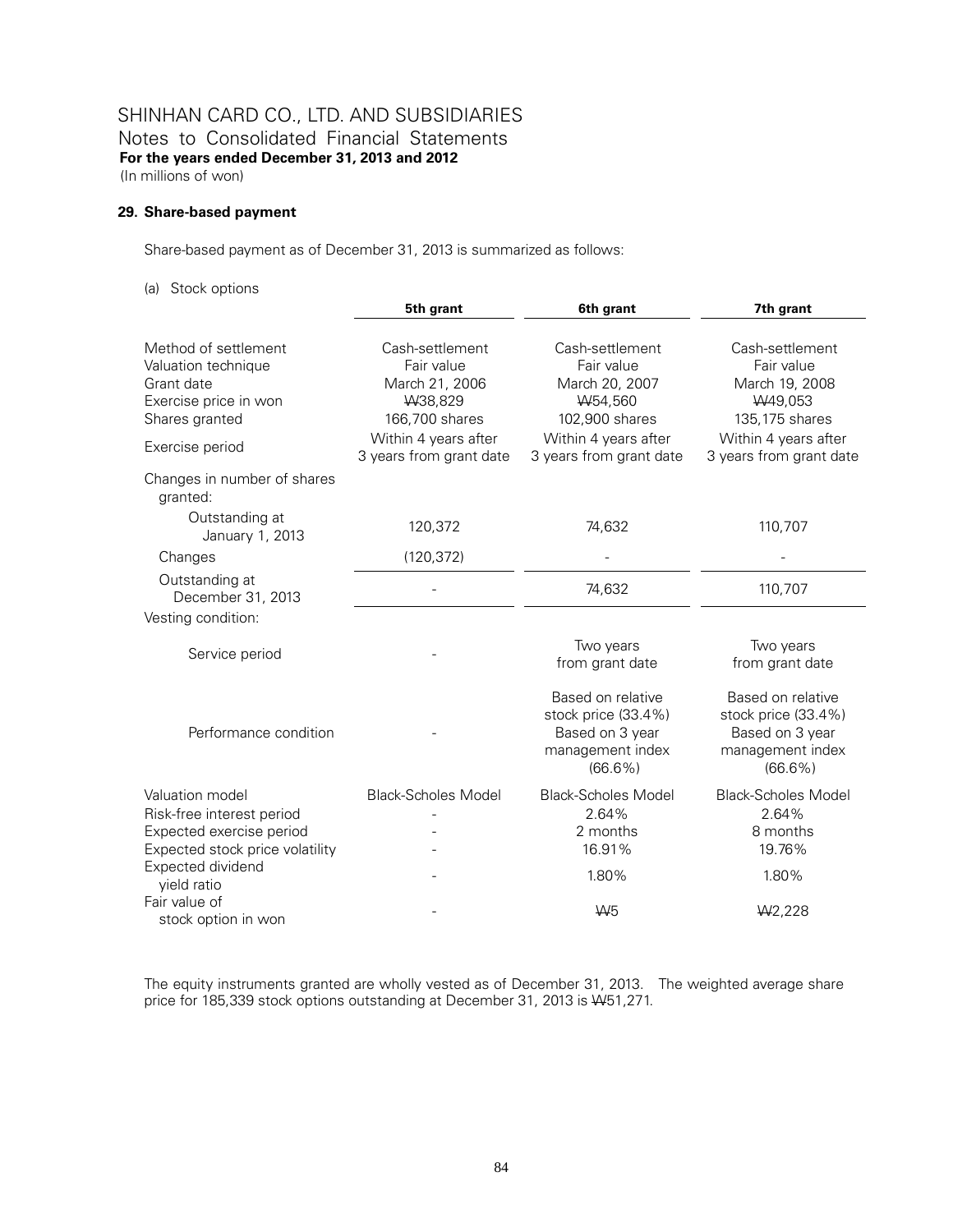### SHINHAN CARD CO., LTD. AND SUBSIDIARIES Notes to Consolidated Financial Statements

**For the years ended December 31, 2013 and 2012** 

(In millions of won)

#### **29. Share-based payment, continued**

- (b) Share-based payment arrangements with performance conditions
	- (i) Performance share granted as of December 31, 2013 was as follows:

|                                          | Granted as of    | Granted as of                                      | Granted as of                    | <b>Granted as of</b>             |
|------------------------------------------|------------------|----------------------------------------------------|----------------------------------|----------------------------------|
|                                          | 2010             | 2011                                               | 2012                             | 2013                             |
| <b>Type</b>                              | Equity-settled   | Equity-settled                                     | Equity-settled                   | Equity-settled                   |
| Vesting period                           | type             | type                                               | type                             | type                             |
|                                          | $2010 \sim 2011$ | $2011 \sim 2013$                                   | $2012 \sim 2014$                 | $2013 \sim 2015$                 |
|                                          | stock price      | Based on relative Based on relative<br>stock price | Based on relative<br>stock price | Based on relative<br>stock price |
| Performance                              | $(33.4\%)$       | $(33.4\%)$                                         | $(33.4\%)$                       | $(33.4\%)$                       |
| condition                                | Based on 4 year  | Based on 4 year                                    | Based on 4 year                  | Based on 4 year                  |
|                                          | management       | management                                         | management                       | management                       |
|                                          | index (66.6%)    | index (66.6%)                                      | index (66.6%)                    | index (66.6%)                    |
| Estimated<br>number of<br>shares granted | 94,429 shares    | 6,576 shares                                       | 19,963 shares                    | 29,038 shares                    |

(ii) Granted shares and the fair value of grant date as of December 31, 2013 were as follows:

| <b>Grant date</b> | <b>Grant shares</b> |   | Fair value(*) | <b>Estimated shares</b> (**) |
|-------------------|---------------------|---|---------------|------------------------------|
| April 1, 2010     | 129,700             | W | 45,150        | 94.429                       |
| January 11, 2011  | 6.900               |   | 52.900        | 6,576                        |
| February 28, 2012 | 28,200              |   | 46.650        | 15,820                       |
| August 24, 2012   | 9.300               |   | 36,150        | 4,143                        |
| January 1, 2013   | 89,800              |   | 40.050        | 22,755                       |
| February 22, 2013 | 10.100              |   | 42.350        | 2,886                        |
| May 27, 2013      | 10.100              |   | 40.250        | 847                          |
| August 27, 2013   | 24,000              |   | 39.700        | 2,550                        |
|                   | 308,100             |   |               | 150.006                      |

(\*) The fair value per share was evaluated based on the closing price of Shinhan Financial Group at each grant date.

(\*\*) Granted shares at grant date were adjusted pursuant to increase rate of stock price (33.4%) and achievement of target ROE (66.6%) based on standard quantity applicable to the days of service among specified period of service, which allows for the determination of acquired quantity at the end of the operation period.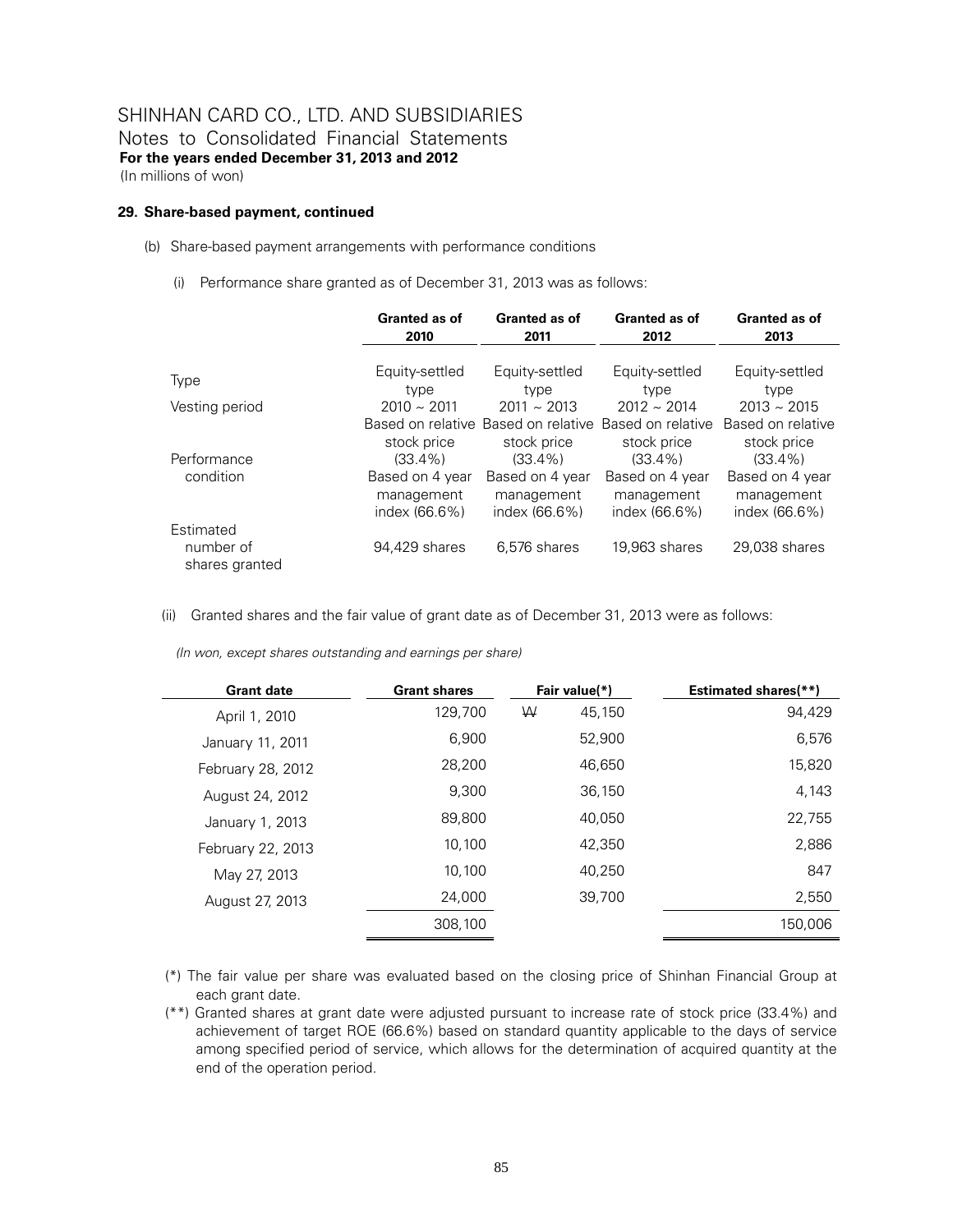Notes to Consolidated Financial Statements **For the years ended December 31, 2013 and 2012**  (In millions of won)

#### **29. Share-based payment, continued**

(c) Stock compensation costs calculated for the years ended December 31, 2013 and 2012 are as follows:

|                                                   |   | 2013  | 2012  |
|---------------------------------------------------|---|-------|-------|
| Stock options<br>Share-based payment arrangements | W | 253   | (788) |
| with performance conditions                       |   | 1,663 | .658  |
|                                                   | W | 1.916 | 870   |

(d) Details of accrued expenses and the intrinsic value as of December 31, 2013 are as follows:

|                                                   |   | Accrued expense related<br>to compensation costs | Intrinsic values(*) |
|---------------------------------------------------|---|--------------------------------------------------|---------------------|
| Stock options<br>Share-based payment arrangements | W | 247                                              |                     |
| with performance conditions(**)                   |   | 6.977                                            | 6,977               |
|                                                   | W | 7.224                                            | 6.977               |

- (\*) The intrinsic value of share-based payments is based on the quoted market price of W38,850 per share for stock options and the fair value of share-base arrangements with performance conditions is considered as intrinsic value.
- (\*\*) Payments according to arrangements with Shinhan Financial Group are calculated on the basis of the closing price on December 31, 2013, and have been recognized as liabilities directly deducted from the capital.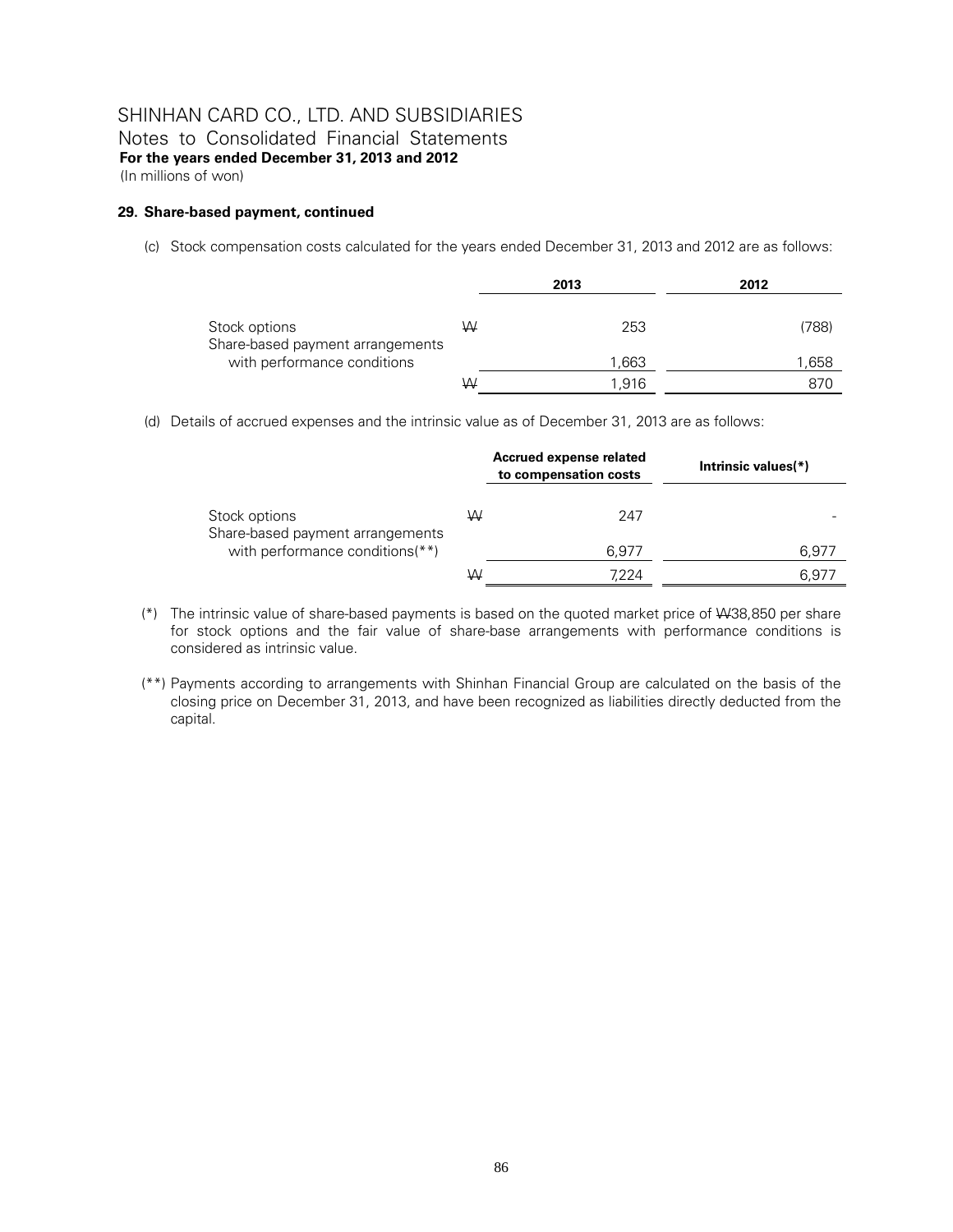Notes to Consolidated Financial Statements **For the years ended December 31, 2013 and 2012**  (In millions of won)

#### **30. Net interest income**

Details of net interest incomes for the years ended December 31, 2013 and 2012 are as follows:

|                         |   | 2013       | 2012       |
|-------------------------|---|------------|------------|
| Interest income         |   |            |            |
| Cash and due from banks | W | 8,530      | 13,645     |
| Credit card assets      |   | 1,780,815  | 1,849,160  |
| Loans                   |   | 21,796     | 17,084     |
| Installment loans       |   | 88,239     | 101,487    |
| Financing leases        |   | 42,490     | 47,735     |
| Others                  |   | 3,639      | 3,098      |
|                         |   | 1,945,509  | 2,032,209  |
| <b>Interest expense</b> |   |            |            |
| Call money              |   | (3, 145)   | (3,230)    |
| <b>Borrowings</b>       |   | (76, 572)  | (91, 293)  |
| Debentures              |   | (399, 647) | (463, 626) |
| Securitized debentures  |   | (62, 389)  | (53,605)   |
| Others                  |   | (8, 331)   | (10, 262)  |
|                         |   | (550,084)  | (622, 016) |
| Net interest income     | ₩ | 1,395,425  | 1,410,193  |

Interest income on impaired financial assets for the years ended December 31, 2013 and 2012 are W19,359 million and W19,864 million, respectively.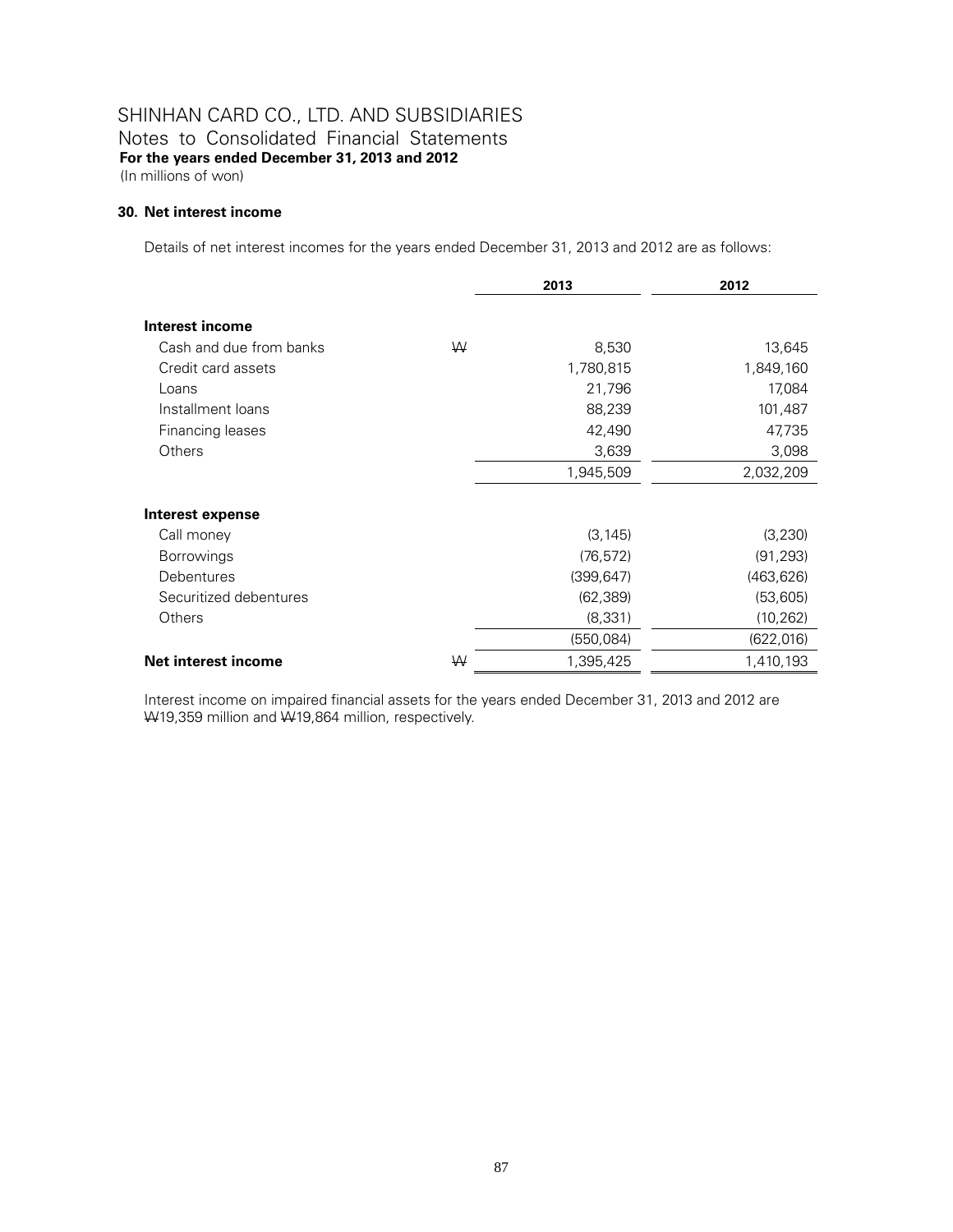Notes to Consolidated Financial Statements **For the years ended December 31, 2013 and 2012**  (In millions of won)

#### **31. Net fee and commission income**

Details of net fee and commission incomes for the years ended December 31, 2013 and 2012 are as follows:

|                               |   | 2013        | 2012        |
|-------------------------------|---|-------------|-------------|
| Fee and commission income     |   |             |             |
| Credit card assets            | W | 2,110,823   | 2,080,218   |
| Loans                         |   | 75,150      | 8           |
| Installment loans             |   | 3,963       | 3,866       |
| Financing leases              |   | 4,099       | 4,084       |
| Others $(*)$                  |   | 52,606      | 83,110      |
|                               |   | 2,246,641   | 2,171,286   |
| Fee and commission expense    |   |             |             |
| Credit card assets            |   | (1,888,169) | (1,819,802) |
| Others $(*)$                  |   | (191, 706)  | (105, 580)  |
|                               |   | (2,079,875) | (1,925,382) |
| Net fee and commission income | W | 166,766     | 245.904     |

(\*) Other fee and commission income or expense includes profit or loss associated with Shinhan Credit Service (Debt cancelation and debt suspension) given to credit card member. For the years ended, 2013 and 2012, the amount of income related to debt cancelation and debt suspension are W52,520 million, W55,277 million, respectively, and the amount of expense are W16,689 million, W20,493 million, respectively.

#### **32. Dividend income**

Details of dividend income for the years ended December 31, 2013 and 2012 are as follows:

|                                                         |   | 2013   | 2012   |
|---------------------------------------------------------|---|--------|--------|
| Available-for-sale financial assets in won              | ₩ | 30.502 | 32,953 |
| Available-for-sale financial assets in foreign currency |   | 3.627  | 4.382  |
|                                                         | W | 34.129 | 37,335 |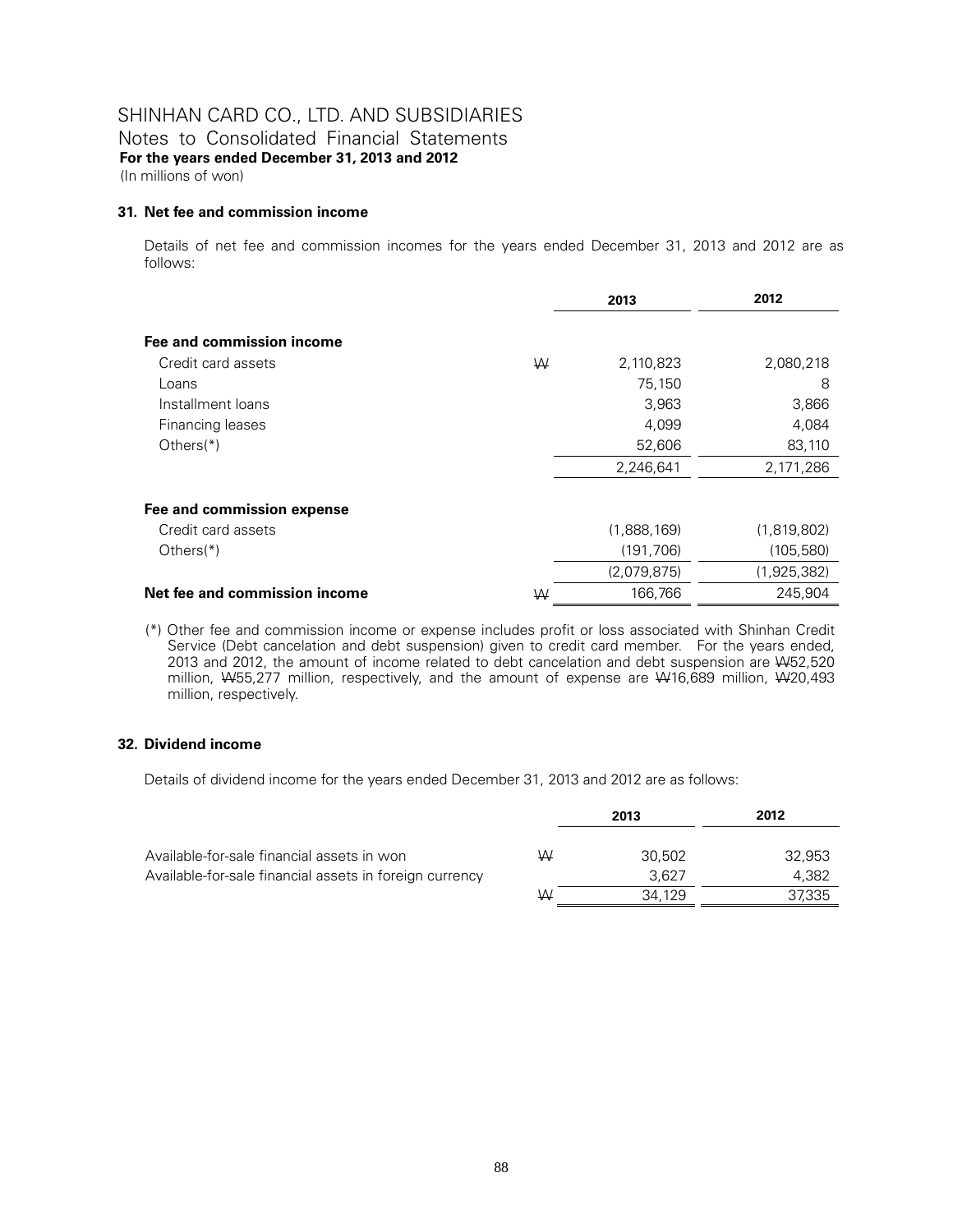Notes to Consolidated Financial Statements **For the years ended December 31, 2013 and 2012**  (In millions of won)

#### **33. Impairment and reversal on financial assets impairment losses**

Details of impairment and reversal on financial assets for the years ended December 31, 2013 and 2012 are as follows:

|                                         |   | 2013      | 2012      |
|-----------------------------------------|---|-----------|-----------|
|                                         |   |           |           |
| Impairment                              |   |           |           |
| Loans and receivables                   | W | 361.532   | 311,346   |
| Reversal                                |   |           |           |
| Available-for-sale financial assets     |   | (12, 843) | (18, 213) |
| Net impairment loss on financial assets | W | 348.689   | 293,133   |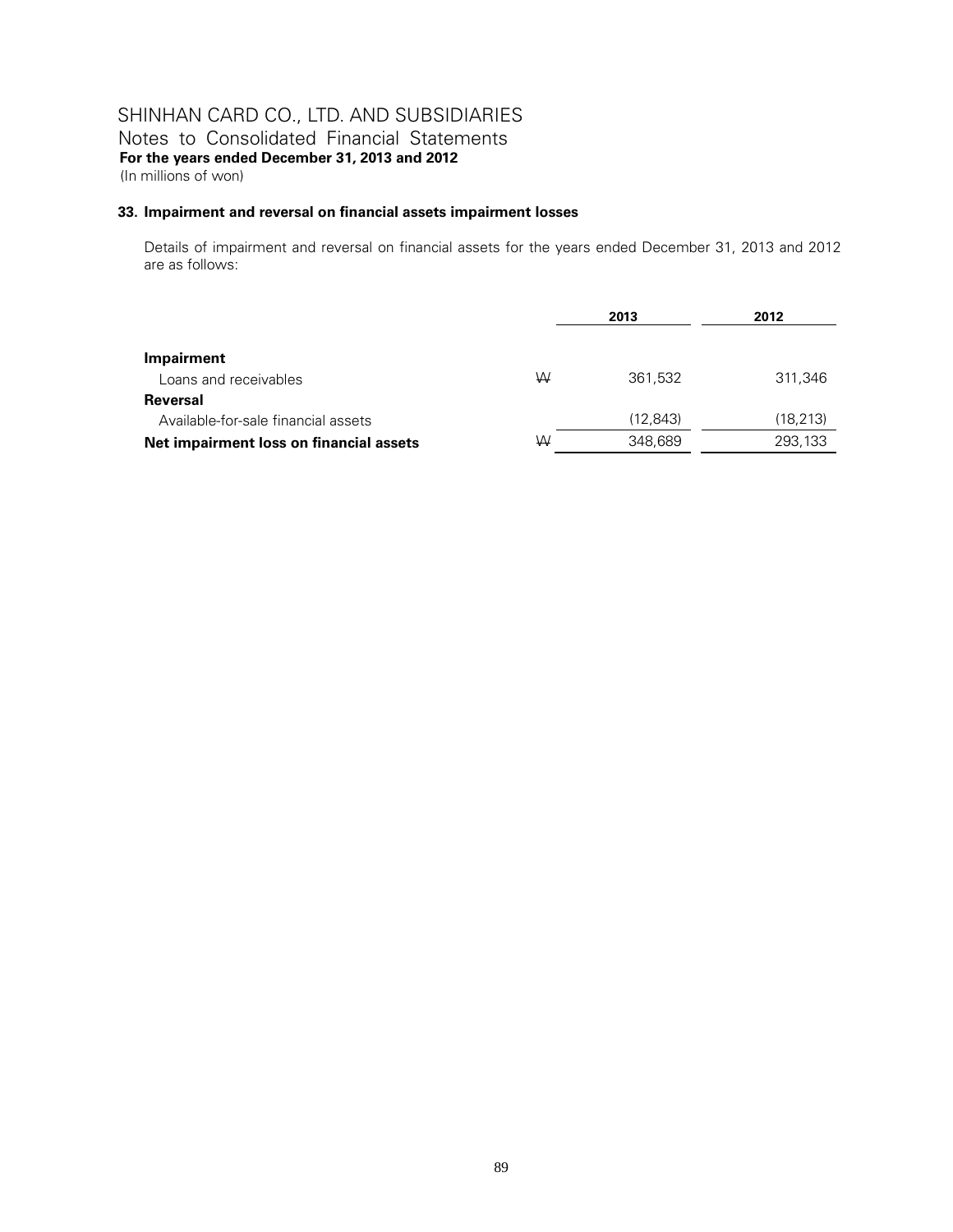Notes to Consolidated Financial Statements **For the years ended December 31, 2013 and 2012**  (In millions of won)

#### **34. General administrative expenses**

General administrative expenses for the years ended December 31, 2013 and 2012 are as follows:

|                                           |   | 2013    |         |
|-------------------------------------------|---|---------|---------|
|                                           |   |         |         |
| <b>Relate to employees</b>                |   |         |         |
| Salaries and wages                        | W | 163,956 | 157,289 |
| <b>Bonus</b>                              |   | 43,654  | 40,389  |
| Management incentives                     |   | 19,684  | 22,680  |
| Share-based compensation expense          |   | 1,916   | 870     |
| Employee benefits                         |   | 79,187  | 65,255  |
| Travel                                    |   | 5,874   | 5,783   |
| Defined benefit                           |   | 18,964  | 20,034  |
| Honorary retirement allowance             |   | 20,113  |         |
| Defined contribution                      |   | 1,577   | 1,325   |
|                                           |   | 354,925 | 313,625 |
| <b>Depreciation and amortization</b>      |   |         |         |
| Depreciation                              |   | 36,011  | 31,152  |
| Amortization of intangible assets         |   | 20,968  | 13,182  |
| Others                                    |   | 149     | 94      |
|                                           |   | 57,128  | 44,428  |
| Other general administrative expenses     |   |         |         |
| Communication                             |   | 54,777  | 56,704  |
| Utility                                   |   | 19,122  | 19,138  |
| Vehicles maintenance                      |   | 3,768   | 3,711   |
| Supplies                                  |   | 27,448  | 24,460  |
| Rent                                      |   | 24,910  | 24,627  |
| Insurance                                 |   | 806     | 628     |
| Repairs                                   |   | 251     | 184     |
| Entertainment                             |   | 1,371   | 1,160   |
| Advertising                               |   | 30,364  | 29,616  |
| Sales promotion                           |   | 97,029  | 68,597  |
| Training                                  |   | 2,653   | 3,065   |
| Publication                               |   | 181     | 162     |
| Freight                                   |   | 809     | 646     |
| Provision for asset retirement obligation |   | 38      | 46      |
| Taxes and dues                            |   | 35,369  | 32,605  |
|                                           |   | 298,896 | 265,349 |
|                                           | W | 710,949 | 623,402 |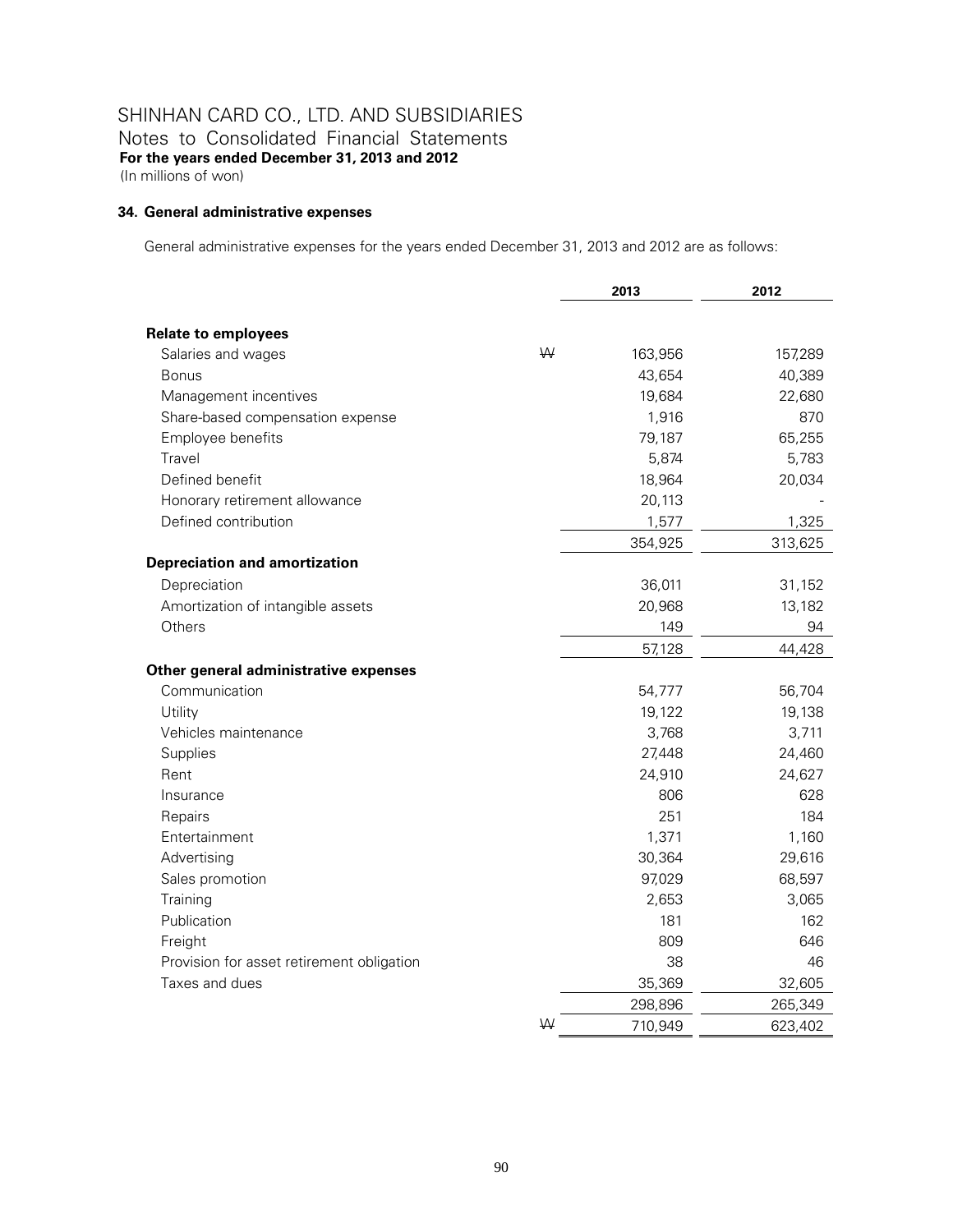Notes to Consolidated Financial Statements **For the years ended December 31, 2013 and 2012**  (In millions of won)

#### **35. Other operating incomes and expenses**

Other operating incomes and expenses for the years ended December 31, 2013 and 2012 are as follows:

|                                                   |   | 2013    | 2012    |
|---------------------------------------------------|---|---------|---------|
| <b>Other operating incomes</b>                    |   |         |         |
| Gains on recovery of bad debt                     | W | 24,834  | 15,070  |
| Reversal of allowance for unused loan commitments |   | 9.903   | 16.814  |
| Gains on sale of loans                            |   | 119,019 | 8.091   |
| Others                                            |   | 24,196  | 13,584  |
|                                                   |   | 177.952 | 53,559  |
| <b>Other operating expenses</b>                   |   |         |         |
| Losses on sale of loans                           |   | (2.231) |         |
| Losses on repayment of lease                      |   | (1.091) | (1,076) |
|                                                   |   | (3,322) | (1,076) |
|                                                   | W | 174.630 | 52,483  |

#### **36. Non operating incomes and expenses**

Other operating revenues and expenses for the years ended December 31, 2013 and 2012 are as follows:

|                                                 |   | 2013     | 2012      |
|-------------------------------------------------|---|----------|-----------|
| <b>Non operating incomes</b>                    |   |          |           |
| Gains on assets contributed                     | W |          | 4,966     |
| Gains on disposition of property and equipment  |   | 16       |           |
| Reversal of impairment loss on intangible asset |   |          | 12        |
| Others                                          |   | 2,799    | 5,625     |
|                                                 |   | 2,815    | 10,603    |
| Non operating expenses                          |   |          |           |
| Donations                                       |   | (7,965)  | (8,531)   |
| Legal provision                                 |   | (674)    | (432)     |
| Losses on disposition of property and equipment |   | (50)     | (5)       |
| Losses on disposition of intangible assets      |   |          | (5)       |
| Impairment loss of intangible asset             |   | (412)    | (799)     |
| Others                                          |   | (292)    | (515)     |
|                                                 |   | (9,393)  | (10, 287) |
|                                                 | W | (6, 578) | 316       |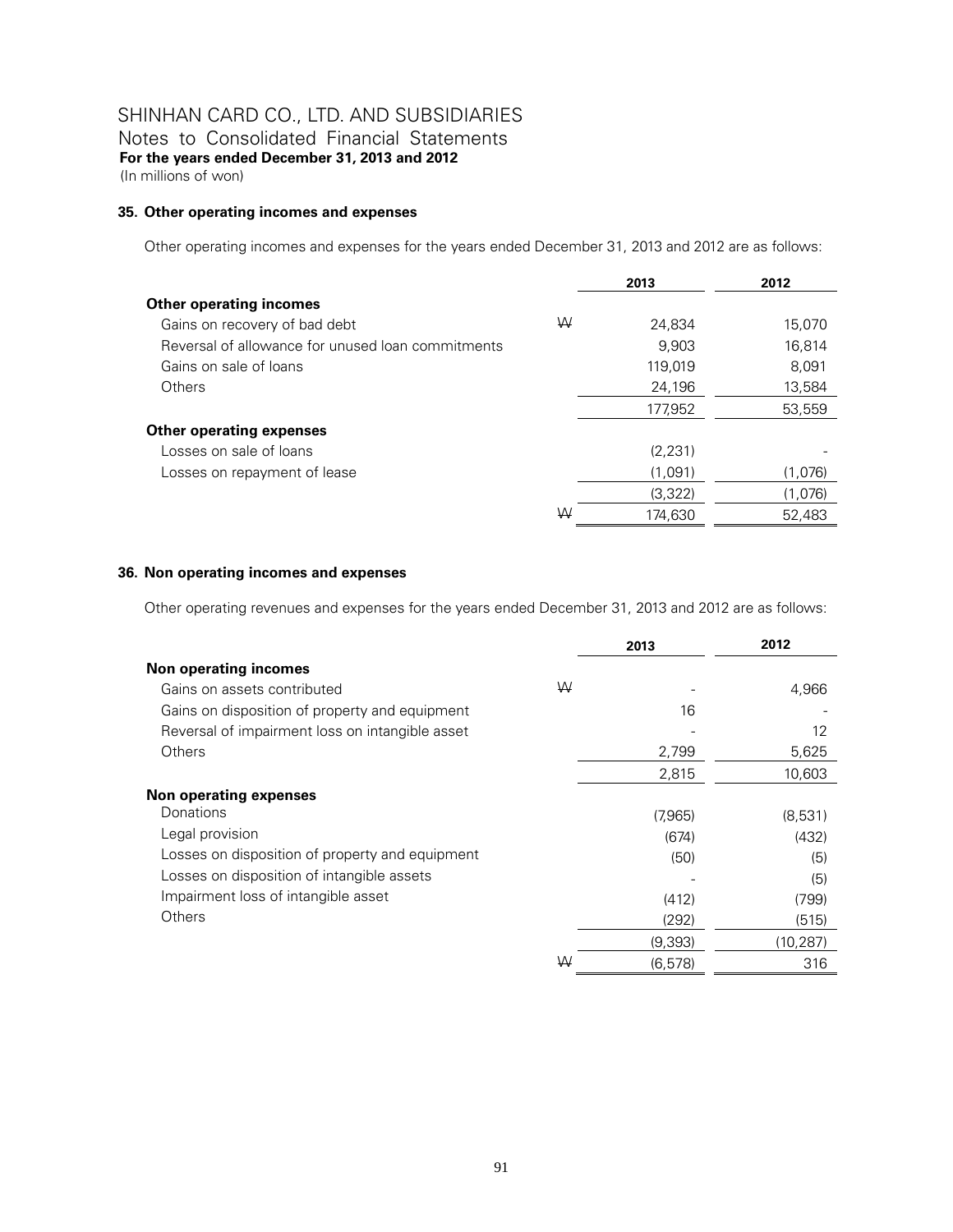Notes to Consolidated Financial Statements **For the years ended December 31, 2013 and 2012** 

(In millions of won)

#### **37. Income taxes**

(a) The components of income taxes expenses for the years ended December 31, 2013 and 2012 are as follows:

|                                                                                                        |   | 2013      | 2012      |  |
|--------------------------------------------------------------------------------------------------------|---|-----------|-----------|--|
|                                                                                                        |   |           |           |  |
| Income tax payable                                                                                     | W | 194.779   | 161,071   |  |
| Adjustments to the tax expense for prior period                                                        |   |           | (2,981)   |  |
| Changes in deferred tax due to temporary differences<br>Income tax expense associated with article not |   | 49.805    | 88.995    |  |
| recognized as profit for the year                                                                      |   | (37,536)  | (19,523)  |  |
| Others                                                                                                 |   | (14, 320) | (12, 862) |  |
| Income taxes                                                                                           | W | 192.728   | 214.700   |  |

(b) The relationship between tax expense and income before income taxes expenses for the years ended December 31, 2013 and 2012 are as follows:

|                                                                                                                  |   | 2013                                 | 2012                                 |
|------------------------------------------------------------------------------------------------------------------|---|--------------------------------------|--------------------------------------|
| Income before income taxes (A)<br>Income taxes at applicable tax rate                                            | W | 850,802<br>205.894                   | 956,471<br>231,466                   |
| Adjustments:<br>Non-taxable income<br>Non-deductible expense<br>Tax deductions<br>Consolidated tax return effect |   | (881)<br>2,622<br>(598)<br>(14, 309) | (957)<br>1,231<br>(725)<br>(16, 315) |
| Income taxes (B)                                                                                                 | W | (13, 166)<br>192,728                 | (16, 766)<br>214,700                 |
| Effective tax rate (B/A)                                                                                         |   | 22.65%                               | 22.45%                               |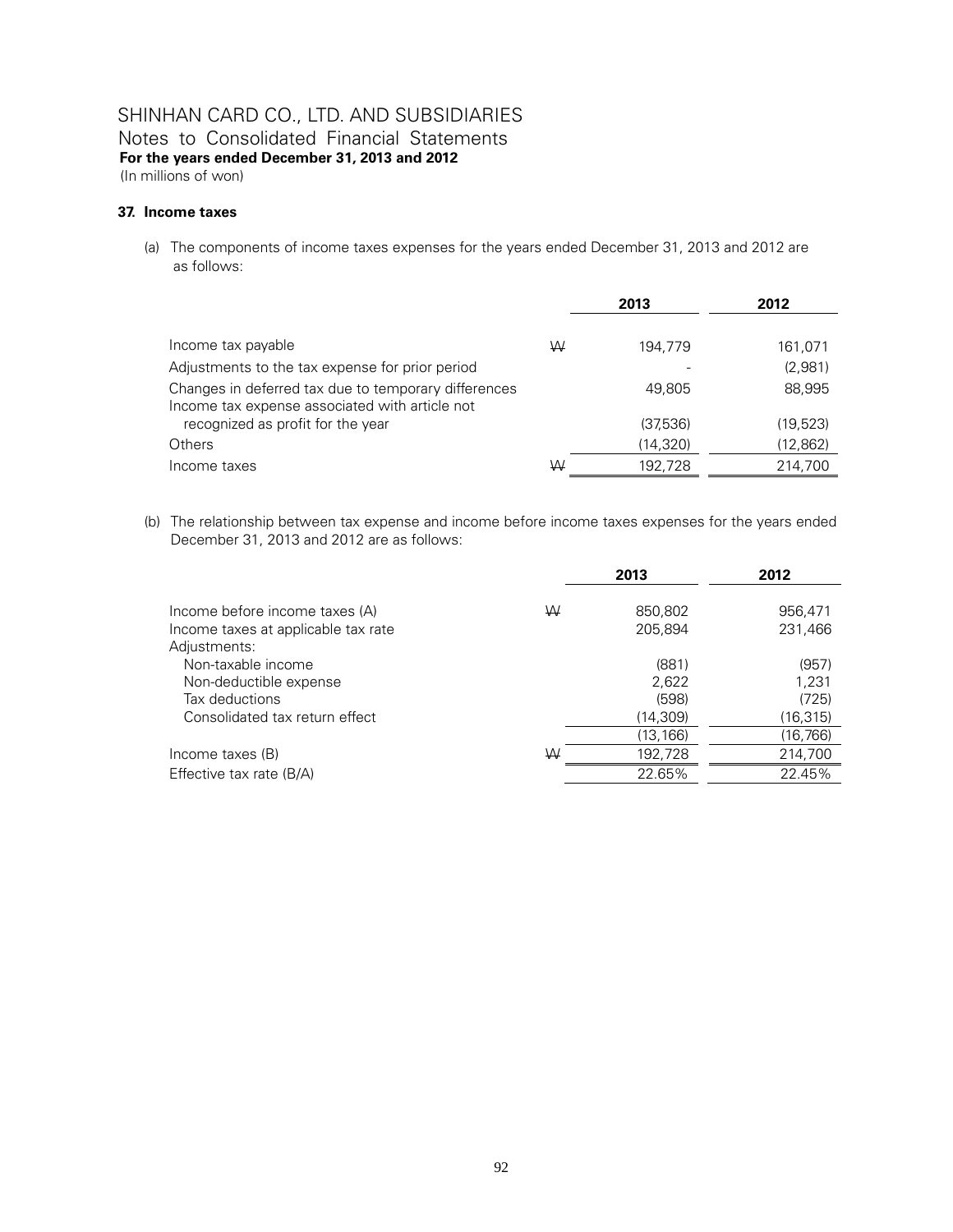### SHINHAN CARD CO., LTD. AND SUBSIDIARIES Notes to Consolidated Financial Statements **For the years ended December 31, 2013 and 2012**  (In millions of won)

#### **37. Income taxes, continued**

(c) Changes in significant accumulated temporary differences and tax effects for the years ended December 31, 2013 and 2012 are as follows:

|                                            |   | 2013                                                        |                             |                                            |                                     |                                                          |
|--------------------------------------------|---|-------------------------------------------------------------|-----------------------------|--------------------------------------------|-------------------------------------|----------------------------------------------------------|
|                                            |   | <b>Beginning</b><br>deferred<br>tax assets<br>(liabilities) | Change in<br>profit or loss | Change in other<br>comprehensive<br>income | Change in<br>capital<br>adjustments | <b>Ending</b><br>deferred<br>tax assets<br>(liabilities) |
|                                            |   |                                                             |                             |                                            |                                     |                                                          |
| Accounts receivable                        | W | 70                                                          |                             |                                            |                                     | 70                                                       |
| Available-for-sale securities              |   | 86,718                                                      | (3,022)                     |                                            |                                     | 83,696                                                   |
| Deferred loan origination costs            |   | (6, 793)                                                    | 629                         |                                            |                                     | (6, 163)                                                 |
| Valuation on property and equipment        |   | (677)                                                       | (127)                       |                                            |                                     | (804)                                                    |
| and depreciation                           |   |                                                             |                             |                                            |                                     |                                                          |
| Derivative assets (liabilities)            |   | 1,214                                                       | 217                         | (2,551)                                    |                                     | (1, 120)                                                 |
| Accrued expenses                           |   | 9,321                                                       | 1,629                       | ÷,                                         | $\overline{\phantom{a}}$            | 10,950                                                   |
| Liability for defined benefit obligations  |   | 26,661                                                      | 3,663                       |                                            |                                     | 30,324                                                   |
| Deposit for defined benefit obligations    |   | (24, 276)                                                   | (4,828)                     |                                            |                                     | (29, 104)                                                |
| Other allowances                           |   | 159,978                                                     | (6, 858)                    |                                            |                                     | 153,121                                                  |
| Net change in fair value of available-for- |   |                                                             |                             |                                            |                                     | (134, 588)                                               |
| sale financial assets                      |   | (100, 396)                                                  |                             | (34, 192)                                  |                                     |                                                          |
| Allowance for bad debts                    |   |                                                             |                             |                                            |                                     |                                                          |
| Share-based payment                        |   | (431)                                                       | 195                         |                                            | 247                                 | 11                                                       |
| Others                                     |   | 15,154                                                      | (4,807)                     |                                            |                                     | 10,345                                                   |
|                                            | W | 166,543                                                     | (13, 309)                   | (36, 743)                                  | 247                                 | 116,738                                                  |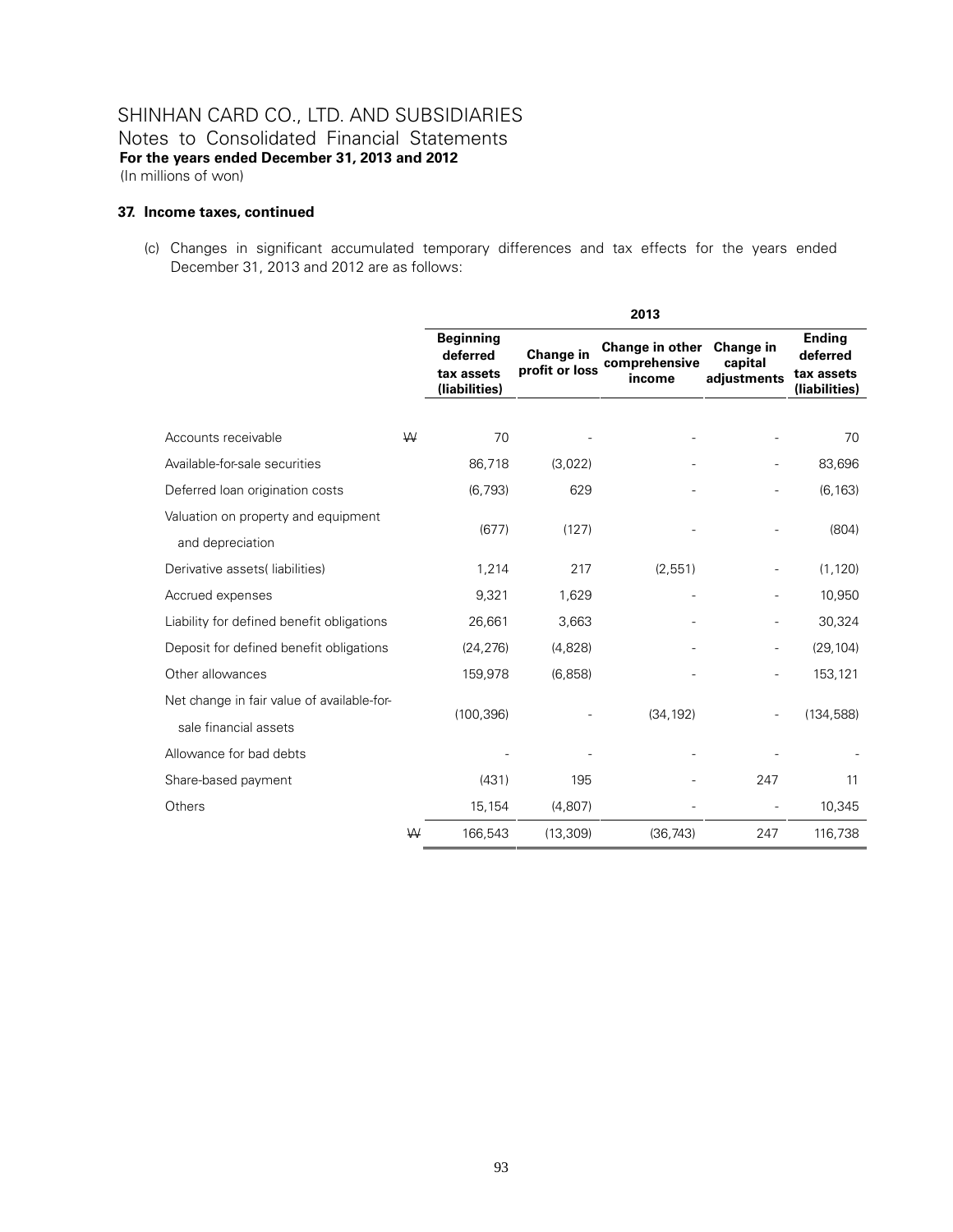Notes to Consolidated Financial Statements **For the years ended December 31, 2013 and 2012**  (In millions of won)

### **37. Income taxes, continued**

|                                                         |   | 2012                                                        |                             |                                            |                                     |                                                          |
|---------------------------------------------------------|---|-------------------------------------------------------------|-----------------------------|--------------------------------------------|-------------------------------------|----------------------------------------------------------|
|                                                         |   | <b>Beginning</b><br>deferred<br>tax assets<br>(liabilities) | Change in<br>profit or loss | Change in other<br>comprehensive<br>income | Change in<br>capital<br>adjustments | <b>Ending</b><br>deferred<br>tax assets<br>(liabilities) |
|                                                         |   |                                                             |                             |                                            |                                     |                                                          |
| Accounts receivable                                     | W | 70                                                          |                             |                                            |                                     | 70                                                       |
| Available-for-sale securities                           |   | 91,016                                                      | (4, 298)                    |                                            |                                     | 86,718                                                   |
| Deferred loan origination costs                         |   | (4,500)                                                     | (2, 293)                    |                                            |                                     | (6, 793)                                                 |
| Valuation on property and equipment<br>and depreciation |   | (1, 717)                                                    | 1,040                       |                                            |                                     | (677)                                                    |
| Derivative assets(liabilities)                          |   | 5,944                                                       | (74)                        | (4,656)                                    |                                     | 1,214                                                    |
| Accrued expenses                                        |   | 8,340                                                       | 981                         |                                            |                                     | 9,321                                                    |
| Liability for defined benefit obligations               |   | 24,151                                                      | 2,510                       |                                            |                                     | 26,661                                                   |
| Deposit for defined benefit obligations                 |   | (24, 151)                                                   | (125)                       |                                            |                                     | (24, 276)                                                |
| Other allowances                                        |   | 172,141                                                     | (12, 163)                   |                                            |                                     | 159,978                                                  |
| Net change in fair value of available-for-              |   |                                                             |                             |                                            |                                     |                                                          |
| sale financial assets                                   |   | (88, 163)                                                   |                             | (12, 233)                                  |                                     | (100, 396)                                               |
| Allowance for bad debts                                 |   | 52,402                                                      | (52, 402)                   |                                            |                                     |                                                          |
| Share-based payment                                     |   | 1,435                                                       | (1,783)                     |                                            | (83)                                | (431)                                                    |
| Others                                                  |   | 18,570                                                      | (3, 416)                    |                                            |                                     | 15,154                                                   |
|                                                         | W | 255,538                                                     | (72, 023)                   | (16, 889)                                  | (83)                                | 166,543                                                  |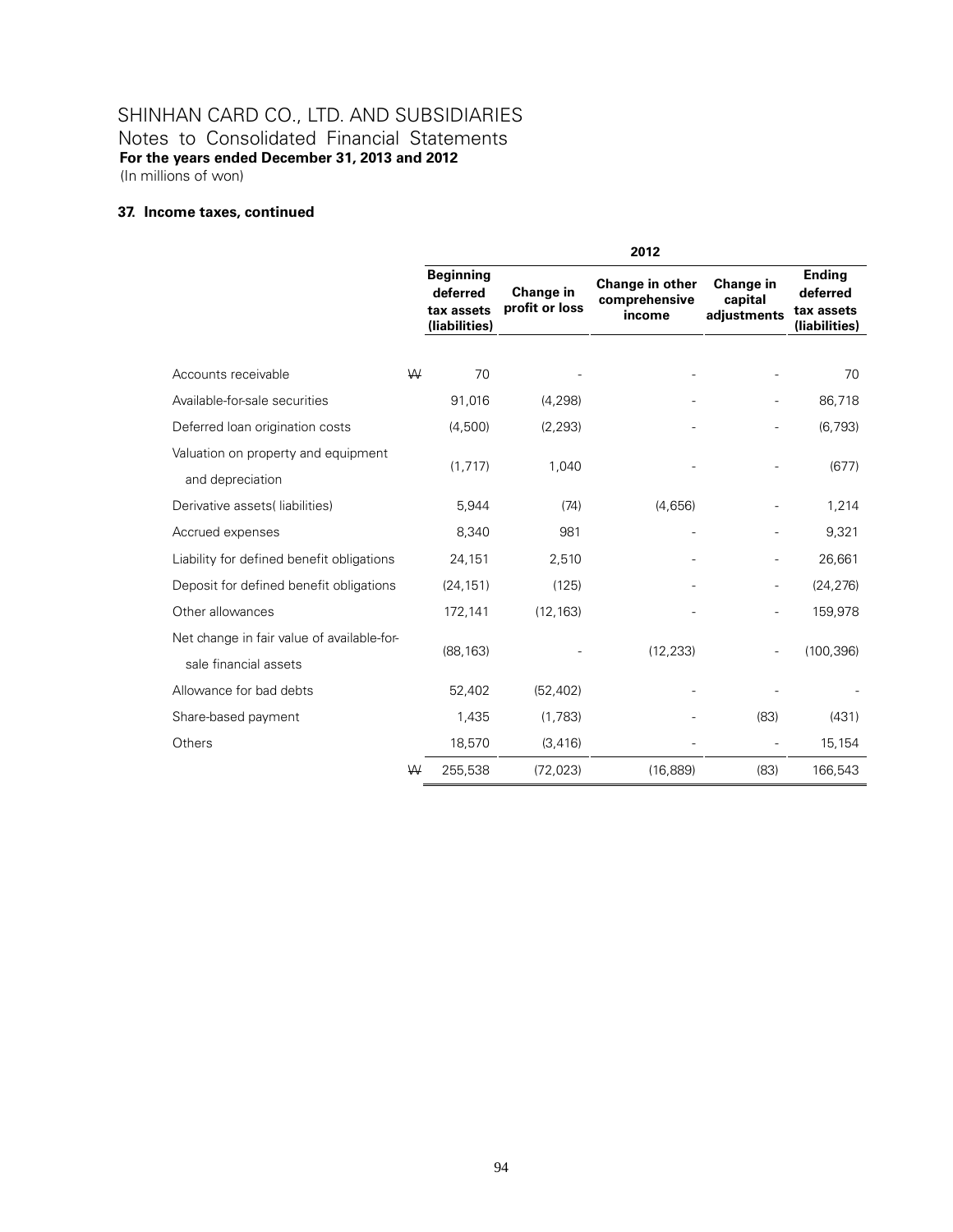### SHINHAN CARD CO., LTD. AND SUBSIDIARIES Notes to Consolidated Financial Statements **For the years ended December 31, 2013 and 2012**  (In millions of won)

#### **37. Income taxes, continued**

(d) Deferred income tax expense associated with article, which is not recognized as profit (loss) for the years ended December 31, 2013 and 2012 are as follows.

|                                                                    |   | 2013              |                   |                        |            |            |
|--------------------------------------------------------------------|---|-------------------|-------------------|------------------------|------------|------------|
|                                                                    |   | December 31, 2013 |                   | <b>January 1, 2013</b> |            | Change in  |
|                                                                    |   | Amount            | <b>Tax effect</b> | Amount                 | Tax effect | tax effect |
| Changes in fair value of available-<br>for-sale securities         | W | 421.560           | (134.588)         | 314,463                | (100.396)  | (34, 192)  |
| Effective portion of valuation gain<br>or loss on cash flow hedges |   | 3.508             | (1.120)           | (4.484)                | 1.432      | (2,552)    |
| Share-based payment                                                |   | (175)             | 61                | 583                    | (186)      | 247        |
| Remeasurements of defined<br>benefit obligations                   |   | (15.840)          | 5.057             | (19.095)               | 6.096      | (1,039)    |
|                                                                    | W | 409.053           | (130.590)         | 291.467                | (93.054)   | (37.536)   |

|                                                                    |   | 2012              |                   |                        |                   |            |
|--------------------------------------------------------------------|---|-------------------|-------------------|------------------------|-------------------|------------|
|                                                                    |   | December 31, 2012 |                   | <b>January 1, 2012</b> | Change in         |            |
|                                                                    |   | Amount            | <b>Tax effect</b> | Amount                 | <b>Tax effect</b> | tax effect |
| Changes in fair value of available-<br>for-sale securities         | W | 314,463           | (100.396)         | 276.147                | (88.163)          | (12, 233)  |
| Effective portion of valuation gain<br>or loss on cash flow hedges |   | (4.484)           | 1.431             | (19.067)               | 6.087             | (4,656)    |
| Share-based payment                                                |   | 583               | (186)             | 322                    | (103)             | (83)       |
| Remeasurements of defined<br>benefit obligations                   |   | (19,095)          | 6.096             | (27.088)               | 8.648             | (2,552)    |
|                                                                    | W | 291.467           | (93.054)          | 230.314                | (73.531)          | (19.523)   |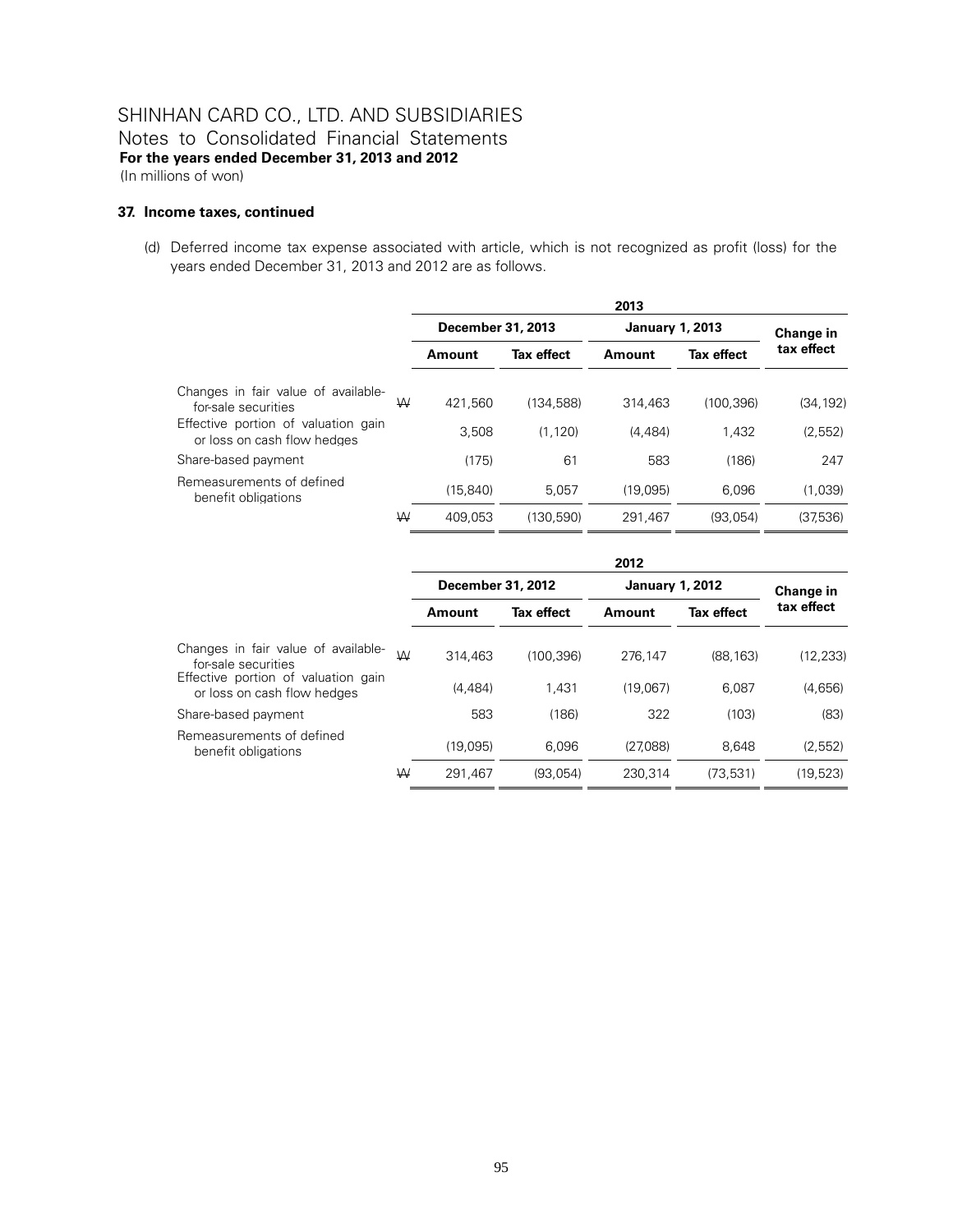Notes to Consolidated Financial Statements **For the years ended December 31, 2013 and 2012**  (In millions of won)

#### **37. Income taxes, continued**

(e) The Group set off a deferred tax asset against a deferred tax liability of the same taxable entity if, and only if, they relate to income taxes levied by the same taxation authority and the entity has a legally enforceable right to set off current tax assets against current tax liabilities. Deferred tax assets and liabilities before offsetting as of December 31, 2013 and 2012 are as follows:

|                          |   | 2013      | 2012      |
|--------------------------|---|-----------|-----------|
| Deferred tax assets      | W | 292.353   | 302,562   |
| Deferred tax liabilities |   | (175.615) | (136,019) |
|                          | W | 116,738   | 166,543   |

- (f) Deferred tax assets have been recognized as the Group has determined it is probable that future profits will be available against which the Group can utilize the related benefit.
- (g) As of December 31, 2013 and 2012 current tax liabilities are W92,667 million and W95,588 million, respectively. For consolidated tax return, the amount is paid to the taxation authorities through the controlling company of the Group.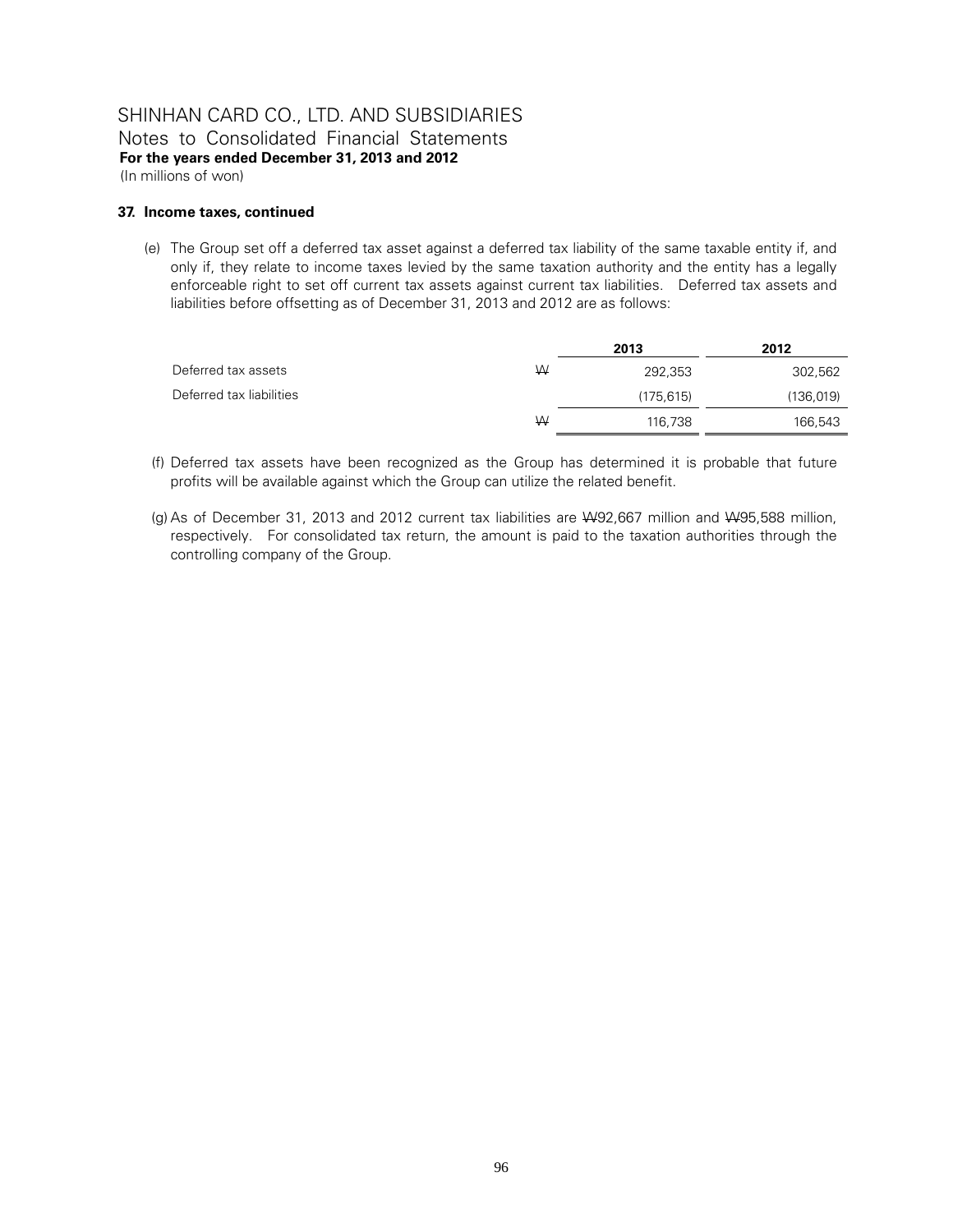Notes to Consolidated Financial Statements **For the years ended December 31, 2013 and 2012**  (In millions of won)

#### **38. Statements of cash flows**

(a) Details of cash and due from banks as of December 31, 2013 and 2012 are summarized as follows:

|                                        |   | 2013               | 2012               |
|----------------------------------------|---|--------------------|--------------------|
| Cash<br>Available depsits from banks   | W |                    | 49                 |
| Current deposits<br>Deposits on demand |   | 19,159<br>264,491  | 1,793<br>300,286   |
| Time deposits                          |   | 900                | 900                |
| Other                                  |   | 330,000<br>614,550 | 130,000<br>432,979 |
| Cash and cash equivalents              | W | 614,550            | 433,028            |

- (b) The Group presents the cash inflows and outflows of bank overdrafts and call money as net amounts, because their transactions occur frequently on a large amount, within a short-term period.
- (c) Reconciliation of the amounts of cash and cash equivalents in the statement of cash flows with the equivalent items reported in the statement of financial position as of December 31, 2013 and 2012 are as follows:

|                                             |   | 2013       | 2012     |
|---------------------------------------------|---|------------|----------|
| Cash and cash equivalents in the statements |   |            |          |
| of financial position                       | W | 830.391    | 480,833  |
| Adjustment:                                 |   |            |          |
| Restricted due from banks                   |   | (215, 841) | (47,805) |
| Cash and cash equivalents in the statements |   |            |          |
| of cash flows                               | W | 614,550    | 433,028  |

(d) The Group presents statements of cash flows using the indirect method and significant non-cash transactions for the years ended December 31, 2013 and 2012 are summarized as follows:

|                                            |   | 2013    | 2012    |
|--------------------------------------------|---|---------|---------|
| Valuation of available-for-sale securities | W | 261.288 | 137.116 |
| Valuation of derivatives                   |   | 10.635  | 8.233   |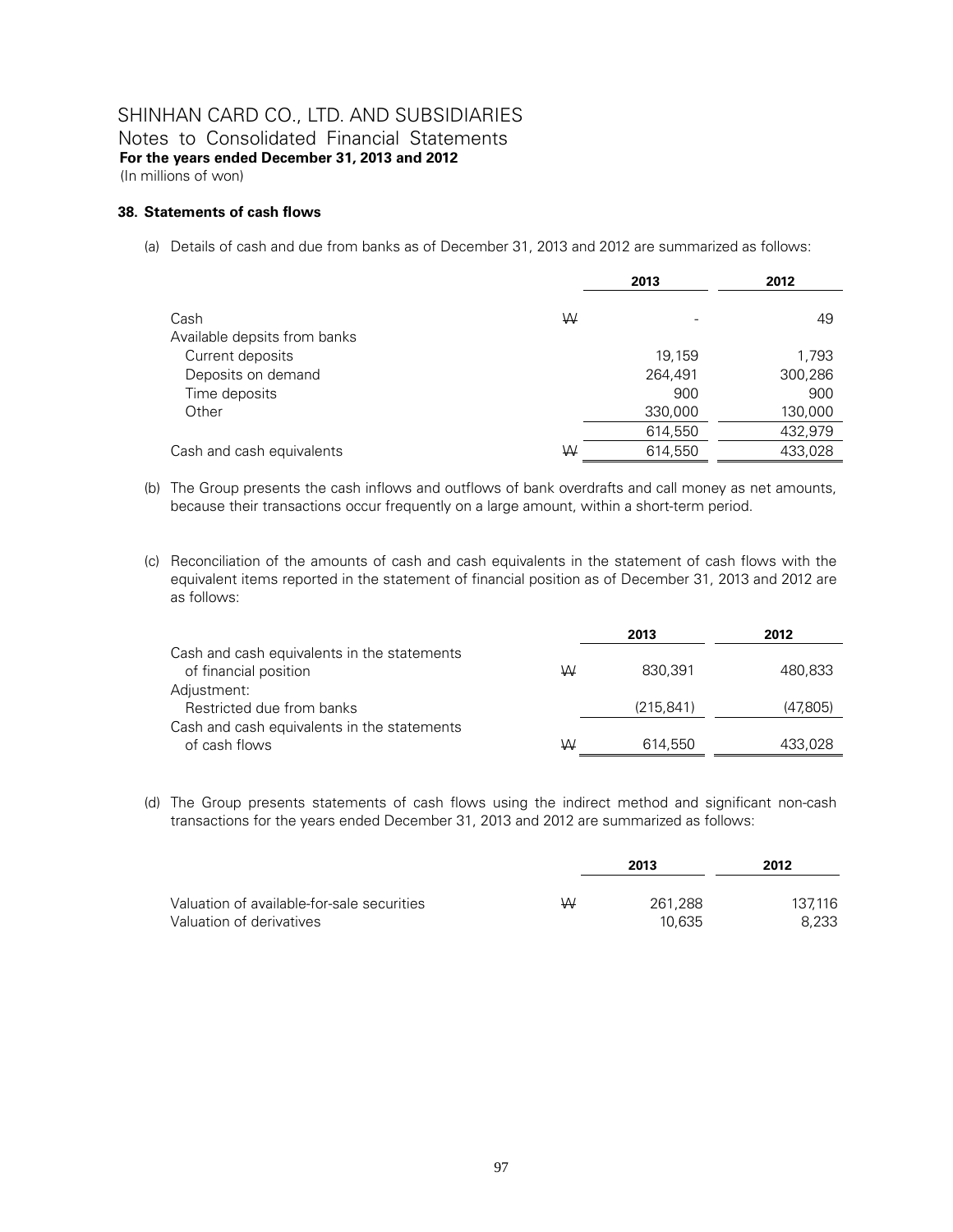### SHINHAN CARD CO., LTD. AND SUBSIDIARIES Notes to Consolidated Financial Statements **For the years ended December 31, 2013 and 2012**  (In millions of won)

#### **39. Contingent liabilities and commitments**

(a) Contingent liabilities

The Group has 30 pending lawsuits as a defendant as of December 31, 2013 for a total claim amount of W34,184 million. A legal provision of W6,129 million is included in the allowance for litigation in the accompanying consolidated financial statements. Additional losses may be incurred from these legal actions, but the amount of loss is not expected to have a material adverse effect on the Group's consolidated financial position or results of operations.

(b) ABS commitments

In trust-type asset securitizations, SPCs can demand the parent company to transfer additional assets if the transferred assets are below the agreed minimum amount. As prescribed by the respective asset transfer agreements and other contracts, the parent company has an obligation to early redeem the asset-backed securities in certain cases, such as when outstanding balance of securitized assets falls below the agreed amount at each settlement period or when portfolio profitability ratio is less than primary cost ratio for three consecutive settlement periods. Seller's interest and others are provided as collateral for asset-backed securities. As of December 31, 2013, the Group has no additional obligation for the asset-backed securities.

The parent company has entered into an agreement with the SPCs to provide asset management services for the transferred assets. Under the agreement, the Company provides various services such as billing, collection, and management of delinquencies, and receives service fees from the SPCs recorded as asset securitization income.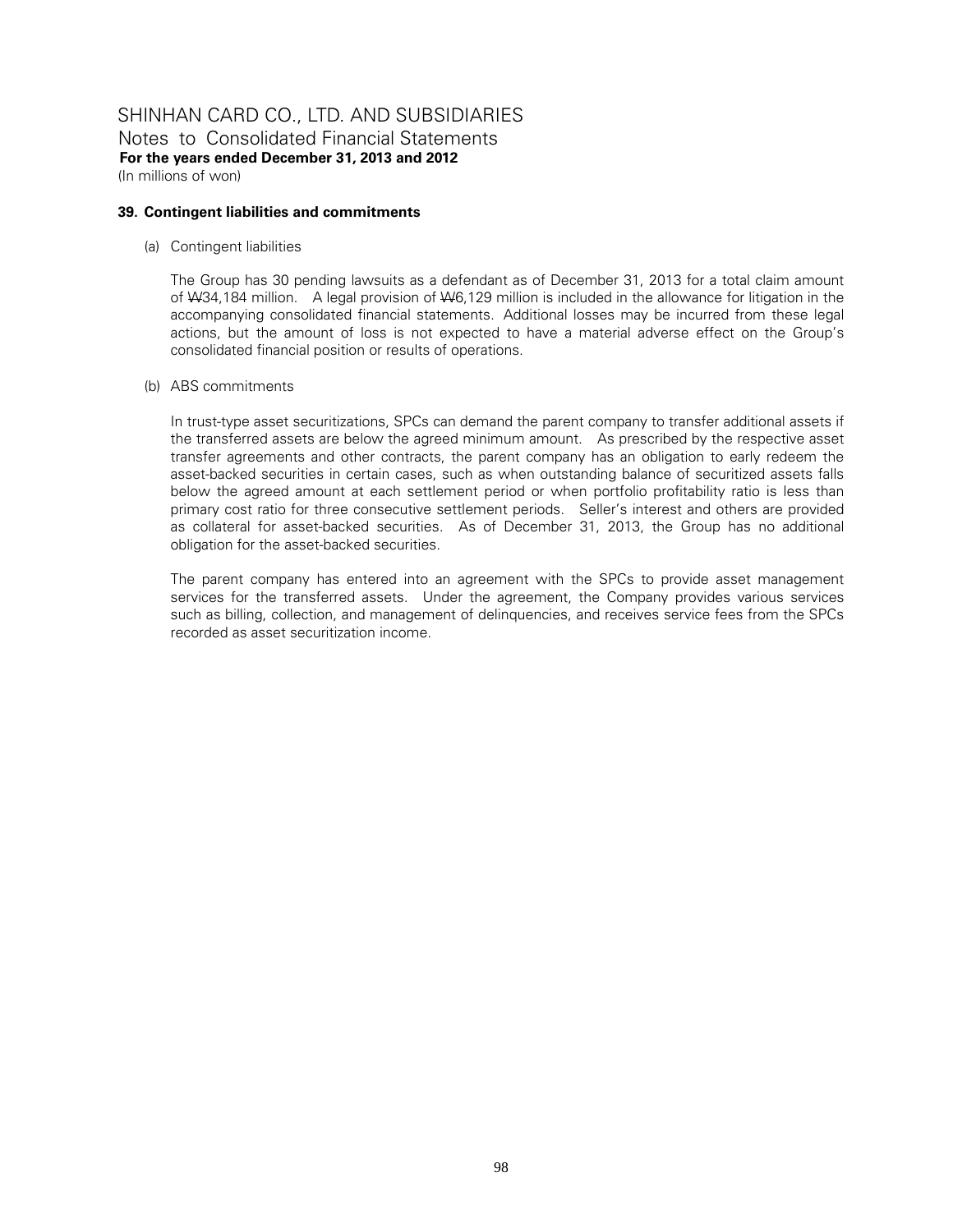Notes to Consolidated Financial Statements **For the years ended December 31, 2013 and 2012**  (In millions of won)

#### **40. Asset Backed Securitization (ABS)**

(a) The initial transfer price of the bond sold by Asset-Backed Securitization Act as of December 31, 2013 and 2012 are as summarized as follows:

|                     | Initial transfer |   |         |         |
|---------------------|------------------|---|---------|---------|
|                     | date             |   | 2013    | 2012    |
| Shinhan Card 2012-1 | 2012.06.17       | W |         | 800,653 |
| Shinhan Card 2013-1 | 2013.08.02       |   | 599,970 |         |
|                     |                  | ₩ | 599.970 | 800,653 |

The amounts of financial liability book value about securities, which is transferred, for the years ended December 31, 2013 and 2012 are W1,575,082million, W1,703,686million, respectively.

 (b) The uncollected details among transfer securities, which is sold by act on ABS, as of December 31, 2013 and 2012 are summarized as follows:

|                     | List of disposal   | <b>Initial transfer</b> |   |           |           |
|---------------------|--------------------|-------------------------|---|-----------|-----------|
|                     | asset              | date                    |   | 2013      | 2012      |
| Shinhan Card 2010-1 | Credit card assets | 2010.11.12              | ₩ | 356.699   | 580,183   |
| Shinhan Card 2011-1 | Credit card assets | 2011.02.11              |   | 572.564   | 574,450   |
| Shinhan Card 2011-2 | Credit card assets | 2011.03.18              |   | 415.416   | 587,272   |
| Shinhan Card 2011-3 | Credit card assets | 2011.08.18              |   | 542.066   | 557.610   |
| Shinhan Card 2012-1 | Credit card assets | 2012.06.17              |   | 797.744   | 773.806   |
| Shinhan Card 2013-1 | Credit card assets | 2013.08.02              |   | 578,178   |           |
|                     |                    |                         | W | 3,262,667 | 3,073,321 |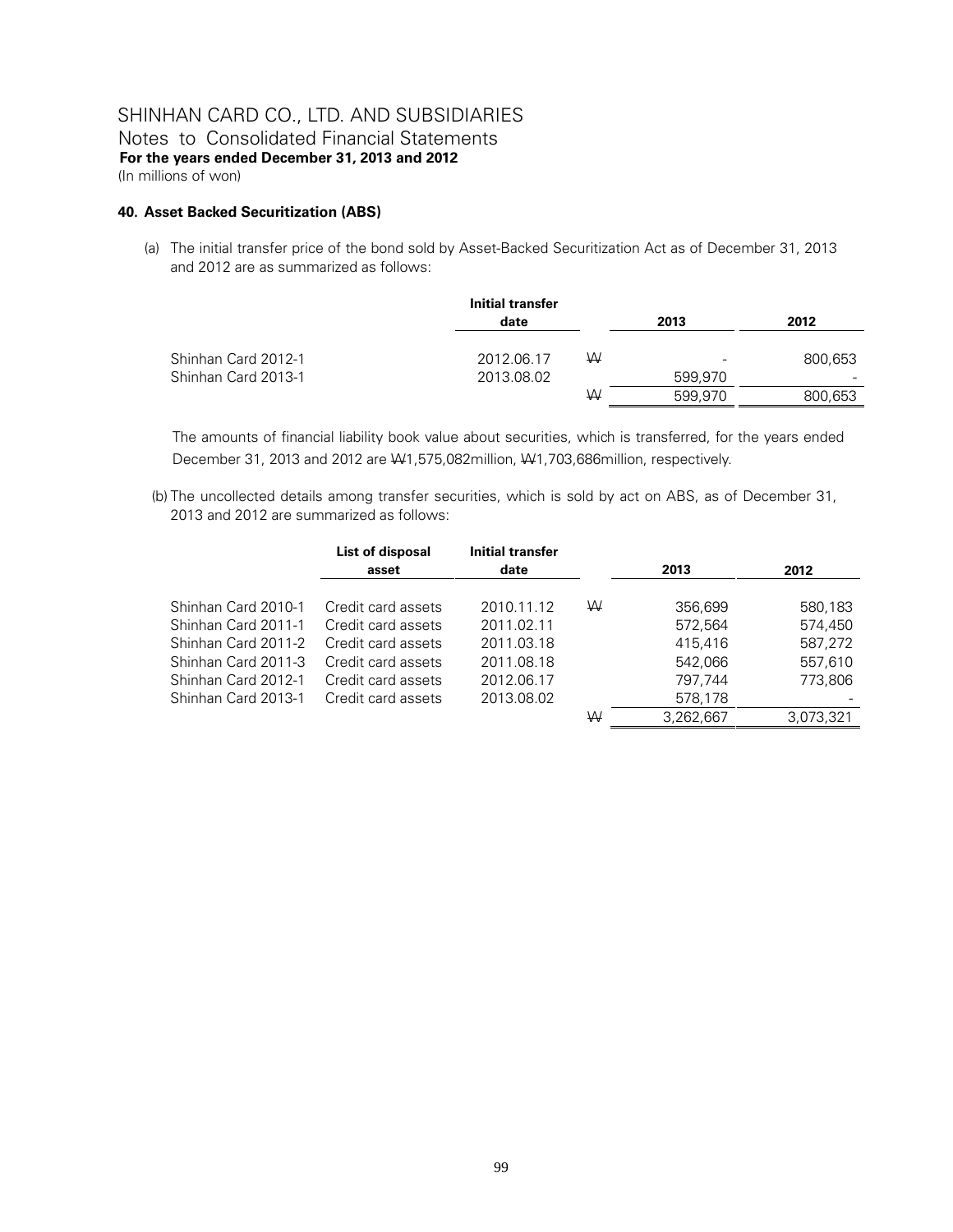Notes to Consolidated Financial Statements **For the years ended December 31, 2013 and 2012**  (In millions of won)

#### **41. Related party transactions**

(a) As of December 31, 2013, related parties of the Group are summarized as follows:

| <b>Name of company</b>                       | <b>Control relationship</b> |
|----------------------------------------------|-----------------------------|
| Shinhan Financial Group                      | Parent company              |
| Shinhan Bank                                 | Other related parties       |
| Shinhan Credit Information Co., Ltd.         | Other related parties       |
| Shinhan Life Insurance Co., Ltd.             | Other related parties       |
| Shinhan Data System Co., Ltd.                | Other related parties       |
| Shinhan Investment Corp.                     | Other related parties       |
| Jeju Bank                                    | Other related parties       |
| <b>BNP Paribas Cardif Life Insurance</b>     | Other related parties       |
| Shinhan Saving Bank                          | Other related parties       |
| Shinhan Aitas Co., Ltd.                      | Other related parties       |
| Shinhan Capital Co., Ltd.                    | Other related parties       |
| Shinhan Private Equity Investment Management | Other related parties       |
| Shinhan BNP Paribas ITMC Co., Ltd.           | Other related parties       |
| SHC Management Co., Ltd.                     | Other related parties       |

(b) Significant transactions with related parties for the years ended December 31, 2013 and 2012 are as follows:

|                                     |   |         | 2013           | 2012    |                |
|-------------------------------------|---|---------|----------------|---------|----------------|
| <b>Related party / Account</b>      |   | Revenue | <b>Expense</b> | Revenue | <b>Expense</b> |
| Shinhan Financial Group Co., Ltd    |   |         |                |         |                |
| Interest expense                    | W |         | 31,980         |         | 30,744         |
| Fee and commission expense          |   |         | 21,518         |         | 20,948         |
| Bad debt expenses                   |   |         |                |         |                |
| Reversal of allowance for bad debts |   |         |                |         |                |
| Shinhan Bank                        |   |         |                |         |                |
| Interest income                     |   | 530     |                | 1,335   |                |
| Interest expense                    |   |         | 533            |         | 867            |
| Fee and commission income           |   | 513     |                | 1,569   |                |
| Fee and commission expense          |   |         | 168,947        |         | 167,205        |
| Loss on valuation of derivatives    |   |         |                |         | 2,358          |
| Bad debt expenses                   |   |         |                |         | 77             |
| Reversal of allowance for bad debts |   | 161     |                |         |                |
| Interest income on plan assets      |   | 2,600   |                | 2,155   |                |
| Other general and administrative    |   |         | 746            |         | 1,095          |
| Other operating income              |   | 40      |                | 39      |                |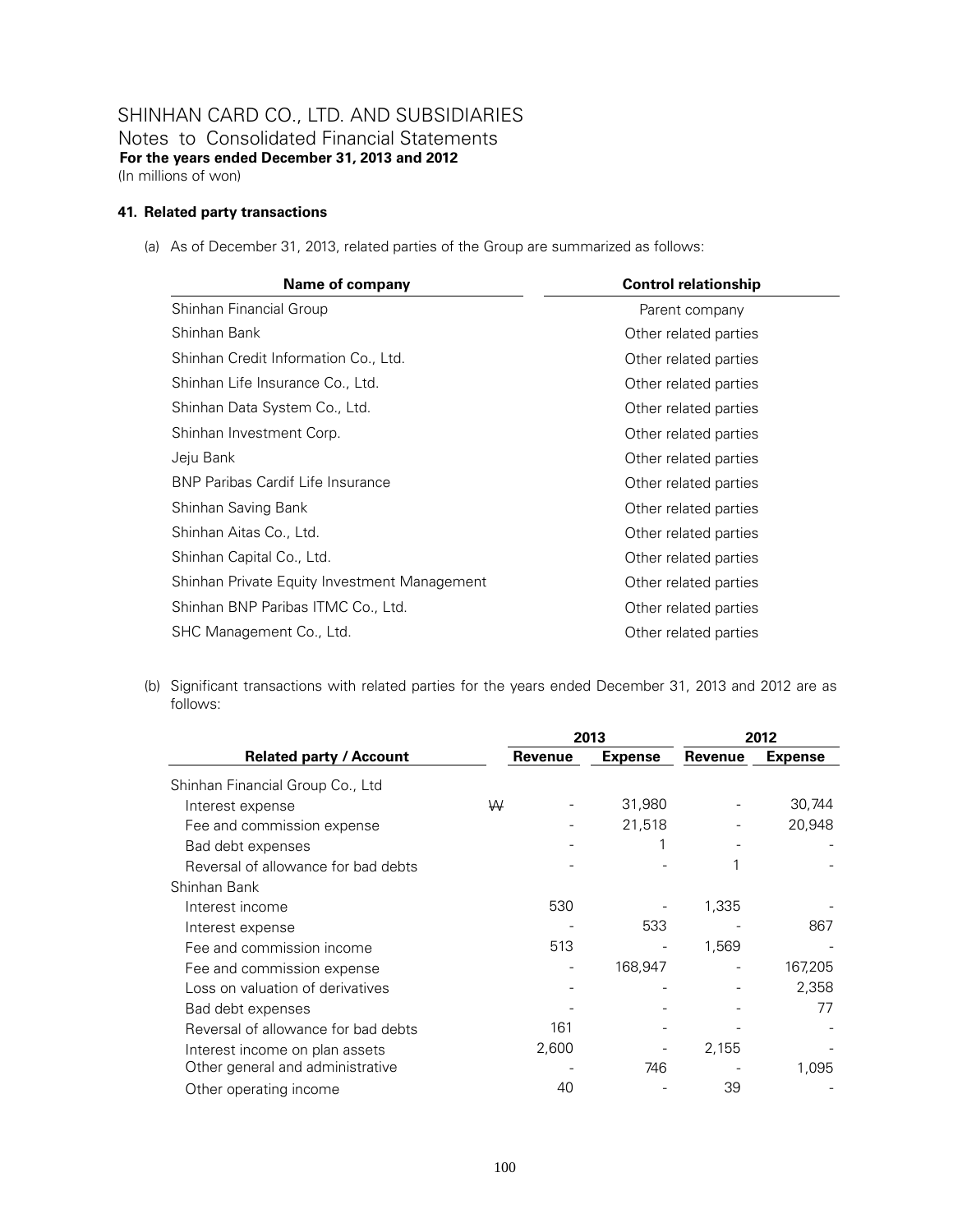Notes to Consolidated Financial Statements **For the years ended December 31, 2013 and 2012**  (In millions of won)

#### **41. Related party transactions, continued**

|                                          |   |         | 2013           |         | 2012           |
|------------------------------------------|---|---------|----------------|---------|----------------|
| <b>Related party / Account</b>           |   | Revenue | <b>Expense</b> | Revenue | <b>Expense</b> |
| Shinhan Credit Information Co., Ltd.     |   |         |                |         |                |
| Fee and commission income                | W | 4       |                | 9       |                |
| Fee and commission expense               |   |         | 14,922         |         | 17,956         |
| Bad debt expenses                        |   |         | 1              |         |                |
| Reversal of allowance for bad debts      |   |         |                | 1       |                |
| Other operating income                   |   |         |                | 13      |                |
| Shinhan Life Insurance Co., Ltd.         |   |         |                |         |                |
| Fee and commission income                |   | 8,278   |                | 9,281   |                |
| Fee and commission expense               |   |         | 40             |         | 75             |
| Reversal of allowance for bad debts      |   |         |                | 3       |                |
| Employee benefits                        |   |         | 26             |         | 271            |
| Interest income on plan assets           |   | 323     |                | 392     |                |
| Other general and administrative         |   |         | 18             |         | 35             |
| Shinhan Data System Co., Ltd.            |   |         |                |         |                |
| Fee and commission income                |   |         |                | 1       |                |
| Fee and commission expense               |   |         | 14,045         |         | 9,111          |
| Bad debt expenses                        |   |         | 1              |         |                |
| Reversal of allowance for bad debts      |   |         |                | 1       |                |
| <b>Depreciation Expenses</b>             |   |         | 574            |         | 416            |
| Other general and administrative         |   |         | $\overline{2}$ |         | 1              |
| Shinhan Investment Corp.                 |   |         |                |         |                |
| Interest income                          |   | 73      |                | 1,107   |                |
| Interest expenses                        |   |         | 10             |         | 136            |
| Fee and commission income                |   | 87      |                |         |                |
| Fee and commission expense               |   |         | 37             |         | 27             |
| Reversal of allowance for bad debts      |   | 1       |                | 1       |                |
| Interest income on plan assets           |   | 410     |                | 437     |                |
| Other general and administrative         |   |         | 91             |         | 468            |
| Jeju Bank                                |   |         |                |         |                |
| Interest income                          |   | 1       |                | 1       |                |
| Fee and commission income                |   | 116     |                | 365     |                |
| Fee and commission expense               |   |         | 8              |         | 11             |
| <b>BNP Paribas Cardif Life Insurance</b> |   |         |                |         |                |
| Fee and commission income                |   | 168     |                | 271     |                |
| Shinhan Saving Bank                      |   |         |                |         |                |
| Fee and commission income                |   |         |                | 11      |                |
| Bad debt expenses                        |   |         |                |         | 1              |
| Reversal of allowance for bad debts      |   | 1       |                |         |                |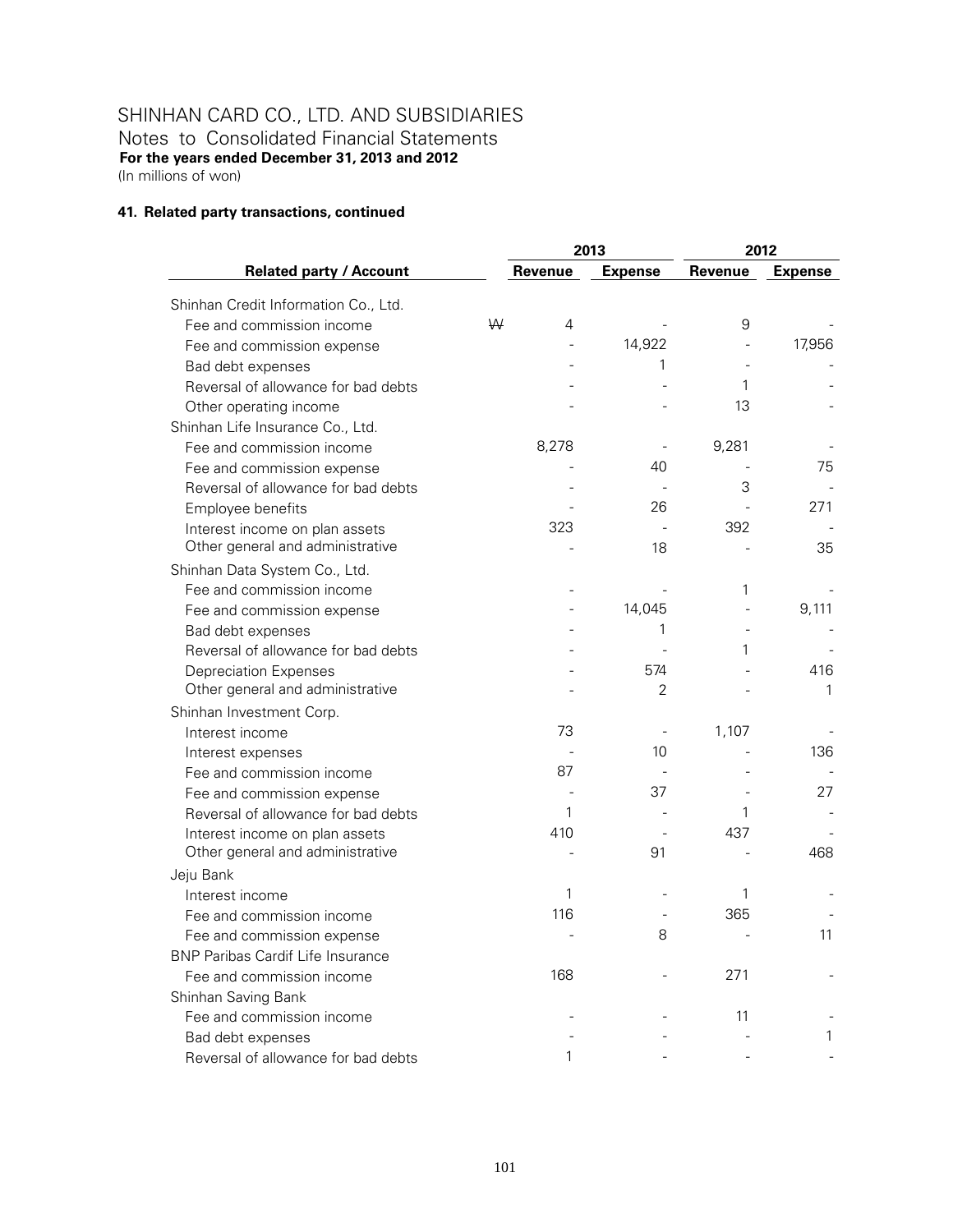Notes to Consolidated Financial Statements **For the years ended December 31, 2013 and 2012**  (In millions of won)

#### **41. Related party transactions, continued**

|                                              |   |         | 2013           | 2012    |                |
|----------------------------------------------|---|---------|----------------|---------|----------------|
| <b>Related party / Account</b>               |   | Revenue | <b>Expense</b> | Revenue | <b>Expense</b> |
| Shinhan Aitas Co., Ltd.                      |   |         |                |         |                |
| Reversal of allowance for bad debts          | W |         |                |         |                |
| Shinhan Capital Co., Ltd.                    |   |         |                |         |                |
| Bad debt expenses                            |   |         |                |         |                |
| Reversal of allowance for bad debts          |   |         |                |         |                |
| Shinhan Private Equity Investment Management |   |         |                |         |                |
| Bad debt expenses                            |   |         |                |         |                |
| Reversal of allowance for bad debts          |   |         |                |         |                |
| Shinhan BNP Paribas ITMC Co., Ltd.           |   |         |                |         |                |
| Fee and commission income                    |   | 2       |                |         |                |
| SHC Management Co., Ltd.                     |   |         |                |         |                |
| Other operating income                       |   | 55      |                | 55      |                |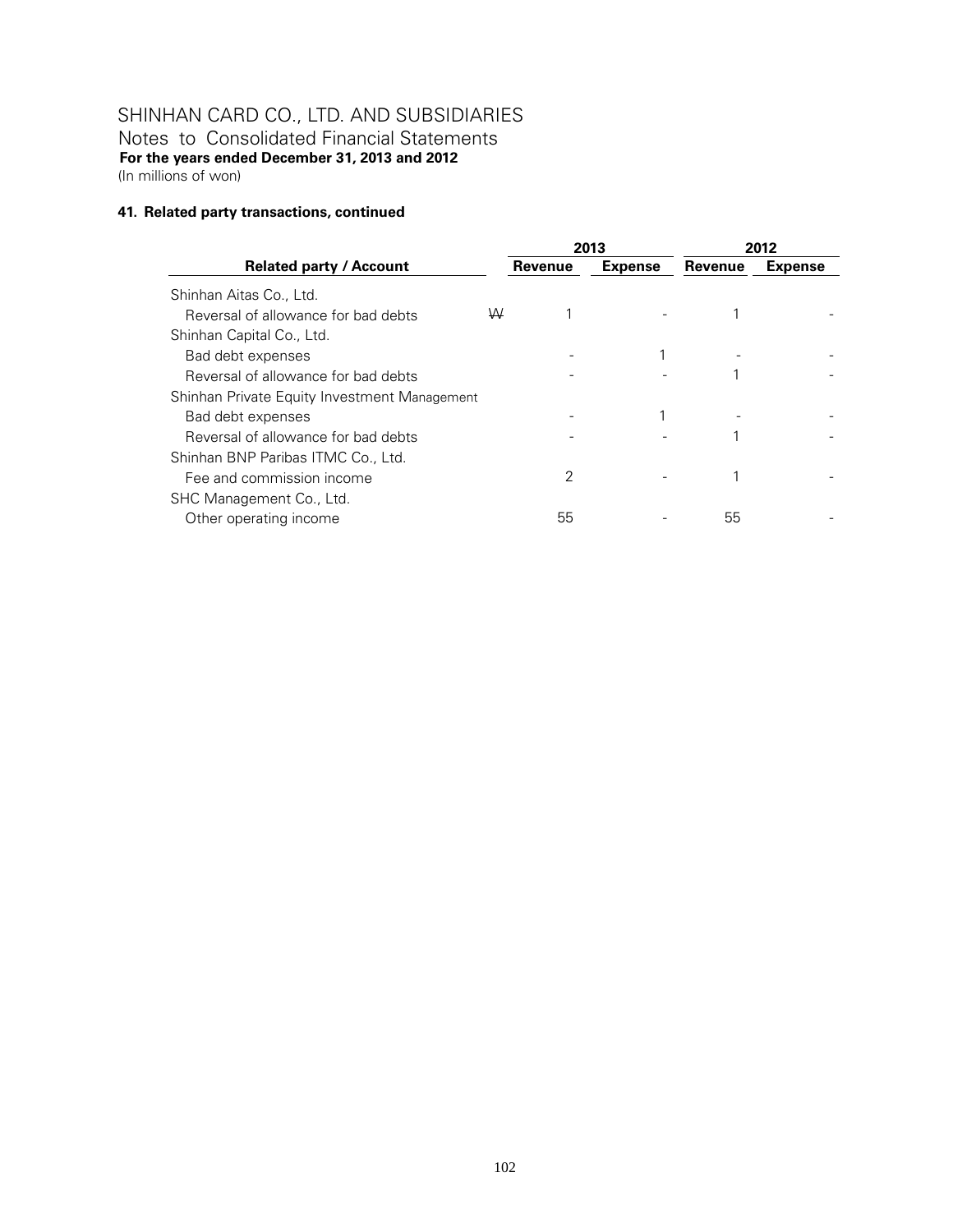Notes to Consolidated Financial Statements **For the years ended December 31, 2013 and 2012**  (In millions of won)

#### **41. Related party transactions, continued**

(c) Significant balances with the related parties as of December 31, 2013 and 2012 are summarized as follows:

|                                           |   | 2013                     |                    |                          | 2012               |  |
|-------------------------------------------|---|--------------------------|--------------------|--------------------------|--------------------|--|
| <b>Related party / Account</b>            |   | <b>Assets</b>            | <b>Liabilities</b> | <b>Assets</b>            | <b>Liabilities</b> |  |
| Shinhan Financial Group Co., Ltd.         |   |                          |                    |                          |                    |  |
| Credit card assets                        | W | 368                      |                    | 256                      |                    |  |
| Borrowings                                |   | $\overline{\phantom{0}}$ | 700,000            | $\frac{1}{2}$            | 700,000            |  |
| Consolidated tax accounts payable         |   | L,                       | 92,667             | $\overline{\phantom{0}}$ | 95,588             |  |
| Accrued expenses                          |   |                          | 10,286             |                          | 8,331              |  |
| Allowance for doubtful accounts           |   |                          | $\overline{2}$     |                          | 1                  |  |
| Shinhan Bank                              |   |                          |                    |                          |                    |  |
| Cash and due from bank                    |   | 21,081                   |                    | 23,309                   |                    |  |
| Derivative assets                         |   | 1,363                    |                    | 443                      |                    |  |
| Credit card assets                        |   | 1,988                    |                    | 9,368                    |                    |  |
| Prepaid expenses                          |   | 297                      |                    | 215                      |                    |  |
| Guarantee deposits                        |   | 30,512                   |                    | 30,760                   |                    |  |
| Plan assets                               |   | 95,584                   |                    | 80,356                   |                    |  |
| Derivative liabilities                    |   |                          | 2,844              |                          | 4,213              |  |
| Allowance for asset retirement obligation |   |                          | 936                |                          | 1,015              |  |
| Accounts payable                          |   |                          | 3                  |                          | 25                 |  |
| Accrued expenses                          |   |                          | 1,572              |                          | 1,409              |  |
| Allowance for doubtful accounts           |   |                          | 10                 |                          | 171                |  |
| Shinhan Credit Information Co., Ltd.      |   |                          |                    |                          |                    |  |
| Credit card assets                        |   | 82                       |                    | 66                       |                    |  |
| Accounts payable                          |   |                          | 1,152              |                          | 1,428              |  |
| Allowance for doubtful accounts           |   |                          | 1                  |                          | 1                  |  |
| Shinhan Life Insurance Co., Ltd.          |   |                          |                    |                          |                    |  |
| Credit card assets                        |   | 2,570                    |                    | 2,356                    |                    |  |
| Plan assets                               |   | 10,708                   |                    | 9,385                    |                    |  |
| Accounts payable                          |   |                          | 388                |                          | 270                |  |
| Allowance for doubtful accounts           |   |                          | 13                 |                          | 13                 |  |
| Shinhan Data System Co., Ltd.             |   |                          |                    |                          |                    |  |
| Credit card assets                        |   | 203                      |                    | 94                       |                    |  |
| Accrued expenses                          |   |                          |                    |                          | 187                |  |
| Allowance for doubtful accounts           |   |                          | 1                  |                          | 1                  |  |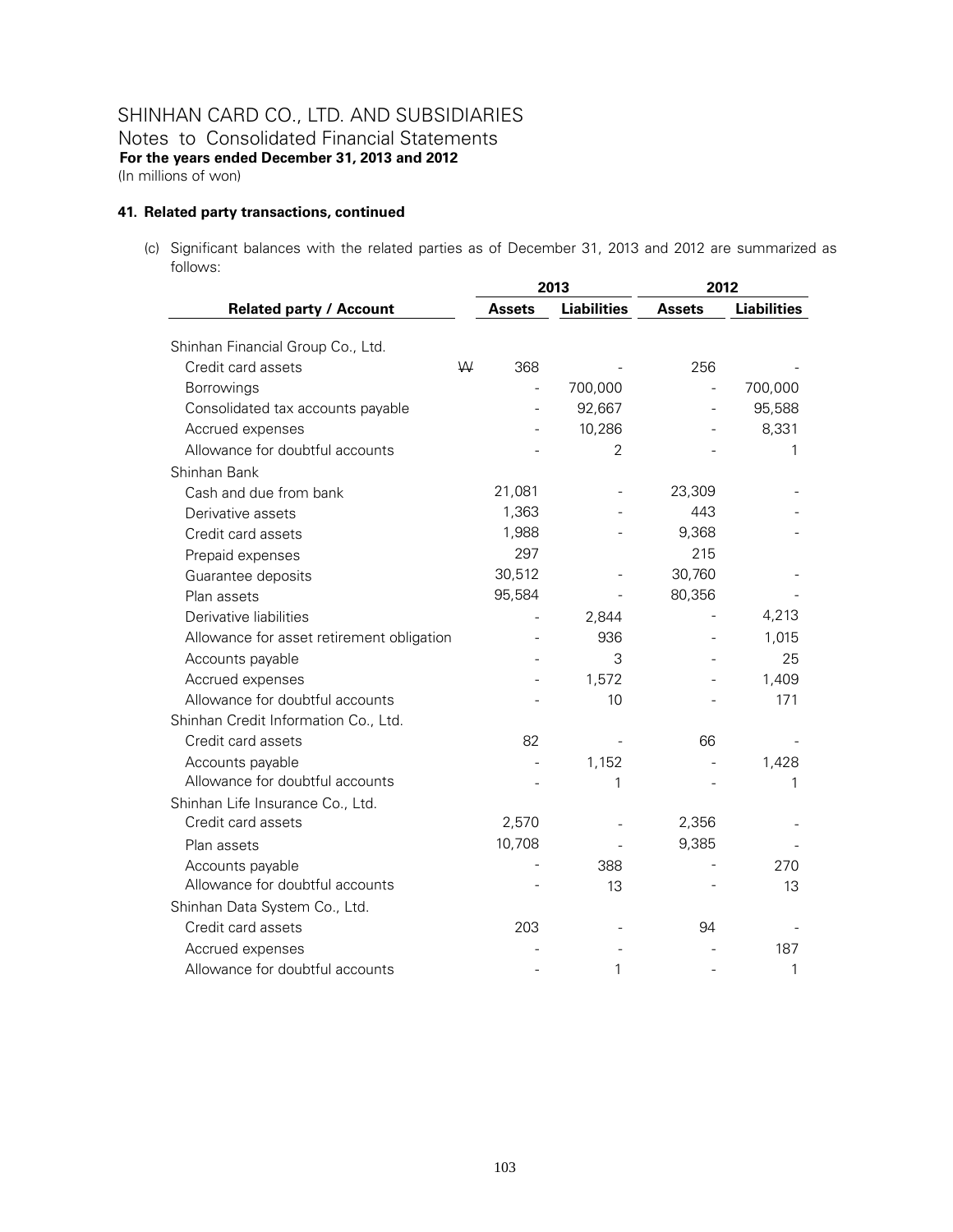Notes to Consolidated Financial Statements **For the years ended December 31, 2013 and 2012**  (In millions of won)

#### **41. Related party transactions, continued**

|                                           |               | 2013               | 2012          |                    |
|-------------------------------------------|---------------|--------------------|---------------|--------------------|
| <b>Related party / Account</b>            | <b>Assets</b> | <b>Liabilities</b> | <b>Assets</b> | <b>Liabilities</b> |
| Shinhan Investment Corp.                  |               |                    |               |                    |
| W<br>Cash and due from bank               | 267           |                    | 224           |                    |
| Credit card assets                        | 1,198         |                    | 1,261         |                    |
| Prepaid expenses                          | 11            |                    | 52            |                    |
| Guarantee deposits                        | 976           |                    | 976           |                    |
| Plan assets                               | 15,020        |                    | 11,610        |                    |
| Allowance for asset retirement obligation |               | 60                 |               | 29                 |
| Allowance for doubtful accounts           |               | 7                  |               | 8                  |
| Jeju Bank                                 |               |                    |               |                    |
| Cash and due from bank                    | 154           |                    | 238           |                    |
| Accounts payable                          |               | 14                 |               | 17                 |
| Cardif Life Insurance Co., Ltd.           |               |                    |               |                    |
| Credit card assets                        | 103           |                    | 94            |                    |
| Shinhan Saving Bank                       |               |                    |               |                    |
| Credit card assets                        | 33            |                    | 36            |                    |
| Allowance for doubtful accounts           |               | 1                  |               | 1                  |
| Shinhan Aitas Co., Ltd.                   |               |                    |               |                    |
| Credit card assets                        | 59            |                    | 84            |                    |
| Allowance for doubtful accounts           |               | 1                  |               | 1                  |
| Shinhan Capital Co., Ltd.                 |               |                    |               |                    |
| Credit card assets                        | 83            |                    | 70            |                    |
| Allowance for doubtful accounts           |               | 1                  |               | 1                  |
| Shinhan Private Equity Investment         |               |                    |               |                    |
| Management, Inc.                          |               |                    |               |                    |
| Credit card assets                        | 49            |                    | 27            |                    |
| Allowance for doubtful accounts           |               | 1                  |               | 1                  |
| Shinhan BNP Paribas ITMC Co., Ltd.        |               |                    |               |                    |
| Credit card assets                        | 174           |                    | 110           |                    |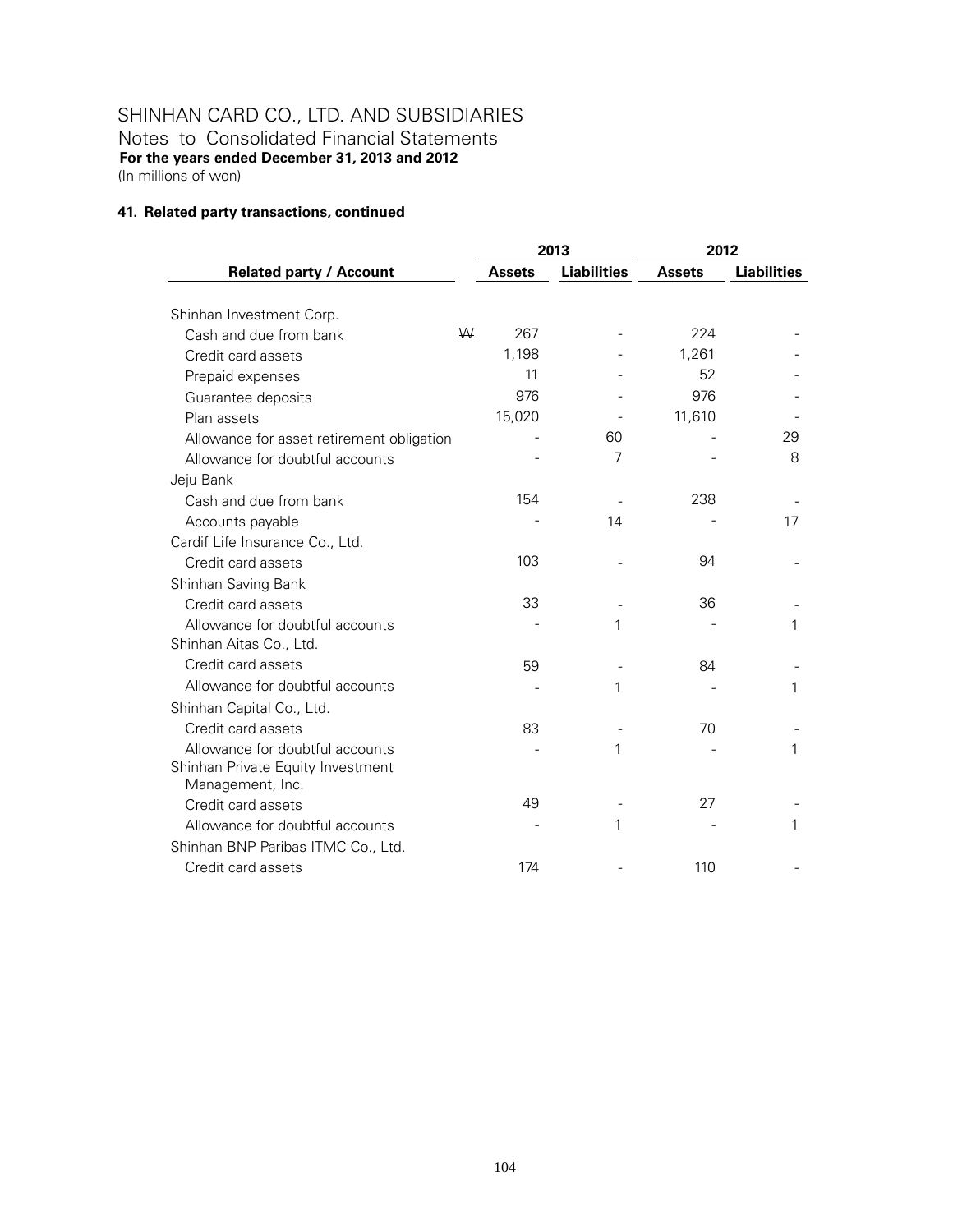Notes to Consolidated Financial Statements **For the years ended December 31, 2013 and 2012**  (In millions of won)

#### **41. Related party transactions, continued**

(d) Borrowings from the related parties as of December 31, 2013 and 2012 are summarized as follows:

| Lender                  | Date of<br><b>Borrowing</b> | Date of<br>maturity | <b>Interest</b><br>rate $(\%)$ | 2013    | 2012    |
|-------------------------|-----------------------------|---------------------|--------------------------------|---------|---------|
| Shinhan Financial Group | 2010.10.29                  | 2015.10.29          | 4.37% W                        | 100,000 | 100,000 |
|                         | 2011.01.28                  | 2016.01.28          | 4.91%                          | 100,000 | 100,000 |
|                         | 2011.05.17                  | 2016.05.17          | 4.47%                          | 100,000 | 100,000 |
|                         | 2011.02.24                  | 2016.02.24          | 4.82%                          | 250,000 | 250,000 |
|                         | 2012.03.14                  | 2017.03.14          | 4.12%                          | 150,000 | 150,000 |
|                         |                             |                     | W                              | 700.000 | 700.000 |

(e) Key management personnel compensation for the years ended December 31, 2013 and 2012 are as follows:

|                          |   | 2013  | 2012  |
|--------------------------|---|-------|-------|
| Salaries and wages       | W | 3,654 | 4,007 |
| Post-employment benefits |   | 80    | 16    |
| Share-based payments     |   | 1,402 | 490   |
|                          | W | 5,136 | 4,513 |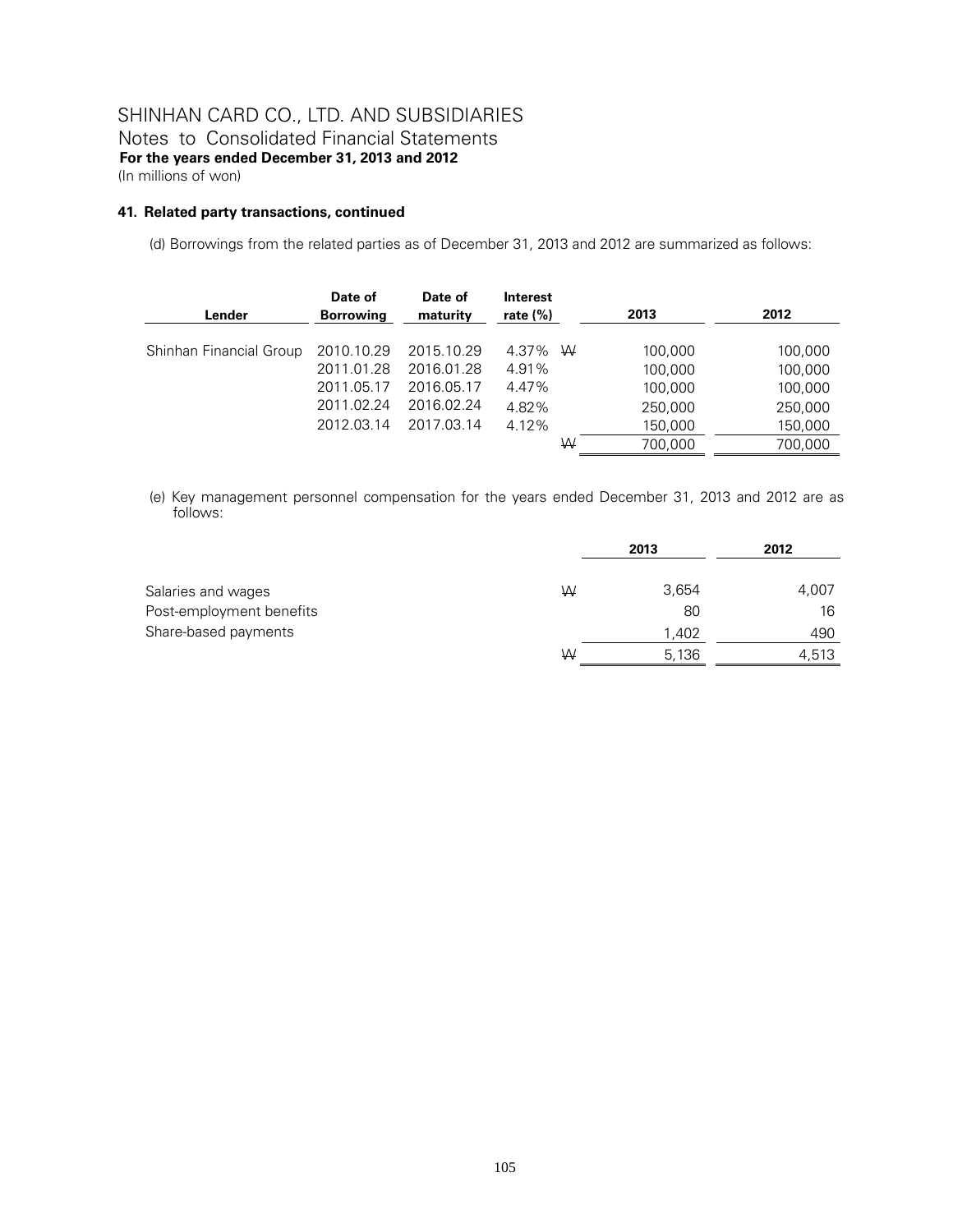### SHINHAN CARD CO., LTD. AND SUBSIDIARIES Notes to Consolidated Financial Statements **For the years ended December 31, 2013 and 2012**

(In millions of won)

#### **42. Interests in Unconsolidated Structured Entities**

(a) The nature and extent of interests in unconsolidated structured entities

The Group involved in assets-backed securitization, beneficiary certificates and characteristics of these structured entities are as follows:

|                                 | <b>Description</b>                                                                                                                                                                                                                                                                                                                            |
|---------------------------------|-----------------------------------------------------------------------------------------------------------------------------------------------------------------------------------------------------------------------------------------------------------------------------------------------------------------------------------------------|
| Assets-backed<br>securitization | Securitization vehicles are established to buy the assets from the<br>originators and issue the asset-backed securities in order to facilitate the<br>originators' funding activities and enhance their financial soundness. The<br>group is involved in the securitization vehicles as the asset manager.                                    |
| Beneficiary<br>certificates     | Beneficiary certificate is a type of financial instrument where investment<br>funds raise funds from the general public to invest in a group of assets<br>such as stocks or bonds and distribute their income and capital gains to<br>their investors. The Group is involved in beneficiary certificates by<br>investing in investment funds. |

(i) The size of unconsolidated structured entities as of December 31, 2013 is as follows:

|              |   | Assets-backed<br>securitization | <b>Beneficiary</b><br>certificates | Total     |
|--------------|---|---------------------------------|------------------------------------|-----------|
| Total assets | W | 2.616.270                       | 126.280                            | 2,742,550 |

(ii) Revenues and expenses recognized relating to the Group's interests in unconsolidated structured entities for the year ended December 31, 2013 are as follows:

|                           |   | Assets-backed<br>securitization | <b>Beneficiary</b><br>certificates | <b>Total</b> |
|---------------------------|---|---------------------------------|------------------------------------|--------------|
| Revenues                  |   |                                 |                                    |              |
| Fee and commission income | ₩ | 5,092                           |                                    | 5,092        |
| Dividend income           |   | 30.083                          |                                    | 30,083       |
| Other operating income    |   | 63,333                          |                                    | 63,334       |
|                           | W | 98.508                          |                                    | 98.509       |
| Expenses                  | W | (1.801)                         |                                    | (1.801)      |

(iii) The carrying amounts of the assets transferred to unconsolidated structured entities as of December 31, 2013 are as follows:

|       |   | Assets-backed<br>securitization | <b>Beneficiary</b><br>certificates | Total     |
|-------|---|---------------------------------|------------------------------------|-----------|
|       |   |                                 |                                    |           |
| Loans | W | 2.715.397                       | $\sim$                             | 2.715.397 |